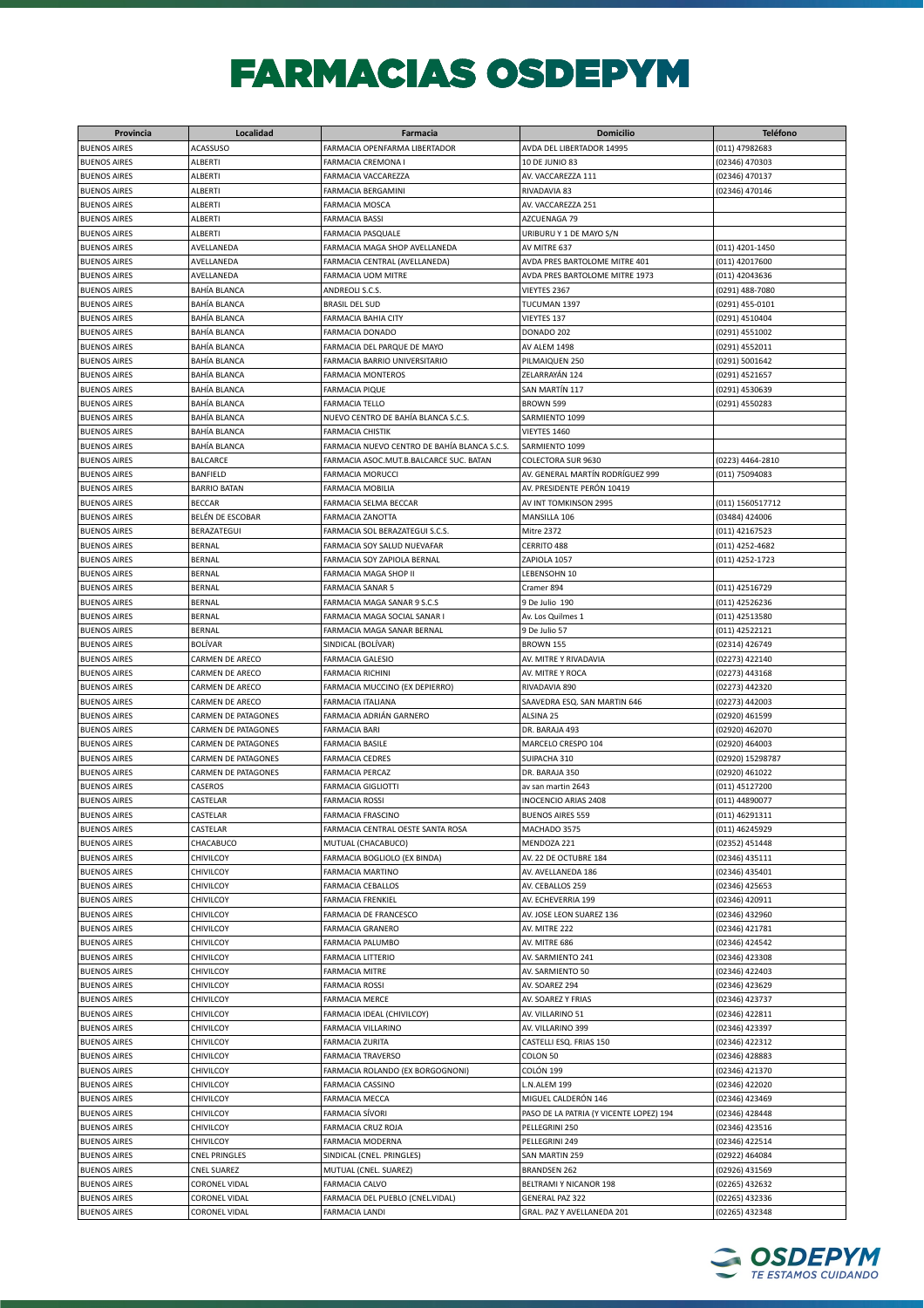| Provincia           | Localidad                    | Farmacia                                    | <b>Domicilio</b>                          | <b>Teléfono</b>         |
|---------------------|------------------------------|---------------------------------------------|-------------------------------------------|-------------------------|
| <b>BUENOS AIRES</b> | <b>DON BOSCO</b>             | <b>FARMACIA SOY CASEROS SANAR SCS</b>       | Av Caseros 1611                           | (011) 42528752          |
| <b>BUENOS AIRES</b> | <b>DON TORCUATO</b>          | FARMACIA DEL AGUILA DON TORCUATO            | FRAY JUSTO STA MARIA DE ORO 1455          | (011) 5330-7947         |
| <b>BUENOS AIRES</b> | <b>DON TORCUATO</b>          | <b>FARMACIA CASTELLI</b>                    | AVENIDA PTE M T DE ALVEAR 2767            |                         |
|                     | <b>DON TORCUATO</b>          |                                             |                                           | (011) 4748-4350         |
| <b>BUENOS AIRES</b> |                              | FARMACIA ZONA VITAL DE TORCUATO VITAL SCS   | AVDA PRES MARCELO TORCUATO DE ALVEAR 1999 | (011) 47488500          |
| <b>BUENOS AIRES</b> | <b>DON TORCUATO</b>          | FARMACIA LAFARMA DON TORCUATO               | Angel Torcuato de Alvear 1472             | (011) 47414994          |
| <b>BUENOS AIRES</b> | EL PALOMAR                   | <b>FARMACIA GLASER</b>                      | MISIONES 6578                             | (011) 4751-0509         |
| <b>BUENOS AIRES</b> | ESPELETA                     | FARMACIA COLOMBIA SANAR 2 S.C.S.            | Av. Calchaqui 5186                        | (011) 42100240          |
| <b>BUENOS AIRES</b> | EZEIZA                       | <b>FARMACITY 16 EZEIZA</b>                  | AEROPUERTO INT. EZEIZA                    | (011) 4480-2770         |
| <b>BUENOS AIRES</b> | EZPELETA                     | FARMACIA SOY LUNA                           | Av. Mitre 4383                            | (011) 4278-7505         |
| <b>BUENOS AIRES</b> | EZPELETA                     | FARMACIA SOY NUEVAFAR TOFANELLI             | HIPOLITO YRIGOYEN 5230                    | (011) 4226-0348         |
| <b>BUENOS AIRES</b> | <b>FLORENCIO VARELA</b>      | FARMACIA SOY VARELA                         | AV SAN MARTIN 3201                        | (011) 4237-7487         |
| <b>BUENOS AIRES</b> | <b>FLORENCIO VARELA</b>      | FARMACIA MAGA SHOP VARELA                   | MONTEAGUDO 3121                           |                         |
| <b>BUENOS AIRES</b> | <b>FLORIDA</b>               | FARMACIA NUEVA CHENU                        | AV. SAN MARTIN 2202                       | (011) 47952195          |
| <b>BUENOS AIRES</b> | <b>FLORIDA</b>               | <b>FARMACIA CETRANGOLO</b>                  | HIPOLITO YRIGOYEN 2155                    | (011) 47454864          |
| <b>BUENOS AIRES</b> | FRANCISCO ALVAREZ            | FARMACIA DEL PROVINCIA SCS                  | GORRITI 1232                              | (0237) 483-2352         |
| <b>BUENOS AIRES</b> | <b>GENERAL PACHECO</b>       | FARMACIA RP LOS LIRIOS                      | RUTA V50-3 1150                           | (011) 48469269          |
| <b>BUENOS AIRES</b> | <b>GENERAL PIRAN</b>         | FARMACIA ETCHEVERRIA                        | SAN MARTIN 142                            | (02265) 491525          |
| <b>BUENOS AIRES</b> | <b>GERLI</b>                 | <b>FARMACIA UOM GERLI</b>                   | GRAL LACARRA 1556                         | (011) 42653030          |
| <b>BUENOS AIRES</b> | GONZÁLEZ CATÁN               | <b>FARMACIA BERTOA</b>                      | SENGUEL 6993                              | (011) 15 2115-7339      |
| <b>BUENOS AIRES</b> | GONZÁLEZ CATÁN               | FARMACIA SHOPPING CATÁN                     | AVDA BRIG GRAL JUAN MANUEL DE ROSAS 14446 | (02202) 410361          |
| <b>BUENOS AIRES</b> | <b>GRAL LAMADRID</b>         | A.M.M.B.A. (GENERAL LAMADRID)               | URIBURU 925                               | (02286) 420580          |
| <b>BUENOS AIRES</b> | <b>GREGORIO DE LAFERRERE</b> | <b>FARMACIA ESTANISLAO</b>                  | ESTANISLAO DEL CAMPO 4229                 | (011) 44577824          |
| <b>BUENOS AIRES</b> | <b>GREGORIO DE LAFERRERE</b> | <b>FARMACIA LUQUE</b>                       | HONORIO LUQUE 5897                        |                         |
| <b>BUENOS AIRES</b> | ISIDRO CASANOVA              | <b>FARMACIA BUACAR</b>                      | AVENIDA BDIER J M DE ROSAS 6933           | (011) 4625-0606         |
| <b>BUENOS AIRES</b> | <b>ISIDRO CASANOVA</b>       | <b>FARMACIA ESCALANTE</b>                   | AV. CRISTIANIA 1324                       | $(011)$ 4625-1581       |
| <b>BUENOS AIRES</b> | <b>ITUZAINGÓ</b>             | FARMACIA DEL PUEBLO RIVADAVIA 21824         | RIVADAVIA 21824                           | (011) 4458-5656         |
| <b>BUENOS AIRES</b> | <b>ITUZAINGÓ</b>             | FARMACIA CTRAL OESTE ITUZAINGÓ              | LAS HERAS 381                             | (011) 46244774          |
| <b>BUENOS AIRES</b> | <b>ITUZAINGÓ</b>             | FARMACIA CTRAL OESTE LELOIR                 | AV. PTE. PERON 8505                       |                         |
| <b>BUENOS AIRES</b> | JOSE C. PAZ                  | FARMACIA CIENTIFICA JURE                    | AVENIDA JOSÉ ALTUBE 1918                  | (02320) 44-1631         |
| <b>BUENOS AIRES</b> | JOSE C. PAZ                  | FARMACIA DEL AGUILA SCS                     | H. YRIGOYEN 1600                          | (02320) 42-2101         |
| <b>BUENOS AIRES</b> | JOSE C. PAZ                  | <b>FARMACIA BERTINI</b>                     | PUEYRREDON 2010                           | (02320) 576961          |
| <b>BUENOS AIRES</b> | LA LUCILA                    | FARMACIA SELMA LA LUCILA                    | GUILLERMO RAWSON 3785                     | (011) 1560517587        |
| <b>BUENOS AIRES</b> | LA PLATA                     | SINDICAL (LA PLATA)                         | CALLE Nº6 (ESQ. 57) 1199                  | (0221) 4217758          |
| <b>BUENOS AIRES</b> | LA PLATA                     | FARMACIA LA DOCE S C S                      | CALLE 12 (E/59 Y 60) 1307                 | (0221) 4890991          |
| <b>BUENOS AIRES</b> | LA PLATA                     | FARMACIA INGLESA DE LA PLATA                | CALLE 47 ENTRE 7 Y 8 632                  | (0221) 4213400          |
| <b>BUENOS AIRES</b> | LA PLATA                     | <b>FARMACIA CARUSO SCS</b>                  | <b>CALLE 44 549</b>                       |                         |
|                     |                              |                                             |                                           | (0221) 4392600          |
| <b>BUENOS AIRES</b> | LA PLATA                     | <b>FARMACIA ZORICH</b>                      | <b>CALLE 7 1052</b>                       | (0221) 4218346          |
| <b>BUENOS AIRES</b> | LANÚS                        | FARMACIA DE LA NUEVA ESQUINA I SCS          | MÁXIMO PAZ 1084                           | (011) 4262-3149         |
| <b>BUENOS AIRES</b> | LANÚS                        | FARMACIA UOM LANUS S.C.S.                   | AVDA PRES HIPÓLITO YRIGOYEN 4414          | (011) 43579050          |
| <b>BUENOS AIRES</b> | LANÚS ESTE                   | FARMACIA UOM MODERNA S.C.S.                 | 9 DE julio 1352                           | (011) 42417769          |
| <b>BUENOS AIRES</b> | LIBERTAD                     | <b>FARMACIA ANELE</b>                       | AV EVA PERON 3050                         | (0220) 4941638          |
| <b>BUENOS AIRES</b> | LOMA HERMOSA                 | <b>FARMACIA CALAPRABA</b>                   | <b>RUTA 8 9875</b>                        | (011) 45061923          |
| <b>BUENOS AIRES</b> | LOMA NEGRA                   | MUTUAL (LOMA NEGRA)                         | CNEL A.BARROS Y C.13 G.BROWN              | (02284) 495258          |
| <b>BUENOS AIRES</b> | LOMAS DE ZAMORA              | <b>FARMACIA ARGENTINA</b>                   | <b>ALEM 116</b>                           | (011) 42442763          |
| <b>BUENOS AIRES</b> | LOMAS DE ZAMORA              | <b>FARMACIA RISSI</b>                       | AV HIPOLITO IRIGOYEN 8955                 | (011) 42442644          |
| <b>BUENOS AIRES</b> | LOMAS DE ZAMORA              | <b>FARMACIA INGLESIA</b>                    | LAPRIDA 317                               | (011) 42430131/42441627 |
| <b>BUENOS AIRES</b> | LOMAS DE ZAMORA              | FARMACIA UOM GORRITI S.C.S                  | HIPOLITO YRIGOYEN 9125                    |                         |
| <b>BUENOS AIRES</b> | LOMAS DEL MIRADOR            | <b>FARMACIA SEGURADO</b>                    | AV. ING. MOSCONI 1619                     | (011) 4651-2620         |
| <b>BUENOS AIRES</b> | <b>LOS CARDALES</b>          | FARMACIA LIZARRAGA                          | AV. BELGRANO 156                          | (0230) 4492830          |
| <b>BUENOS AIRES</b> | LOS POLVORINES               | FARMACIA DEL AGUILA LOS POLVORINES          | GRAL SAN MARTÍN 2558                      | (011) 4660-0303         |
| <b>BUENOS AIRES</b> | MAIPÚ                        | FARMACIA FARMACIA ETCHEGOYEN de MARIA NYDIA | LAVALLE 901                               | (02268) 422147          |
|                     |                              | <b>ETCHEGOYEN</b>                           |                                           |                         |
| <b>BUENOS AIRES</b> | MAIPÚ                        | FARMACIA SEBASTIÁN LUIS LANDI               | RIVADAVIA 505                             | (02268) 421030          |
| <b>BUENOS AIRES</b> | MAIPÚ                        | FARMACIA PLAZA MARTA ELENA                  | LAPRIDA 527                               |                         |
| <b>BUENOS AIRES</b> | MAR DEL PLATA                | FARMACIA MOLINA                             | SAN JUAN 1210                             | (0223) 4740039          |
| <b>BUENOS AIRES</b> | MAR DEL PLATA                | FARMACIA SERRAT SRL                         | 12 DE octubre 3792                        | (0223) 480-4756         |
| <b>BUENOS AIRES</b> | MAR DEL PLATA                | FARMACIA CRISTI SCS                         | AV. PEDRO LURO 3804                       | (0223) 475-0113         |
| <b>BUENOS AIRES</b> | MAR DEL PLATA                | FARMACIA RAMA PRE 05                        | TALCAHUANO 2002                           | (0223) 481-5614         |
| <b>BUENOS AIRES</b> | MAR DEL PLATA                | <b>FARMACIA PREVILEY</b>                    | AV. JP RAMOS 2413                         | (0223) 481-9136         |
| <b>BUENOS AIRES</b> | MAR DEL PLATA                | ZAMACZUK                                    | JUAN B. JUSTO 1302                        | (0223) 480-9105         |
| <b>BUENOS AIRES</b> | MAR DEL PLATA                | FARMACIA 25 DE MAYO                         | 25 DE mayo 3611                           | (0223) 4735624          |
| <b>BUENOS AIRES</b> | MAR DEL PLATA                | <b>FARMACIA ABALLAY</b>                     | AV. PEDRO LURO 7920                       | (0223) 4789228          |
| <b>BUENOS AIRES</b> | MAR DEL PLATA                | <b>FARMACIA ABALLAY</b>                     | AV.JACINTO PERALTA RAMOS 821              | (0223) 4815223          |
| <b>BUENOS AIRES</b> | MAR DEL PLATA                | FARMACIA ALLEMMA                            | AV. M. BRAVO 2067                         | (0223) 4841484          |
| <b>BUENOS AIRES</b> | MAR DEL PLATA                | FARMACIA AMERICANA                          | AV. RIVADAVIA 3201                        | (0223) 4950011          |
| <b>BUENOS AIRES</b> | MAR DEL PLATA                | FARMACIA ANGELUCCI                          | JUAN B. JUSTO 3200                        | (0223) 4818565          |
| <b>BUENOS AIRES</b> | MAR DEL PLATA                | FARMACIA ARANDA                             | AV.LIBERTAD 5579                          | (0223) 4750052          |
| <b>BUENOS AIRES</b> | MAR DEL PLATA                | FARMACIA AVENIDA                            | AV. LIBERTAD 4499                         | (0223) 4735863          |
| <b>BUENOS AIRES</b> | MAR DEL PLATA                | FARMACIA BADAMAR                            | AV. COLON 1399                            | (0223) 4515104          |
| <b>BUENOS AIRES</b> | MAR DEL PLATA                | FARMACIA BADANEZ                            | GRAL. SAN MARTIN 2149                     | (0223) 4930780          |
| <b>BUENOS AIRES</b> | MAR DEL PLATA                | FARMACIA BAUZA                              | ALBERTI Y SARMIENTO 1601                  | (0223) 4512701          |
| <b>BUENOS AIRES</b> | MAR DEL PLATA                | FARMACIA BAUZA DOS                          | RIVADAVIA 2320                            | (0223) 4933223          |
| <b>BUENOS AIRES</b> | MAR DEL PLATA                | FARMACIA BECCACECE                          | DIAG. PUEYRREDON 3199                     | (0223) 4940949          |
| <b>BUENOS AIRES</b> | MAR DEL PLATA                | FARMACIA BORONAT                            | TUCUMAN 2402                              | (0223) 4951505          |
| <b>BUENOS AIRES</b> | MAR DEL PLATA                | FARMACIA BOSQUE GRANDE                      | VERTIZ 9368                               | (0223) 4108900          |
|                     |                              |                                             |                                           |                         |
| <b>BUENOS AIRES</b> | MAR DEL PLATA                | <b>FARMACIA BUSTOS</b>                      | MATHEU 3673                               | (0223) 4724031          |
| <b>BUENOS AIRES</b> | MAR DEL PLATA                | FARMACIA CASTORINA                          | FORTUNATO DE LA PLAZA 2657                | (0223) 4851133          |
| <b>BUENOS AIRES</b> | MAR DEL PLATA                | <b>FARMACIA CASTRO</b>                      | RODRIGUEZ PEÑA 2535                       | (0223) 4937823          |
| <b>BUENOS AIRES</b> | MAR DEL PLATA                | FARMACIA CECILIA PEREIRA                    | <b>AV. LURO 4824</b>                      | (0223) 4760001          |
| <b>BUENOS AIRES</b> | MAR DEL PLATA                | <b>FARMACIA COLON</b>                       | INDEPENDENCIA 2601                        | (0223) 4951251          |

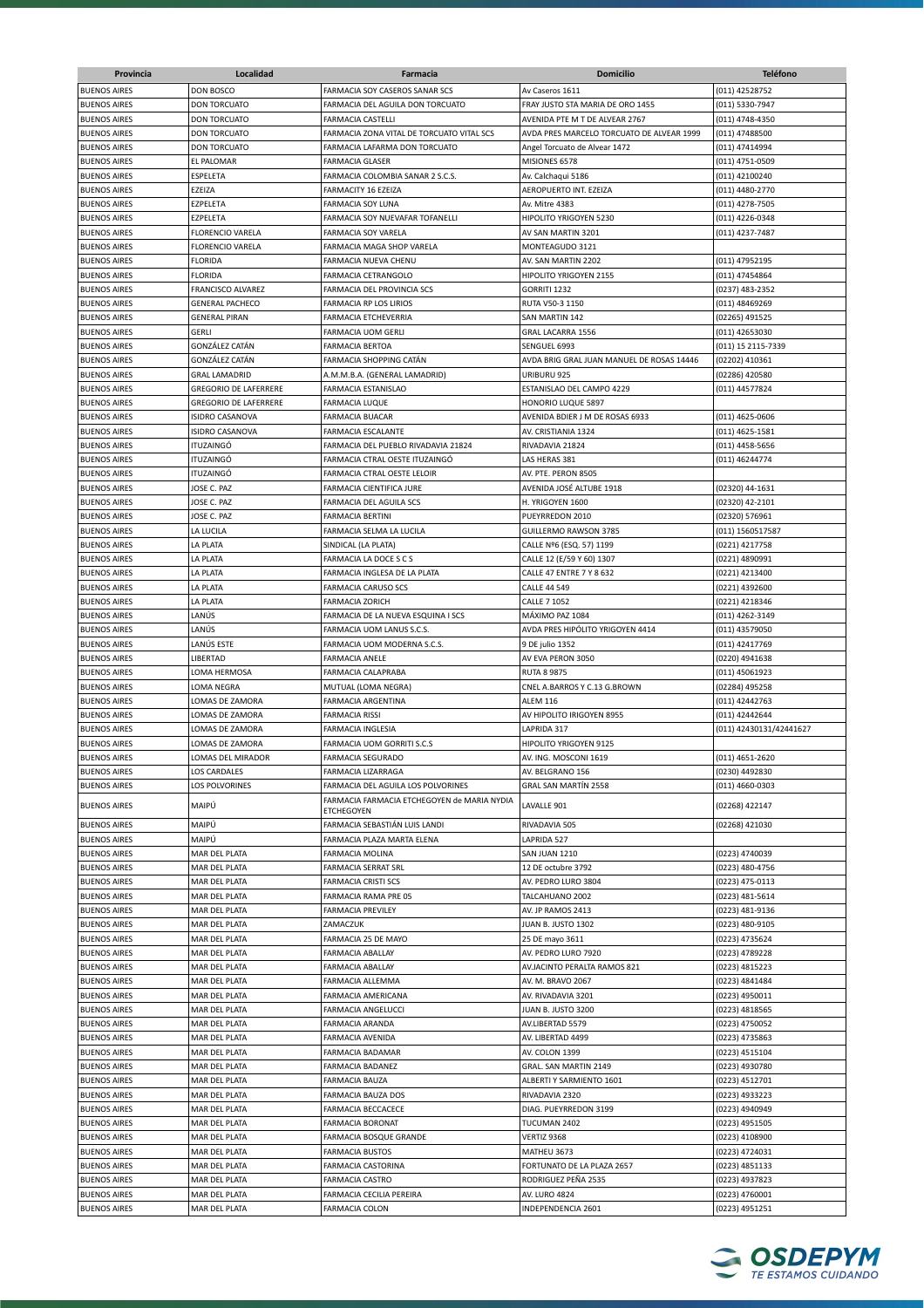| Provincia           | Localidad                      | Farmacia                                       | <b>Domicilio</b>               | <b>Teléfono</b> |
|---------------------|--------------------------------|------------------------------------------------|--------------------------------|-----------------|
| <b>BUENOS AIRES</b> | MAR DEL PLATA                  | <b>FARMACIA COPAL</b>                          | SAN JUAN 2998                  | (0223) 4760506  |
| <b>BUENOS AIRES</b> | MAR DEL PLATA                  | <b>FARMACIA DANTE</b>                          | <b>MORENO 3602</b>             | (0223) 4943337  |
| <b>BUENOS AIRES</b> | MAR DEL PLATA                  | FARMACIA DEL BARRIO                            | <b>JARA 3290</b>               | (0223) 4755685  |
| <b>BUENOS AIRES</b> | MAR DEL PLATA                  | FARMACIA DEL CUETO                             | 12 DE octubre 5054             | (0223) 4809713  |
| <b>BUENOS AIRES</b> | MAR DEL PLATA                  | FARMACIA DEL LABRADOR                          | TUCUMAN 2853                   | (0223) 4913241  |
| <b>BUENOS AIRES</b> |                                |                                                |                                |                 |
| <b>BUENOS AIRES</b> | MAR DEL PLATA<br>MAR DEL PLATA | FARMACIA DEL PUERTO<br>FARMACIA DELLA MAGGIORA | 12 DE octubre 3499             | (0223) 4800271  |
|                     |                                |                                                | AV. COLÓN 4101                 | (0223) 4723587  |
| <b>BUENOS AIRES</b> | MAR DEL PLATA                  | FARMACIA DIAGONAL                              | RIVADAVIA 2960                 | (0223) 4941241  |
| <b>BUENOS AIRES</b> | MAR DEL PLATA                  | FARMACIA EDISON                                | TOMAS EDISON 1180              | (0223) 4894463  |
| <b>BUENOS AIRES</b> | MAR DEL PLATA                  | FARMACIA EL ANGEL FRANCO                       | SANTA FE 2102                  | (0223) 4950776  |
| <b>BUENOS AIRES</b> | MAR DEL PLATA                  | FARMACIA EL GROSELLAR DE JORGE L. RODRIGUEZ    | AV.JOSE M. ESTRADA 5610        | (0223) 4795598  |
| <b>BUENOS AIRES</b> | MAR DEL PLATA                  | <b>FARMACIA ELBEY Y FARINA</b>                 | AV.COLÓN 7279                  | (0223) 4702524  |
| <b>BUENOS AIRES</b> | <b>MAR DEL PLATA</b>           | <b>FARMACIA FAILONI</b>                        | FELIX U. CAMET 123             | (0223) 4736352  |
| <b>BUENOS AIRES</b> | MAR DEL PLATA                  | FARMACIA FALDINA                               | <b>AV. LURO 7498</b>           | (0223) 4773676  |
| <b>BUENOS AIRES</b> | MAR DEL PLATA                  | <b>FARMACIA MCL</b>                            | AV. COLÓN 1906                 | (0223) 4948071  |
| <b>BUENOS AIRES</b> | MAR DEL PLATA                  | FARMACIA RIMATU                                | SICILIA 1474                   | (0223) 4840713  |
| <b>BUENOS AIRES</b> | MAR DEL PLATA                  | FARMACIA FARMAHUINCO                           | VERTIZ 4282                    | (0223) 4809795  |
| <b>BUENOS AIRES</b> | MAR DEL PLATA                  | FARMACIA FEBA                                  | <b>COLÓN 9102</b>              | (0223) 4870670  |
| <b>BUENOS AIRES</b> | MAR DEL PLATA                  | FARMACIA FERRANDO                              | <b>BALCARCE 2899</b>           | (0223) 4916617  |
| <b>BUENOS AIRES</b> | MAR DEL PLATA                  | <b>FARMACIA FERRERO</b>                        | AV. FORTUNATO DE LA PLAZA 6304 | (0223) 4813484  |
| <b>BUENOS AIRES</b> | MAR DEL PLATA                  | <b>FARMACIA FLORES</b>                         | <b>AV.LURO 6501</b>            | (0223) 4773203  |
| <b>BUENOS AIRES</b> | <b>MAR DEL PLATA</b>           | <b>FARMACIA FRASSON</b>                        | AV. ARTURO ALIO 1195           | (0223) 4787253  |
| <b>BUENOS AIRES</b> | MAR DEL PLATA                  | <b>FARMACIA GANDARA</b>                        | JUAN B. JUSTO 494              | (0223) 4801616  |
| <b>BUENOS AIRES</b> | MAR DEL PLATA                  | <b>FARMACIA GOMEZ</b>                          | ALVARADO 2318                  | (0223) 4957706  |
| <b>BUENOS AIRES</b> | MAR DEL PLATA                  | FARMACIA GRAMA(MAR DEL PLATA)                  | ALVARADO 2798                  |                 |
| <b>BUENOS AIRES</b> |                                |                                                |                                | (0223) 4949377  |
|                     | MAR DEL PLATA                  | <b>FARMACIA GRIMALDI</b>                       | ALBERTI 1899                   | (0223) 4955388  |
| <b>BUENOS AIRES</b> | MAR DEL PLATA                  | FARMACIA GRIMALDI DIEZ                         | PEÑA Y GÜEMES 1289             | (0223) 4516552  |
| <b>BUENOS AIRES</b> | MAR DEL PLATA                  | FARMACIA GÜEMES                                | GÜEMES 2398                    | (0223) 4863987  |
| <b>BUENOS AIRES</b> | MAR DEL PLATA                  | FARMACIA GUEVARA                               | SAN JUAN 381                   | (0223) 4732109  |
| <b>BUENOS AIRES</b> | MAR DEL PLATA                  | FARMACIA HERRERA                               | <b>EDISON 2601</b>             | (0223) 4891603  |
| <b>BUENOS AIRES</b> | MAR DEL PLATA                  | FARMACIA HERRERO                               | JARA 1743                      | (0223) 4737240  |
| <b>BUENOS AIRES</b> | MAR DEL PLATA                  | FARMACIA JUNIOR                                | AV. COLÓN 3598                 | (0223) 4961561  |
| <b>BUENOS AIRES</b> | MAR DEL PLATA                  | <b>FARMACIA KILDUFF</b>                        | ALBERTI 1387                   | (0223) 4860599  |
| <b>BUENOS AIRES</b> | MAR DEL PLATA                  | FARMACIA LA BOTICA DE LOS TRONCOS              | <b>ALEM 3777</b>               | (0223) 4863868  |
| <b>BUENOS AIRES</b> | MAR DEL PLATA                  | FARMACIA LA ESQUINA NORTE                      | SANTIAGO DEL ESTERO 2399       | (0223) 4952201  |
| <b>BUENOS AIRES</b> | MAR DEL PLATA                  | FARMACIA LASSERRE                              | AV. JARA 118                   | (0223) 4724494  |
| <b>BUENOS AIRES</b> | MAR DEL PLATA                  | FARMACIA LAURA RODRIGUEZ                       | ALBERTI 6567                   | (0223) 4700072  |
| <b>BUENOS AIRES</b> | MAR DEL PLATA                  | FARMACIA LILIANA CASTRO                        | DORREGO 2992                   | (0223) 4726173  |
| <b>BUENOS AIRES</b> | MAR DEL PLATA                  | FARMACIA LISSARRAGUE                           | AYACUCHO 4698                  | (0223) 4731867  |
| <b>BUENOS AIRES</b> | MAR DEL PLATA                  | FARMACIA LOPEZ                                 | 25 DE mayo 2999                | (0223) 4951637  |
|                     |                                |                                                |                                |                 |
| <b>BUENOS AIRES</b> | MAR DEL PLATA                  | FARMACIA LUJAN                                 | FORTUNATO DE LA PLAZA 6992     | (0223) 4823128  |
| <b>BUENOS AIRES</b> | MAR DEL PLATA                  | FARMACIA M.R.L.                                | AV. CONSTITUCIÓN 4793          | (0223) 4713000  |
| <b>BUENOS AIRES</b> | MAR DEL PLATA                  | <b>FARMACIA MALEN</b>                          | CATAMARCA 3201                 | (0223) 4732646  |
| <b>BUENOS AIRES</b> | MAR DEL PLATA                  | FARMACIA MARDEL GÓMEZ                          | AV. JUAN B.JUSTO 2278          | (0223) 4827037  |
| <b>BUENOS AIRES</b> | MAR DEL PLATA                  | <b>FARMACIA MARQUEZ</b>                        | AV. JARA 936                   | (0223) 4758219  |
| <b>BUENOS AIRES</b> | MAR DEL PLATA                  | <b>FARMACIA MARTI</b>                          | LOS ANDES 575                  | (0223) 4700216  |
| <b>BUENOS AIRES</b> | MAR DEL PLATA                  | <b>FARMACIA MEDICI</b>                         | RAWSON 4197                    | (0223) 4728758  |
| <b>BUENOS AIRES</b> | MAR DEL PLATA                  | <b>FARMACIA MELULLI</b>                        | LIBERTAD 4101                  | (0223) 4720605  |
| <b>BUENOS AIRES</b> | MAR DEL PLATA                  | FARMACIA MÉRIDA                                | BOLÍVAR 2808                   | (0223) 4936528  |
| <b>BUENOS AIRES</b> | MAR DEL PLATA                  | FARMACIA MESA                                  | ALBERTI 2298                   | (0223) 4944230  |
| <b>BUENOS AIRES</b> | MAR DEL PLATA                  | FARMACIA MITRE                                 | AV. COLÓN 2693                 | (0223) 4941232  |
| <b>BUENOS AIRES</b> | MAR DEL PLATA                  | <b>FARMACIA MONTTI</b>                         | RODRIGUEZ PEÑA 2001            | (0223) 4958464  |
| <b>BUENOS AIRES</b> | MAR DEL PLATA                  | FARMACIA MORON                                 | AV.LURO (ESQ. LOS ANDES) 5802  | (0223) 4783056  |
| <b>BUENOS AIRES</b> | MAR DEL PLATA                  | <b>FARMACIA MURRAY</b>                         | BELGRANO 3302                  | (0223) 4956623  |
| <b>BUENOS AIRES</b> | MAR DEL PLATA                  | FARMACIA NUEVA CONSTITUCIÓN                    | AV.CONSTITUCIÓN 6679           | (0223) 4712600  |
| <b>BUENOS AIRES</b> | MAR DEL PLATA                  | FARMACIA NUEVA CORDOBA                         | CORDOBA 4546                   | (0223) 4941294  |
| <b>BUENOS AIRES</b> | MAR DEL PLATA                  | FARMACIA NUEVA PLAZA II                        | AV. CONSTITUCIÓN 5701          | (0223) 4715757  |
| <b>BUENOS AIRES</b> | MAR DEL PLATA                  | <b>FARMACIA OLIVERI</b>                        | LURO 4102                      | (0223) 4720408  |
| <b>BUENOS AIRES</b> | MAR DEL PLATA                  | FARMACIA OMBRONI                               | INDEPENDENCIA 3002             | (0223) 4724748  |
| <b>BUENOS AIRES</b> | MAR DEL PLATA                  | FARMACIA ORTEGA FARMACEUTICA                   | AV. LURO 6900                  | (0223) 4786900  |
| <b>BUENOS AIRES</b> | MAR DEL PLATA                  | FARMACIA ORTIZ                                 | AV. COLÓN 3030                 | (0223) 4942880  |
| <b>BUENOS AIRES</b> | MAR DEL PLATA                  | FARMACIA PALKIN                                | INDEPENDENCIA 3501             | (0223) 4729266  |
|                     |                                |                                                |                                |                 |
| <b>BUENOS AIRES</b> | MAR DEL PLATA                  | FARMACIA PAZ                                   | TALCAHUANO 793                 | (0223) 4823985  |
| <b>BUENOS AIRES</b> | MAR DEL PLATA                  | FARMACIA PENNISI FORELL                        | AV. FORTUNATO DE LA PLAZA 3237 | (0223) 4791986  |
| <b>BUENOS AIRES</b> | MAR DEL PLATA                  | FARMACIA PEREIRA                               | AV.CONSTITUCIÓN 4375           | (0223) 4790001  |
| <b>BUENOS AIRES</b> | MAR DEL PLATA                  | FARMACIA PHARMADIET                            | GUEMES 3102                    | (0223) 4518563  |
| <b>BUENOS AIRES</b> | MAR DEL PLATA                  | FARMACIA PHARMALURO                            | AV. PEDRO LURO 2692            | (0223) 4944001  |
| <b>BUENOS AIRES</b> | MAR DEL PLATA                  | FARMACIA PHARMAPORT                            | 12 DE octubre 3185             | (0223) 4895735  |
| <b>BUENOS AIRES</b> | MAR DEL PLATA                  | FARMACIA PINOS DE ANCHORENA                    | CONSTITUCIÓN 6039              | (0223) 4793333  |
| <b>BUENOS AIRES</b> | MAR DEL PLATA                  | FARMACIA PIZZOLO                               | AV.FORTUNATO DE LA PLAZA 3658  | (0223) 4804932  |
| <b>BUENOS AIRES</b> | MAR DEL PLATA                  | FARMACIA RAMBLA Y CASINO DEL MILENIO           | <b>MORENO 2170</b>             | (0223) 4941236  |
| <b>BUENOS AIRES</b> | MAR DEL PLATA                  | <b>FARMACIA RATERIY</b>                        | <b>JUJUY 2167</b>              | (0223) 4959238  |
| <b>BUENOS AIRES</b> | MAR DEL PLATA                  | <b>FARMACIA RIADIGOS</b>                       | CÓRDOBA 4595                   | (0223) 4953022  |
| <b>BUENOS AIRES</b> | MAR DEL PLATA                  | FARMACIA RIADIGOS JULIO (M.D.PLATA)            | CASTELLI (ESQ. GÜEMES) 1311    | (0223) 4518537  |
| <b>BUENOS AIRES</b> | MAR DEL PLATA                  | <b>FARMACIA ROCHA</b>                          | AV.INDEPENDENCIA 1399          | (0223) 4947094  |
| <b>BUENOS AIRES</b> | MAR DEL PLATA                  | <b>FARMACIA ROIG</b>                           | AV.LURO (ESQ. JUJUY) 3219      | (0223) 4737733  |
| <b>BUENOS AIRES</b> | MAR DEL PLATA                  | <b>FARMACIA ROSSI</b>                          | AV. COLÓN 4986                 | (0223) 4727980  |
| <b>BUENOS AIRES</b> | MAR DEL PLATA                  | FARMACIA RUOZI                                 | CONSTITUCIÓN 7508              | (0223) 4712727  |
|                     |                                |                                                |                                |                 |
| <b>BUENOS AIRES</b> | MAR DEL PLATA                  | FARMACIA SAMPAOLESI                            | CÓRDOBA 3869                   | (0223) 4920020  |
| <b>BUENOS AIRES</b> | MAR DEL PLATA                  | FARMACIA SAN JOSE                              | PUAN (EX CALLE 43) 1712        | (0223) 4840213  |

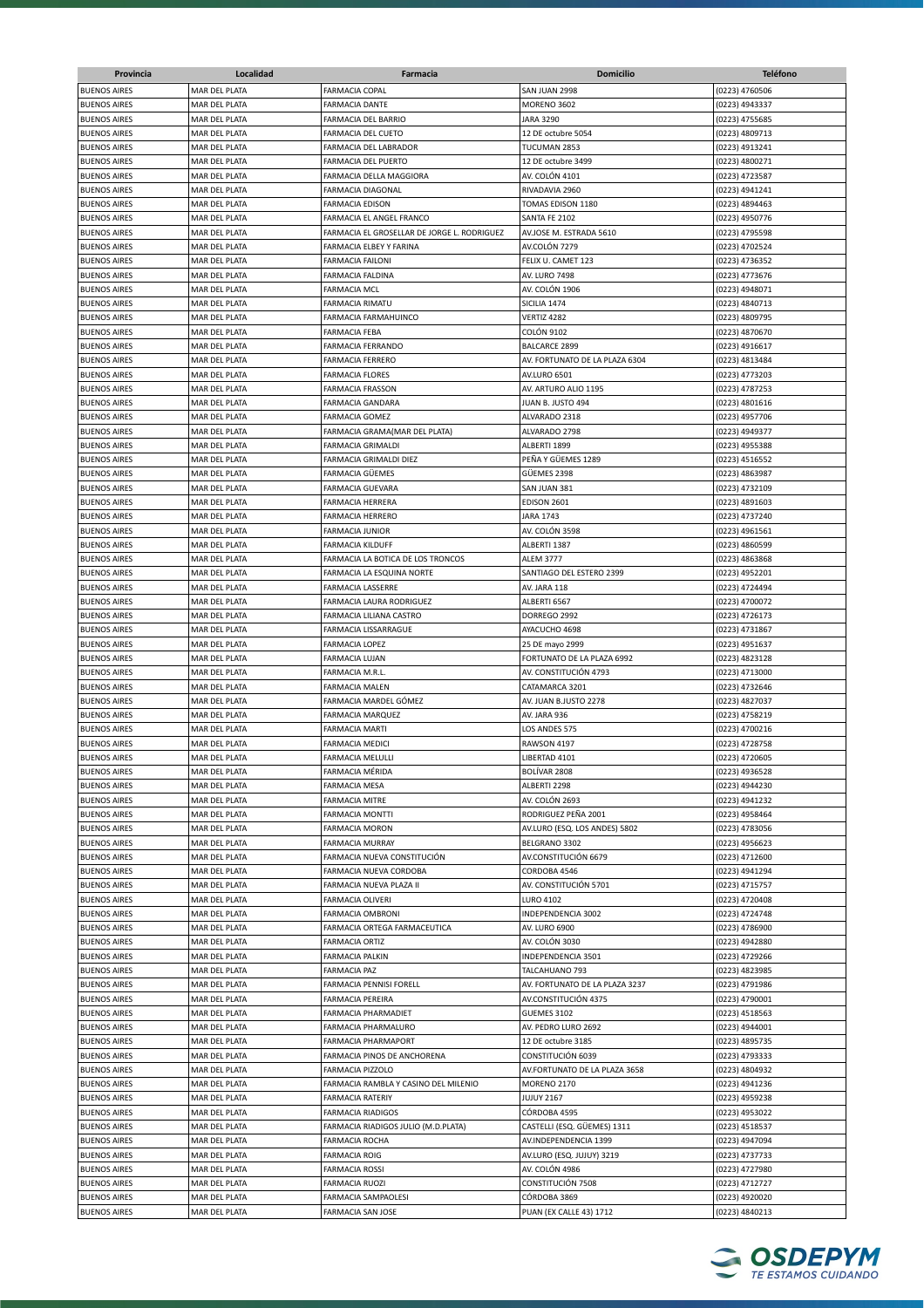| Provincia           | Localidad            | Farmacia                              | <b>Domicilio</b>              | <b>Teléfono</b>  |
|---------------------|----------------------|---------------------------------------|-------------------------------|------------------|
| <b>BUENOS AIRES</b> | MAR DEL PLATA        | FARMACIA SAN JUAN                     | BELGRANO 4250                 | (0223) 4725920   |
| <b>BUENOS AIRES</b> | MAR DEL PLATA        | FARMACIA SANTA TERESITA               | STGO.DEL ESTERO 2903          | (0223) 4945089   |
| <b>BUENOS AIRES</b> | MAR DEL PLATA        | FARMACIA SE.AD.HE.                    | JUAN B JUSTO 5402             | (0223) 4825002   |
| <b>BUENOS AIRES</b> | MAR DEL PLATA        | FARMACIA SOCIAL LURO                  | <b>AV. LURO 3499</b>          | (0223) 4730287   |
| <b>BUENOS AIRES</b> | MAR DEL PLATA        | FARMACIA STECKINGER                   | RODRIGUEZ PEÑA 4727           | (0223) 4721994   |
| <b>BUENOS AIRES</b> |                      | <b>FARMACIA STOLAR</b>                |                               | (0223) 4774811   |
|                     | MAR DEL PLATA        |                                       | ALBERTI 6001                  | (0223) 4749549   |
| <b>BUENOS AIRES</b> | MAR DEL PLATA        | FARMACIA TREJOMAR MDP                 | STROBEL 5191                  |                  |
| <b>BUENOS AIRES</b> | MAR DEL PLATA        | <b>FARMACIA TROZZI</b>                | JACINTO PERALTA RAMOS 1701    | (0223) 4817272   |
| <b>BUENOS AIRES</b> | MAR DEL PLATA        | FARMACIA URQUIZA                      | AV.LIBERTAD 5302              | (0223) 4734269   |
| <b>BUENOS AIRES</b> | MAR DEL PLATA        | FARMACIA VALENTINI                    | AV. JARA 3993                 | (0223) 4744588   |
| <b>BUENOS AIRES</b> | MAR DEL PLATA        | <b>FARMACIA VILLEGAS</b>              | SAN JUAN 15                   | (0223) 4739489   |
| <b>BUENOS AIRES</b> | <b>MAR DEL PLATA</b> | <b>FARMACIA VITA</b>                  | LOS ANDES 210                 | (0223) 4734974   |
| <b>BUENOS AIRES</b> | <b>MAR DEL PLATA</b> | FARMACIA VIZCAY                       | <b>ALEM 3565</b>              | (0223) 4864449   |
| <b>BUENOS AIRES</b> | MAR DEL PLATA        | <b>FARMACIA WAINER</b>                | AV. LIBERTAD 3499             | (0223) 4737167   |
| <b>BUENOS AIRES</b> | MAR DEL PLATA        | FARMACIA PUEYRREDON                   | BELGRANO 2450                 | (0223) 4958392   |
| <b>BUENOS AIRES</b> | MAR DEL PLATA        | FARMACIA PUEY-SALUD FARMACÉUTICA      | J.B. JUSTO 1601               | (0223) 4805295   |
| <b>BUENOS AIRES</b> | MAR DEL PLATA        | FARMACIA PUEYRREDON III               | JUAN B. JUSTO 1846            | (0223) 4894040   |
| <b>BUENOS AIRES</b> | MAR DEL PLATA        | FARMACIA MARIO SIMINI                 | LAS HERAS 3010                | (0223) 4939265   |
| <b>BUENOS AIRES</b> | MAR DEL PLATA        | FARMACIA AZCONEGUI                    | TALCAHUANO 399                | (0223) 4822039   |
| <b>BUENOS AIRES</b> | MAR DEL PLATA        | <b>FARMACIA GALILEOS SUR</b>          | AV. M. BRAVO 502              | (0223) 4674111   |
| <b>BUENOS AIRES</b> | MAR DEL PLATA        | FARMACIA PUEYRREDON II                | RIVADAVIA 25887               | (0223) 4942518   |
| <b>BUENOS AIRES</b> | MAR DEL PLATA        | <b>FARMACIA PERNA</b>                 | CERRITO 618                   | (0223) 4894603   |
| <b>BUENOS AIRES</b> | MAR DEL PLATA        | <b>FARMACIA SUR</b>                   | <b>COLÓN 5398</b>             | (0223) 4748777   |
| <b>BUENOS AIRES</b> | MAR DEL PLATA        | FARMACIA BERDASCO                     | CÓRDOBA 1998                  |                  |
| <b>BUENOS AIRES</b> | MAR DEL PLATA        | FARMACIA AMANCAY MDQ                  | INDEPENDENCIA 514             |                  |
| <b>BUENOS AIRES</b> | MAR DEL PLATA        | <b>FARMACIA AMANCAY</b>               | ACAPULCO 735                  |                  |
| <b>BUENOS AIRES</b> | MAR DEL PLATA        | FARMACIA CONSTITUCIÓN LASALLE         | AV. CONSTITUCIÓN 6995         |                  |
| <b>BUENOS AIRES</b> | MAR DEL PLATA        | <b>FARMACIA FARMALYF</b>              | AV. INDEPENDENCIA 4117        |                  |
| <b>BUENOS AIRES</b> | MAR DEL PLATA        | <b>FARMACIA FEIJO</b>                 | ESPAÑA 2999                   |                  |
| <b>BUENOS AIRES</b> | MAR DEL PLATA        | FARMACIA MAR DE COBO                  | AV MANUEL COBO 402            |                  |
| <b>BUENOS AIRES</b> | MAR DEL PLATA        | FARMACIA PHARMAVIP                    | AV MARIO BRAVO 3453           |                  |
| <b>BUENOS AIRES</b> | MAR DEL PLATA        | FARMACIA SOLA                         | AV. INDEPENDENCIA 3802        |                  |
| <b>BUENOS AIRES</b> | MAR DEL PLATA        | FARMACIA SZPYRNAL                     | RODRIGUEZ PEÑA 3695           |                  |
| <b>BUENOS AIRES</b> | MAR DEL PLATA        | FARMACIA BERDASCO                     | CÓRDOBA 1998                  |                  |
| <b>BUENOS AIRES</b> |                      | <b>FARMACIA AGUIRRE</b>               | AV. SANTA FE 2698             |                  |
|                     | MARTINEZ             |                                       |                               | (011) 1560517594 |
| <b>BUENOS AIRES</b> | MARTINEZ             | FARMACIA AGUIRRE (MARTINEZ)           | PASTEUR 16                    | (011) 45088833   |
| <b>BUENOS AIRES</b> | MARTINEZ             | FARMACIA OPENFARMA MARTINEZ           | AV. SANTA FE 2013             | (011) 47934774   |
| <b>BUENOS AIRES</b> | MARTINEZ             | FARMACIA DEL PUEBLO                   | ALVEAR 202                    | (011) 47921202   |
| <b>BUENOS AIRES</b> | MÉDANOS              | FARMACIA DI NUCCI (MÉDANOS)           | MITRE 220                     | (02927) 432271   |
| <b>BUENOS AIRES</b> | MERLO                | FARMACIA VANTAGE MERLO                | PTE CÁMPORA 2289              | (0220) 482-2022  |
| <b>BUENOS AIRES</b> | MERLO                | LIBERTAD                              | EVA PERÓN 4321                | (0220) 494-8484  |
| <b>BUENOS AIRES</b> | MERLO                | FARMACIA DE LA ESTACIÓN               | AV.DEL LDOR G.S.MART. 786/788 | (0220) 4820039   |
| <b>BUENOS AIRES</b> | <b>MERLO</b>         | FARMACIA CENTRAL OESTE FUNES          | AVENIDA LIBERTADOR 362        | (0220) 4851597   |
| <b>BUENOS AIRES</b> | <b>MONTE GRANDE</b>  | <b>FARMACIA NUEVA BOGGIAN</b>         | Enrique Santamarina 102       | (011) 42904428   |
| <b>BUENOS AIRES</b> | <b>MORENO</b>        | FARMACIA CATEDRAL DE MORENO SCS       | DOCTOR VERA 24                | (0237) 460-2431  |
| <b>BUENOS AIRES</b> | <b>MORENO</b>        | <b>FARMACIA ALBERDI SCS</b>           | MARTINEZ MELO 87              | (0237) 466-0536  |
| <b>BUENOS AIRES</b> | <b>MORENO</b>        | FARMACIA ALTOS DE MORENO SCS          | ESPAÑA 237                    | (0237) 463-8983  |
| <b>BUENOS AIRES</b> | <b>MORÓN</b>         | <b>FARMACIA CRAVENNA</b>              | AV. RIVADAVIA 18199           | (011) 4483-4333  |
| <b>BUENOS AIRES</b> | MORÓN                | <b>FARMACIA GUERRA</b>                | REP.O.DEL URUGUAY 265         | (011) 4629-3361  |
| <b>BUENOS AIRES</b> | MORÓN                | FARMACIA CTRAL MORON                  | AV. RIVADAVIA 18161           | (011) 44834343   |
| <b>BUENOS AIRES</b> | MORÓN                | FARMACIA MODERNA (MORÓN)              | 25 DE MAYO 139                | (011) 44890951   |
| <b>BUENOS AIRES</b> | MORÓN                | <b>FARMACIA MAREQUE</b>               | ALTE. BROWN 701               | (011) 46297259   |
| <b>BUENOS AIRES</b> | MORÓN                | FARMACIA SAN RAFAEL                   | INDEPENDENCIA 165             | (011) 46292149   |
| <b>BUENOS AIRES</b> | MORÓN                | FARMACIA CENTRAL OESTE HALPERN        | CORDOBA ESQ. RAMS 340         | (011) 44834753   |
| <b>BUENOS AIRES</b> | <b>MUNRO</b>         | FARMACIA LA PERLA                     | AV VELEZ SARSFIELD 4653       | (011) 47621102   |
| <b>BUENOS AIRES</b> | <b>MUNRO</b>         | FARMACIA CENTRAL MUNRO                | AV VELEZ SARSFIELD 4164       | (011) 47562837   |
| <b>BUENOS AIRES</b> | <b>MUNRO</b>         | FARMACIA GALVAGNI                     | AV. VELEZ SARSFIELD 5501      | (011) 47620652   |
| <b>BUENOS AIRES</b> | NECOCHEA             | FARMACIA BERTAGNI                     | AV.ALSINA (59) 2965           | (02262) 422199   |
| <b>BUENOS AIRES</b> | OLAVARRÍA            | C.E.C. OLAVARRÍA                      | CNEL. SUÁREZ 2752             | (02284) 421044   |
| <b>BUENOS AIRES</b> | OLIVOS               | FARMACIA LA SUIZO                     | AV. MAIPU 2223                | (011) 60517700   |
| <b>BUENOS AIRES</b> | OLIVOS               | FARMACIA ROMANI                       | AV. MAIPÚ 3546                |                  |
| <b>BUENOS AIRES</b> | OLIVOS               | FARMACIA SELMA                        | AV. MAIPU 3201                | (011) 45121470   |
|                     |                      |                                       |                               |                  |
| <b>BUENOS AIRES</b> | OSTENDE              | <b>FARMACIA MORERO</b>                | SAN MARTIN 268                | (02254) 490609   |
| <b>BUENOS AIRES</b> | PASO DEL REY         | FARMACIA CIMERMAN                     | QUILMES 4521                  | (0237) 466-0536  |
| <b>BUENOS AIRES</b> | PASO DEL REY         | FARMACIA CIENTIFICA FARMAX            | S.M. DEL CARRIL 325           | (0237) 4637260   |
| <b>BUENOS AIRES</b> | PILAR                | FARMACIA BARETTA                      | Victor Vergani 873            | (0230) 4420135   |
| <b>BUENOS AIRES</b> | PILAR                | FARMACIA MIETTA                       | MORENO 791                    | (0230) 4427565   |
| <b>BUENOS AIRES</b> | PILAR                | FARMACIA LUBIAN                       | Sarratea 15                   | (0230) 4424889   |
| <b>BUENOS AIRES</b> | PILAR                | <b>FARMACIA MISBACK</b>               | CAAMAÑO 1175                  | (02322) 466-6275 |
| <b>BUENOS AIRES</b> | PILAR                | FARMACIA MISBACK II                   | GOLFERS GOLF CLUB 2972        | (0348) 469069    |
| <b>BUENOS AIRES</b> | PILAR (BS. AS.)      | FARMACIA BINETTI S.C.S.               | F. GAMBOA 4                   | (0230) 4420525   |
| <b>BUENOS AIRES</b> | PINAMAR              | FARMACIA FARMASHAW                    | <b>SHAW 240</b>               | (02254) 482374   |
| <b>BUENOS AIRES</b> | PINAMAR              | FARMACIA NUEVA OSVALDINI FARMACEUTICA | DEL LENGUADO 1296             | (02254) 482867   |
| <b>BUENOS AIRES</b> | PINAMAR              | FARMACIA FERNANDEZ                    | AV. CONSTITUCION 1781         |                  |
| <b>BUENOS AIRES</b> | PINAMAR              | FARMACIA FERNANDO                     | <b>CONSTITUCION 1271</b>      |                  |
| <b>BUENOS AIRES</b> | PINAMAR              | <b>FARMACIA GALENOS</b>               | SIMBAD EL MARINO 74           |                  |
| <b>BUENOS AIRES</b> | PIÑEYRO              | FARMACIA AMERICANA MAGA SHOP          | CNEL GARCIA 202               | (011) 4201-7185  |
| <b>BUENOS AIRES</b> | QUILMES              | FARMACIA SOY DEL SUR NUEVAFAR         | <b>BRANDSEN 650</b>           | (011) 4257-0151  |
| <b>BUENOS AIRES</b> | QUILMES              | FARMACIA MAGA SHOP MORENO             | MORENO 745                    | (011) 4254-8246  |
| <b>BUENOS AIRES</b> | QUILMES              | FARMACIA NUEVA ERA                    | <b>MITRE 801</b>              | (011) 4254-7204  |
|                     |                      |                                       |                               |                  |

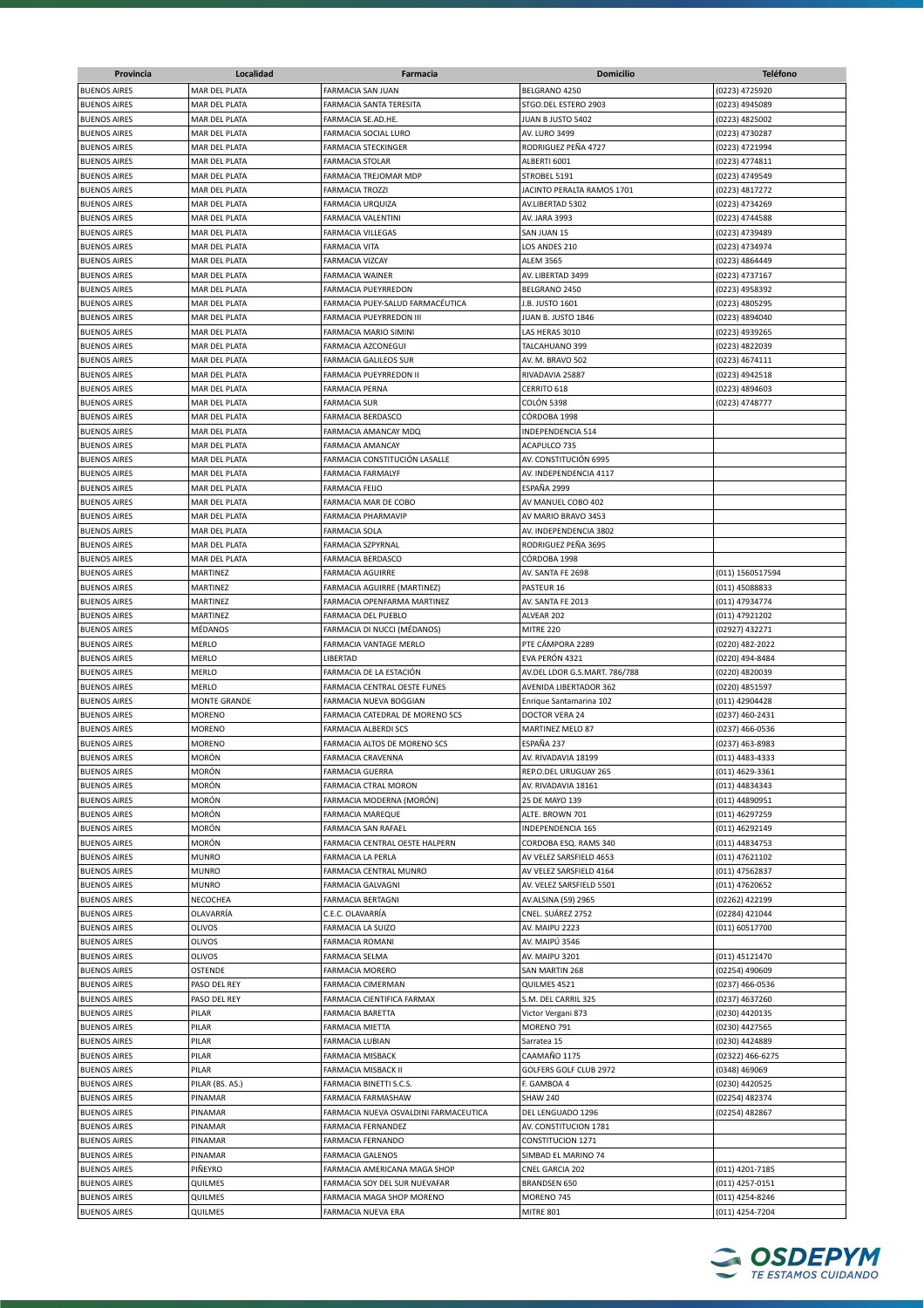| Provincia           | Localidad                 | Farmacia                                                          | Domicilio                              | <b>Teléfono</b>    |
|---------------------|---------------------------|-------------------------------------------------------------------|----------------------------------------|--------------------|
| <b>BUENOS AIRES</b> | QUILMES                   | <b>FARMACIA CARLOS SEPP</b>                                       | PRIMERA JUNTA 203                      | (011) 2136-7415    |
| <b>BUENOS AIRES</b> | QUILMES                   | FARMACIA DE LA MERCED                                             | <b>MITRE 1401</b>                      | (011) 15-6004-4320 |
| <b>BUENOS AIRES</b> | QUILMES                   | <b>FARMACIA MAGA SHOP</b>                                         | LAVALLE 895                            |                    |
| <b>BUENOS AIRES</b> | QUILMES                   | FARMACIA MAGA SHOP S.C.S. (QUILMES O.)                            | Andrés Baranda 200                     | (011) 42514019     |
| <b>BUENOS AIRES</b> | QUILMES                   | FARMACIA QUILMES FACTORY S.C.S.                                   | Av. Calchaquí 3950                     | (011) 42006912     |
| <b>BUENOS AIRES</b> | QUILMES                   |                                                                   | Av. 12 De Octubre 2347                 | (011) 42500844     |
|                     |                           | <b>FARMACIA SANAR 8</b>                                           |                                        |                    |
| <b>BUENOS AIRES</b> | QUILMES                   | FARMACIA SOY DE QUILMES                                           | Hipolito Yrigoyen 162                  | (011) 42548462     |
| <b>BUENOS AIRES</b> | QUILMES                   | FARMACIA SOY SANAR 52 CENTRO                                      | HIPOLITO YRIGOYEN 385                  | (011) 42538520     |
| <b>BUENOS AIRES</b> | QUILMES                   | FARMACIA SOY FAR ARGENTINA                                        | Lavalle 209                            | (011) 42510775     |
| <b>BUENOS AIRES</b> | QUILMES                   | FARMACIA SOY DEL SOL                                              | Rodolfo Lopez 2199                     | (011) 42006646     |
| <b>BUENOS AIRES</b> | QUILMES                   | FARMACIA MAGA SANAR 10                                            | Colón 149                              | (011) 42248825     |
| <b>BUENOS AIRES</b> | QUILMES                   | FARMACIA MAGA SANAR 12                                            | Carlos Pellegrini 703                  | (011) 42530820     |
| <b>BUENOS AIRES</b> | QUILMES                   | FARMACIA SOY NUEVA 50                                             | Av. Andrés Baranda 439                 | (011) 42538916     |
| <b>BUENOS AIRES</b> | QUILMES                   | FARMACIA SOY SANAR 60                                             | AV. AMODEO 3156                        | (011) 42506337     |
| <b>BUENOS AIRES</b> | QUILMES                   | FARMACIA MEGA SOL Q. S.C.S.                                       | Felipe Amoedo 2305                     |                    |
| <b>BUENOS AIRES</b> | QUILMES                   | FARMACIA PRIETO QUILMES                                           | MOSCONI 2599                           |                    |
| <b>BUENOS AIRES</b> | QUILMES                   | <b>FARMACIA SANTIAGO</b>                                          | 12 DE OCTUBRE 657                      |                    |
| <b>BUENOS AIRES</b> | <b>QUILMES OESTE</b>      | <b>FARMACIA BADUEL</b>                                            | AV.CALCHAQUÍ 2748                      | (011) 42502525     |
| <b>BUENOS AIRES</b> | QUILMES OESTE             | <b>FARMACIA SANAR 4</b>                                           | Av. Calchaquí 836                      | (011) 42504081     |
| <b>BUENOS AIRES</b> | RAMOS MEJÍA               | FARMACIA ROSENFELD                                                | ALVARADO 896                           | (011) 4658-7013    |
| <b>BUENOS AIRES</b> | RAMOS MEJÍA               | <b>FARMACIA MARTINOIA</b>                                         | AV. DE MAYO 899                        | (011) 46299347     |
| <b>BUENOS AIRES</b> | RAMOS MEJÍA               | FARMACIA CENTRAL OESTE AVENIDA                                    | AV DE MAYO 427                         | (011) 44640252     |
| <b>BUENOS AIRES</b> | RAMOS MEJÍA               | FARMACIA CENTRAL OESTE PARA TI                                    | AV. RIVADAVIA 14002                    | (011) 46581760     |
| <b>BUENOS AIRES</b> | RAMOS MEJÍA               | <b>FARMACIA SINNI</b>                                             | CARLOS PELLEGRINI 451                  | (011) 46575291     |
| <b>BUENOS AIRES</b> | RAMOS MEJÍA               | <b>FARMACIA MAYO</b>                                              | AVDA. DE MAYO 1522                     | (011) 70780404     |
| <b>BUENOS AIRES</b> | RINCÓN DE MILBERG         | <b>FARMACIA FARMAPOINT</b>                                        | AVDA SANTA MARIA DE LAS CONCHAS 4793   |                    |
|                     |                           |                                                                   |                                        |                    |
| <b>BUENOS AIRES</b> | ROJAS                     | FARMACIA SINDICAL (C.E.C. ROJAS)<br>FARMACIA ANTIGUA FCIA.NOGUERA | BARTOLOMÉ MITRE 272                    |                    |
| <b>BUENOS AIRES</b> | SAN ANTONIO DE PADUA      |                                                                   | NOGUERA 23                             | (0220) 4824938     |
| <b>BUENOS AIRES</b> | <b>SAN FERNANDO</b>       | FARMACIA SANFAR 202 SCS (CARREFOUR)                               | AV. HIP. YRIGOYEN 3636                 | (011) 47148407     |
| <b>BUENOS AIRES</b> | SAN FRANCISCO SOLANO      | FARMACIA PEÑA                                                     | CALLE 845 2699                         | (011) 2697-1457    |
| <b>BUENOS AIRES</b> | SAN FRANCISCO SOLANO      | FARMACIA MAGA SHOP MALY                                           | AV. 893 4294                           | (011) 4212-0714    |
| <b>BUENOS AIRES</b> | SAN FRANCISCO SOLANO      | FARMACIA TU FARMACIA I                                            | CALLE 893 3589                         |                    |
| <b>BUENOS AIRES</b> | SAN FRANCISCO SOLANO      | FARMACIA SOY SANAR SOLANO 51                                      | AV. 893 4901                           | (011) 42132505     |
| <b>BUENOS AIRES</b> | SAN ISIDRO                | <b>FARMACIA FABRIS</b>                                            | AV. CENTENARIO 448                     | (011) 4743-1797    |
| <b>BUENOS AIRES</b> | SAN ISIDRO                | FARMACIA SELMA (SAN ISIDRO)                                       | AV. CENTENARIO 300                     | (011) 45130510     |
| <b>BUENOS AIRES</b> | SAN ISIDRO                | FARMACIA SELMA ANTONELLO                                          | 9 DE JULIO 329                         | (011) 1560517591   |
| <b>BUENOS AIRES</b> | SAN JUSTO                 | <b>FARMACIA ARABIA</b>                                            | AV PTE PERÓN 2987                      | (011) 7519-7493    |
| <b>BUENOS AIRES</b> | SAN JUSTO                 | <b>FARMACIA BEDINI</b>                                            | VENEZUELA 2602                         | (011) 4482-1805    |
| <b>BUENOS AIRES</b> | SAN JUSTO                 | FARMACIA PLAZA SAN JUSTO                                          | <b>PERÚ 2538</b>                       | (011) 44826180     |
| <b>BUENOS AIRES</b> | SAN JUSTO                 | FARMACIA NUEVO MILENIO                                            | DR IGNACIO ARIETA 3552                 | (011) 46512424     |
| <b>BUENOS AIRES</b> | SAN JUSTO                 | <b>FARMACIA BODRUM</b>                                            | PRES JUAN DOMINGO PERÓN 3298           | (011) 70781381     |
| <b>BUENOS AIRES</b> | SAN JUSTO                 | <b>FARMACIA TIESSO</b>                                            | COMISIONADO JOSÉ INDART 2593           | (011) 44826400     |
| <b>BUENOS AIRES</b> | SAN JUSTO                 | FARMACIA ROMANO                                                   | CATAMARCA 2302                         | (011) 44845600     |
| <b>BUENOS AIRES</b> | SAN MARTIN                | <b>FARMACIA PASCUAL</b>                                           | PJE PEAT CRUCERO GRAL BELGRANO 3600    | (011) 48300271     |
| <b>BUENOS AIRES</b> | SAN MARTIN                | FARMACIA LA NOBLEZA (VILLA CHACABUCO)                             | <b>SAN MARTIN 420</b>                  | (011) 47535941     |
| <b>BUENOS AIRES</b> | SAN MARTIN                | <b>FARMACIA FAERBRI</b>                                           | AVDA RICARDO BALBÍN 2539               |                    |
| <b>BUENOS AIRES</b> | SAN MIGUEL                | FARMACIA CTRAL OESTE SAN MIGUEL                                   | AV. PTE PERON 1702                     | (011) 46644183     |
| <b>BUENOS AIRES</b> | <b>SAN MIGUEL</b>         | FARMACIA CENTRAL SAN MIGUEL S.C.S.                                | AV. MITRE 1181                         | (011) 44515149     |
| <b>BUENOS AIRES</b> | SAN MIGUEL                |                                                                   |                                        | 4664-6090          |
|                     |                           | FARMACIA DEL PUEBLO CIENTÍFICA NEWCO                              | AV. MITRE 1300                         |                    |
| <b>BUENOS AIRES</b> | SAN MIGUEL (BS. AS.)      | <b>FARMACIA MUSCOLINI</b>                                         | AV. PTE. PERÓN 1284                    | (011) 46673109     |
| <b>BUENOS AIRES</b> | <b>SANTOS LUGARES</b>     | FARMACIA PASTEUR (STOS.LUGARES)                                   | AVDA LA PLATA 3718                     | (011) 47572542     |
| <b>BUENOS AIRES</b> | SARANDÍ                   | FARMACIA MAGA SHOP SARANDI SCS                                    | AV MITRE 3385                          | (011) 4204-2536    |
| <b>BUENOS AIRES</b> | SARANDÍ                   | FARMACIA DIAMANDY                                                 | Av. Mitre 2798                         | (011) 42653328     |
| <b>BUENOS AIRES</b> | SARANDÍ                   | FARMACIA MAGA EL ALTO A S.C.S.                                    | Guemes 858                             | (011) 42040146     |
| <b>BUENOS AIRES</b> | SARANDÍ                   | FARMACIA SOY SARANDÍ SANAR 63                                     | Av Mitre 3093                          | (011) 42047789     |
| <b>BUENOS AIRES</b> | SIERRA DE LOS PADRES      | FARMACIA JARDÍN DE LA SIERRA                                      | ARGENTINA E/ARTURO Y BAUTISTA S/N NULL |                    |
| <b>BUENOS AIRES</b> | SIERRAS BAYAS             | A.M.M.B.A. (SIERRAS BAYAS)                                        | JULIO A. ROCA 2338                     | (02284) 492730     |
| <b>BUENOS AIRES</b> | TABLADA                   | FARMACIA CORNEO                                                   | av san martin 5230                     | (011) 44549657     |
| <b>BUENOS AIRES</b> | TEMPERLEY                 | FARMACIA UOM TEMPERLEY                                            | AV ALTE BROWN 3323                     | (011) 43579050     |
| <b>BUENOS AIRES</b> | TIGRE                     | <b>FARMACIA IPHARM</b>                                            | AGUSTIN GARCIA 8020                    | (011) 48715666     |
| <b>BUENOS AIRES</b> | VALENTIN ALSINA           | FARMACIA COUTO MARTÍNEZ                                           | RIVADAVIA 1499                         | (011) 2080-3405    |
| <b>BUENOS AIRES</b> | VALENTIN ALSINA           | FARMACIA UOM ALSINA                                               | AV PTE PERÓN 2693                      | (011) 42083384     |
| <b>BUENOS AIRES</b> | VICENTE LÓPEZ             | FARMACIA NUEVA DEL LIBERTADOR                                     | AV. DEL LIBERTADOR 1452                | (011) 47911616     |
| <b>BUENOS AIRES</b> | VICENTE LÓPEZ             | FARMACIA SELMA TROILO                                             | AV. MAIPÚ 699                          | (011) 45120400     |
| <b>BUENOS AIRES</b> | VICENTE LÓPEZ             | FARMACIA Z.V.VTE.LOPEZ/Y BELLEZA SCS#                             | AV. MAIPÚ 918                          | (011) 47975034     |
| <b>BUENOS AIRES</b> | VICENTE LÓPEZ             | FARMACIA VIA CAVA                                                 | AV. MAIPÚ 199                          | (011) 47950321     |
| <b>BUENOS AIRES</b> | VICENTE LÓPEZ             | FARMACIA ANEDMAPA                                                 | CARLOS FRANCISCO MELO 2801             | (011) 47301288     |
| <b>BUENOS AIRES</b> | VILLA ADELINA             | FARMACIA SELMA (VILLA ADELINA)                                    | AV. PARANA 6502                        | (011) 45128308     |
| <b>BUENOS AIRES</b> |                           | FARMACIA LA ESTACIÓN                                              |                                        |                    |
| <b>BUENOS AIRES</b> | VILLA BALLESTER           |                                                                   | SAN MARTIN 4802                        | (011) 4768-0076    |
|                     | VILLA BALLESTER           | <b>FARMACIA ALVEAR</b>                                            | ALVEAR 2800                            | (011) 47385250     |
| <b>BUENOS AIRES</b> | <b>VILLA BILLINGHURST</b> | FARMACIA VILLA BILLINGHURST                                       | <b>MORENO 4106</b>                     | (011) 48405234     |
| <b>BUENOS AIRES</b> | VILLA DOMÍNICO            | FARMACIA DOMINICO                                                 | AV MITRE 4701                          | (011) 4207-7612    |
| <b>BUENOS AIRES</b> | VILLA DOMÍNICO            | FARMACIA MAGA FCIA BELGRANO S.C.S                                 | Av. Belgrano 4600                      | (011) 42070091     |
| <b>BUENOS AIRES</b> | VILLA DOMÍNICO            | <b>FARMACIA SONSINO</b>                                           | Av. Centenario Uruguayo 1209           | (011) 42069992     |
| <b>BUENOS AIRES</b> | VILLA GESELL              | FARMACIA FARMACOR                                                 | AV.3 2049                              | (02255) 463189     |
| <b>BUENOS AIRES</b> | VILLA GESELL              | FARMACIA CORNALO                                                  | PASEO 143 BIS Y AV 3 4350              | (02255) 470935     |
| <b>BUENOS AIRES</b> | VILLA GESELL              | FARMACIA FARMAGESELL                                              | PASCO 114 Y AV 3 BIS 1398              | (02255) 462474     |
| <b>BUENOS AIRES</b> | VILLA INSUPERABLE         | FARMACIA NUEVA CROVARA S.C.S.                                     | AV. INTENDENTE CROVARA 1391            | (011) 4453-0139    |
| <b>BUENOS AIRES</b> | VILLA INSUPERABLE         | <b>FARMACIA GALER</b>                                             | LISANDRO DE LA TORRE 508               | (011) 44530521     |
| <b>BUENOS AIRES</b> | VILLA INSUPERABLE         | FARMACIA LOS ANGELES                                              | AVENIDA CROVARA 801                    | (011) 46526220     |
|                     |                           |                                                                   |                                        |                    |

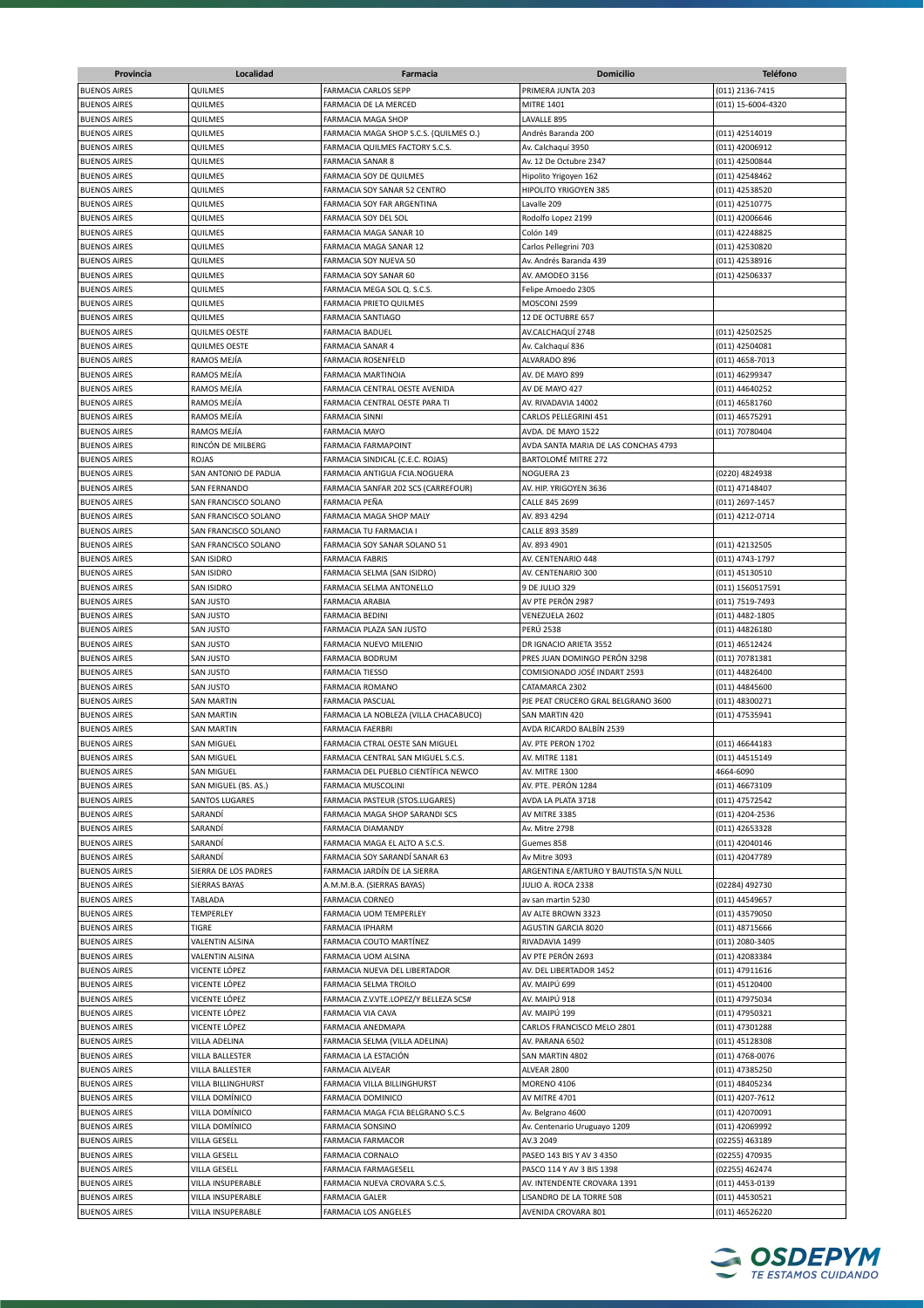| Provincia                                        | Localidad                          | Farmacia                                                | <b>Domicilio</b>                                | <b>Teléfono</b>                  |
|--------------------------------------------------|------------------------------------|---------------------------------------------------------|-------------------------------------------------|----------------------------------|
| <b>BUENOS AIRES</b>                              | VILLA LYNCH                        | FARMACIA REPUBLICA NUEVA LÍBANO                         | AVDA DR REPUBLICA DEL LIBANO 4113               | (011) 47553831                   |
| <b>BUENOS AIRES</b>                              | <b>VILLA MADERO</b>                | <b>FARMACIA NOTARIO</b>                                 | AV. INTENDENTE CROVARA 1134                     | (011) 4454-0046                  |
| <b>BUENOS AIRES</b>                              | VILLA MOQUEHUA                     | <b>FARMACIA CREMONA II</b>                              | RIVADAVIA 196                                   | (02346) 491015                   |
| <b>BUENOS AIRES</b>                              | VILLA MOQUEHUA                     | FARMACIA LOPEZ (EX ROLANDO)                             | <b>SAN MARTIN 214</b>                           | (02346) 491111                   |
| <b>BUENOS AIRES</b>                              | <b>WILDE</b>                       | FARMACIA ARGENTINA (WILDE)                              | Fabian Onsari 199                               | (011) 42279122                   |
| <b>BUENOS AIRES</b>                              | WILDE                              | FARMACIA DE LAS FLORES S.C.S.                           | Las Flores 581                                  | (011) 42077110                   |
| <b>BUENOS AIRES</b>                              | WILDE                              | FARMACIA MAGA SANAR 11                                  | Las Flores 900                                  | (011) 42276754                   |
| <b>BUENOS AIRES</b>                              | <b>WILDE</b>                       | FARMACIA SOL WILDE S.C.S.                               | Ramón Franco 5919                               | (011) 43530644                   |
| <b>BUENOS AIRES</b>                              | ZÁRATE                             | <b>FARMACIA CR SALUD</b>                                | SARMIENTO 540                                   | (3487) 440213                    |
| <b>BUENOS AIRES</b>                              | ZÁRATE                             | <b>FARMACIA VILLA FOX</b>                               | JUSTA LIMA 1565                                 | (3487) 422877                    |
| <b>BUENOS AIRES</b>                              | ZÁRATE                             | FARMACIA JAIMOVICH                                      | RIVADAVIA 901                                   | (03487) 422520                   |
| <b>CAPITAL FEDERAL</b>                           | CAPITAL FEDERAL                    | FARMACIA FARADAY (LACROZE)                              | AV. LACROZE 4125                                | (011) 4553-8400                  |
| <b>CAPITAL FEDERAL</b>                           | CAPITAL FEDERAL                    | FARMACIA FARADAY                                        | BARTOLOMÉ MITRE 3501                            | (011) 4865-3185                  |
| <b>CAPITAL FEDERAL</b>                           | CAPITAL FEDERAL                    | FARMACIA FARADAY (CABALLITO)                            | AV. RIVADAVIA 4953                              | (011) 4902-5222                  |
| <b>CAPITAL FEDERAL</b>                           | CAPITAL FEDERAL                    | FARMACIA AZUL (DEVOTO)                                  | AV. FRANCISCO BEIRO 5402                        | (011) 4566-5316                  |
| <b>CAPITAL FEDERAL</b>                           | CAPITAL FEDERAL                    | FARMACIA FARMAPLUS POMPEYA                              | AV. SAENZ 1187                                  | (011) 4919-3430                  |
| <b>CAPITAL FEDERAL</b>                           | CAPITAL FEDERAL                    | <b>FARMACIA AZUL</b>                                    | <b>MAURE 1732</b>                               | (011) 4779-1100                  |
| CAPITAL FEDERAL                                  | CAPITAL FEDERAL                    | FARMACIA FARMAPLUS CLÍNICAS                             | AV. CÓRDOBA 2501                                | (011) 4963-5533                  |
| CAPITAL FEDERAL                                  | CAPITAL FEDERAL                    | FARMACIA AZUL RIVADAVIA (GABUID)                        | AV. RIVADAVIA 4718                              | (011) 4922-8228                  |
| CAPITAL FEDERAL                                  | CAPITAL FEDERAL                    | FARMACIA AZUL (CABALLITO 1)                             | AV. RIVADAVIA 5014                              | (011) 4901-2319                  |
| <b>CAPITAL FEDERAL</b>                           | CAPITAL FEDERAL                    | FARMACIA AZUL OLAGUER (TEGARAN)                         | AV. CABILDO 1566                                | (011) 4511-1244                  |
| CAPITAL FEDERAL                                  | CAPITAL FEDERAL                    | <b>FARMACIA AZUL</b>                                    | AV. RIVADAVIA 6854                              | (011) 4613-6766                  |
| CAPITAL FEDERAL                                  | CAPITAL FEDERAL                    | <b>FARMACIA LA BOTICA</b>                               | PACHECO DE MELO 2402                            | (011) 4805-9575                  |
| <b>CAPITAL FEDERAL</b>                           | CAPITAL FEDERAL                    | FARMACIA AZUL DEL PACÍFICO                              | AV. CÓRDOBA 533                                 | (011) 4508-6232                  |
| <b>CAPITAL FEDERAL</b>                           | CAPITAL FEDERAL                    | FARMACIA FARMAPLUS WESSEN                               | AV. LAS HERAS 2273                              | (011) 4511-6622                  |
| <b>CAPITAL FEDERAL</b>                           | CAPITAL FEDERAL                    | FARMACIA FARMAPLUS FARMAKI                              | AV. DE MAYO 675                                 | (011) 4342-5144                  |
| CAPITAL FEDERAL                                  | CAPITAL FEDERAL                    | FARMACIA FARMAPLUS BARRIO NORTE                         | AV. PUEYRREDÓN 1428                             | (011) 4829-1510                  |
| CAPITAL FEDERAL                                  | CAPITAL FEDERAL                    | FARMACIA FARMAPLUS PALERMO                              | SAN MARTÍN DE TOUR 2976                         | (011) 4800-1137                  |
| <b>CAPITAL FEDERAL</b>                           | <b>CAPITAL FEDERAL</b>             | <b>FARMACIA FARMAPLUS TRIBUNALES</b>                    | URUGUAY 479                                     | (011) 5811-1234                  |
| CAPITAL FEDERAL                                  | CAPITAL FEDERAL                    | FARMACIA FARMAPLUS CATALINAS                            | RECONQUISTA 1015                                | (011) 4315-2525                  |
| CAPITAL FEDERAL                                  | CAPITAL FEDERAL                    | FARMACIA FARMAPLUS NUÑEZ                                | AV. CABILDO 3834                                | (011) 4704-7627                  |
| CAPITAL FEDERAL                                  | CAPITAL FEDERAL                    | FARMACIA FARMAPLUS CABALLITO 2                          | J. M. MORENO 99                                 | (011) 4901-5016                  |
| <b>CAPITAL FEDERAL</b>                           | CAPITAL FEDERAL                    | FARMACIA FARMAPLUS BELGRANO                             | JURAMENTO 2741                                  | (011) 4788-1579                  |
| <b>CAPITAL FEDERAL</b>                           | CAPITAL FEDERAL                    | FARMACIA FARMAPLUS MICROCENTRO                          | 25 DE MAYO 222                                  | (011) 5275-7000                  |
| CAPITAL FEDERAL                                  | CAPITAL FEDERAL                    | FARMACIA FARMAPLUS ECHEVERRÍA                           | ECHEVERRÍA 3187                                 | (011) 4547-3500                  |
| <b>CAPITAL FEDERAL</b>                           | CAPITAL FEDERAL                    | FARMACIA FARMAPLUS PODESTÁ                              | AV. TRIUNVIRATO 4602                            | (011) 4521-0037                  |
| <b>CAPITAL FEDERAL</b>                           | CAPITAL FEDERAL                    | FARMACIA FARMAPLUS NAZCA                                | AV. NAZCA 2301                                  | (011) 3220-8051                  |
| <b>CAPITAL FEDERAL</b>                           | CAPITAL FEDERAL                    | FARMACIA FARMAPLUS INCAS                                | AV. TRIUNVIRATO 3749                            | (011) 4514-8266                  |
| <b>CAPITAL FEDERAL</b><br><b>CAPITAL FEDERAL</b> | CAPITAL FEDERAL<br>CAPITAL FEDERAL | <b>FARMACIA LAMAITE</b><br>FARMACIA FARMAPLUS OLAZABAL  | CONDE 815<br>AV. TRIUNVIRATO 4499               | (011) 45564876<br>8105557777     |
| CAPITAL FEDERAL                                  | CAPITAL FEDERAL                    |                                                         | AV. CABILDO 2178                                | 8105557777                       |
| CAPITAL FEDERAL                                  | CAPITAL FEDERAL                    | FARMACIA FARMAPLUS 36 (Mendoza)<br><b>FARMACITY 329</b> | AV. SANTA FE 3175                               | (011) 53659290                   |
| CAPITAL FEDERAL                                  | CAPITAL FEDERAL                    | FARMACIA ARGENFARM GÜEMES                               | LAVALLE 4098/100 NULL                           | (011) 48662033                   |
| CAPITAL FEDERAL                                  | CAPITAL FEDERAL                    | FARMACIA DEL MERC.SPINETTO MUÑ.S.A.                     | PICHINCHA 211                                   | (011) 49543517                   |
| CAPITAL FEDERAL                                  | CAPITAL FEDERAL                    | FARMACIA RIVADAVIA 2463                                 | AV. RIVADAVIA 2463                              | (011) 49514479                   |
| <b>CAPITAL FEDERAL</b>                           | CAPITAL FEDERAL                    | FARMACIA PERDRIEL S.A                                   | AV.CASEROS 1902                                 | (011) 43046813                   |
| <b>CAPITAL FEDERAL</b>                           | CAPITAL FEDERAL                    | <b>FARMACIA GRAN FERRARI</b>                            | AV. CASEROS 1990                                | (011) 43053104                   |
| <b>CAPITAL FEDERAL</b>                           | CAPITAL FEDERAL                    | <b>FARMACIA MANCINI S.C.S</b>                           | MONTES DE OCA 1229                              | (011) 43025255                   |
| <b>CAPITAL FEDERAL</b>                           | CAPITAL FEDERAL                    | FARMACIA DANESA (BELGRANO)                              | AV. CABILDO 2171                                | (011) 47873100                   |
| <b>CAPITAL FEDERAL</b>                           | CAPITAL FEDERAL                    | FARMACIA SALVATORI S.C.S.                               | JURAMENTO 2013                                  | (011) 47824353                   |
| CAPITAL FEDERAL                                  | CAPITAL FEDERAL                    | FARMACIA SUIZA SAN JUAN S.C.S.                          | AV. BOEDO 937                                   | (011) 49311458                   |
| <b>CAPITAL FEDERAL</b>                           | CAPITAL FEDERAL                    | FARMACIA OPEN FARMA SUC.CONTEMP.                        | AV. RIVADAVIA 5444                              | (011) 53530030                   |
| CAPITAL FEDERAL                                  | CAPITAL FEDERAL                    | FARMACIA ACOYTE                                         | AV. AVELLANEDA 3724                             | (011) 49040114                   |
| <b>CAPITAL FEDERAL</b>                           | CAPITAL FEDERAL                    | <b>FARMACIA AMERICA</b>                                 | AV CÓRDOBA 1402                                 | (011) 43729633                   |
| CAPITAL FEDERAL                                  | CAPITAL FEDERAL                    | FARMACIA BARCELONA                                      | CASEROS 2032                                    | (011) 49227346                   |
| CAPITAL FEDERAL                                  | CAPITAL FEDERAL                    | FARMACIA CANTILO S.A.                                   | AV. LOPE DE VEGA 3249                           | (011) 46396010                   |
| CAPITAL FEDERAL                                  | CAPITAL FEDERAL                    | FARMACIA DEMARIA                                        | FRAY JUSTO SM DE ORO 2927                       | (011) 47787311                   |
| CAPITAL FEDERAL                                  | CAPITAL FEDERAL                    | FARMACIA FACULTAD                                       | MARCELO T. DE ALVEAR 2045                       | (011) 48212787                   |
| CAPITAL FEDERAL                                  | CAPITAL FEDERAL                    | FARMACIA FARMACIA 5100                                  | ANGEL J. CARRANZA 2388                          | (011) 47710450                   |
| CAPITAL FEDERAL                                  | CAPITAL FEDERAL                    | FARMACIA FARMAET S.A                                    | <b>AV. BEIRO 3602</b>                           | (011) 45051010                   |
| CAPITAL FEDERAL                                  | CAPITAL FEDERAL                    | FARMACIA FARMAPAL SA                                    | LUIS MARIA CAMPOS 751                           | (011) 47776386                   |
| CAPITAL FEDERAL                                  | CAPITAL FEDERAL                    | FARMACIA LA DANESA (CONGRESO)                           | CONGRESO 2486                                   | (011) 47855544                   |
| CAPITAL FEDERAL                                  | CAPITAL FEDERAL                    | FARMACIA LA DANESA (JURAMENTO)                          | <b>JURAMENTO 2484</b>                           | (011) 47879449                   |
| CAPITAL FEDERAL                                  | CAPITAL FEDERAL                    | FARMACIA LA DANESA CRAMER                               | AV. CRAMER 1963                                 | (011) 47837532                   |
| CAPITAL FEDERAL                                  | CAPITAL FEDERAL                    | FARMACIA LA SANTE 10                                    | VARELA 4720                                     | (011) 21710915                   |
| CAPITAL FEDERAL                                  | CAPITAL FEDERAL                    | FARMACIA LA SANTE 11                                    | J. SALGUERO 3297                                | (011) 21858517                   |
| CAPITAL FEDERAL                                  | CAPITAL FEDERAL                    | FARMACIA LA SANTE 12                                    | AV. ELCANO 3364                                 | (011) 21710915                   |
| CAPITAL FEDERAL                                  | CAPITAL FEDERAL                    | FARMACIA LA SANTE 4                                     | AV. CASEROS 2657                                | (011) 49423253                   |
| CAPITAL FEDERAL                                  | CAPITAL FEDERAL                    | FARMACIA LA SANTE 9                                     | AV RIVADAVIA 5892                               | (011) 44313107                   |
| CAPITAL FEDERAL                                  | CAPITAL FEDERAL                    | <b>FARMACIA NAON</b>                                    | DR. RÓMULO NAÓN 2357                            | (011) 45422105                   |
| <b>CAPITAL FEDERAL</b>                           | CAPITAL FEDERAL                    | FARMACIA NAVEYRA                                        | LAS HERAS 2318                                  | (011) 48033011                   |
| CAPITAL FEDERAL                                  | CAPITAL FEDERAL                    | FARMACIA OPENFARMA BIKANER                              | AV CORRIENTES 1880                              | (011) 43717740                   |
| CAPITAL FEDERAL                                  | CAPITAL FEDERAL                    | FARMACIA OPENFARMA FINOCHIETTO                          | AV CÓRDOBA 2639                                 | (011) 53530030                   |
| CAPITAL FEDERAL                                  | CAPITAL FEDERAL                    | FARMACIA ORIEN S.A. SUCURSAL DAFLO                      | AV. DE MAYO 839                                 | (011) 43428793                   |
| CAPITAL FEDERAL                                  | CAPITAL FEDERAL                    | FARMACIA PER-LES S.R.L. (CONGRESO) #                    | ALSINA 1801                                     | (011) 43747273                   |
| CAPITAL FEDERAL                                  | CAPITAL FEDERAL                    | FARMACIA QUINTANA                                       | AV. PTE. QUINTANA 392                           | (011) 48131189                   |
| CAPITAL FEDERAL<br>CAPITAL FEDERAL               | CAPITAL FEDERAL                    | FARMACIA SCIENZA<br>FARMACIA DAMELI (VILLA ORTUZAR)     | GUEMES 3500                                     | (011) 55547975                   |
| CAPITAL FEDERAL                                  | CAPITAL FEDERAL<br>CAPITAL FEDERAL | FARMACIA NUEVA LACROZE                                  | VIRREY AVILES 3371<br>AV. FEDERICO LACROZE 2599 | (011) 45510313<br>(011) 45545545 |
| CAPITAL FEDERAL                                  | CAPITAL FEDERAL                    | FARMACIA ÉTNICA                                         | AV. AVELLANEDA 3724                             | (011) 46744302                   |
|                                                  |                                    |                                                         |                                                 |                                  |

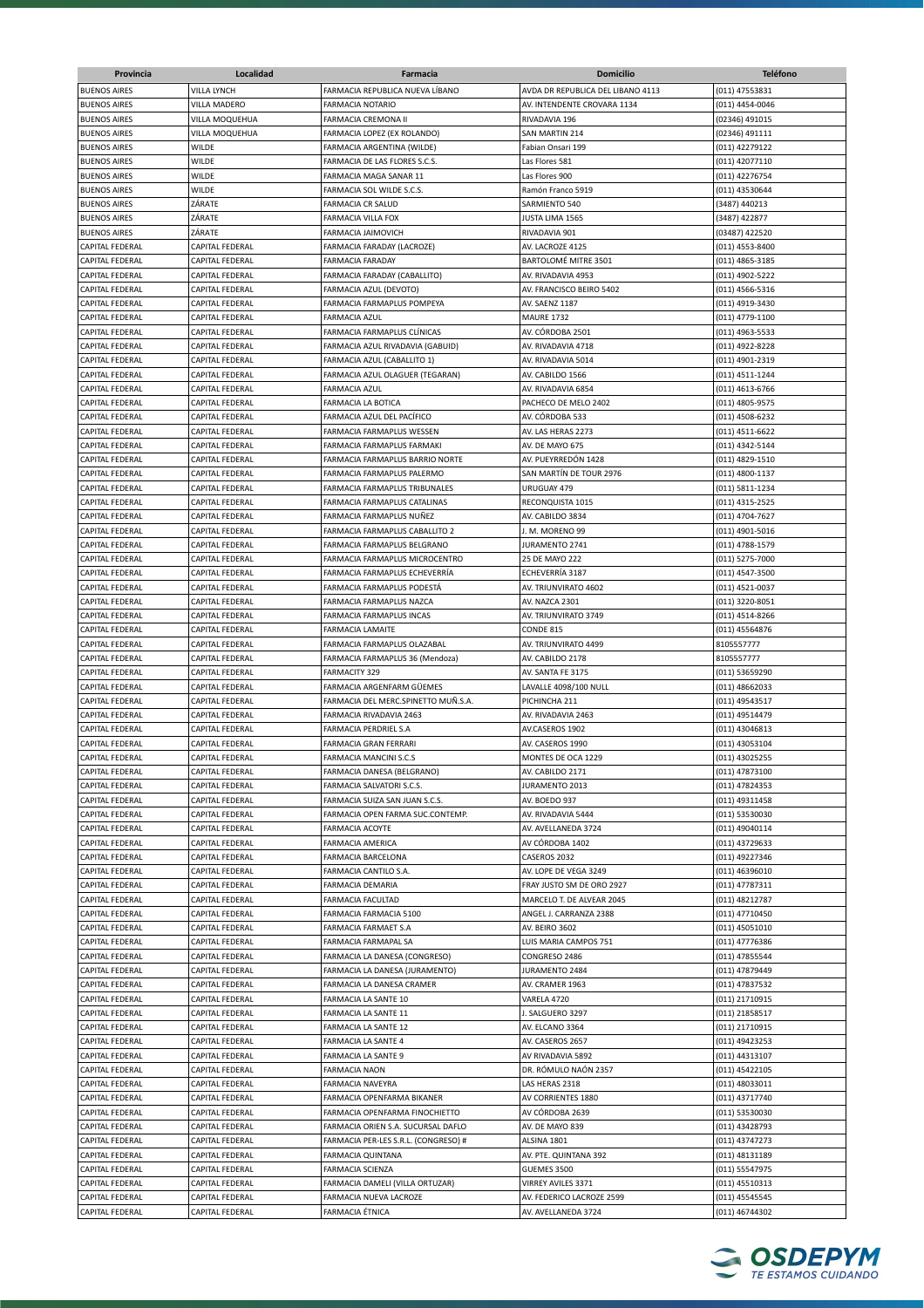| Provincia              | Localidad              | Farmacia                               | <b>Domicilio</b>               | <b>Teléfono</b>   |
|------------------------|------------------------|----------------------------------------|--------------------------------|-------------------|
| <b>CAPITAL FEDERAL</b> | <b>CAPITAL FEDERAL</b> | FARMACIA AV.EMILIO CASTRO 7637 S.C.S.  | AV. EMILIO CASTRO 7649         | (011) 46441768    |
| <b>CAPITAL FEDERAL</b> | <b>CAPITAL FEDERAL</b> | FARMACIA GRAN FARMACIA LINIERS         | AV. RIVADAVIA 11552            | (011) 46441250    |
| <b>CAPITAL FEDERAL</b> | CAPITAL FEDERAL        | FARMACIA ASE NUEVA CACHEUTA            | JUAN BAUTISTA ALBERDI 5889     | (011) 46358284    |
| CAPITAL FEDERAL        | CAPITAL FEDERAL        | FARMACIA ROMY (MATADEROS)              | AV. JUAN BAUTISTA ALBERDI 7461 | (011) 46870606    |
| CAPITAL FEDERAL        | <b>CAPITAL FEDERAL</b> | <b>FARMACIA GES</b>                    | AV EMILIO CASTRO 7649          | (011) 46445630    |
|                        |                        |                                        |                                |                   |
| CAPITAL FEDERAL        | CAPITAL FEDERAL        | FARMACIA OPEN FARMA SUCURSAL ORIEN     | AV. ENTRE RIOS 205             | (011) 53530030    |
| CAPITAL FEDERAL        | CAPITAL FEDERAL        | <b>FARMACIA MARINA</b>                 | AV. LA PLATA 2501              | (011) 49233984    |
| CAPITAL FEDERAL        | CAPITAL FEDERAL        | FARMACIA JARDÍN S.C.S.                 | AV. SANTA FE 3350              | (011) 48258846    |
| CAPITAL FEDERAL        | CAPITAL FEDERAL        | FARMACIA OPEN FARMA SUCURSAL RURAL     | AV. SANTA FE 4228              | (011) 47744171    |
| <b>CAPITAL FEDERAL</b> | CAPITAL FEDERAL        | FARMACIA RP/BOTÁNICO                   | AV. SANTA FE 3709              | (011) 48332871    |
| <b>CAPITAL FEDERAL</b> | CAPITAL FEDERAL        | FARMACIA M.S. PATRICIOS                | AV.CASEROS 2980                | (011) 49122893    |
| <b>CAPITAL FEDERAL</b> | CAPITAL FEDERAL        | FARMACIA GRAN FARMACIA GALLO           | AV. CÓRDOBA 3199               | (011) 49614917    |
| <b>CAPITAL FEDERAL</b> | CAPITAL FEDERAL        | FARMACIA RP/RECOLETA                   | AV. LAS HERAS 2002             | (011) 48015544    |
| CAPITAL FEDERAL        | <b>CAPITAL FEDERAL</b> | FARMACIA SCIENZA PUEYRREDON            | AV. PUEYRREDON 1460            | (011) 48243177    |
| CAPITAL FEDERAL        | <b>CAPITAL FEDERAL</b> | FARMACIA SANTA ANA                     | GARCIA DEL RIO 4097            | (011) 45421781    |
| CAPITAL FEDERAL        | CAPITAL FEDERAL        | FARMACIA PORTEÑA                       | <b>CORRIENTES 1499</b>         | (011) 43713244    |
| CAPITAL FEDERAL        | CAPITAL FEDERAL        | FARMACIA FARMASTORE (LA SANTE)         | AV.SCALABRINI ORTIZ 328        | (011) 48567371    |
| CAPITAL FEDERAL        | CAPITAL FEDERAL        | FARMACIA FARMA 365                     | CUENCA 3005                    | (011) 45052242    |
| CAPITAL FEDERAL        | CAPITAL FEDERAL        | FARMACIA OPENFARMA (SUC. BEIRO)        | AV. FRANCISCO BEIRO 5800       | (011) 46442237    |
| CAPITAL FEDERAL        | CAPITAL FEDERAL        | FARMACIA NUEVA GENERAL PAZ             | AV. DE LOS CONSTITUYENTES 6117 | (011) 45745866    |
| <b>CAPITAL FEDERAL</b> | CAPITAL FEDERAL        | FARMACIA SOCIAL CRUZ S.C.S.            | AV. F.F. DE LA CRUZ 6245       | (011) 46055205    |
| <b>CAPITAL FEDERAL</b> | CAPITAL FEDERAL        | FARMACIA COSMOPOLITA                   | AV. NAZCA 1120                 | (011) 46110233    |
| CAPITAL FEDERAL        | CAPITAL FEDERAL        | FARMACIA FARMASERV (VILLA SOLDATI)     | AV. F. DE LA CRUZ 4602         | (011) 46040798    |
| CAPITAL FEDERAL        | CAPITAL FEDERAL        | FARMACIA CENTRAL S.C.S.                | AV. MONROE 4968                | (011) 45235148    |
| <b>CAPITAL FEDERAL</b> | <b>CAPITAL FEDERAL</b> | <b>FARMACIA LA CENTRAL</b>             | AV. SAN MARTIN 2802            | (011) 45811914    |
| <b>CAPITAL FEDERAL</b> | CAPITAL FEDERAL        | FARMACIA TKL ETCHEVERRY                | AV. CALLAO 299                 | (011) 43715844    |
| <b>CAPITAL FEDERAL</b> | <b>CAPITAL FEDERAL</b> | FARMACIA NUEVA ERA                     | Av. Caseros 999                | (011) 43006522    |
| CAPITAL FEDERAL        | CAPITAL FEDERAL        | FARMACIA SOY CERCANIAS                 | Av. Del Libertador 8324        | (011) 55502305    |
| CAPITAL FEDERAL        | CAPITAL FEDERAL        | FARMACIA SCIENZA PELLEGRINI            | CARLOS PELLEGRINI 163          | (011) 55547975    |
| <b>CAPITAL FEDERAL</b> | CAPITAL FEDERAL        | FARMACIA SOY FRANCO ALEMANA            | <b>BERUTI 2505</b>             | (011) 48240303    |
| CAPITAL FEDERAL        | CAPITAL FEDERAL        | <b>FARMACIA ARTESANAL</b>              | AV. SANTA FE 2249              | (011) 48211164    |
| CAPITAL FEDERAL        | CAPITAL FEDERAL        | FARMACIA SOY NUEVA NORTE               | AV SANTA FE 2936               | (011) 48211856    |
| <b>CAPITAL FEDERAL</b> | CAPITAL FEDERAL        | <b>FARMACIA L AIGLON</b>               | AV. CALLAO 200                 | (011) 43728885    |
| <b>CAPITAL FEDERAL</b> | CAPITAL FEDERAL        | <b>FARMACIA SOY ZEUS</b>               | AV. CABILDO 810                | (011) 47774814    |
| CAPITAL FEDERAL        | <b>CAPITAL FEDERAL</b> | FARMACIA SOY VITAL                     | AV. RIVADAVIA 6799             | (011) 69922701    |
| <b>CAPITAL FEDERAL</b> | <b>CAPITAL FEDERAL</b> | FARMACIA SOY SAINT ETIENNE             | AV. RIVADAVIA 7209             | (011) 46138250    |
| CAPITAL FEDERAL        | <b>CAPITAL FEDERAL</b> | <b>FARMACIA ARENALES</b>               | ARENALES 1302                  | (011) 48112883    |
| CAPITAL FEDERAL        | CAPITAL FEDERAL        | <b>FARMACIA OBRAS</b>                  | AV. DEL LIBERTADOR 7446        | (011) 47021588    |
| CAPITAL FEDERAL        |                        | FARMACIA SOY CALLAO                    | AV. ENTRE RÍOS 799             |                   |
|                        | CAPITAL FEDERAL        |                                        |                                | (011) 21531210    |
| CAPITAL FEDERAL        | CAPITAL FEDERAL        | FARMACIA FARMAPLUS SUC. Nº 3 (VILLACH) | AV. PUEYRREDON 1673            | (011) 45119570    |
| CAPITAL FEDERAL        | CAPITAL FEDERAL        | <b>DURAND</b>                          | AV. DIAZ VELEZ 5101            | (011) 49821408    |
| CAPITAL FEDERAL        | <b>CAPITAL FEDERAL</b> | FARMACIA SUIZA RIVADAVIA               | AV. SAN JUAN 3668              | (011) 75132093    |
| CAPITAL FEDERAL        | CAPITAL FEDERAL        | <b>FARMACIA ANDREA</b>                 | AV NAZCA 4392                  | (011) 45729306    |
| <b>CAPITAL FEDERAL</b> | <b>CAPITAL FEDERAL</b> | <b>FARMACIA LIDER</b>                  | AV. RIVADAVIA 8749             |                   |
| <b>CAPITAL FEDERAL</b> | CAPITAL FEDERAL        | FARMACIA NVA.F.S.NICOLAS               | AV. SANTA FE 1299              |                   |
| CAPITAL FEDERAL        | CAPITAL FEDERAL        | FARMACIA SOCIAL ONCE                   | AV. SANTA FE 2099              |                   |
| CAPITAL FEDERAL        | <b>CAPITAL FEDERAL</b> | FARMACIA FARMAPLUS 38 (VIAMONTE)       | CUENCA 3190                    |                   |
| <b>CAPITAL FEDERAL</b> | CAPITAL FEDERAL        | FARMACIA FARMANEXUS VII                | AV. RIVADAVIA 2202             |                   |
| <b>CAPITAL FEDERAL</b> | CAPITAL FEDERAL        | FARMACIA MAZZOLINI ELISA FRANCISCA     | AV NAZCA 4392                  |                   |
| MENDOZA                | CAPILLA DEL ROSARIO    | FARMACIA CABILDO                       | FERNANDO FADER 1849            | (261) 4213012     |
| CAPITAL FEDERAL        | ALMAGRO                | FARMACITY 12 PANAMÁ                    | CORRIENTES 4647                | (011) 4867-3276   |
| <b>CAPITAL FEDERAL</b> | ALMAGRO                | FARMACITY 27 LA PLATA                  | RIVADAVIA 4455                 | (011) 4981-8252   |
| CAPITAL FEDERAL        | ALMAGRO                | FARMACITY 122 GÜEMES                   | AV. CÓRDOBA 3949               | $(011)$ 4861-6617 |
| CAPITAL FEDERAL        | ALMAGRO                | FARMACITY 160                          | GASCON 632                     | (011) 4864-5252   |
| CAPITAL FEDERAL        | ALMAGRO                | FARMACITY 23 MEDRANO                   | CORRIENTES 3930                | $(011)$ 4867-6665 |
| CAPITAL FEDERAL        | <b>ALMAGRO</b>         | FARMACITY 26 CASTRO BARROS             | RIVADAVIA 3827                 | (011) 4958-8085   |
| CAPITAL FEDERAL        | <b>ALMAGRO</b>         | FARMACITY 112 LA PLATA II              | av. La plata 365               | (011) 4901-8602   |
| CAPITAL FEDERAL        | <b>BALVANERA</b>       | <b>FARMAR I</b>                        | AV CALLAO 321                  | (011) 4371-2421   |
| CAPITAL FEDERAL        | BALVANERA              | FARMACITY 297 - PASTEUR                | AV. CORRIENTES 2345            | (011) 4951-5322   |
| CAPITAL FEDERAL        | BALVANERA              | FARMACITY 89 JUJUY                     | AV. INDEPENDENCIA 2676         | (011) 4943-6933   |
| CAPITAL FEDERAL        | BALVANERA              | FARMACITY 132                          | AV. CÓRDOBA 3381               | (011) 4508-3232   |
| CAPITAL FEDERAL        | BALVANERA              | FARMACITY 17 ONCE                      | PUEYRREDON 539                 | (011) 4961-9595   |
| CAPITAL FEDERAL        | BALVANERA              | FARMACITY 186                          | AV. BELGRANO 3049              | (011) 4932-6468   |
| CAPITAL FEDERAL        | BALVANERA              | FARMACITY 191 - HIDALGO                | AV. DIAZ VELEZ 5299            | (011) 4981-1410   |
| CAPITAL FEDERAL        | BALVANERA              | FARMACITY 5 CALLAO                     | CORRIENTES 1820                | (011) 4372-2206   |
| CAPITAL FEDERAL        | BALVANERA              | FARMACITY 61 CONGRESO                  | AV. CALLAO 27                  | (011) 4383-6554   |
| CAPITAL FEDERAL        | BALVANERA              | FARMACITY 235 RIOBAMBA                 | RIVADAVIA 1911                 | (011) 2148-7179   |
| CAPITAL FEDERAL        | BALVANERA              | FARMACITY 44 URIBURU                   | AV. RIVADAVIA 2215             | (011) 4953-4888   |
| <b>CAPITAL FEDERAL</b> | <b>BARRACAS</b>        | FARMACITY 42 RECOLETA                  | AV. CALLAO 1600                | (011) 4804-5221   |
| CAPITAL FEDERAL        | <b>BARRACAS</b>        | FARMACITY 184 - SALVADORES             | AV. MONTES DE OCA 1602         | (011) 4302-2801   |
| CAPITAL FEDERAL        | <b>BARRACAS</b>        | FARMACIA REPUBLICA DE BARRACAS SRL     | AV MONTES DE OCA 1800          | (011) 4301-2310   |
| CAPITAL FEDERAL        | BELGRANO               | FARMACITY 37 L M CAMPOS                | AV. LUIS M. CAMPOS 1501        | (011) 4781-2044   |
| CAPITAL FEDERAL        | BELGRANO               | FARMACITY 49 JURAMENTO                 | JURAMENTO 1941                 | (011) 4780-2368   |
|                        |                        |                                        |                                |                   |
| CAPITAL FEDERAL        | BELGRANO               | FARMACITY 116 - DEL PINO               | MOLDES 1587                    | (011) 4511-2182   |
| CAPITAL FEDERAL        | BELGRANO               | FARMACITY 14 CABILDO                   | CABILDO 2340                   | (011) 4788-4220   |
| CAPITAL FEDERAL        | <b>BELGRANO</b>        | FARMACITY 169 MENDOZA                  | AV. CABILDO 2151               | (011) 4782-3737   |
| CAPITAL FEDERAL        | BELGRANO               | <b>FARMACITY 187</b>                   | AV. MONROE 2703                | (011) 4545-0088   |
| CAPITAL FEDERAL        | BELGRANO               | FARMACITY 65 CRAMER                    | AV. CRAMER 2301                | (011) 4511-2180   |
| CAPITAL FEDERAL        | BELGRANO               | FARMACITY 30 SUCRE                     | CABILDO 1842                   | (011) 4780-0001   |
| CAPITAL FEDERAL        | BELGRANO               | FARMACITY 85 MAURE                     | <b>MAURE 1615</b>              | (011) 4511-4681   |

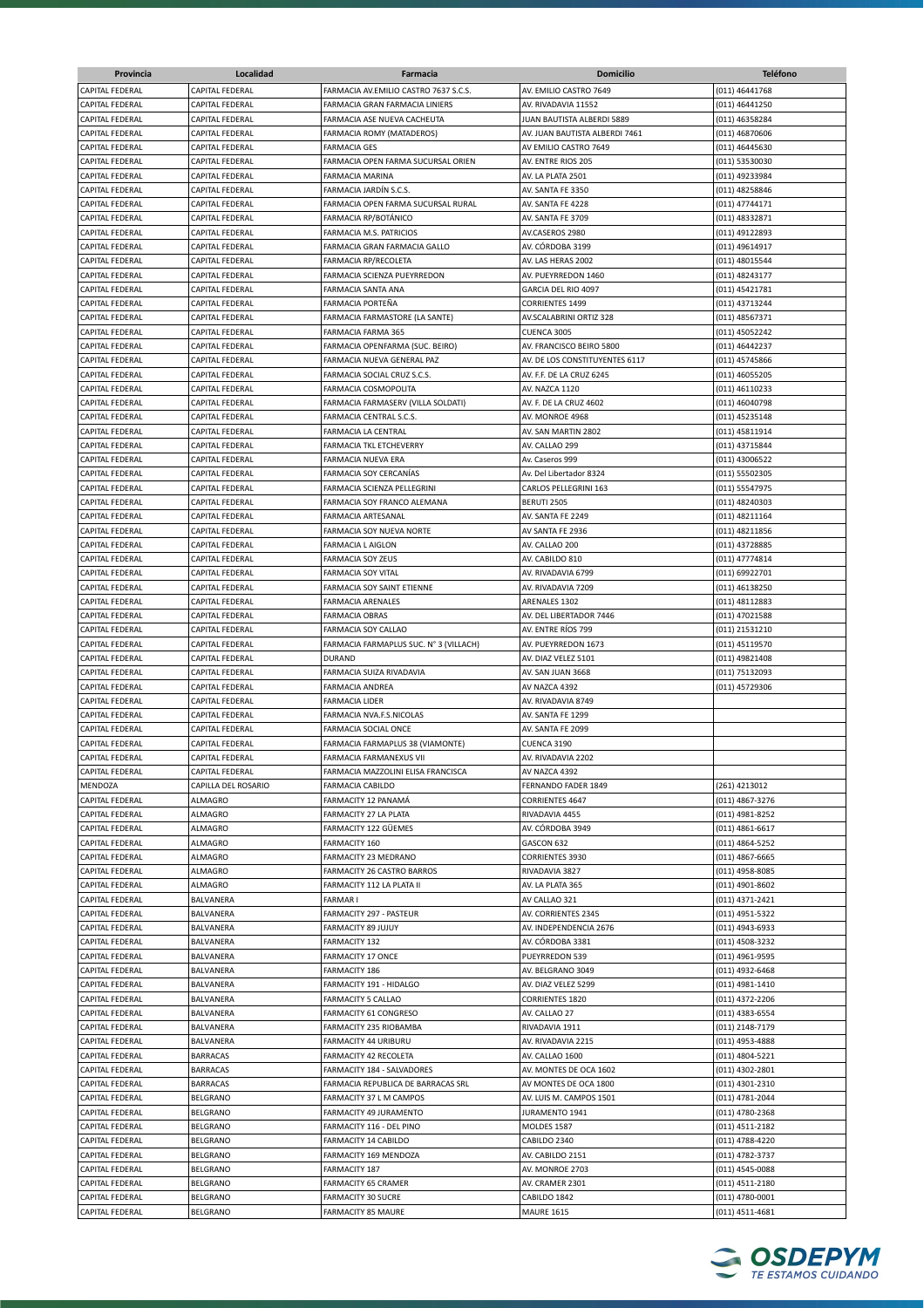| Provincia              | Localidad              | Farmacia                            | Domicilio                      | <b>Teléfono</b>        |
|------------------------|------------------------|-------------------------------------|--------------------------------|------------------------|
| <b>CAPITAL FEDERAL</b> | <b>BELGRANO</b>        | <b>FARMACITY 87 QUESADA</b>         | AV. CABILDO 2967               | (011) 4704-6565        |
| <b>CAPITAL FEDERAL</b> | <b>BELGRANO</b>        | <b>FARMACIA GALESA</b>              | AV CABILDO 1631                | (011) 47835210         |
| CAPITAL FEDERAL        | <b>BOEDO</b>           | <b>FARMACITY 53 BOEDO</b>           | <b>BOEDO 953</b>               | (011) 4932-1734        |
| CAPITAL FEDERAL        | <b>BOEDO</b>           | FARMACIA NUEVA SOPER SRL            | <b>BOEDO 783</b>               | (011) 49311675         |
| CAPITAL FEDERAL        | CABALLITO              | FARMACITY 7 PRIMERA JUNTA           | RIVADAVIA 5375                 | (011) 4904-1313        |
| CAPITAL FEDERAL        | CABALLITO              | FARMACITY 107 PEDRO GOYENA          | PEDRO GROYENA 701              | (011) 4921-1672        |
| CAPITAL FEDERAL        | CABALLITO              | FARMACITY 123 CID CAMPEADOR         | AV. GAONA 1101                 | (011) 5195-1180        |
|                        |                        |                                     |                                |                        |
| CAPITAL FEDERAL        | CABALLITO              | FARMACITY 176 AVELLANEDA            | BV. AVELLANEDA S/N             | (011) 4431-2297        |
| <b>CAPITAL FEDERAL</b> | CABALLITO              | FARMACITY 237 - ACOYTE              | AV. ACOYTE 18                  | (011) 4902-5066        |
| CAPITAL FEDERAL        | CABALLITO              | FARMACITY 308 - J.M. MORENO         | AV. JOSE MARIA MORENO 739      | (011) 4922-6573        |
| <b>CAPITAL FEDERAL</b> | CABALLITO              | FARMACIA NUEVA GONZALEZ             | AV. RIVADAVIA 5415             | (011) 49023333         |
| <b>CAPITAL FEDERAL</b> | CAPITAL FEDERAL        | FARMACIA SOY MAGA SOY FARMA         | AV. DE MAYO 892                | (011) 4343-0566 / 0577 |
| <b>CAPITAL FEDERAL</b> | CAPITAL FEDERAL        | FARMACIA NUEVA FARMACIA CORDOBA 876 | AV CORDOBA 876                 | (011) 4322-6843        |
| <b>CAPITAL FEDERAL</b> | CAPITAL FEDERAL        | <b>FARMACIA DE CUSATIS</b>          | LIBERTAD 1092                  | (011) 48162085         |
| <b>CAPITAL FEDERAL</b> | CAPITAL FEDERAL        | FARMACIA CASSISSA (AVELLANEDA)      | <b>AV. MITRE 1471</b>          | (011) 4203-7923        |
| CAPITAL FEDERAL        | CAPITAL FEDERAL        | FARMACIA RED MAGA SHOP              | SAN MARTIN 756                 | (011) 4259-3848        |
| CAPITAL FEDERAL        | CAPITAL FEDERAL        | FARMACITY 213 MITRE                 | BARTOLOMÉ MITRE 2564           | (011) 4951-3333        |
| CAPITAL FEDERAL        | CAPITAL FEDERAL        | FARMACITY 316 ESTADO DE ISRAEL      | AV. ESTADO DE ISRAEL 4503      | (011) 2097-1100        |
| CAPITAL FEDERAL        | CAPITAL FEDERAL        | FARMACITY 224 ESCALADA              | AV. DIRECTORIO 4801            | (011) 4635-9520        |
| <b>CAPITAL FEDERAL</b> | CAPITAL FEDERAL        | FARMACITY 120 MELINCUÉ              | MELINCUE 3185                  | (011) 4580-2272        |
| CAPITAL FEDERAL        | CAPITAL FEDERAL        | FARMACITY 140                       | MANUEL RICARDO TRELLES 1065    | (011) 5197-2412        |
| <b>CAPITAL FEDERAL</b> | CAPITAL FEDERAL        | FARMACITY 54 NUÑEZ                  | MCAL. JOSÉ ANTONIO SUCRE 1520  | (011) 4780-1060        |
| <b>CAPITAL FEDERAL</b> | CAPITAL FEDERAL        | FARMACITY 98 ABASTO                 | AV. CORRIENTES 3202            | (011) 4862-3943        |
| <b>CAPITAL FEDERAL</b> | CAPITAL FEDERAL        | <b>FARMACITY 133</b>                | AV. SAN JUAN 2701              | (011) 4308-2786        |
| CAPITAL FEDERAL        | <b>CAPITAL FEDERAL</b> | <b>FARMACITY 130</b>                | AV. MONTES DE OCA 894          | (011) 4302-9868        |
| CAPITAL FEDERAL        | CAPITAL FEDERAL        | FARMACITY 211 ENTRE RÍOS            | AV. ENTRE RÍOS 668             | (011) 4382-4984        |
| CAPITAL FEDERAL        | CAPITAL FEDERAL        | FARMACITY 143 BELGRANO              | AV. BELGRANO 1194              | (011) 4382-9395        |
| CAPITAL FEDERAL        | CAPITAL FEDERAL        | FARMACITY 150 MERCEDES              | AV. RIVADAVIA 8503             | (011) 4672-4178        |
| CAPITAL FEDERAL        | CAPITAL FEDERAL        | FARMACITY 162 URQUIZA               | AV. RIVADAVIA 3102             | (011) 4862-4640        |
| CAPITAL FEDERAL        | CAPITAL FEDERAL        | <b>FARMACITY 183</b>                | AV. SAENZ PEÑA 1056            | (011) 4911-7969        |
| <b>CAPITAL FEDERAL</b> | CAPITAL FEDERAL        | FARMACITY 204 IRIGOYEN              | HIPOLITO YRIGOYEN 992          | (011) 4342-8333        |
| <b>CAPITAL FEDERAL</b> | CAPITAL FEDERAL        | FARMACITY 209 LA BOCA               | AV. ALMIRANTE BROWN 800        | (011) 4307-1191        |
| CAPITAL FEDERAL        | CAPITAL FEDERAL        | FARMACITY 192 VERNET                | AV. LA PLATA 1541              | (011) 4921-6106        |
| <b>CAPITAL FEDERAL</b> | CAPITAL FEDERAL        | <b>FARMACITY 193</b>                | AV. DR. RICARDO BALBIN 3992    | (011) 5197-6088        |
| <b>CAPITAL FEDERAL</b> | CAPITAL FEDERAL        | FARMACITY 196 PELLEGRINI            | CARLOS PELLEGRINI 1047         | (011) 4328-7101        |
| <b>CAPITAL FEDERAL</b> | CAPITAL FEDERAL        | <b>FARMACITY 207</b>                | AV. DE LOS CONSTITUYENTES 6099 | (011) 4587-8243        |
| <b>CAPITAL FEDERAL</b> | <b>CAPITAL FEDERAL</b> | FARMACIA NUEVA RICAMON              | AV GARAY 401                   | (011) 4300-6634        |
|                        |                        | <b>FARMACIA PARIS</b>               | AV.GDOR EMILIO CASTRO 6699     |                        |
| CAPITAL FEDERAL        | CAPITAL FEDERAL        |                                     |                                | (011) 4641-9071        |
| CAPITAL FEDERAL        | CAPITAL FEDERAL        | FARMACIA SOY LA RECOVA              | Av. Del Libertador 810         | (011) 48111180         |
| CAPITAL FEDERAL        | CAPITAL FEDERAL        | FARMACIA ALFA                       | AV. CÓRDOBA 3902               | (011) 48665000         |
| CAPITAL FEDERAL        | CAPITAL FEDERAL        | <b>FARMACIA ITALIANA</b>            | POTOSÍ 4100                    | (011) 49584500         |
| CAPITAL FEDERAL        | CAPITAL FEDERAL        | FARMACIA SALVADOR                   | AV. CALLAO 689                 | (011) 43714829         |
| CAPITAL FEDERAL        | CAPITAL FEDERAL        | <b>FARMACIA AZUL 1</b>              | AV. ENTRE RIOS 299             | (011) 4372-7480        |
| CAPITAL FEDERAL        | CAPITAL FEDERAL        | <b>FARMACIA FARMAFE</b>             | AV RIVADAVIA 4399              |                        |
| <b>CAPITAL FEDERAL</b> | CAPITAL FEDERAL        | <b>FARMACIA HALLEIN</b>             | AV RIVADAVIA 4634              | (011) 4901-1031        |
| <b>CAPITAL FEDERAL</b> | CAPITAL FEDERAL        | <b>FARMACIA FATIMA</b>              | AV CORONEL DÍAZ 2179           |                        |
| CAPITAL FEDERAL        | CAPITAL FEDERAL        | FARMACIA LA BOTICA DE BERUTI SRL    | <b>BERUTI 3300</b>             | (011) 4822-9180        |
| <b>CAPITAL FEDERAL</b> | <b>CAPITAL FEDERAL</b> | FARMACIA NUEVA AVENIDA              | AV CÓRDOBA 1353                |                        |
| <b>CAPITAL FEDERAL</b> | CAPITAL FEDERAL        | <b>FARMACIA BROCCA</b>              | TTE. GRAL. JUAN D. PERÓN 4104  | 4861-3580              |
| CAPITAL FEDERAL        | CAPITAL FEDERAL        | FARMACITY 239 MELIAN                | MELIAN 2502                    |                        |
| CAPITAL FEDERAL        | CHACARITA              | FARMACITY 147 NEWBERY               | ALVAREZ THOMAS 284             | (011) 4555-5520        |
| CAPITAL FEDERAL        | COLEGIALES             | FARMACITY 63 ELCANO                 | AV. EL CANO 3110               | (011) 4551-6545        |
| CAPITAL FEDERAL        | COLEGIALES             | FARMACITY 144 ZABALA                | AV, CABILDO 1274               | (011) 4780-5750        |
| <b>CAPITAL FEDERAL</b> | COLEGIALES             | FARMACITY 142                       | FEDERICO LACROZE 3289          | (011) 4554-7764        |
| CAPITAL FEDERAL        | COLEGIALES             | FARMACITY 167                       | ROSETTI 704                    | (011) 4554-5568        |
| CAPITAL FEDERAL        | COLEGIALES             | FARMACITY 31 LACROZE                | CABILDO 868 868                | (011) 4776-6974        |
| CAPITAL FEDERAL        | CONSTITUCION           | <b>FARMACITY 296</b>                | AV. JUAN DE GARAY 1186         | (011) 4304-2977        |
| CAPITAL FEDERAL        | <b>FLORES</b>          | FARMACITY 158                       | AV. DIRECTORIO 2896            | (011) 4613-9388        |
| CAPITAL FEDERAL        | <b>FLORES</b>          | FARMACITY 228 - OROÑO               | AV. RIVADAVIA 5991             | (011) 4432-0840        |
| CAPITAL FEDERAL        | <b>FLORES</b>          | <b>FARMACITY 3 FLORES</b>           | RIVADAVIA 6882                 | (011) 4637-7797        |
| CAPITAL FEDERAL        | <b>FLORES</b>          | FARMACITY 309 - MEMBRILLAR          | AV. DIRECTORIO 2324            | (011) 4634-2313        |
| CAPITAL FEDERAL        | <b>FLORES</b>          | FARMACITY 10 CARABOBO               | RIVADAVIA 6398                 | (011) 4633-0074        |
| CAPITAL FEDERAL        | FLORES                 | FARMACITY 164                       | AV. GAONA 3004                 | (011) 4583-2998        |
| CAPITAL FEDERAL        | <b>FLORES</b>          | FARMACIA ALBERDI II                 | AV AVELLANEDA 2600             | (011) 4637-5088        |
| CAPITAL FEDERAL        | <b>FLORES</b>          | FARMACIA ALBERDI                    | AV JUAN B ALBERDI 2188         | (011) 4631-0341        |
| CAPITAL FEDERAL        | <b>FLORES</b>          | FARMACIA LA PLACITA                 | AV. DIRECTORIO 2601            |                        |
| CAPITAL FEDERAL        | <b>FLORESTA</b>        | FARMACITY 22 NAZCA                  | RIVADAVIA 7263                 | (011) 4619-0035        |
|                        |                        |                                     |                                |                        |
| CAPITAL FEDERAL        | FLORESTA               | FARMACITY 84 LACARRA                | AV. RIVADAVIA 8784             | (011) 4674-6440        |
| CAPITAL FEDERAL        | LA PATERNAL            | FARMACITY 135 SAN MARTIN            | AV. SAN MARTIN 1854            | (011) 5195-1181        |
| CAPITAL FEDERAL        | LINIERS                | <b>FARMACITY 18 LINIERS</b>         | RIVADAVIA 11420                | (011) 4641-4655        |
| CAPITAL FEDERAL        | <b>MATADEROS</b>       | FARMACITY 242 - EVA PERÓN           | AV. EVA PERÓN 4849             | (011) 4635-9257        |
| CAPITAL FEDERAL        | <b>MATADEROS</b>       | FARMACITY 180 LARRAZABAL            | JUAN BAUTISTA ALBERDI 5801     | (011) 4635-7564        |
| CAPITAL FEDERAL        | MATADEROS              | FARMACITY 114 ALBERDI               | SALADILLO 2016                 | $(011)$ 4686-3461      |
| CAPITAL FEDERAL        | MATADEROS              | FARMACITY 322 CAFAYATE              | AV. JUAN B. ALBERDI 6294       | (011) 4161-1305        |
| CAPITAL FEDERAL        | MONSERRAT              | FARMACITY 208 SAN MARTÍN            | SAN MARTIN 628                 | (011) 4312-0602        |
| CAPITAL FEDERAL        | MONSERRAT              | <b>FARMACITY 52</b>                 | PERÚ 75                        | (011) 4342-3997        |
| CAPITAL FEDERAL        | MONSERRAT              | FARMACITY 304 - INDEPENDENCIA       | INDEPENDENCIA 1301             | (011) 4381-8205        |
| CAPITAL FEDERAL        | MONSERRAT              | FARMACITY 198 - AV DE MAYO          | AV. DE MAYO 1470               | (011) 4382-1825        |
| CAPITAL FEDERAL        | MONSERRAT              | FARMACITY 19 ALSINA                 | <b>ENTRE RÍOS 198</b>          | (011) 4373-3276        |
| CAPITAL FEDERAL        | MONTE CASTRO           | FARMACITY 302- ALVAREZ JONTE        | AV. ALVAREZ JONTE 4683         | (011) 4648-4016        |
|                        |                        |                                     |                                |                        |

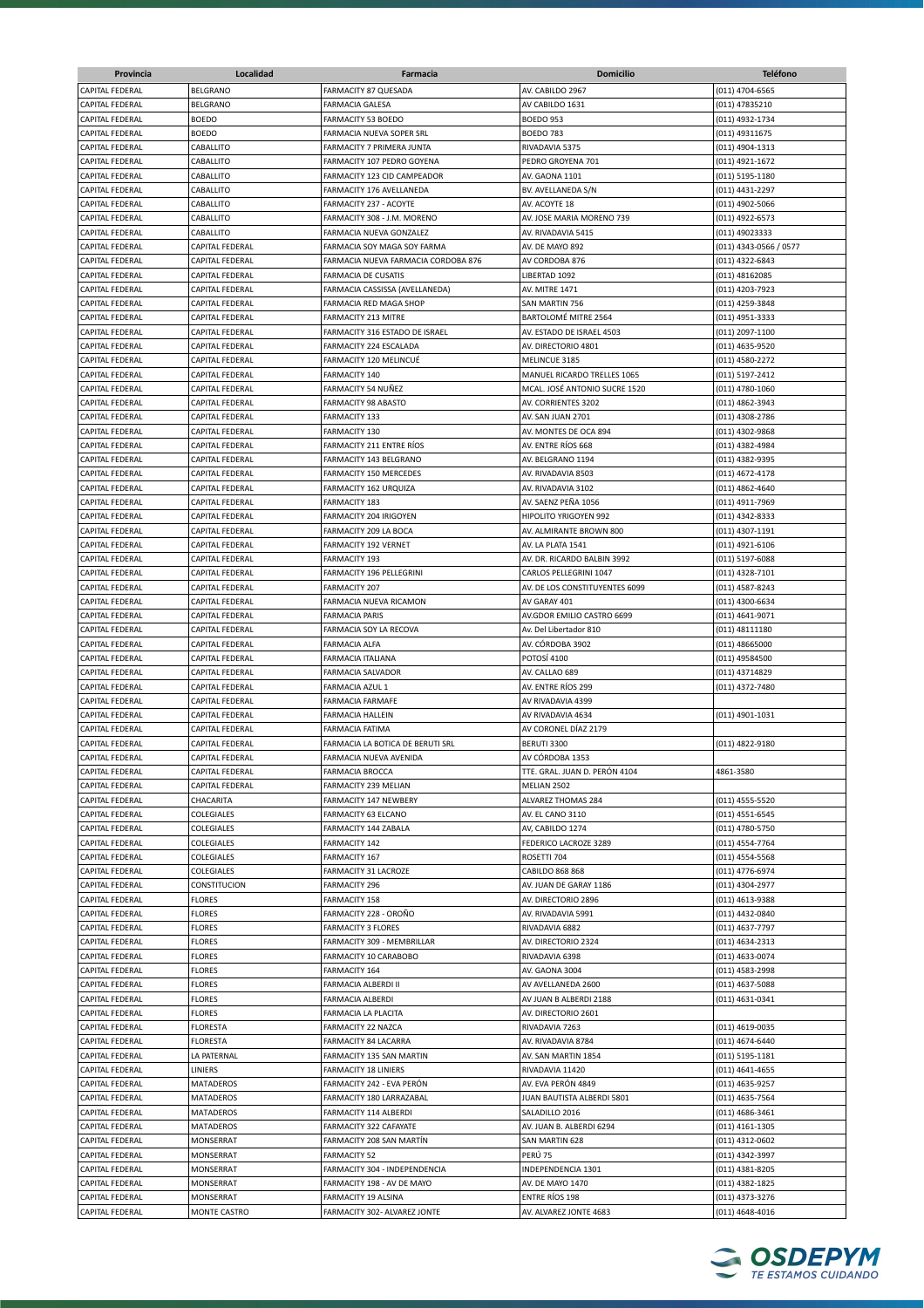| Provincia                                        | Localidad                                | Farmacia                                        | <b>Domicilio</b>                       | <b>Teléfono</b>                    |
|--------------------------------------------------|------------------------------------------|-------------------------------------------------|----------------------------------------|------------------------------------|
| <b>CAPITAL FEDERAL</b>                           | NUEVA POMPEYA                            | FARMACITY 315 - CHILAVERT                       | CNEL MARTINIANO CHILAVERT 6461         | (011) 2094-9787                    |
| <b>CAPITAL FEDERAL</b>                           | NUEVA POMPEYA                            | FARMACITY 117 CHICLANA                          | AV. LA PLATA 2401                      | (011) 4924-3237                    |
| CAPITAL FEDERAL                                  | NUÑEZ (BARRIO)                           | FARMACITY 323 ARIAS 2                           | AV. LIBERTADOR 8404                    | (011) 7508-3292                    |
| CAPITAL FEDERAL                                  | NUÑEZ (BARRIO)                           | FARMACITY 69 PAROISSIEN                         | AV. CABILDO 4001                       | (011) 4511-3050                    |
| CAPITAL FEDERAL                                  | NUÑEZ (BARRIO)                           | FARMACITY 95 PEDRAZA                            | AV. CABILDO 3422                       | (011) 4511-3053                    |
| <b>CAPITAL FEDERAL</b>                           | NUÑEZ (BARRIO)                           | FARMACITY 103 LIBERTADOR                        | AV. DEL LIBERTADOR 6636                | (011) 4511-2181                    |
| CAPITAL FEDERAL                                  | NUÑEZ (BARRIO)                           | <b>FARMACITY 76 ARIAS</b>                       | AV. CABILDO 4633                       | (011) 4511-3052                    |
| <b>CAPITAL FEDERAL</b>                           | PALERMO                                  | FARMACITY 92 SOLER                              | SCALABRINI ORTIZ 1868                  | (011) 4833-9229                    |
| <b>CAPITAL FEDERAL</b>                           | PALERMO                                  | FARMACITY 39 OLLEROS                            | OLLEROS 1802                           | (011) 4771-9710                    |
| <b>CAPITAL FEDERAL</b>                           | PALERMO                                  | FARMACITY 321 - HUMBOLDT                        | SANTA FE 4820                          | (011) 5197-5491                    |
| <b>CAPITAL FEDERAL</b>                           | PALERMO                                  | FARMACITY 289 - BAEZ                            | <b>BAEZ 400</b>                        | (011) 4770-9154                    |
| <b>CAPITAL FEDERAL</b><br><b>CAPITAL FEDERAL</b> | PALERMO<br>PALERMO                       | FARMACITY 78 LA BIELA<br>FARMACITY 110 HONDURAS | R.M.ORTIZ 1861<br><b>HONDURAS 3953</b> | (011) 4514-3231<br>(011) 4511-9400 |
| CAPITAL FEDERAL                                  | PALERMO                                  | FARMACITY 45 PALERMO                            | AV. RAUL S. ORTIZ 3149                 | (011) 4809-0666                    |
| CAPITAL FEDERAL                                  | PALERMO                                  | <b>FARMACITY 21 VIDT</b>                        | SANTA FE 3380                          | (011) 4778-3276                    |
| CAPITAL FEDERAL                                  | PALERMO                                  | FARMACITY 62 LIBERTAD                           | LIBERTAD 1279                          | (011) 4812-0051                    |
| CAPITAL FEDERAL                                  | PALERMO                                  | FARMACITY 96 RIOBAMBA                           | AV. CÓRDOBA 1861                       | (011) 4816-7362                    |
| <b>CAPITAL FEDERAL</b>                           | PALERMO                                  | FARMACITY 38 BUSTAMANTE                         | AV. LAS HERAS 2845                     | (011) 4807-2066                    |
| <b>CAPITAL FEDERAL</b>                           | PALERMO                                  | FARMACITY 33 AEROPARQUE                         | AEROPUERTO JORGE NEWBERY S/N           | (011) 5480-3800                    |
| CAPITAL FEDERAL                                  | PALERMO                                  | FARMACITY 201 - ARCOS                           | PARAGUAY 4979                          | (011) 7509-3384                    |
| CAPITAL FEDERAL                                  | PALERMO                                  | FARMACITY 177 SERRANO                           | AV. SANTA FE 4184                      | (011) 4770-9002                    |
| CAPITAL FEDERAL                                  | PALERMO                                  | FARMACITY 24 LARREA                             | SANTA FE 2453                          | (011) 5778-8888                    |
| CAPITAL FEDERAL                                  | PALERMO                                  | NUEVA FARMACIA ORO                              | FRAY JUSTO STA. MARIA ORO 3018         | (011) 5787-8787                    |
| CAPITAL FEDERAL                                  | PALERMO                                  | FARMACIA SANTA FE 4024                          | AV. SANTA FE 4024                      | (011) 4831-0334                    |
| CAPITAL FEDERAL                                  | PALERMO                                  | FARMACIA GAMMA                                  | BULNES 1770                            | (011) 4826-1440                    |
| <b>CAPITAL FEDERAL</b>                           | PALERMO                                  | FARMACIA SOCIAL SOFIBA S.C.S.                   | GÜEMES 3200                            | (011) 48226409                     |
| CAPITAL FEDERAL                                  | PARQUE CENTENARIO                        | FARMATICA EX NUEVA 2001                         | DIAZ VELEZ 5079                        | (011) 4982-1248                    |
| CAPITAL FEDERAL                                  | PARQUE CHACABUCO                         | FARMACITY 136 ASAMBLEA                          | ASAMBLEA 826                           | (011) 4921-8296                    |
| <b>CAPITAL FEDERAL</b>                           | PARQUE PATRICIOS                         | FARMACITY 217 - PATRICIOS                       | AV. REG. DE PATRICIOS 501              | (011) 4300-8649                    |
| CAPITAL FEDERAL                                  | PARQUE PATRICIOS                         | FARMACITY 93 CASEROS                            | AV. CASEROS 3590                       | (011) 4912-9149                    |
| <b>CAPITAL FEDERAL</b>                           | PUERTO MADERO                            | FARMACITY 161 MADERO III                        | JUANA MANSO 411                        | (011) 4311-1246                    |
| <b>CAPITAL FEDERAL</b>                           | PUERTO MADERO                            | FARMACITY 71 MADERO II                          | JUANA MANSO 1189                       | (011) 5775-0081                    |
| <b>CAPITAL FEDERAL</b>                           | RECOLETA                                 | FARMACITY 48 GUISE                              | REPUBLICA DOMINICANA 3358              | (011) 4827-2247                    |
| <b>CAPITAL FEDERAL</b>                           | RECOLETA                                 | FARMACITY 8 PUEYRREDON                          | PUEYRREDON 1845                        | (011) 4801-7401                    |
| <b>CAPITAL FEDERAL</b>                           | RECOLETA                                 | FARMACITY 9 JUNÍN                               | AV. SANTA FE 2139                      | (011) 4827-5699                    |
| CAPITAL FEDERAL<br>CAPITAL FEDERAL               | RECOLETA<br>RECOLETA                     | <b>FARMACITY 28</b><br><b>FARMACITY 151</b>     | SANTA FE 1740<br><b>PEÑA 2383</b>      | (011) 4815-6026                    |
| CAPITAL FEDERAL                                  | RECOLETA                                 | FARMACITY 55 PUEYRREDON III                     | PUEYRREDON 991                         | (011) 4800-1132<br>(011) 4961-9024 |
| CAPITAL FEDERAL                                  | RECOLETA                                 | FARMACITY 67 LAS HERAS III                      | AV. LAS HERAS 2324                     | (011) 4800-1676                    |
| CAPITAL FEDERAL                                  | RECOLETA                                 | FARMACITY 64 JUNCAL                             | JUNCAL 2781                            | (011) 4826-8580                    |
| <b>CAPITAL FEDERAL</b>                           | RECOLETA                                 | FARMACITY 6 SANTA FE                            | AV. SANTA FE 2822                      | (011) 4821-3000                    |
| CAPITAL FEDERAL                                  | RECOLETA                                 | FARMACITY 15 LAS HERAS                          | LAS HERAS 2055                         | (011) 4809-0277                    |
| CAPITAL FEDERAL                                  | RECOLETA                                 | FARMACIA FRANCO SUIZA SCS                       | AV. SANTA FE 2166                      | (011) 4822-6419                    |
| <b>CAPITAL FEDERAL</b>                           | RECOLETA                                 | FARMACIA NUEVA SAN AGUSTIN                      | AV. LAS HERAS 2699                     | (011) 48025563                     |
| CAPITAL FEDERAL                                  | RECOLETA                                 | <b>FARMACIA TEKIEL</b>                          | AV SANTA FE 2399                       | (011) 48231551                     |
| CAPITAL FEDERAL                                  | RETIRO                                   | FARMACITY 40 VICENTE LÓPEZ                      | RODRIGUEZ PEÑA 1572                    | (011) 4816-0858                    |
| CAPITAL FEDERAL                                  | RETIRO                                   | FARMACITY 46 ESMERALDA                          | AV. SANTA FE 802                       | (011) 4312-0227                    |
| <b>CAPITAL FEDERAL</b>                           | SAN CRISTÓBAL                            | <b>FARMACIA OGGI</b>                            | AV GARAY 3101                          | (011) 4941-1198                    |
| <b>CAPITAL FEDERAL</b>                           | <b>SAN NICOLAS</b>                       | FARMACITY 36 FLORIDA II                         | FLORIDA 118                            | (011) 4326-6888                    |
| CAPITAL FEDERAL                                  | SAN NICOLAS                              | <b>FARMACITY 35 TRIBUNALES</b>                  | AV. CORRIENTES 1236                    | (011) 4381-1214                    |
| CAPITAL FEDERAL                                  | SAN NICOLAS                              | <b>FARMACITY 94 SARMIENTO</b>                   | SARMIENTO 1490                         | (011) 4373-5847                    |
| CAPITAL FEDERAL                                  | <b>SAN NICOLAS</b>                       | FARMACITY 41 RECONQUISTA                        | AV. CORRIENTES 484                     | (011) 4326-3791                    |
| CAPITAL FEDERAL                                  | <b>SAN NICOLAS</b>                       | FARMACITY 82 MAIPÚ                              | AV. CÓRDOBA 685                        | (011) 4313-3066                    |
| CAPITAL FEDERAL                                  | <b>SAN NICOLAS</b>                       | FARMACITY 25 DIAGONAL                           | DIAGONAL ROQUE SÁENZ PEÑA 910          | (011) 4393-7222                    |
| CAPITAL FEDERAL                                  | <b>SAN NICOLAS</b>                       | FARMACITY 47 TALCAHUANO                         | AV. SANTA FE 1310                      | (011) 4814-5084                    |
| CAPITAL FEDERAL                                  | <b>SAN NICOLAS</b>                       | FARMACITY 181 PERU                              | PERÚ 401                               | (011) 4342-3489                    |
| CAPITAL FEDERAL                                  | <b>SAN NICOLAS</b>                       | FARMACITY 153<br>FARMACITY 2 LAVALLE            | SAN MARTIN 323                         | (011) 4328-4665                    |
| CAPITAL FEDERAL<br>CAPITAL FEDERAL               | <b>SAN NICOLAS</b><br><b>SAN NICOLAS</b> | FARMACITY 115 FLORIDA III                       | LAVALLE 919<br>AV. R.S. PEÑA 620       | (011) 4326-0235<br>(011) 4342-9692 |
| CAPITAL FEDERAL                                  | SAN NICOLAS                              | FARMACITY 20 FLORIDA                            | FLORIDA 474                            | (011) 4322-7777                    |
| CAPITAL FEDERAL                                  | SAN NICOLAS                              | FARMACITY 68 ALEM                               | LEANDRO N. ALEM 712                    | (011) 4893-1401                    |
| CAPITAL FEDERAL                                  | SAN NICOLAS                              | FARMACITY 43 URUGUAY                            | AV. CÓRDOBA 1467                       | (011) 4812-0882                    |
| CAPITAL FEDERAL                                  | SAN TELMO                                | FARMACITY 145 DEFENSA                           | AV. SAN JUAN 387                       | (011) 4300-6338                    |
| CAPITAL FEDERAL                                  | VÉLEZ SARSFIELD                          | FARMACIA ALBERDI III                            | AV RIVADAVIA 8509                      | (011) 4672-8798                    |
| <b>CAPITAL FEDERAL</b>                           | VILLA CRESPO                             | FARMACITY 146 CORRIENTES                        | AV. CORRIENTES 5801                    | (011) 4578-7486                    |
| CAPITAL FEDERAL                                  | VILLA CRESPO                             | FARMACITY 4 MALABIA                             | <b>CORRIENTES 5288</b>                 | (011) 4857-3699                    |
| <b>CAPITAL FEDERAL</b>                           | VILLA CRESPO                             | FARMACITY 267 - DONADO                          | AV. SAN MARTIN 2734                    | (011) 5197-2617                    |
| CAPITAL FEDERAL                                  | VILLA CRESPO                             | FARMACITY 73 CANNING                            | AV. CORDOBA 4601                       | (011) 4770-9506                    |
| <b>CAPITAL FEDERAL</b>                           | VILLA DEL PARQUE                         | FARMACITY 172 NAZCA II                          | AV. NAZCA 1978                         | (011) 5197-2026                    |
| CAPITAL FEDERAL                                  | VILLA DEL PARQUE                         | FARMACITY 29 CUENCA                             | CUENCA 3149                            | (011) 4501-4422                    |
| CAPITAL FEDERAL                                  | VILLA DEL PARQUE                         | FARMACITY 106 BEIRO II                          | <b>SV. BEIRÓ 3566</b>                  | (011) 4580-2271                    |
| CAPITAL FEDERAL                                  | VILLA DEVOTO                             | FARMACITY 119 BEIRO III                         | AV. BEIRO 5272                         | (011) 4567-6986                    |
| CAPITAL FEDERAL                                  | VILLA DEVOTO                             | FARMACITY 72 BEIRO                              | AV. F. BEIRO 4366                      | (011) 4580-2270                    |
| CAPITAL FEDERAL                                  | VILLA DEVOTO                             | FARMACIA DEVOTO CENTRO                          | SANABRIA 3333                          | (011) 4501-3547                    |
| CAPITAL FEDERAL                                  | VILLA SANTA RITA                         | FARMACIA NUEVA NAZCA                            | AV NAZCA 1876                          | (011) 4581-5551                    |
| CAPITAL FEDERAL                                  | VILLA URQUIZA                            | FARMACITY 13 TRIUNVIRATO                        | TRIUNVIRATO 4634                       | (011) 4523-9697                    |
| CAPITAL FEDERAL                                  | VILLA URQUIZA                            | FARMACITY 127 TRIUNVIRATO III                   | AV. TRIUNVIRATO 4400                   | (011) 4522-6688                    |
| CAPITAL FEDERAL                                  | VILLA URQUIZA                            | FARMACITY 216 - MONROE                          | <b>MONROE 4402</b>                     | (011) 5197-6162                    |
| CAPITAL FEDERAL                                  | VILLA URQUIZA                            | FARMACITY 51 INCAS                              | TRIUNVIRATO 3752                       | (011) 4523-6912                    |
| CAPITAL FEDERAL                                  | VILLA URQUIZA                            | FARMACITY 108 CHORROARIN                        | AV. DE LOS INCAS 4138                  | (011) 4554-2255                    |

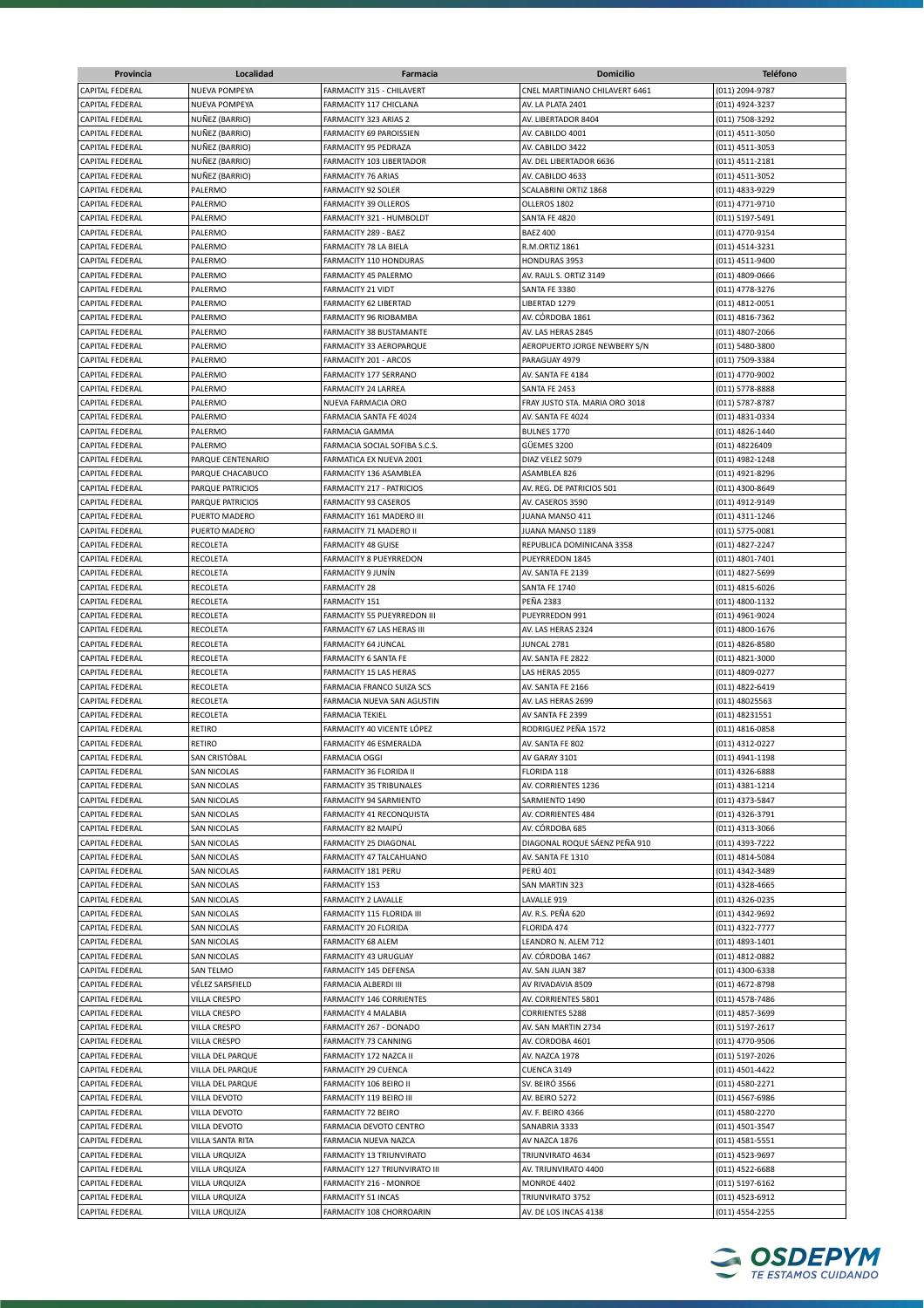| Provincia              | Localidad                                | Farmacia                                         | <b>Domicilio</b>                     | <b>Teléfono</b>                  |
|------------------------|------------------------------------------|--------------------------------------------------|--------------------------------------|----------------------------------|
| CAPITAL FEDERAL        | <b>VILLA URQUIZA</b>                     | FARMACITY 137 MOSCONI                            | GRAL. JOSÉ DE ARTIGAS 4684           | (011) 4514-2352                  |
| <b>CAPITAL FEDERAL</b> |                                          | FARMACITY 204 IRIGOYEN                           | HIPOLITO YRIGOYEN 992                | (011) 43428333                   |
| CATAMARCA              | CATAMARCA                                | FARMACIA DEL VALLE                               | PRADO 383                            | (0383) 443-7307                  |
| CATAMARCA              | CATAMARCA                                | <b>FARMACIA CENTRAL</b>                          | RIVADAVIA 650/652                    | (0383) 443-7310                  |
| CATAMARCA              | CATAMARCA                                | <b>FARMACIA ELENA</b>                            | AYACUCHO 802                         | (0383) 443-7309                  |
| CATAMARCA              | CATAMARCA                                | FARMACIA OCAMPO                                  | AV. OCAMPO ESQ AHUMADA Y BARRO       | (0383) 445-6353                  |
| CATAMARCA              | CATAMARCA                                | FARMACIA 9 DE JULIO                              | REPÚBLICA 1001                       | (0383) 443-7311                  |
| CATAMARCA              | CATAMARCA                                | FARMACIA SAN AGUSTIN                             | MATE DE LUNA 298                     | (0383) 431-3215                  |
| CATAMARCA              | CATAMARCA                                | <b>FARMACIA SAN MARTIN</b>                       | MOTA BOTELLO 601                     | (0383) 443-7332                  |
| CATAMARCA              | CATAMARCA                                | FARMACIA MINERVA                                 | SARMIENTO 598                        | (0383) 443-7308                  |
| CATAMARCA              | VALLE VIEJO                              | FARMACIA DEL PASEO                               | AV CASTILLO Y 9 DE JULIO             | (0383) 444-4635                  |
| CHACO                  | <b>AVIA TERAI</b>                        | FARMACIA FARMAPOLO                               | CALLE 12 E 9 Y 12                    | (0364) 44-911181                 |
| CHACO                  | BARRANQUERAS                             | FARMACIA BARRANQUERAS PROP. DE ANCLA FARMA       | AV. LAPRIDA 5595                     | (0362) 44-82870                  |
|                        |                                          | S.R.L.                                           |                                      |                                  |
| CHACO                  | BARRANQUERAS                             | <b>FARMACIA ELIXIR</b>                           | DIAGONAL EVA PERÓN 660               | (0362) 44-83479                  |
| CHACO                  | BARRANQUERAS                             | NUEVA FARMACIA LAS HERAS S.R.L.                  | AV. 9 DE JULIO 4240                  | (0362) 44-83899                  |
| CHACO                  | BARRANQUERAS                             | <b>FARMACIA PERANICH</b>                         | AV. SAN MARTIN 840                   | (0362) 44-84233                  |
| CHACO                  | BARRANQUERAS                             | FARMACIA SANTA LUCIA                             | AV.ESPAÑA 105                        | (0362) 4480874                   |
| CHACO                  | BARRANQUERAS                             | FARMACIA FARMAR BARRANQUERAS                     | DIAGONAL EVA PERÓN 520               | (0379) 154618319                 |
| CHACO                  | CAMPO LARGO                              | <b>FARMACIA ARCO IRIS</b>                        | SAN MARTIN 711                       | (0364) 4495223                   |
| CHACO                  | CAMPO LARGO                              | FARMACIA DEL PUEBLO                              | GUEMES Y YAPEYU                      | (0364) 4495034                   |
| CHACO                  | CHARATA                                  | FARMACIA AVENIDA                                 | GUEMES 734                           | (03731) 421906                   |
| CHACO                  | CHARATA                                  | FARMACIA EL ANGEL                                | MORENO 526                           | (03731) 422361                   |
| CHACO                  | CHARATA                                  | FARMACIA FARMAR I (CH)                           | AVENIDA GÜEMES 75                    | (03731) 426801                   |
| CHACO                  | CHARATA                                  | <b>FARMACIA LINIERS</b>                          | LINIERS 1119                         | (03731) 421938                   |
| CHACO                  | CHARATA                                  | <b>FARMACIA TEJEDOR</b>                          | SAN MARTIN 499                       | (03731) 421897                   |
| CHACO                  | COLONIA BENÍTEZ                          | FARMACIA DEL PUEBLO                              | FELIX BENITEZ                        | (0362) 4493876                   |
| CHACO                  | <b>COLONIA ELISA</b>                     | FARMACIA DE LOS MILAGROS                         | BELGRANO 261                         | (03734) 491122                   |
| CHACO                  | CONC DEL BERMEJO                         | FARMACIA SAN FRANCISCO                           | 25 DE MAYO 697                       | (0364) 4493068                   |
| CHACO                  | CORZUELA                                 | <b>FARMACIA GABY</b>                             | AVDA.25 DE MAYO 853                  | (03731) 470384                   |
| CHACO                  | <b>FONTANA</b>                           | <b>FARMACIA FARIAS</b>                           | AV. ALVEAR 5101                      | (0362) 4465488                   |
| CHACO                  | <b>FONTANA</b>                           | FARMACIA ISAIAS II                               | AV. ALVEAR 4885                      | (0362) 154588087                 |
| CHACO                  | <b>FONTANA</b>                           | SAN ROQUE DE FARMACIA VEDIA SCS                  | AV. ALVEAR 4520                      | (0362) 44-622525                 |
| CHACO                  | GANCEDO                                  | <b>FARMACIA GANCEDO</b>                          | AV. ARGENTINA                        | (03731) 15433793                 |
| CHACO                  | <b>GRAL J DE S MARTIN</b>                | FARMACIA SAN RAMÓN                               | URUGUAY 1250                         | (03525) 421177                   |
| CHACO                  | <b>GRAL J DE S MARTIN</b>                | <b>FARMACIA CIUDAD</b>                           | ALBERDI 619                          | (03725) 421883                   |
| CHACO                  | <b>GRAL J DE S MARTIN</b>                | FARMACIA DEL PUEBLO                              | PELLEGRINI 177                       | (03725) 421664                   |
| CHACO                  | <b>GRAL J DE S MARTIN</b>                | FARMACIA SAN MARTIN                              | <b>H.YRIGOYEN 345</b>                | (03725) 420484                   |
| CHACO                  | <b>GRAL J DE S MARTIN</b>                | FARMACIA SANTA ANA                               | SARMIENTO Y CHILE                    | (03725) 420913                   |
| CHACO                  | <b>GRAL J DE S MARTIN</b>                | FARMACIA SANTA CATALINA                          | JUAN S. SAGUE 13                     | (03725) 420213                   |
| CHACO                  | <b>GRAL J DE S MARTIN</b>                | TU FARMACIA                                      | MORENO 127<br>CALLE 8 ENTRE 21 Y 23  | (03725) 15608777                 |
| CHACO                  | <b>GRAL PINEDO</b>                       | FARMACIA ALQUIMIA                                |                                      | (03731) 15432058                 |
| CHACO                  | <b>GRAL PINEDO</b>                       | <b>FARMACIA CRISTAL</b>                          | CALLE 8 ENTRE 19 Y 21                | (03731) 480821<br>(03731) 480664 |
| CHACO<br>CHACO         | <b>GRAL PINEDO</b><br><b>GRAL PINEDO</b> | <b>FARMACIA SEQUENZIA</b><br>FARMACIA SAN CARLOS | CALLE 7 Y 12<br>MORENO 601           | (03731) 480670                   |
| CHACO                  | JUAN JOSÉ CASTELLI                       | <b>FARMACIA EL PATO</b>                          | AVDA.SAN MARTÍN Y BELGRANO           | (0364) 4471019                   |
| CHACO                  | JUAN JOSÉ CASTELLI                       | <b>FARMACIA SARMIENTO</b>                        | AVDA.HEROES DE MALVINAS              | (0364) 4470026                   |
| CHACO                  | LA ESCONDIDA                             | <b>FARMACIA SAN CARLOS</b>                       | EL QUEBRACHO Y ANTERO DEL VALLE      | (0362) 44-99010                  |
| CHACO                  | LA LEONESA                               | <b>FARMACIA HORIZONTE</b>                        | AV.M.MORENO 340                      | (0362) 44-70420                  |
| CHACO                  | LAS BREÑAS                               | <b>FARMACIA PERTILE</b>                          | CALLE JONES 699                      | (03731) 460044                   |
| CHACO                  | LAS PALMAS                               | <b>FARMACIA LATINA</b>                           | AV. SAN MARTIN 680                   | (0362) 4470617                   |
| CHACO                  | MACHAGAI                                 | FARMACIA AVENIDA                                 | AVDA. SARMIENTO 116                  | (03734) 470477                   |
| CHACO                  | MAKALLÉ                                  | FARMACIA SAN ANTONIO                             | SAAVEDRA ENTRE CHACO Y VICTORIO GHIO | (0272) 13484732                  |
| CHACO                  | MARGARITA BELÉN                          | FARMACIA SALTZER                                 | EVA DUARTE 90                        | (0362) 4497325                   |
| CHACO                  | PAMPA DEL INDIO                          | FARMACIA BUEN DIA                                | MAIPÚ 634                            | (0364) 154509691                 |
| CHACO                  | PAMPA DEL INDIO                          | FARMACIA SAN NICOLAS                             | AV. SAN MARTIN ESQ. RESISTENCIA      | (0364) 154545917                 |
| CHACO                  | PAMPA DEL INDIO                          | FARMACIA FARMACENTRO                             | 25 DE MAYO 301                       | (03725) 494058                   |
| CHACO                  | PAMPA DEL INDIO                          | <b>FARMACIA GENESEN</b>                          | SUIPACHA 450                         | (03725) 15507006                 |
| CHACO                  | PAMPA DEL INDIO                          | FARMACIA SAN LUIS                                | MALVINAS ARGENTINAS 354              | (03725) 494027                   |
| CHACO                  | PAMPA DEL INFIERNO                       | FARMACIA SANTA CATALINA                          | AV. SAN MARTIN 216                   | (0364) 4497294                   |
| CHACO                  | PRCIA R SAENZ PEÑA                       | FARMACIA CATEDRAL S.C.S.                         | SAN MARTIN 66                        | (0364) 4426060                   |
| CHACO                  | PRCIA R SAENZ PEÑA                       | <b>FARMACIA EL FENIX</b>                         | <b>M.JAJÁN 1272</b>                  | (0364) 4420930                   |
| CHACO                  | PRCIA R SAENZ PEÑA                       | FARMACIA FATIMA                                  | SARMIENTO 369                        | (0364) 4423138                   |
| CHACO                  | PRCIA R SAENZ PEÑA                       | <b>FARMACIA GALENO</b>                           | COMANDANTE FERNÁNDEZ 358             | (0364) 4423691                   |
| CHACO                  | PRCIA R SAENZ PEÑA                       | <b>FARMACIA GUARANI</b>                          | AVDA. KENNEDY 747                    | (0364) 4426586                   |
| CHACO                  | PRCIA R SAENZ PEÑA                       | FARMACIA SAN FRANCISCO II                        | AV. JUAN DOMINGO PERÓN 711           | (0364) 4431174                   |
| CHACO                  | PRCIA R SAENZ PEÑA                       | FARMACIA TRANCHET S.R.L.                         | SAN MARTÍN 2020                      | (0364) 4425590                   |
| CHACO                  | PRCIA R SAENZ PEÑA                       | FARMACIA VEDIA IV                                | SAN MARTÍN 901                       | (0364) 4424700                   |
| CHACO                  | PRCIA R SAENZ PEÑA                       | FARMACIA VEDIA VI                                | COMANDANTE FERNANDEZ 201             | (0364) 4430958                   |
| CHACO                  | PRCIA R SAENZ PEÑA                       | <b>FARMACIA VEDIA SCS</b>                        | SAN MARTIN 402                       |                                  |
| CHACO                  | PRESIDENCIA ROQUE SAENZ PEÑA             | FARMACIA SAN FRANCISCO                           | CARLOS JANIK 406                     | (0364) 4427091                   |
| CHACO                  | PRESIDENCIA ROQUE SAENZ PEÑA             | FARMACITY 156 SAENZ PEÑA CHACO                   | SAN MARTÍN ESQ SAAVEDRA              | (03732) 43-3322                  |
| CHACO                  | PTE DE LA PLAZA                          | <b>FARMACIA NORTE</b>                            | SAN MARTIN 386                       | (03734) 420037                   |
| CHACO                  | QUITILIPI                                | FARMACIA DEL NORTE                               | MENDOZA 420                          | (0364) 4481300                   |
| CHACO                  | QUITILIPI                                | FARMACIA MARCONI SRL                             | TUCUMAN 563                          | (0364) 4480146                   |
| CHACO                  | QUITILIPI                                | FARMACIA NUEVO MILENIO                           | SAN MARTIN 690                       | (0364) 4481057                   |
| CHACO                  | <b>QUITILIPI</b>                         | FARMACIA SANTA RITA                              | AVDA.25 DE MAYO 763                  | (0364) 154612947                 |
| CHACO                  | QUITILIPI                                | FARMACIA ULRICH                                  | SAN JUAN 558                         | (0364) 4480310                   |
| CHACO                  | QUITILIPI                                | <b>FARMACIA VITAL</b>                            | CÓRDOBA 746                          | (0364) 4481300                   |
| CHACO                  | QUITILIPI                                | FARMACIA SAN ANTONIO                             | CHUBUT 735                           | (0364) 4481436                   |
|                        |                                          |                                                  |                                      |                                  |

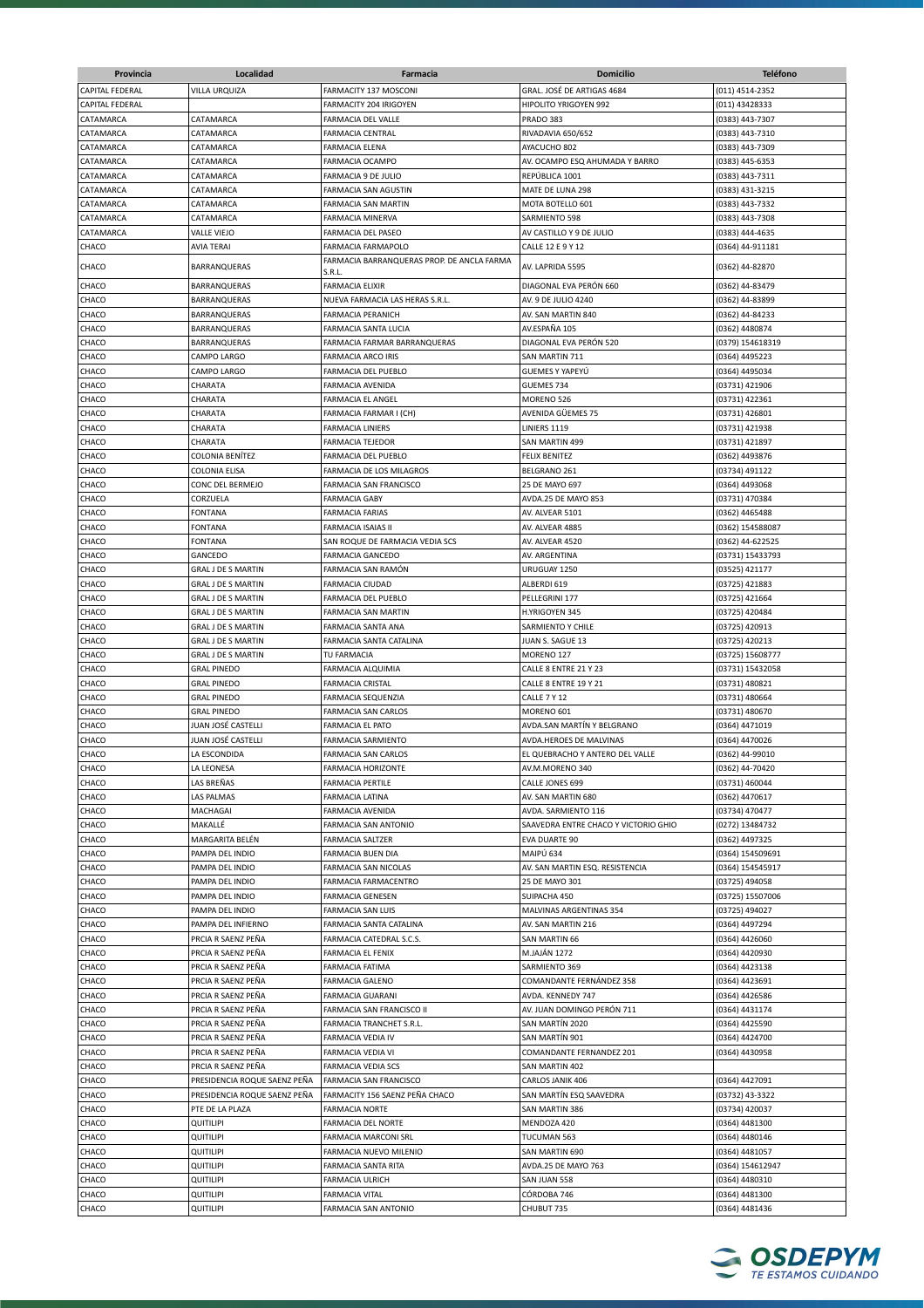| Provincia                      | Localidad                                | <b>Farmacia</b>                                      | <b>Domicilio</b>                         | <b>Teléfono</b>                    |
|--------------------------------|------------------------------------------|------------------------------------------------------|------------------------------------------|------------------------------------|
| CHACO                          | RESISTENCIA                              | <b>FARMACIA ALEXIS</b>                               | AV ALBERDI 1602                          | (0362) 44-47422                    |
| CHACO                          | RESISTENCIA                              | <b>FARMACIA ALFRED</b>                               | AVDA.CHACO 1090                          | (0362) 44-21769                    |
| CHACO                          | RESISTENCIA                              | <b>FARMACIA ALVEAR</b>                               | AVDA.ALVEAR 1140                         | (0362) 44-24732                    |
| CHACO                          | RESISTENCIA                              | FARMACIA ARGENTINA                                   | J.B.JUSTO 1075                           | (0362) 44-29977                    |
| CHACO                          | RESISTENCIA                              | <b>FARMACIA BELEN</b>                                | AVDA.9 DE JULIO 1925                     | (0362) 44-28302                    |
| CHACO                          | RESISTENCIA                              | <b>FARMACIA CAPITAL</b>                              | AVDA.SAN MARTIN 701                      | (0362) 44-25163                    |
| CHACO                          | RESISTENCIA                              | FARMACIA CATEDRAL II                                 | JUAN D. PERON 9                          | (0362) 44-20202                    |
| CHACO                          | RESISTENCIA                              | FARMACIA CATEDRAL III                                | MITRE B 101                              | (0362) 4423361                     |
| CHACO<br>CHACO                 | RESISTENCIA<br>RESISTENCIA               | FARMACIA CATEDRAL IV<br><b>FARMACIA CATEDRAL V</b>   | ARTURO ILLIA 300<br>ARTURO ILLIA 502     | (0362) 44-52795                    |
| CHACO                          | RESISTENCIA                              | <b>FARMACIA CRISTAL'S</b>                            | AVDA.9 DE JULIO 2455                     | (0362) 44-52792<br>(0362) 44-45103 |
| CHACO                          | RESISTENCIA                              | FARMACIA DANIEL VIGLIONE                             | AVENIDA CASTELLI 1595                    | (0362) 44-73719                    |
| CHACO                          | RESISTENCIA                              | FARMACIA DEL MILAGRO II                              | FRENCH 701                               | (0362) 44-22966                    |
| CHACO                          | RESISTENCIA                              | FARMACIA DEL MILAGRO S.R.L.                          | A.ILLIA 676                              | (0362) 44-44882                    |
| CHACO                          | RESISTENCIA                              | FARMACIA DEL SAGRADO CORAZÓN                         | AVDA.HERNANDARIAS 786                    | (0362) 3624442875                  |
| CHACO                          | RESISTENCIA                              | FARMACIA EL INDIO SA.                                | ARTURO ILLIA 2                           | (0362) 44-51999                    |
| CHACO                          | RESISTENCIA                              | <b>FARMACIA ESPAÑA</b>                               | MANZ.79- C.8- BARRIO ESPAÑA              | (0362) 44-68230                    |
| CHACO                          | RESISTENCIA                              | <b>FARMACIA FARIAS</b>                               | AV.9 DE JULIO 1446                       | (0362) 44-32186                    |
| CHACO                          | RESISTENCIA                              | FARMACIA VEDIA S.C.S.                                | JUAN DOMINGO PERÓN 202                   | (0362) 4440710                     |
| CHACO                          | RESISTENCIA                              | <b>FARMACIA FARMAR</b>                               | SANTA MARIA DE ORO 366                   | (0362) 44-49217                    |
| CHACO                          | RESISTENCIA                              | FARMACIA FARMAR III                                  | JOSE M. PAZ 25                           | (0362) 4761569                     |
| CHACO                          | RESISTENCIA                              | FARMACIA FARMAR IV                                   | NECOCHEA 101                             | (0362) 4761580                     |
| CHACO                          | RESISTENCIA                              | <b>FARMACIA FARMAR V</b>                             | AVDA.CASTELLI 2542<br>SANTA FÉ 124       | (0362) 570868                      |
| CHACO<br>CHACO                 | RESISTENCIA<br>RESISTENCIA               | FARMACIA GENERAL PAZ RESISTENCIA<br>FARMACIA GÜEMES  | AVDA.CHACO 1801                          | (0362) 44-51962<br>(0362) 44-11115 |
| CHACO                          | RESISTENCIA                              | <b>FARMACIA ISAIAS</b>                               | AVDA.HERNANDARIAS 2060                   | (0362) 44-32748                    |
| CHACO                          | RESISTENCIA                              | <b>FARMACIA ITALIA</b>                               | AVENIDA ITALIA 1657                      | (0362) 44-581562                   |
| CHACO                          | RESISTENCIA                              | FARMACIA LA LIGURIA                                  | AVDA.9 DE JULIO 3165                     | (0362) 44-39865                    |
| CHACO                          | RESISTENCIA                              | FARMACIA LA MERCED                                   | AV.CASTELLI - LOCAL 38 2310              | (0362) 44-72913                    |
| CHACO                          | RESISTENCIA                              | <b>FARMACIA LINOE</b>                                | AVDA.SAN MARTIN 1115                     | (0362) 44-48811                    |
| CHACO                          | RESISTENCIA                              | FARMACIA MICROFARMA                                  | AV. ITALIA 1345                          | (0362) 44-43335                    |
| CHACO                          | RESISTENCIA                              | FARMACIA NECOCHEA                                    | NECOCHEA 120                             | (0362) 44-50050                    |
| CHACO                          | RESISTENCIA                              | FARMACIA NUEVA RIOJA S.C.S. (CHACO)                  | REMEDIOS DE ESCALADA 575                 | (0362) 4428310                     |
| CHACO                          | RESISTENCIA                              | FARMACIA PALERMO                                     | AV. SARMIENTO 470                        | (0362) 4439474                     |
| CHACO                          | RESISTENCIA                              | FARMACIA PALERMO I                                   | AV. SAN MARTIN 1601                      | (0362) 4478603                     |
| CHACO                          | RESISTENCIA                              | FARMACIA PALERMO II                                  | AV.MAC LEAN 355                          | (0362) 4487125                     |
| CHACO                          | RESISTENCIA                              | FARMACIA SAN CAYETANO                                | AVDA.25 DE MAYO 1770                     | (0362) 44-62969                    |
| CHACO<br>CHACO                 | RESISTENCIA<br>RESISTENCIA               | FARMACIA SAN JUAN BAUTISTA<br>FARMACIA SANTA CLARA   | AVDA. SARMIENTO 1030<br>AV.BELGRANO 800  | (0362) 4761776<br>(0362) 4431952   |
| CHACO                          | RESISTENCIA                              | FARMACIA VEDIA II S.C.S.                             | FRENCH 195                               | (0362) 44-43242                    |
| CHACO                          | RESISTENCIA                              | FARMACIA VEDIA III                                   | <b>GUEMES 98</b>                         | (0362) 44-31979                    |
| CHACO                          | RESISTENCIA                              | <b>FARMACIA VEDIA V</b>                              | AV.PARAGUAY 8                            | (0362) 44-87806                    |
| CHACO                          | RESISTENCIA                              | FARMACIA WAL-MART                                    | RUTA 11 Y AVDA.MARCONI                   | (0362) 44-87679                    |
| CHACO                          | RESISTENCIA                              | <b>FARMACIA ZAKS</b>                                 | AVDA.25 DE MAYO 886                      | (0362) 44-23979                    |
| CHACO                          | RESISTENCIA                              | FARMACIA SANTA MÓNICA                                | SALTA 598                                | (0362) 4448633                     |
| CHACO                          | RESISTENCIA                              | FARMACIA AVENIDA                                     | AV. ALBERDI 803                          | (0362) 4437767                     |
| CHACO                          | RESISTENCIA                              | FARMACIA SAN RAMON                                   | AV.N.ROJAS ACOSTA 300                    | (0362) 4441517                     |
| CHACO                          | RESISTENCIA                              | FARMACIA CATEDRAL S.C.S.                             | JULIO A. ROCA 101                        | (0362) 4444200                     |
| CHACO                          | RESISTENCIA                              | <b>FARMACIA VITAL</b>                                | AVDA.9 DE JULIO 1565                     | (0362) 4446332                     |
| CHACO                          | RESISTENCIA                              | FARMACITY 126 RESISTENCIA II                         | J.D.PERON 100                            | (03722) 42-8488                    |
| CHACO<br>CHACO                 | RESISTENCIA<br>RESISTENCIA               | FARMACITY 125 RESISTENCIA III<br>FARMACITY 174 CHACO | GUEMES 475<br>AV. SARMIENTO 744          | (03722) 76-2501<br>(03722) 76-1770 |
| CHACO                          | RESISTENCIA                              | FARMACITY 155 RESISTENCIA IV                         | GUEMES 101                               | (03722) 76-2775                    |
| CHACO                          | RESISTENCIA                              | FARMACITY 104 RESISTENCIA                            | J.M.PAZ 151                              | (03722) 44-7646                    |
| CHACO                          | RESISTENCIA                              | FARMACITY 163 LAS HERAS                              | LAS HERAS 736                            | (03722) 48-8029                    |
| CHACO                          | RESISTENCIA                              | FARMACIA CENTENARIO                                  | AV.25 DE MAYO 301                        | (0379) 154749578                   |
| CHACO                          | RESISTENCIA                              | FARMACIA FARMALIFE                                   | NICOLÁS AVELLANEDA - PASEO LIBERTAD 390  | (0379) 4806871                     |
| CHACO                          | RESISTENCIA                              | FARMACIA FARMALIFE III                               | MAC LEAN SECTOR B P. BAJA 2400           | (0379) 4559898                     |
| CHACO                          | RESISTENCIA                              | <b>FARMACIA LAS HERAS</b>                            | LAS HERAS 301                            | (0379) 154821593                   |
| CHACO                          | RESISTENCIA                              | FARMACIA SAN PABLO                                   | AVDA.ALBERDI 1986                        | (0379) 155003244                   |
| CHACO                          | RESISTENCIA                              | <b>FARMACIA SAN PEDRO</b>                            | JULIO A. ROCA - LOCAL 1 37               | (0379) 154627891                   |
| CHACO                          | SANTA SYLVINA                            | FARMACIA DEL PUEBLO                                  | <b>SAN MARTIN 382</b>                    | (03735) 492335                     |
| CHACO                          | TACO POZO                                | FARMACIA DEL MILAGRO                                 | PLANTA URBANA                            | (03877) 495040                     |
| CHACO                          | VILLA ANGELA                             | FARMACIA 25 DE MAYO                                  | 25 DE MAYO 765                           | (03735) 430781                     |
| CHACO<br>CHACO                 | VILLA ANGELA<br>VILLA ANGELA             | FARMACIA DE LOS ÁNGELES<br>FARMACIA DEL SOL          | AV.KENNEDY 740<br><b>MAIPU 1161</b>      | (03735) 432026<br>(03735) 420119   |
| CHACO                          | VILLA BERTHET                            | FARMACIA SAN JOSE                                    | RIVADAVIA 170                            | (03735) 497099                     |
| CHACO                          | VILLA BERTHET                            | FARMACIA VILLA BERTHET                               | SARMIENTO 198                            | (03735) 497130                     |
| <b>CHUBUT</b>                  | COMODORO RIVADAVIA                       | FARMACIA SOCIAL 15                                   | AV RIVADAVIA 1255                        | (0297) 4441125                     |
| <b>CHUBUT</b>                  | COMODORO RIVADAVIA                       | FARMACIA SOCIAL 13                                   | AV. J.F. KENNEDY 2772                    | (0297) 4487066                     |
| <b>CHUBUT</b>                  | COMODORO RIVADAVIA                       | FARMACIA SOCIAL 16                                   | AV.KENNEDY 3113                          | (0297) 4481645                     |
| <b>CHUBUT</b>                  | COMODORO RIVADAVIA                       | FARMACIA SOCIAL 18                                   | AV. POLONIA 507                          | (0297) 4460721                     |
| CHUBUT                         | COMODORO RIVADAVIA                       | FARMACIA SOCIAL I                                    | <b>MITRE 867</b>                         | (0297) 4442604                     |
| CHUBUT                         | COMODORO RIVADAVIA                       | FARMACIA SOCIAL II                                   | RIVADAVIA 1598                           | (0297) 4472893                     |
| CHUBUT                         | COMODORO RIVADAVIA                       | FARMACIA SOCIAL IV                                   | SAN MARTIN (ESQ. ESPAÑA) 801             | (0297) 4442866                     |
| <b>CHUBUT</b>                  | COMODORO RIVADAVIA                       | FARMACIA SOCIAL VII                                  | AV. ROCA 316                             | (0297) 4483031                     |
| <b>CHUBUT</b>                  | COMODORO RIVADAVIA                       | FARMACIA SOCIAL VIII                                 | C.RIVADAVIA (Bº STANDARTD N) 596         | (0297) 4536626                     |
| <b>CHUBUT</b><br><b>CHUBUT</b> | COMODORO RIVADAVIA<br>COMODORO RIVADAVIA | FARMACIA SOCIAL X<br>FARMACIA SOCIAL XI              | AV. TEHUELCHES 125<br>ALEJANDRO MAIZ 625 | (0297) 4558450<br>(0297) 4535044   |
| CHUBUT                         | COMODORO RIVADAVIA                       | <b>FARMACIA FUCHS</b>                                | FIGUEROA ALCORTA 563                     | (0297) 4460552                     |
|                                |                                          |                                                      |                                          |                                    |

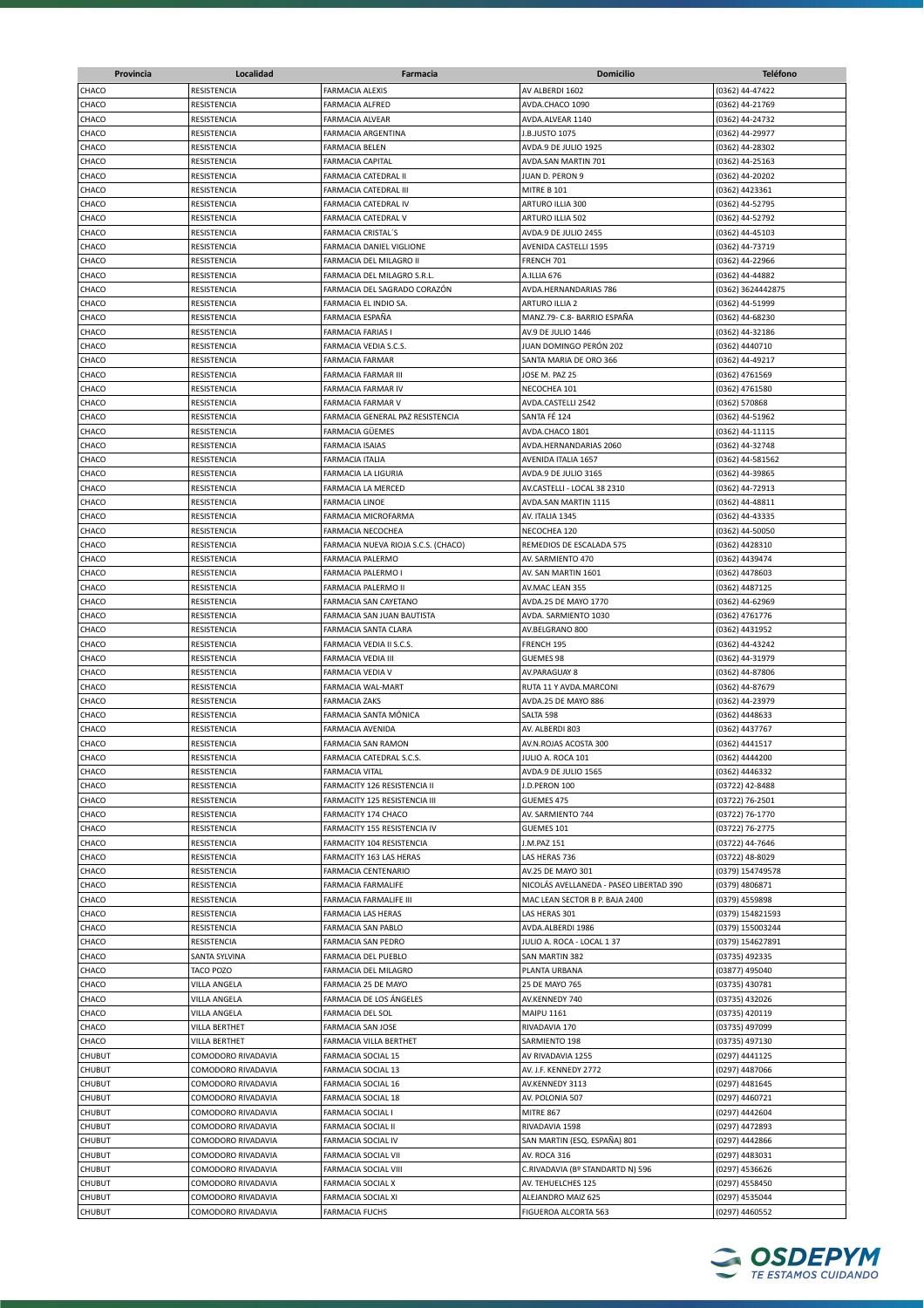| Provincia                 | Localidad                         | Farmacia                                                  | <b>Domicilio</b>                               | <b>Teléfono</b>                  |
|---------------------------|-----------------------------------|-----------------------------------------------------------|------------------------------------------------|----------------------------------|
| <b>CHUBUT</b>             | <b>ESQUEL</b>                     | FARMACIA SOCIAL V                                         | ALVEAR 978                                     | (02945) 451600                   |
| <b>CHUBUT</b>             | ESQUEL                            | FARMACIA SOCIAL XIV                                       | BELGRANO 702                                   | (02945) 452053                   |
| <b>CHUBUT</b>             | PUERTO MADRYN                     | <b>FARMACIA SOCIAL 17</b>                                 | MARCOS A. ZAR 398                              | (0280) 4450857                   |
| CHUBUT                    | <b>RADA TILLY</b>                 | <b>FARMACIA SOCIAL 12</b>                                 | AV. F. C. MOYANO 1711                          | (0297) 4452008                   |
| CHUBUT                    | SARMIENTO (CHUBUT)                | FARMACIA SOCIAL VI                                        | URUGUAY 325                                    | (0297) 4894220                   |
| CHUBUT                    | TRELEW                            | FARMACIA SOCIAL III                                       | SAN MARTIN (ESQ. MARCONI) 791                  | (0280) 4420838                   |
| CHUBUT                    | TRELEW                            | <b>FARMACIA SOCIAL IX</b>                                 | PELLEGRINI 502                                 | (0280) 4435009                   |
| CÓRDOBA<br>CÓRDOBA        | ALTA GRACIA<br><b>ALTA GRACIA</b> | FARMACIA GENERAL PAZ ALTA GRACIA<br>FARMACIA RED SALUD II | LUCAS V. CÓRDOBA 240<br>PARAGUAY 631           | (03547) 428679                   |
| CÓRDOBA                   | <b>BIALET MASSÉ</b>               | <b>FARMACIA NOYA</b>                                      | CARCANO ESQ. RUTA 38 S/N                       | (03547) 427475<br>(03541) 441297 |
| CÓRDOBA                   | CERRO DE LAS ROSAS                | FARMACITY 109 CERRO III                                   | AV. R. NUÑEZ 3660                              | (0351) 4814494                   |
| CÓRDOBA                   | CÓRDOBA                           | FARMACIA FARMACITY SUC 314                                | BV SAN JUAN 460                                | (011) 38578488                   |
| CÓRDOBA                   | CÓRDOBA                           | <b>FARMACIA GEMONA</b>                                    | DUARTE QUIROS 1805                             | (0351) 7290361                   |
| CÓRDOBA                   | CÓRDOBA                           | <b>FARMACIA LIDER O'HIGGINS</b>                           | AV. O'HIGGINS 5591                             | (0351) 4038232                   |
| CÓRDOBA                   | CÓRDOBA                           | FARMACITY 131 LA CAÑADA                                   | LAVALLEJA 34                                   | (0351) 4230469                   |
| CÓRDOBA                   | CÓRDOBA                           | FARMACITY 306 - GRANADEROS                                | BV. LOS GRANADEROS 2455                        | (0351) 4776186                   |
| CÓRDOBA                   | CÓRDOBA                           | FARMACITY 300 - GRAL PAZ                                  | AV. GRAL. PAZ 36                               | (0351) 4233996                   |
| CÓRDOBA                   | CÓRDOBA                           | FARMACITY 295 - COLÓN                                     | <b>COLÓN 1359</b>                              | (0351) 4220153                   |
| <b>CÓRDOBA</b>            | CÓRDOBA                           | FARMACITY 285 CBA EYOFRE                                  | <b>ELIAS YOFRE 695</b>                         | (0351) 4834417                   |
| <b>CÓRDOBA</b>            | <b>CÓRDOBA</b>                    | FARMACITY 266 SAN MARTÍN                                  | ROSARIO DE SANTA FE 17                         | (0351) 4263896                   |
| CÓRDOBA                   | CÓRDOBA                           | FARMACITY 210 FUERZA AÉREA                                | AV. FUERZA AÉREA 1895                          | (0351) 4831445                   |
| CÓRDOBA                   | CÓRDOBA                           | FARMACITY 157 BV SAN JUAN                                 | BV. SAN JUAN 24                                | (0351) 4212194                   |
| CÓRDOBA<br>CÓRDOBA        | CÓRDOBA<br>CÓRDOBA                | FARMACITY 101 PEATONAL<br><b>FARMACIA LIDER JUJUY</b>     | 9 DE JULIO 336<br>JUJUY 520                    | (0351) 4250855<br>(0351) 4860352 |
| CÓRDOBA                   | CÓRDOBA                           | FARMACITY 34 PAJAS BLANCAS                                | AEROP.INTERN.PAJAS BLANCAS S/N                 | (0351) 4759155                   |
| CÓRDOBA                   | CÓRDOBA                           | FARMACITY 168 CORDILLERA                                  | LA CORDILLERA 3975                             | (0351) 4812001                   |
| CÓRDOBA                   | CÓRDOBA                           | <b>FARMACIA LIDER 39</b>                                  | BELGRANO 66                                    | (0351) 4297013                   |
| CÓRDOBA                   | CÓRDOBA                           | <b>FARMACIA LIDER 526</b>                                 | AV. GENERAL PAZ 526                            | (0351) 4297016                   |
| CÓRDOBA                   | CÓRDOBA                           | <b>FARMACIA LIDER 820</b>                                 | COLÓN 820                                      | (0351) 6722244                   |
| CÓRDOBA                   | CÓRDOBA                           | <b>FARMACIA LIDER CERRO</b>                               | RAFAEL NUÑEZ 4220                              | (0351) 4814281                   |
| CÓRDOBA                   | CÓRDOBA                           | FARMACIA LIDER RECTA                                      | AV. RECTA MARTINOLLI 7415                      | (0351) 7659473                   |
| CÓRDOBA                   | CÓRDOBA                           | <b>FARMACIA LIDER</b>                                     | AV. GENERAL PAZ 258                            | (0351) 4297016                   |
| CÓRDOBA                   | CÓRDOBA                           | FARMACIA LIDER ONCATIVO                                   | ONCATIVO 1358                                  | (0351) 5690168                   |
| CÓRDOBA                   | CÓRDOBA                           | FARMACITY 259 FRAGUEIRO                                   | FRAGUEIRO 2070                                 | (0351) 1861886                   |
| CÓRDOBA                   | CÓRDOBA                           | <b>FARMACIA LIDER SUCRE</b>                               | SANTA ROSA 794                                 | (0351) 4027227                   |
| CÓRDOBA                   | CÓRDOBA                           | FARMACIA LOTTERSBERGER                                    | AMBROSIO OLMOS 595                             | (0351) 4684537                   |
| CÓRDOBA<br>CÓRDOBA        | CÓRDOBA<br>CÓRDOBA                | FARMACIA CLAUDIA ROMERO<br>FARMACITY SUC 313 FELIZ FRÍAS  | AV. SABATINI 2314<br>25 DE MAYO 998            | (0351) 4557371                   |
| CÓRDOBA                   | CÓRDOBA                           | <b>FARMACITY 58</b>                                       | COLON <sub>66</sub>                            | (0351) 5235440<br>(0351) 4217418 |
| <b>CÓRDOBA</b>            | CÓRDOBA                           | FARMACIA LIDER LAPRIDA                                    | LAPRIDA 41                                     | (0351) 4839927                   |
| <b>CÓRDOBA</b>            | CÓRDOBA                           | <b>FARMACITY 70</b>                                       | J.M. ESTRADA 153                               | (0351) 4687490                   |
| <b>CÓRDOBA</b>            | CÓRDOBA                           | <b>FARMACITY 74</b>                                       | HIPOLITO IRIGOYEN 386                          | (0351) 4239680                   |
| <b>CÓRDOBA</b>            | CÓRDOBA                           | <b>FARMACITY 75</b>                                       | COLON 717                                      | (0351) 4239665                   |
| CÓRDOBA                   | CÓRDOBA                           | <b>FARMACITY 79</b>                                       | CHACABUCO 79                                   | (0351) 4272664                   |
| CÓRDOBA                   | CÓRDOBA                           | <b>FARMACITY 83 ABRIL</b>                                 | <b>27 DE ABRIL 284</b>                         | (0351) 4262166                   |
| CÓRDOBA                   | CÓRDOBA                           | FARMACITY 86 CERRO 2                                      | R. NUÑEZ 4418                                  | (0351) 4829024                   |
| <b>CÓRDOBA</b>            | <b>CÓRDOBA</b>                    | FARMACITY 90 CASTRO BARROS                                | <b>CASTRO BARROS 523</b>                       | (0351) 4733800                   |
| <b>CÓRDOBA</b>            | CÓRDOBA                           | FARMACITY SUC 223 VÉLEZ SARSFIELD                         | VÉLEZ SARSFIELD 3335                           | (0351) 4863961                   |
| CÓRDOBA                   | CÓRDOBA                           | FARMACITY SUC 274 FUERZA AÉREA                            | FUERZA AÉREA 2789<br>27 DE ABRIL 99            | (0351) 4831366                   |
| CÓRDOBA<br>CÓRDOBA        | CÓRDOBA<br>CÓRDOBA                | <b>FARMAVIRTUAL</b><br>FARMACITY 59 VÉLEZ SARSFIELD       | VELEZ SARFIELD 294                             | (0351) 4111101<br>(0351) 4113056 |
| CÓRDOBA                   | CÓRDOBA                           | FARMACITY 66 CHACABUCO                                    | CHACABUCO 588                                  | (0351) 4110927                   |
| CÓRDOBA                   | CÓRDOBA                           | FARMACITY 60 CERRO LAS ROSAS                              | RAFAEL NUÑEZ 4053                              | (0351) 4812256                   |
| CÓRDOBA                   | CÓRDOBA                           | FARMACITY 88 PUEYRREDON                                   | PUEYRREDON 60                                  | (0351) 4600844                   |
| CÓRDOBA                   | CÓRDOBA                           | FARMACIA GENERAL PAZ CENTRAL                              | 24 DE SEPTIEMBRE 802                           | (0351) 4210039                   |
| CÓRDOBA                   | CÓRDOBA                           | FARMACIA GENERAL PAZ CHACABUCO                            | CHACABUCO 787                                  | (0351) 4488331                   |
| CÓRDOBA                   | CÓRDOBA                           | FARMACIA GENERAL PAZ COLÓN                                | AV. COLÓN 745                                  | (0351) 4243808                   |
| CÓRDOBA                   | CÓRDOBA                           | FARMACIA GENERAL PAZ CENTRO                               | TUCUMAN 496                                    | (0351) 4243807                   |
| CÓRDOBA                   | CÓRDOBA                           | FARMACIA GENERAL PAZ ROMA                                 | <b>ROMA 557</b>                                | (0351) 4510293                   |
| CÓRDOBA                   | CÓRDOBA                           | FARMACIA GENERAL PAZ LIBERTAD                             | LIBERTAD 2077                                  | (0351) 4339390                   |
| CÓRDOBA                   | CÓRDOBA                           | <b>FARMACIA CARDEA</b>                                    | ONCATIVO 1307                                  | (0351) 4530451                   |
| CÓRDOBA                   | CÓRDOBA                           | FARMACIA DEL PUEBLO II                                    | SAN JERÓNIMO 2981                              | (0351) 4581626                   |
| CÓRDOBA<br>CÓRDOBA        | CÓRDOBA<br>CÓRDOBA                | FARMACIA MEDICARLO RED 1<br>FARMACIA MEDICARLO RED SUC 4  | AV. DUARTE QUIROZ 377<br>AV. O'HIGGINS 3765    | (0351) 4228844<br>(0351) 4644141 |
| CÓRDOBA                   | CÓRDOBA                           | FARMACIA PLAZA                                            | AV.COLÓN 2808                                  | (0351) 4880394                   |
| CÓRDOBA                   | CÓRDOBA                           | FARMACIA DI FARMA SALUD                                   | ALTOLAGUIRRE 2244                              | (0351) 4530850                   |
| CÓRDOBA                   | CÓRDOBA                           | FARMACIA MONICA MARTINEZ                                  | Av Fza Aérea 2831                              | (0351) 4667851                   |
| CÓRDOBA                   | CÓRDOBA                           | FARMACIA SILVANA MARTINEZ                                 | Av. Bulnes 2830                                | (0351) 4528279                   |
| CÓRDOBA                   | CÓRDOBA                           | <b>FARMACIA NININ</b>                                     | AV. SABATTINI 2393                             | (0351) 4565604                   |
| CÓRDOBA                   | CÓRDOBA                           | FARMACIA NININ 1                                          | JUNÍN 2592                                     | (0351) 4558655                   |
| CÓRDOBA                   | CÓRDOBA                           | FARMACIA GENERAL PAZ TRADICOR                             | COLECTORA NORTE SALIDA 1B                      | (0351) 5227090                   |
| CÓRDOBA                   | CÓRDOBA                           | FARMACIA FARMACITY 312 - R.MARTINOLLI                     | RECTA MARTINOLLI 7759                          | (03543) 660181                   |
| CÓRDOBA                   | CÓRDOBA                           | FARMACIA LIDER SAN CARLOS                                 | AV. O'HIGGINS 5845                             |                                  |
| CÓRDOBA                   | CÓRDOBA                           | FARMACIA LIDER JARDIN                                     | AV. RICHIERI 3316 3316                         |                                  |
| CÓRDOBA                   | CÓRDOBA                           | FARMACIA LIDER CLÍNICAS                                   | SANTA ROSA 1565                                | 8108-881414                      |
| <b>CÓRDOBA</b><br>CÓRDOBA | CÓRDOBA<br>CÓRDOBA                | <b>FARMACIA DI CARLO</b>                                  | AV. 24 DE SEPTIEMBRE 2415<br>SAN JERÓNIMO 2607 |                                  |
| CÓRDOBA                   | CÓRDOBA                           | FARMACIA MEDICARLO RED<br>FARMACIA FARMACITY 318          | AV GOB AMADEO SABATTINI 2225                   |                                  |
| CÓRDOBA                   | CÓRDOBA                           | FARMACIA NUEVA VILLA                                      | AV VALPARAÍSO 4301                             |                                  |
| CÓRDOBA                   | CÓRDOBA                           | <b>FARMACIA ANTA</b>                                      | <b>IGUALDAD 5713</b>                           |                                  |
|                           |                                   |                                                           |                                                |                                  |

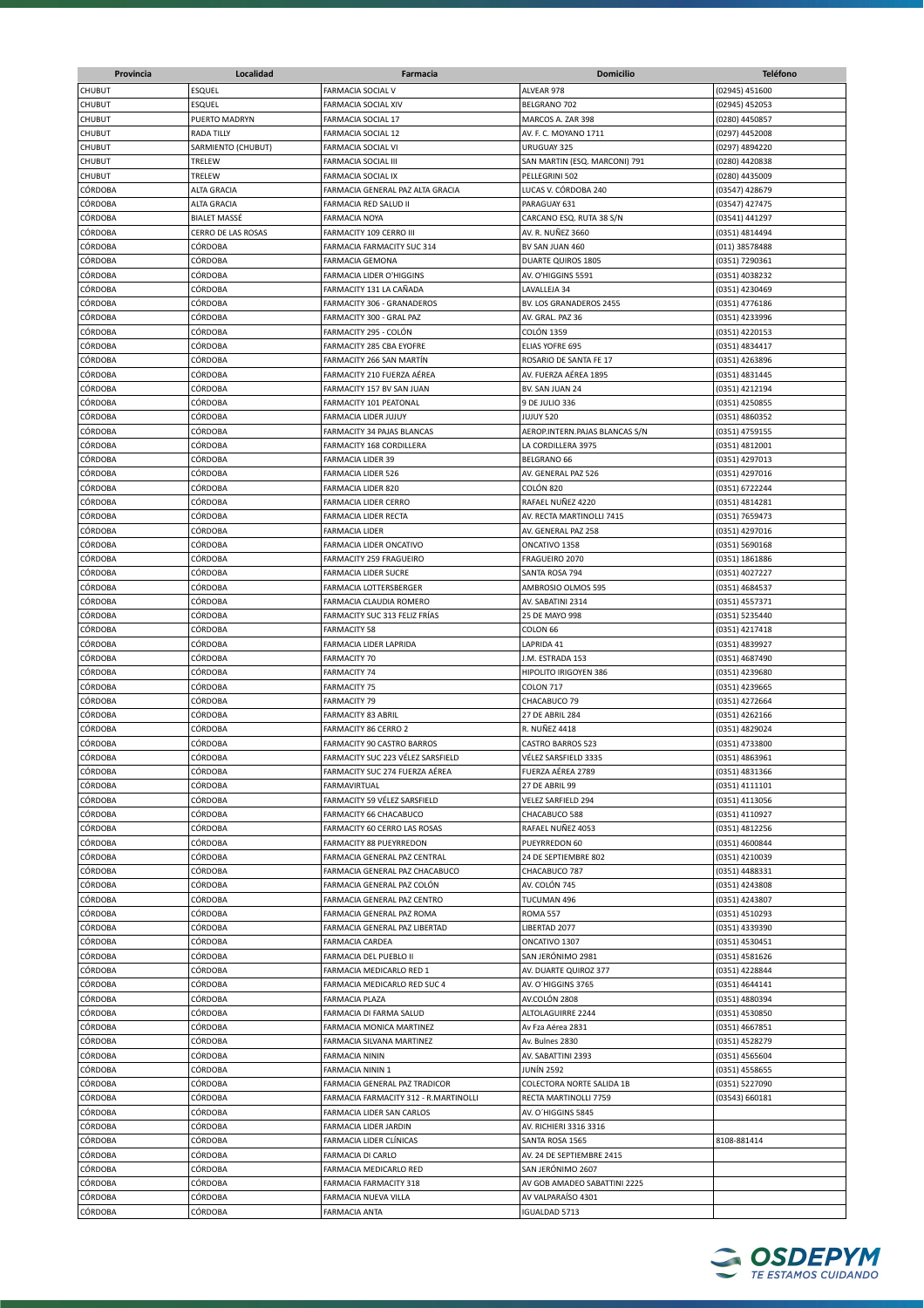| Provincia         | Localidad                     | Farmacia                           | <b>Domicilio</b>                    | <b>Teléfono</b>  |
|-------------------|-------------------------------|------------------------------------|-------------------------------------|------------------|
| <b>CÓRDOBA</b>    | COSQUÍN                       | FARMACIA GENERAL PAZ COSQUIN       | PERÓN 937                           | (0351) 4458856   |
| <b>CÓRDOBA</b>    | ELENA                         | <b>FARMACIA ECHENIQUE</b>          | ALBERDI 254                         | (0358) 4881540   |
| CÓRDOBA           | <b>HERNANDO</b>               | <b>FARMACIA CHIODINI</b>           | LINIERS (ESQUINA BELGRANO) 202      | (0353) 4960881   |
| CÓRDOBA           | <b>HOLMBERG</b>               | <b>FARMACIA MAYOL</b>              | PAUL HARRIS 680                     | (0358) 4990394   |
| CÓRDOBA           | <b>HUERTA GRANDE</b>          | FARMACIA GENERAL PAZ HUERTA GRANDE | AV. SAN MARTIN 945                  | (03548) 501555   |
| CÓRDOBA           | <b>JESUS MARIA</b>            |                                    | CÁSTULO PEÑA 108                    | (03525) 15485143 |
|                   |                               | <b>FARMACIA VIEL</b>               |                                     |                  |
| CÓRDOBA           | LA CALERA                     | <b>FARMACIA PETITTI</b>            | SAÚL MOYANO 149                     | (0354) 3460235   |
| CÓRDOBA           | LA CALERA, DEPARTAMENTO COLÓN | <b>FARMACIA GHIGGIA</b>            | EVA PERON 121                       | (03543) 468065   |
| CÓRDOBA           | LA FALDA                      | FARMACIA DEL CENTRO                | SARMIENTO 436                       | (03548) 423795   |
| CÓRDOBA           | RIO 1º                        | FARMACIA CHIALVA                   | AV. SARMIENTO 355                   | (0351) 421964    |
| CÓRDOBA           | RIO 1º                        | <b>FARMACIA GRACIELA</b>           | AV. MITRE 397                       | (03564) 421127   |
| CÓRDOBA           | RÍO CUARTO                    | FARMACITY 118 SAN MARTÍN           | SAN MARTIN 302                      | (03548) 4637858  |
| <b>CÓRDOBA</b>    | RÍO CUARTO                    | FARMACITY 139 RIO IV 2             | SOBREMONTE 725                      | (0358) 4648941   |
| <b>CÓRDOBA</b>    | RÍO CUARTO                    | FARMACITY 178 ESPAÑA               | ESPAÑA 116                          | (0358) 4701809   |
| <b>CÓRDOBA</b>    | SALSIPUEDES                   | <b>FARMACIA MARONI</b>             | SAN MARTIN ESQ GUEMES               | (0351) 492501    |
| CÓRDOBA           | <b>SAN FRANCISCO</b>          | FARMACITY SUC 298 SAN FRANCISCO    | BV 25 DE MAYO 2119                  | (0356) 4498542   |
| CÓRDOBA           | <b>UNQUILLO</b>               | FARMACIA LIDER E53                 | RUTA E53 KM 12                      | (0351) 6111230   |
| CÓRDOBA           | VILLA ALLENDE                 | FARMACIA MI FARMACIA               | RIO DE JANEIRO 1043                 | (03543) 436301   |
| CÓRDOBA           | VILLA ALLENDE                 | FARMACIA BENEFICIOS VII            | GOYCOECHEA 184                      | (03543) 439260   |
| CÓRDOBA           | VILLA CARLOS PAZ              | FARMACIA LA CUESTA                 | AV SAN MARTÍN 1565                  | (03541) 435703   |
| CÓRDOBA           | <b>VILLA MARIA</b>            | FARMACITY 175 VILLA MARIA          | 25 DE MAYO 175                      | (0353) 4549996   |
| <b>CORRIENTES</b> | <b>BELLA VISTA</b>            | FARMACIA CATEDRAL(BELLA VISTA)     | CORRIENTES 1026                     | (03777) 453010   |
| <b>CORRIENTES</b> | <b>BELLA VISTA</b>            | <b>FARMACIA SAN JOSE</b>           | SANTA FE 854                        | (03794) 747837   |
| CORRIENTES        | <b>CORRIENTES</b>             | FARMACIA PELLEGRINI                | C. PELLEGRINI 1099                  | (0319) 4474160   |
| <b>CORRIENTES</b> | <b>CORRIENTES</b>             | FARMACIA 3 DE ABRIL                | MENDOZA 1598                        | (03783) 431700   |
| <b>CORRIENTES</b> | <b>CORRIENTES</b>             | <b>FARMACIA CATEDRAL</b>           | SAN LORENZO 910                     | (03783) 421191   |
| CORRIENTES        | CORRIENTES                    | <b>FARMACIA IDEAL</b>              | H YRIGOYEN 1701                     | (03783) 429341   |
| CORRIENTES        | CORRIENTES                    | FARMACIA NUEVA MAIPÚ               | AV MAIPÚ 505                        | (03783) 430137   |
| <b>CORRIENTES</b> | CORRIENTES                    | FARMACIA PEATONAL JUNÍN            | JUNÍN 1198                          | (03783) 431075   |
| CORRIENTES        | CORRIENTES                    | FARMACIA DE LA ESQUINA             | CÓRDOBA 1501                        | (0379) 4429338   |
| CORRIENTES        | CORRIENTES                    | FARMACIA DEL HOSPITAL              | AV. ARTIGAS 1496                    | (0379) 433825    |
| CORRIENTES        | CORRIENTES                    | FARMACIA DEL PUENTE                | AV FERRE 2998                       | (0379) 4436666   |
| <b>CORRIENTES</b> | <b>CORRIENTES</b>             | FARMACIA DEL SHOPPING              | <b>JUNIN 999</b>                    | (0379) 4425769   |
| <b>CORRIENTES</b> | <b>CORRIENTES</b>             |                                    | SAN MARTÍN 1598                     |                  |
|                   |                               | FARMACIA ECONOMÍA                  |                                     | (0379) 4474108   |
| CORRIENTES        | <b>CORRIENTES</b>             | FARMACIA FARMAR (WALMART)          | AV. GREGORIO POMAR 840              | (0379) 4474163   |
| <b>CORRIENTES</b> | CORRIENTES                    | FARMACIA MENDOZA                   | FRAY JOSÉ DE LA QUINTANA 1301       | (0379) 4424469   |
| <b>CORRIENTES</b> | <b>CORRIENTES</b>             | FARMACIA NUEVA NORTE               | C. PELLEGRINI 1399                  | (0379) 4425180   |
| CORRIENTES        | CORRIENTES                    | FARMACIA SAN ANDRES                | ESPAÑA 1595                         | (0379) 4429100   |
| CORRIENTES        | CORRIENTES                    | FARMACIA SAN ANTONIO               | MÉXICO 709                          | (0379) 154866351 |
| CORRIENTES        | CORRIENTES                    | FARMACIA SAN FRANCISCO             | AV. ARMENIA 3353                    | (0379) 154866349 |
| CORRIENTES        | CORRIENTES                    | FARMACIA SAN IGNACIO               | CAZADORES CORRENTINOS 3502          | (0379) 4490644   |
| CORRIENTES        | CORRIENTES                    | FARMACIA SAN JUAN I                | AGUSTIN P. JUSTO 1991               | (0379) 4421100   |
| CORRIENTES        | CORRIENTES                    | FARMACIA SAN JUAN II               | AV. LIBERTAD 4815                   | (0379) 4447444   |
| CORRIENTES        | <b>CORRIENTES</b>             | FARMACIA SAN LORENZO               | SAN LORENZO 1315                    | (0379) 4427800   |
| CORRIENTES        | <b>CORRIENTES</b>             | FARMACIA SAN NICOLAS               | AV. NICOLÁS AVELLANEDA 4295         | (0379) 4472160   |
| <b>CORRIENTES</b> | CORRIENTES                    | FARMACIA SAN PONCIANO              | BELGRANO 1709                       | (0379) 44230327  |
| <b>CORRIENTES</b> | <b>CORRIENTES</b>             | <b>FARMACIA SAN RAFAEL</b>         | <b>GUTENBERG 2461</b>               | (0379) 4476404   |
| <b>CORRIENTES</b> | <b>CORRIENTES</b>             | FARMACIA SANTA CRUZ                | LA RIOJA 1098                       | (0379) 4422988   |
| <b>CORRIENTES</b> | <b>CORRIENTES</b>             | FARMACIA SANTA LUCIA               | <b>JUNÍN 1298</b>                   | (0379) 4429851   |
| <b>CORRIENTES</b> | <b>CORRIENTES</b>             | FARMACIA SANTA RITA                | BOLÍVAR 1299                        | (0379) 4311840   |
| <b>CORRIENTES</b> | <b>CORRIENTES</b>             | <b>FARMACIA SANTA TERESITA</b>     | JUNÍN 707                           | (0379) 44105069  |
| <b>CORRIENTES</b> | <b>CORRIENTES</b>             | <b>FARMACIA SALTA</b>              | <b>SALTA 1598</b>                   | (0387) 431238    |
| <b>CORRIENTES</b> | <b>CORRIENTES</b>             | FARMACIA SAN PEDRO DE MORFAR       | AV. MAIPÚ 2355                      |                  |
| <b>CORRIENTES</b> | ESQUINA                       | FARMACIA SAN CAYETANO              | BARTOLOMÉ MITRE 602                 | (03777) 460400   |
| CORRIENTES        | GOBERNADOR INGENIERO VALENTÍ  | FARMACIA SAN FERNANDO              | AV. MANUEL OCAMPO 965               | (03756) 481377   |
| CORRIENTES        | GOYA                          | FARMACIA CATEDRAL                  | COLON (ESQ. ESPAÑA) 1001            | (03777) 421601   |
| CORRIENTES        | GOYA                          | FARMACIA DEL PUEBLO(GOYA)          | JOSE E. GOMEZ 923                   | (03777) 431500   |
| <b>CORRIENTES</b> | GOYA                          | <b>FARMACIA FARMAR (GOYA)</b>      | <b>SAN MARTIN 396</b>               | (03777) 433723   |
| CORRIENTES        | GOYA                          | FARMACIA SAN MIGUEL                | MARIANO I. LOZA 410                 | (03777) 422636   |
| CORRIENTES        | <b>ITUZAINGÓ</b>              | FARMACIA SAN BENITO                | LIBERTADOR 1621                     |                  |
| CORRIENTES        | MERCEDES                      |                                    |                                     | (03786) 420900   |
|                   |                               | FARMACIA SAN CRISTOBAL             | ESPAÑA 1010                         | (03773) 427100   |
| CORRIENTES        | MONTE CASEROS                 | FARMACIA SAN MARCO                 | COLÓN 1506                          | (03775) 424400   |
| CORRIENTES        | PASO DE LOS LIBRES            | FARMACIA FARMAR                    | JUAN SITJA NIN 1137                 | (03772) 422475   |
| CORRIENTES        | PASO DE LOS LIBRES            | FARMACIA SAN GABRIEL               | BARTOLOMÉ MITRE 1096                | (03772) 444931   |
| CORRIENTES        | SALADAS                       | FARMACIA LA PLAZA                  | 25 DE MAYO 790                      | (03782) 422018   |
| CORRIENTES        | SAN LUIS DEL PALMAR           | FARMACIA SAN LUIS                  | 25 DE MAYO 794                      | (0379) 154557261 |
| <b>CORRIENTES</b> | SANTO TOMÉ                    | FARMACIA FARMAR                    | SAN MARTÍN 901                      | (03756) 422648   |
| <b>ENTRE RÍOS</b> | GUALEGUAYCHÚ                  | FARMACITY 99 GUALEGUAYCHÚ          | 25 DE MAYO 882                      | (03446) 42-4914  |
| <b>ENTRE RÍOS</b> | PARANÁ                        | FARMACITY 100 PARANÁ               | SAN MARTIN 1125 / 29                | (0343) 423-5256  |
| <b>ENTRE RÍOS</b> | PARANÁ                        | FARMACIA FARMACITY 100 PARANÁ      | SAN MARTIN 1125                     |                  |
| <b>ENTRE RÍOS</b> | VICTORIA (ENTRE RÍOS          | FARMACIA 9 DE JULIO                | HIPOLITO YRIGOYEN 559               | (03436) 423018   |
| <b>FORMOSA</b>    | <b>FORMOSA</b>                | FARMACITY 128 FORMOSA 1            | MORENO 806                          | (03717) 42-6006  |
| <b>GBA NORTE</b>  | <b>BECCAR</b>                 | FARMACIA FARMAPLUS 22 (LOMAS 2)    | <b>SUCRE 2116</b>                   | (011) 47374282   |
| <b>GBA NORTE</b>  | SAN ISIDRO                    | FARMACIA FARMAPLUS 23 (LOMAS 3)    | AV. CENTENARIO 888                  | (011) 47420489   |
| <b>GBA NORTE</b>  | <b>SAN ISIDRO</b>             | FARMACIA FARMAPLUS 21 (LOMAS 1)    | DIEGO CARMAN 539                    | (011) 47656089   |
| <b>GBA SUR</b>    | BERAZATEGUI                   | FARMACIA FARMAPLUS 34 (BENEDETTO)  | CALLE 14 4998                       | (011) 42562336   |
| <b>GBA SUR</b>    | BERAZATEGUI                   | FARMACIA FARMAPLUS 33 (ITURRE)     | LISANDRO DE LA TORRE 1596           | (011) 42164739   |
| <b>GBA SUR</b>    | QUILMES                       | FARMACIA FARMAPLUS 35 (PRIETO)     | ALSINA 127                          | (011) 42545536   |
| YUJUY             | SAN PEDRO DE JUJUY            | <b>FARMACIA CENTRAL</b>            | VELEZ SARFIELD (ESQ. SARMIENTO) 196 | (03888) 421492   |
| <b>YUJUY</b>      | SAN PEDRO DE JUJUY            | FARMACIA SANTA CLARA               | ALSINA 417                          |                  |
|                   |                               |                                    |                                     |                  |

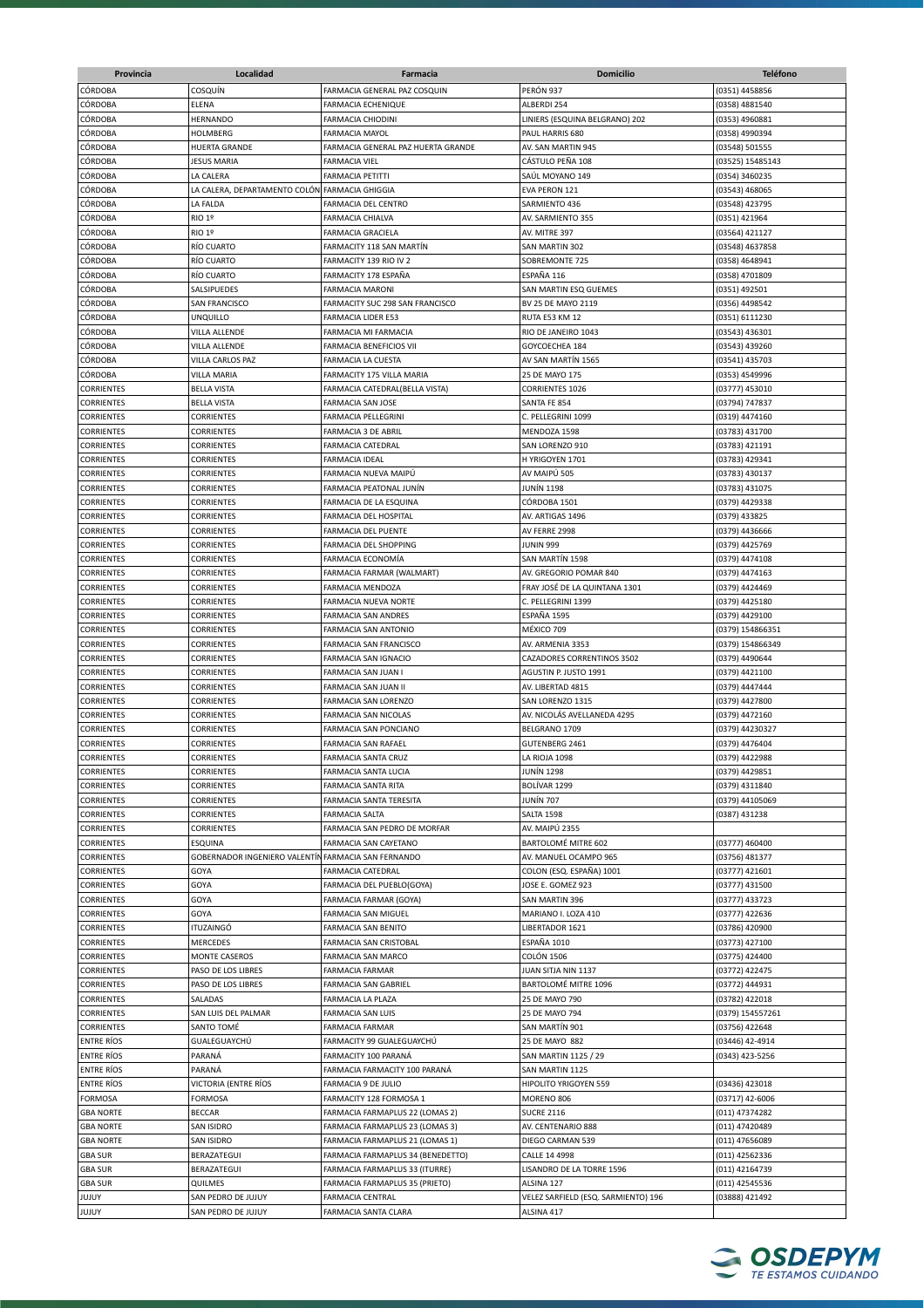| Provincia                        | Localidad                                      | Farmacia                                                 | <b>Domicilio</b>                                      | <b>Teléfono</b>                  |
|----------------------------------|------------------------------------------------|----------------------------------------------------------|-------------------------------------------------------|----------------------------------|
| JUJUY                            | SAN SALVADOR DE JUJUY                          | <b>FARMACIA NORTE</b>                                    | GUEMES 1300                                           | (0388) 4234050                   |
| JUJUY                            | SAN SALVADOR DE JUJUY                          | BELGRANO                                                 | BELGRANO 1002                                         | (0388) 424-0820                  |
| JUJUY                            | SAN SALVADOR DE JUJUY                          | <b>FARMACIA DEL BARRIO</b>                               | AV ILLIA LOCAL 1 462                                  | (0388) 483-1637                  |
| JUJUY                            | SAN SALVADOR DE JUJUY                          | FARMACITY 159 JUJUY II                                   | AV HIPÓLITO YRIGOYEN 1116                             | (0388) 431 - 0877                |
| JUJUY                            | SAN SALVADOR DE JUJUY                          | FARMACITY 250 - JUJUY BELGRANO                           | BELGRANO 523                                          | (0388) 431-4661                  |
| JUJUY                            | SAN SALVADOR DE JUJUY                          | <b>FARMAR</b>                                            | BELGRANO 799                                          | (0388) 431-1947                  |
| JUJUY                            | SAN SALVADOR DE JUJUY                          | SAN CAYETANO II                                          | MONTEAGUDO 152                                        | (0388) 427-6600                  |
| JUJUY                            | SAN SALVADOR DE JUJUY                          | SAN MARTIN S.C.S.                                        | SAN MARTIN 244                                        | (0388) 422-8215                  |
| JUJUY                            | SAN SALVADOR DE JUJUY                          | <b>FARMACIA IRIGOYEN</b>                                 | AV. H. YRIGOYEN 620                                   | (0388) 4225533                   |
| JUJUY                            | SAN SALVADOR DE JUJUY                          | FARMACIA SAN FRANCISCO 2                                 | 19 DE ABRIL ESQ. LAVALLE 10                           | (0388) 4237333                   |
| YUJUY                            | SAN SALVADOR DE JUJUY                          | FARMACIA SAN FRANCISCO                                   | BELGRANO 702                                          | (0388) 6862261                   |
| <b>YUJUY</b>                     | SAN SALVADOR DE JUJUY<br>SAN SALVADOR DE JUJUY | <b>FARMACIA CARRILLO</b>                                 | GUEMES ESQ. LAMADRID                                  | (0388) 4222917                   |
| <b>YUJUY</b><br>YUJUY            | SAN SALVADOR DE JUJUY                          | FARMACIA SARNACHIARO<br>FARMACIA CATEDRAL S.R.L.         | AV. EVA PERON ESQ. PASAJE 8 - SAN PEDRITO NULL        | (0388) 4020392                   |
| JUJUY                            | SAN SALVADOR DE JUJUY                          | FARMACIA EL INCA                                         | LAVALLE 390<br>ALVEAR 1198                            | (0388) 4242417<br>(0388) 4228436 |
| JUJUY                            | SAN SALVADOR DE JUJUY                          | FARMACIA ALQUIMIA                                        | SALTA (CENTRO) 737                                    | (0388) 4237614                   |
| JUJUY                            | SAN SALVADOR DE JUJUY                          | <b>BOTICA ALVEAR</b>                                     | ALVEAR 775                                            |                                  |
| JUJUY                            | SAN SALVADOR DE JUJUY                          | FARMACITY 141 JUJUY                                      | NECOCHEA 426                                          |                                  |
| LA RIOJA                         | LA RIOJA                                       | FARMACITY 149 LA RIOJA Y PERÓN                           | AV JUAN D PERÓN 1002                                  | (0380) 4468663                   |
| LA RIOJA                         | LA RIOJA                                       | FARMACITY 154 LA RIOJA 2 RIVADAVIA                       | RIVADAVIA 364                                         | (0380) 4438885                   |
| LA RIOJA                         | LA RIOJA                                       | FARMACIA FARMASUR                                        | AV. SAN FRANCISCO Y RAST FOURNIER NULL                | (0380) 4846188                   |
| LA RIOJA                         | LA RIOJA                                       | <b>FARMACIA GALENICA</b>                                 | LAMADRID 313                                          | (0380) 4468631                   |
| LA RIOJA                         | LA RIOJA                                       | FARMACIA HIPERFARMA                                      | AV. ORTIZ OCAMPO 1675                                 | (0380) 4463033                   |
| LA RIOJA                         | LA RIOJA                                       | FARMACIA SAN ANDRES I                                    | OLTA <sub>16</sub>                                    | (0380) 4461438                   |
| LA RIOJA                         | LA RIOJA                                       | FARMACIA SAN ANDRES II                                   | BENAVIDEZ Y CHIBCHAS NULL                             | (0380) 4437434                   |
| LA RIOJA                         | LA RIOJA                                       | <b>FARMACIA SANTO TOMAS</b>                              | BALTAZAR JARAMILLO 95                                 | (0380) 4425234                   |
| LA RIOJA                         | LA RIOJA                                       | FARMACIA CATEDRAL I                                      | ABEL BAZAN Y BUSTOS 575                               | (03822) 423300                   |
| LA RIOJA                         | LA RIOJA                                       | FARMACIA CATEDRAL II                                     | RIVADAVIA 602                                         | (03822) 424969                   |
| LA RIOJA                         | LA RIOJA                                       | FARMACIA CATEDRAL III                                    | AV. PERÓN 1066                                        | (03822) 432804                   |
| LA RIOJA                         | LA RIOJA                                       | <b>FARMACIA CHILECITO</b>                                | SHOPPING VIEJA ESTACIÓN NULL                          | (03825) 422259                   |
| MENDOZA                          | ALGARROBAL                                     | FARMACIA TRIBUNALES BOMBAL                               | BELTRÁN 1812                                          | (0261) 4248600                   |
| MENDOZA                          | <b>CHACRAS DE CORIA</b>                        | <b>FARMACIA MITRE 25</b>                                 | VIAMONTE 5356                                         | (0261) 496-0282                  |
| MENDOZA                          | <b>CUADRO NACIONAL</b>                         | <b>FARMACIA BORDA</b>                                    | SARMIENTO 258                                         |                                  |
| MENDOZA                          | <b>GENERAL SAN MARTIN</b>                      | <b>FARMACIA MITRE 22</b>                                 | MITRE 22                                              | (02623) 42-7700                  |
| MENDOZA                          | <b>GENERAL SAN MARTÍN</b>                      | FARMACIA ECONOFARMA SAN MARTÍN                           | LAS HERAS 88                                          | (02623) 420-255                  |
| MENDOZA                          | <b>GODOY CRUZ</b>                              | FARMACIA GODOY CRUZ LIBERTAD DEL PLATA                   | J.V.GONZÁLEZ Y S. ARIAS LOCAL A-65                    | (0261) 422-6915                  |
| MENDOZA                          | <b>GODOY CRUZ</b>                              | FARMACIA NATAL IV                                        | MARCOS SASTRE 985                                     | (0261) 428-7200                  |
| MENDOZA                          | <b>GODOY CRUZ</b>                              | <b>FARMACIA MITRE 12</b>                                 | SARMIENTO 998                                         | (0261) 452-6466                  |
| MENDOZA                          | <b>GODOY CRUZ</b>                              | FARMACIA DEL PUENTE GODOY CRUZ                           | SAN MARTIN 900                                        | (0261) 424-8989                  |
| MENDOZA                          | <b>GODOY CRUZ</b>                              | FARMACIA DEL PLATA IV                                    | PERITO MORENO Y AZOPARDO 2                            | (0261) 435-0202                  |
| MENDOZA                          | <b>GODOY CRUZ</b>                              | FARMACIA DEL AGUILA PALMARÉS                             | RUTA PANAMERICANA 2650                                | (0261) 439-9349                  |
| MENDOZA<br>MENDOZA               | <b>GODOY CRUZ</b><br><b>GODOY CRUZ</b>         | FARMACIA DEL AGUILA DEL HOSPITAL                         | <b>SAN MARTIN 996</b>                                 | (0261) 424-8444                  |
| MENDOZA                          | <b>GODOY CRUZ</b>                              | FARMACIA DEL PUENTE<br>FARMACIA CHESTER PLAZA GODOY CRUZ | SAN MARTIN 900<br>RIVADAVIA 601                       | (0261) 4248989                   |
|                                  |                                                | FARMACIA NAZCA PLAZA GODOY CRUZ (EX CRUZ                 |                                                       | (0261) 4220998                   |
| MENDOZA                          | <b>GODOY CRUZ</b>                              | AZUL)                                                    | COLON 97                                              | (0261) 4226550                   |
| MENDOZA                          | <b>GODOY CRUZ</b>                              | FARMACIA CHESTER PLAZOLETA BARRAQUERO                    | SAN MARTIN 2066                                       | (0261) 4241124                   |
| MENDOZA                          | <b>GODOY CRUZ</b>                              | <b>FARMACIA NAZCA</b>                                    | SAN MARTÍN 1877                                       | (0261) 4246222                   |
| MENDOZA                          | GOUDGE                                         | FARMACIA COOP. GOUDGE                                    | BS. AS. 115                                           |                                  |
| <b>MENDOZA</b>                   | GUAYMALLÉN                                     | FARMACIA GUAYMALLÉN                                      | ACCESO ESTE Y RONDEAU                                 | (0261) 426-7428                  |
| MENDOZA                          | GUAYMALLÉN                                     | <b>FARMACIA MITRE 11</b>                                 | ESPEJO 645                                            | (0261) 432-3202                  |
| MENDOZA                          | GUAYMALLÉN                                     | <b>FARMACIA MITRE 8</b>                                  | ADOLFO CALLE 1100                                     | (0261) 431-1004                  |
| MENDOZA                          | GUAYMALLÉN                                     | FARMACIA LA BARRACA                                      | LAS CAÑAS (PB - LOC 2 Y 3) 1183                       | (0261) 431-8917                  |
| MENDOZA                          | LA PAZ                                         | <b>FARMACIA MITRE 15</b>                                 | <b>GALIGNIANA 298</b>                                 | (02626) 42-1629                  |
| MENDOZA                          | LAS HERAS                                      | <b>FARMACIA NATAL I</b>                                  | JOSE MARIA GODOY 1650                                 | (0261) 437-6937                  |
| MENDOZA                          | LAS HERAS                                      | FARMACIA NATAL III                                       | BARILOCHE 2580                                        | (0261) 444-4327                  |
| MENDOZA                          | LAS HERAS                                      | FARMACIA MITRE 13                                        | SAN MIGUEL 1650                                       | (0261) 437-7979                  |
| MENDOZA                          | LAS HERAS                                      | FARMACIA ECONOFARMA LAS HERAS                            | SAN MARTÍN 2387                                       | (0261) 448-3097                  |
| <b>MENDOZA</b>                   | LAS HERAS                                      | FARMACIA DEL PLATA V                                     | BELGRANO Y DR MORENO LOC 1/2                          | (0261) 430-0273                  |
| <b>MENDOZA</b>                   | LUJÁN DE CUYO                                  | <b>FARMACIA LOS CERROS</b>                               | ROQUE SAENZ PEÑA 1940                                 | (0261) 437-1219                  |
| MENDOZA                          | LUJÁN DE CUYO                                  | FARMACIA LA JIRAFA                                       | <b>BALCARCE 22</b><br>ROQUE SAENZ PEÑA ESO NORTON 505 | (0261) 430-6130                  |
| <b>MENDOZA</b><br><b>MENDOZA</b> | LUJÁN DE CUYO<br>LUJÁN DE CUYO                 | <b>FARMACIA LUJAN</b><br>FARMACIA SAN MARTIN             | AV SAN MARTÍN 656                                     | (0261) 4980746<br>(0261) 4986159 |
| <b>MENDOZA</b>                   | LUJÁN DE CUYO                                  | FARMACIA SANTA ANA CENTRAL                               | AV. SAN MARTIN 951                                    | (0261) 4985858                   |
| <b>MENDOZA</b>                   | LUJÁN DE CUYO                                  | FARMACIA SANTA ANA II                                    | ALVEAR 150                                            | (0261) 4987173                   |
| MENDOZA                          | LUJÁN DE CUYO                                  | FARMACIA SANTA ANA III                                   | SAN MARTIN 400                                        | (0261) 4980708                   |
| <b>MENDOZA</b>                   | LUJÁN DE CUYO                                  | FARMACIA SANTA ANA IV                                    | SAN MARTIN 7980                                       | (0261) 4362503                   |
| <b>MENDOZA</b>                   | LUJÁN DE CUYO                                  | FARMACIA SANTA ANA REGIONAL                              | SAN MARTIN 920                                        | (0261) 4980350                   |
| MENDOZA                          | LUJÁN DE CUYO                                  | FARMACIA DE LA SANTA CRUZ                                | ROQUE SÁENZ PEÑA 273                                  | (0261) 4980946                   |
| MENDOZA                          | LUJÁN DE CUYO                                  | FARMACIA DE LA SANTA CRUZ II                             | SAN MARTÍN (Y MORENO) 504                             | (0261) 4985682                   |
| MENDOZA                          | LUJÁN DE CUYO                                  | FARMACIA DEL PINO                                        | ITALIA 5722                                           | (0261) 4965474                   |
| MENDOZA                          | LUJÁN DE CUYO                                  | FARMACIA DEL PINO VIAMONTE                               | VIAMONTE (VISTA ALBA) 2730                            | (0261) 4985424                   |
| MENDOZA                          | LUJÁN DE CUYO                                  | FARMACIA DEL PIEDEMONTE                                  | CALLE UNION MANZANA C 4900                            | (0261) 2616960682                |
| MENDOZA                          | LUJÁN DE CUYO                                  | FARMACIA FARMAVID                                        | SAN MARTÍN 6279                                       |                                  |
| MENDOZA                          | LUJÁN DE CUYO                                  | FARMACIA VIAMONTE                                        | VIAMONTE - CHACRAS DE CORIA 4737                      |                                  |
| MENDOZA                          | LUZURIAGA                                      | FARMACIA MENDOZA                                         | GOB.FRANCISCO GABRIELLI - ESQ. RUTA DE LOS            | (0261) 4933046                   |
|                                  |                                                |                                                          | <b>PATOS 3106</b>                                     |                                  |
| <b>MENDOZA</b>                   | MAIPÚ                                          | <b>FARMACIA MITRE 7</b>                                  | OZAMIS 401                                            | (0261) 481-1111                  |
| MENDOZA                          | MAIPÚ                                          | FARMACIA DEL PLATA VIII                                  | OZAMIS 737                                            | (0261) 481-1594                  |
| MENDOZA                          | MAIPÚ                                          | FARMACIA ECONOFARMA MAIPÚ                                | PABLO PESCARA 265                                     | (0261) 481-3450                  |

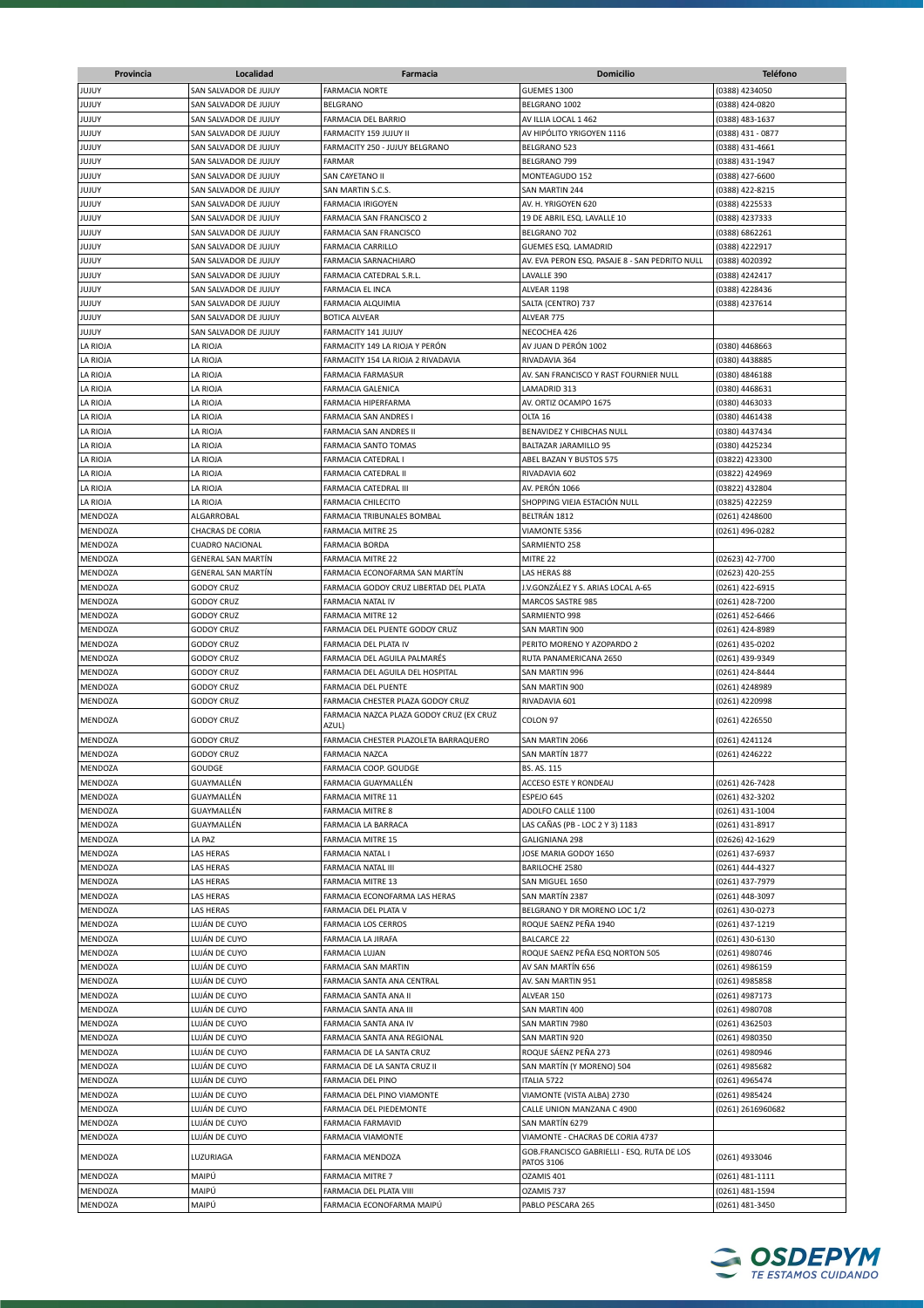| Provincia | Localidad          | Farmacia                                        | <b>Domicilio</b>             | <b>Teléfono</b>    |
|-----------|--------------------|-------------------------------------------------|------------------------------|--------------------|
| MENDOZA   | MAIPÚ              | FARMACIA SAN PEDRO MAIPU                        | S.MARTÍN ESQ.P.PESCARA 202   | (0261) 4810331     |
| MENDOZA   | MAIPÚ              | <b>FARMACIA GIL III</b>                         | MAZA ESQ.RECONQUISTA         | (0261) 4932082     |
| MENDOZA   | MAIPÚ              | <b>FARMACIA GRAL. GUTIERREZ</b>                 | <b>AGUSTIN ALVAREZ 236</b>   | (0261) 2614814444  |
| MENDOZA   | MAIPÚ              | <b>FARMACIA DEL CARRIL</b>                      | OZAMIS 1499                  | (061) 4973237      |
| MENDOZA   | MENDOZA            | <b>FARMACIA MITRE 4</b>                         | COLON 798                    | (0261) 423-8573    |
| MENDOZA   |                    |                                                 | ESPEJO 99                    | (0261) 429-0100    |
| MENDOZA   | MENDOZA<br>MENDOZA | <b>FARMACIA MITRE 16</b>                        |                              |                    |
|           |                    | <b>FARMACIA MITRE 1</b>                         | COLON 361                    | (0261) 429-2111    |
| MENDOZA   | MENDOZA            | FARMACIA NUEVA DIAZ MARTOS                      | SAN MARTIN 782               | (0261) 423-8177    |
| MENDOZA   | MENDOZA            | FARMACIA ECONOFARMA HOSPITAL CENTRAL            | <b>ALEM 529</b>              | (0261) 423-1176    |
| MENDOZA   | MENDOZA            | FARMACIA ECONOFARMA ALAMEDA                     | SAN MARTIN 1816              | (0261) 425-4216    |
| MENDOZA   | MENDOZA            | <b>FARMACIA MITRE 2</b>                         | SAN MARTIN 701               | (0261) 423-7123    |
| MENDOZA   | MENDOZA            | FARMACIA MITRE 3-(EX) AVENIDA                   | <b>GARIBALDI 3</b>           | (0261) 420-0456    |
| MENDOZA   | MENDOZA            | <b>FARMACIA MITRE 9</b>                         | <b>AGUSTIN ALVAREZ 399</b>   | (0261) 423-2266    |
| MENDOZA   | MENDOZA            | FARMACIA NATAL II                               | ROQUE SAENZ PEÑA 504         | (0261) 425-2030    |
| MENDOZA   | MENDOZA            | <b>FARMACIA NATAL</b>                           | CNEL OLASCOAGA 2799          | (0261) 423-4080    |
| MENDOZA   | MENDOZA            | FARMACIA DEL PLATA Y CIUDAD                     | SAN MARTIN 3598              | (0261) 437-0303    |
| MENDOZA   | MENDOZA            | FARMACIA MZA CENTRO (DEL AGUILA)                | SAN MARTIN 1399              | (0261) 423-3391    |
| MENDOZA   | MENDOZA            | FARMACIA DEL AGUILA LAS HERAS (DEL AGUILA S.A.) | LAS HERAS 150                | (0261) 423-3489    |
| MENDOZA   | MENDOZA            | FARMACIA DEL PUENTE COLÓN                       | AV. COLÓN 539                | (0261) 420-5009    |
| MENDOZA   | MENDOZA            | FARMACIA DEL PUENTE CIUDAD                      | SAN MARTIN 1288              | (0261) 425-8181    |
| MENDOZA   | MENDOZA            | FARMACIA DEL PUENTE CITY                        | SAN MARTIN 1516              | (0261) 429-2300    |
| MENDOZA   | MENDOZA            | FARMACIA DEL PUENTE CENTRO                      | AV. LAS HERAS 201            | (0261) 423-8800    |
| MENDOZA   | MENDOZA            | FARMACIA DEL PUENTE AVENIDA                     | ESPEJO 202                   | (0261) 429-6610    |
| MENDOZA   | MENDOZA            | FARMACIA DEL PLATA X                            | AV ESPAÑA 1116               | (0261) 423-1803    |
| MENDOZA   | MENDOZA            | FARMACIA DEL PLATA VII                          | LAVALLE 101                  | (0261) 425-5461    |
| MENDOZA   | MENDOZA            | FARMACIA DEL PLATA VI                           | ESPAÑA 995                   | (0261) 425-5550    |
|           |                    | FARMACIA DEL PLATA III                          | PASO DE LOS ANDES 95         | (0261) 428-3058    |
| MENDOZA   | MENDOZA            |                                                 |                              |                    |
| MENDOZA   | MENDOZA            | FARMACIA DEL PLATA II                           | AV SAN MARTÍN 2739           | (0261) 437-7002    |
| MENDOZA   | MENDOZA            | <b>FARMACIA NATAL</b>                           | OLASCOAGA 2799               | (0261) 4234080     |
| MENDOZA   | MENDOZA            | FARMACIA SAN RAMON                              | COLÓN 156/160                | (0261) 4292937     |
| MENDOZA   | MENDOZA            | FARMACIA MORI SEXTA                             | JORGE A. CALLE 151           | (0261) 4232551     |
| MENDOZA   | MENDOZA            | <b>FARMACIA CIUDAD</b>                          | LAS HERAS 323                | (0261) 4250909     |
| MENDOZA   | MENDOZA            | FARMACIA MORI QUINTA                            | VILLANUEVA 331               | (0261) 4291888     |
| MENDOZA   | MONTE COMAN        | FARMACIA HISPANO ARGENTINA                      | <b>BS. AS. 75</b>            |                    |
| MENDOZA   | PAREDITAS          | FARMACIA ABRAHAM                                | SAN MARTIN 345               | (02622) 2622493204 |
| MENDOZA   | PAREDITAS          | FARMACIA ABRAHAM II                             | QUIROGA Y CONSTITUCIÓN NULL  |                    |
| MENDOZA   | RAMA CAIDA         | FARMACIA RAMA CAÍDA                             | EJÉRCITO DE LOS ANDES 2750   | (0260) 4618612     |
| MENDOZA   | REAL DEL PADRE     | <b>FARMACIA REAL</b>                            | CÓRDOBA 60                   | (02625) 2625491027 |
| MENDOZA   | SALTO DE LAS ROSAS | FARMACIA SAN CAYETANO                           | RUTA 143 NULL                |                    |
| MENDOZA   | SAN JOSÉ           | FARMACIA CHESTER JUMBO                          | <b>BALCARCE 897</b>          | (0261) 4248188     |
| MENDOZA   | SAN JOSÉ           | FARMACIA NOVA SALUD                             | <b>MITRE 1405</b>            | (0261) 4452568     |
| MENDOZA   | SAN JOSÉ           | FARMACIA CHESTER SHOPPING                       | AV LAT ACCESO ESTE 3280      | (0261) 4490106     |
| MENDOZA   | SAN RAFAEL         | FARMACIA MONTE COMAN                            | <b>BUENOS AIRES 295</b>      | (011) 1556909612   |
| MENDOZA   | SAN RAFAEL         | <b>FARMACIA ABBONA</b>                          | AV. MITRE 112                | (0260) 2604421238  |
| MENDOZA   | <b>SAN RAFAEL</b>  | FARMACIA AVENIDA (MENDOZA)                      | <b>HIPOLITO IRIGOYEN 25</b>  | (0260) 2604422200  |
| MENDOZA   | SAN RAFAEL         | <b>FARMACIA BALLOFFET II</b>                    | AV. BALLOFFET 1835           | (0260) 2604423167  |
| MENDOZA   | SAN RAFAEL         | <b>FARMACIA CRISOL</b>                          | AV. P. MENDOCINAS 180        | (0260) 2604421646  |
| MENDOZA   | <b>SAN RAFAEL</b>  | <b>FARMACIA CRISTO REY</b>                      | AV. EL LIBERTADOR 1047       | (0260) 4433011     |
|           |                    |                                                 |                              |                    |
| MENDOZA   | <b>SAN RAFAEL</b>  | <b>FARMACIA DIAMANTE</b>                        | AV. MITRE 1402               | (0260) 4424150     |
| MENDOZA   | SAN RAFAEL         | <b>FARMACIA EL SALTO</b>                        | PEDRO VARGAS 1739            | (0260) 4428733     |
| MENDOZA   | SAN RAFAEL         | FARMACIA ESPAÑA                                 | AV. MITRE 724                | (0260) 4421175     |
| MENDOZA   | SAN RAFAEL         | <b>FARMACIA GRISEL</b>                          | AV. ZAPATA 725               | (0260) 4428162     |
| MENDOZA   | SAN RAFAEL         | <b>FARMACIA LIZANO</b>                          | RIVADAVIA (ESQ.BOMBAL) 291   | (0260) 4422508     |
| MENDOZA   | <b>SAN RAFAEL</b>  | <b>FARMACIA LOS ANDES</b>                       | AV. LIBERTADOR 329           | (0260) 4427043     |
| MENDOZA   | <b>SAN RAFAEL</b>  | FARMACIA MUÑOZ                                  | HIPOLITO IRIGOYEN 522        | (0260) 4422197     |
| MENDOZA   | <b>SAN RAFAEL</b>  | FARMACIA PELLEGRINI                             | PELLEGRINI 93                | (0260) 4424115     |
| MENDOZA   | SAN RAFAEL         | FARMACIA SAN MIGUEL ARCÁNGEL                    | AV. MITRE 3150               | (0260) 154623607   |
| MENDOZA   | SAN RAFAEL         | FARMACIA SAN RAFAEL III                         | SARMIENTO 47                 | (0260) 4437357     |
| MENDOZA   | SAN RAFAEL         | FARMACIA SARMIENTO                              | SARMIENTO 298                | (0260) 4427997     |
| MENDOZA   | SAN RAFAEL         | FARMACIA MERCANTIL                              | SAN MARTIN 650               | (02622) 42-2826    |
| MENDOZA   | SAN RAFAEL         | <b>FARMACIA FLORIDA</b>                         | AV. H. YRIGOYEN 288          | (02627) 421976     |
| MENDOZA   | SAN RAFAEL         | FARMACIA SCHESTAKOW                             | BARCALA 421                  | (02627) 422384     |
| MENDOZA   | SAN RAFAEL         | FARMACIA 9 DE JULIO                             | AV. 9 DE JULIO 980           |                    |
| MENDOZA   | SAN RAFAEL         | FARMACIA ADOLFO CALLE                           | ADOLFO CALLE 1725            |                    |
| MENDOZA   | <b>SAN RAFAEL</b>  | FARMACIA ALMAFUERTE                             | AV. ALBERDI 830              |                    |
| MENDOZA   | <b>SAN RAFAEL</b>  | FARMACIA AMANECER                               | AV. ROCA Y RECABARREN NULL   |                    |
| MENDOZA   | <b>SAN RAFAEL</b>  | <b>FARMACIA ATENCIO</b>                         | AV. MORENO 976               |                    |
|           | SAN RAFAEL         | FARMACIA BALLOFFET                              | AV. BALLOFFET 2612           |                    |
| MENDOZA   | SAN RAFAEL         | <b>FARMACIA CERIONI</b>                         | AV. EL LIBERTADOR 417        |                    |
| MENDOZA   |                    |                                                 |                              |                    |
| MENDOZA   | SAN RAFAEL         | FARMACIA CONSTITUCIÓN                           | AV. ZAPATA 126               |                    |
| MENDOZA   | <b>SAN RAFAEL</b>  | FARMACIA DEL ANGEL                              | AV. EL LIBERTADOR 978        |                    |
| MENDOZA   | SAN RAFAEL         | FARMACIA DEL PUEBLO                             | AV. BALLOFFET 1120           |                    |
| MENDOZA   | SAN RAFAEL         | FARMACIA RIVADAVIA                              | AV. RIVADAVIA Y LAVALLE NULL |                    |
| MENDOZA   | SAN RAFAEL         | FARMACIA SAN ANDRES                             | AV. BALLOFFET 85             |                    |
| MENDOZA   | SAN RAFAEL         | FARMACIA SAN RAFAEL                             | AVELLANEDA 119               |                    |
| MENDOZA   | SAN RAFAEL         | FARMACIA SAN RAFAEL II                          | AV. H. YRIGOYEN 966          |                    |
| MENDOZA   | <b>SAN RAFAEL</b>  | FARMACIA SANTA FE                               | AV. BALLOFFET 1412           |                    |
| MENDOZA   | SAN RAFAEL         | <b>FARMACIA TACUARI</b>                         | INDEPENDENCIA 1499           |                    |
| MENDOZA   | SAN RAFAEL         | FARMACIA YRIGOYEN                               | AV. H. IRIGOYEN 2566         |                    |
| MENDOZA   | TUNUYÁN            | <b>FARMACIA MITRE 26</b>                        | SAN MARTIN 650               | (0261) 42-2826     |
|           |                    |                                                 |                              |                    |

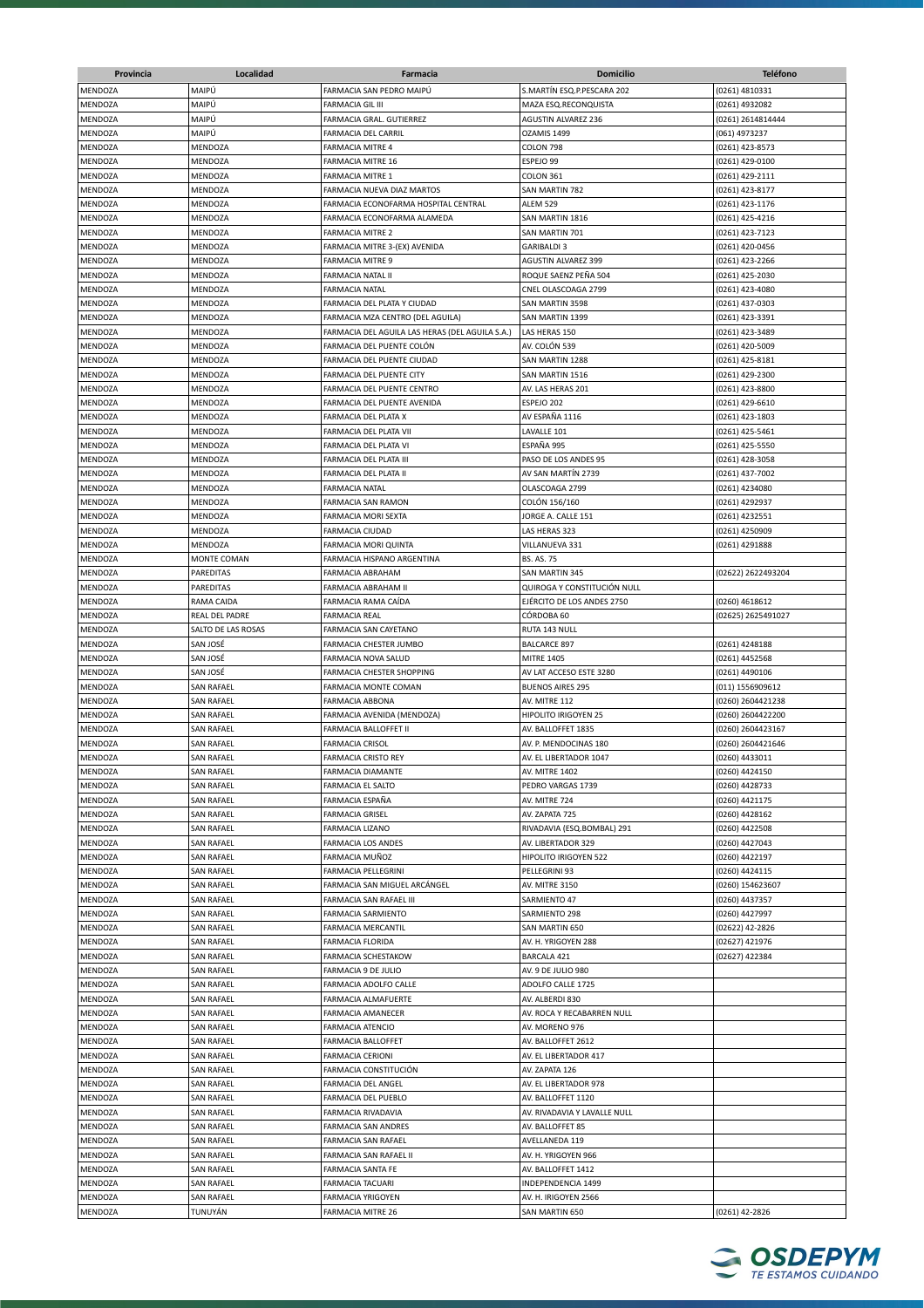| Provincia       | Localidad          | Farmacia                              | <b>Domicilio</b>                         | <b>Teléfono</b>  |
|-----------------|--------------------|---------------------------------------|------------------------------------------|------------------|
| <b>MENDOZA</b>  | TUNUYÁN            | <b>FARMACIA FARMA UCO</b>             | SAN MARTÍN 1283                          | (02622) 42-5585  |
| MENDOZA         | VILLA 25 DE MAYO   | FARMACIA SAN AGUSTIN S.C.S.           | LOS ANDES 156                            | (0260) 4495022   |
| MENDOZA         | VILLA ATUEL        | <b>FARMACIA DEL SUR</b>               | GODOY CRUZ 207                           |                  |
| MENDOZA         | VILLA ATUEL        | FARMACIA SAN CAMILO                   | BELGRANO 390                             |                  |
| MENDOZA         | VILLA NUEVA        | <b>FARMACIA MITRE 21</b>              | M.I.MOLINA 355                           | (0261) 421-8111  |
| MENDOZA         | VILLA NUEVA        | FARMACIA MURIALDO                     | BANDERA DE LOS ANDES 4606                | (0261) 421-3252  |
|                 |                    |                                       |                                          |                  |
| MENDOZA         | VILLA NUEVA        | FARMACIA NATAL V                      | ADOLFO CALLE 3266                        | (0261) 426-6655  |
| MENDOZA         | VILLA NUEVA        | FARMACIA ECÓNOMAS                     | GODOY CRUZ 3755                          | (0261) 421-5000  |
| MENDOZA         | VILLA NUEVA        | FARMACIA DEL AGUILA GUAYMALLÉN        | LATERAL SUR ACC. ESTE Y RONDEAU (LOC.10) | (0261) 4267428   |
| <b>MISIONES</b> | EL DORADO          | FARMACITY 286 ELDORADO                | SAN MARTÍN 1890                          | (03751) 45-0596  |
| <b>MISIONES</b> | OBERÁ              | FARMACITY 215 OBERÁ                   | SANTA FE 110                             | (03755) 42-1512  |
| <b>MISIONES</b> | POSADAS            | FARMACITY 105 POSADAS II              | AYACUCHO 318                             | (03752) 43-2561  |
| <b>MISIONES</b> | POSADAS            | FARMACITY 113 POSADAS III             | A. ARRECHEA 867                          | (03752) 42-9082  |
| <b>MISIONES</b> | POSADAS            | FARMACITY 102 POSADAS I               | BOLIVAR 1709                             | (03757) 42-2832  |
| <b>MISIONES</b> | POSADAS            | FARMACITY 264 POSADAS                 | SALTA 2196                               | (03764) 42-0815  |
| <b>MISIONES</b> | POSADAS            | FARMACITY 291 JUNÍN                   | SAN MARTÍN 2180                          | (03764) 42-0022  |
| NEUQUÉN         | ALUMINÉ            | FARMACIA ALUMINE                      | CONRADO VILLEGAS 376                     | (2942) 496352    |
| NEUQUÉN         | AÑELO              | FARMACIA VISTA KAU                    | CALLE 1 Y 18 LOTE 10                     | (0299) 155326848 |
| NEUQUÉN         | CENTENARIO         | FARMACIA ELABORA II                   | ANTÁRTIDA ARGENTINA 319                  | (299) 4891268    |
| NEUQUÉN         | CENTENARIO         | FARMACIA FITTIPALDI                   | <b>PERU 305</b>                          | (299) 4891791    |
| NEUQUÉN         | CENTENARIO         | <b>FARMACIA GLOBAL</b>                | EXP. DEL DESIERTO ESQ PARAGUAY NULL      | (0299) 4890400   |
| NEUQUÉN         | CENTENARIO         | FARMACIA GLOBAL (HONDURAS)            | HONDURAS 1195                            | (0299) 4891394   |
| NEUQUÉN         | CENTENARIO         | <b>FARMACIA AGOSTINI</b>              | <b>BUENOS AIRES 486</b>                  | (0299) 4898092   |
| NEUQUÉN         | CENTENARIO         | <b>FARMACIA INDAVER</b>               | REPÚBLICA DE CHILE 445                   | (0299) 4899436   |
| NEUQUÉN         | <b>CHOS MALAL</b>  | <b>FARMACIA NEHUEN</b>                | LAMADRID 495                             | (2948) 422031    |
| NEUQUÉN         | <b>CUTRAL CO</b>   | FARMACIA NVA SAN PABLO                | AV. DEL TRABAJO 398                      | (299) 465219     |
|                 |                    |                                       |                                          |                  |
| NEUQUÉN         | <b>CUTRAL CO</b>   | FARMACIA NVA. CUTRALCO                | AV. DEL TRABAJO 673                      | (299) 4963148    |
| NEUQUÉN         | <b>CUTRAL CO</b>   | <b>FARMACIA LINCOLN</b>               | AV. OLASCOAGA 915                        | (299) 4961107    |
| NEUQUÉN         | <b>CUTRAL CO</b>   | FARMACIA LINCOLN III                  | AV. ROCA 601                             | (299) 4965688    |
| NEUQUÉN         | CUTRAL CO          | FARMACIA AMUYEN III                   | LOS GROSELLEROS 33                       |                  |
| NEUQUÉN         | JUNÍN DE LOS ANDES | <b>FARMACIA LANIN</b>                 | ANTÁRTIDA ARGENTINA Y MARIANO MORENO 0   | (2972) 492384    |
| NEUQUÉN         | NEUQUÉN            | FARMACIA DEL PUEBLO (ALBERDI)         | ALBERDI 290                              | (299) 4422912    |
| NEUQUÉN         | NEUQUÉN            | FARMACIA DEL PUEBLO (BELGRANO)        | BELGRANO 801                             | (299) 4457200    |
| NEUQUÉN         | NEUQUÉN            | <b>FARMACIA BRAIDOTTI</b>             | BELGRANO 2095                            | (299) 4485003    |
| NEUQUÉN         | NEUQUÉN            | FARMACIA G. ALVAREZ                   | CALLE 5 (B° G. ALVAREZ) 128              | (299) 4460826    |
| NEUQUÉN         | NEUQUÉN            | FARMACIA DEL PUEBLO (C. ALTO COMAHUE) | DR. RAMON 355                            | (299) 4340301    |
| NEUQUÉN         | NEUQUÉN            | FARMACIA DEL PUEBLO (DR. RAMÓN)       | DR. RAMON E/ CASILDA Y RECONQUISTA       | (299) 4006233    |
| NEUQUÉN         | NEUQUÉN            | FARMACIA DEL PUEBLO (PERTICONE)       | E. PERTICONE 1401                        | (299) 4401939    |
| NEUQUÉN         | NEUQUÉN            | FARMACIA DEL PUEBLO (ITALIA)          | <b>ITALIA 40</b>                         | (299) 4457200    |
| NEUQUÉN         | NEUQUÉN            | FARMACIA DEL PUEBLO (J. J. LASTRA)    | J. J. LASTRA 2400                        | (299) 4463300    |
| NEUQUÉN         | NEUQUÉN            | FARMACIA DEL PUEBLO (J.B.JUSTO)       | JUAN B. JUSTO 301                        | (299) 4424032    |
| NEUQUÉN         | NEUQUÊN            | <b>FARMACIA SAN JORGE</b>             | LAINEZ 774                               | (299) 4434707    |
| NEUQUÉN         | NEUQUÉN            | FARMACIA DEL PUEBLO (MITRE)           | MITRE 73                                 | (299) 4425152    |
| NEUQUÉN         | NEUQUÉN            | <b>FARMACIA SURY</b>                  | MTRO. GONZALEZ 96                        | (299) 4473062    |
| NEUQUÉN         | NEUQUÉN            | FARMACIA DEL PUEBLO (PTO. MORENO)     | PERITO MORENO 246                        | (299) 4422305    |
|                 |                    |                                       |                                          |                  |
| NEUQUÉN         | NEUQUÉN            | <b>FARMACIA RICHIERI</b>              | RICCHIERI 495                            | (299) 4470292    |
| NEUQUÉN         | NEUQUÉN            | FARMACIA DEL PUEBLO (SAN MARTÍN)      | <b>SAN MARTIN 99</b>                     | (299) 4457200    |
| NEUQUÉN         | NEUQUÉN            | FARMACIA DEL PUEBLO (V. CHRESTIA)     | V. CHRESTIA 784                          | (299) 4422375    |
| NEUQUÉN         | NEUQUÉN            | FARMACIA ALTA BARDA                   | MADRESELVA Y LOS PENSAMIENTOS            | (0299) 4331000   |
| NEUQUÉN         | NEUQUÉN            | FARMACIA DEL BOSQUE                   | <b>ISLAS MALVINAS 525</b>                | (0299) 4438981   |
| NEUQUÉN         | NEUQUÉN            | FARMACIA GLOBAL (OLASCOAGA 285)       | OLASCOAGA 285                            | (0297) 4473845   |
| NEUQUÉN         | NEUQUÉN            | FARMACIA CEC NEUQUÉN                  | PERITO MORENO 650                        | (0299) 4493514   |
| NEUQUÉN         | NEUQUÉN            | FARMACIA ALDERETE                     | ILLIA 598                                | (0299) 4435682   |
| NEUQUÉN         | NEUQUÉN            | FARMACIA ALPINA                       | SAN MARTIN 4305                          | (0299) 4463330   |
| NEUQUÉN         | NEUQUÉN            | FARMACIA ALPINA                       | FOTHERINGHAM 150                         | (0299) 154729302 |
| NEUQUÉN         | NEUQUÉN            | FARMACIA ALPINA (BELGRANO)            | BELGRANO 2715                            | (0299) 4465654   |
| NEUQUÉN         | NEUQUÉN            | FARMACIA ANDINA III                   | FRAY LUIS BELTRÁN 1497                   | (0299) 4420848   |
| NEUQUÉN         | NEUQUÉN            | FARMACIA DEL BOSQUE II                | LELOIR 465                               | (0299) 4434741   |
| NEUQUÉN         | NEUQUÉN            | FARMACIA GLOBAL (Bº MERCANTIL)        | CABELLERA DEL FRÍO 578                   | (0299) 156564637 |
| NEUQUÉN         | NEUQUÉN            | FARMACIA GLOBAL (BAHÍA BLANCA)        | BAHÍA BLANCA 18                          | (0299) 4425259   |
| NEUQUÉN         | NEUQUÉN            | FARMACIA GLOBAL (DIAG. ESPAÑA)        | DIAGONAL ESPAÑA 91                       | (0299) 4472682   |
| NEUQUÉN         | NEUQUÉN            | FARMACIA GLOBAL (I. MALVINAS)         | I. MALVINAS 1350                         | (0299) 4482809   |
| NEUQUÉN         | NEUQUÉN            | FARMACIA GLOBAL (ILLIA)               | ILLIA 774                                | (0299) 4431440   |
| NEUQUÉN         | NEUQUÉN            | FARMACIA GLOBAL (LA RIOJA 1)          | LA RIOJA 31                              | (0299) 4438839   |
| NEUQUÉN         | NEUQUÉN            | FARMACIA GLOBAL (OLASCOAGA)           | OLASCOAGA 1069                           | (0299) 4487900   |
| NEUQUÉN         | NEUQUÉN            | FARMACIA GLOBAL (RIVADAVIA 280)       | RIVADAVIA 280                            | (0299) 4425854   |
| NEUQUÉN         | NEUQUÉN            |                                       | RUFINO ORTEGA 1070                       |                  |
|                 |                    | FARMACIA GLOBAL (RUFINO ORTEGA 1070)  |                                          | (0299) 4485022   |
| NEUQUÉN         | NEUQUÉN            | FARMACIA GLOBAL (SAN MARTÍN 3581)     | SAN MARTIN 2141                          | (0299) 4425509   |
| NEUQUÉN         | NEUQUÉN            | FARMACIA GLOBAL (SAN MARTÍN)          | SAN MARTIN NULL                          | (0299) 4451482   |
| NEUQUÉN         | NEUQUÉN            | FARMACIA GLOBAL (SARMIENTO)           | SARMIENTO 346                            | (0299) 4476091   |
| NEUQUÉN         | NEUQUÉN            | <b>FARMACIA ICHASO</b>                | ARAUCARIA Y ARRAYANES 150                | (0299) 4933616   |
| NEUQUÉN         | NEUQUÉN            | FARMACIA JOSE ROSA                    | JOSE ROSA 920                            | (0299) 4423474   |
| NEUQUÉN         | NEUQUÉN            | <b>FARMACIA LEVATTI</b>               | Bº MARONESE MZ 4 CASA 20 LIHUEN NULL     | (0299) 4467603   |
| NEUQUÉN         | NEUQUÉN            | <b>FARMACIA LIFE</b>                  | FIGUEROA 2006                            | (0299) 4403899   |
| NEUQUÉN         | NEUQUÉN            | FARMACIA SAN CEFERINO                 | GATICA 1315                              | (0299) 4439462   |
| NEUQUÉN         | NEUQUÉN            | FARMACIA GLOBAL (DR. RAMÓN)           | DR. RAMON 231                            | (0299) 4474233   |
| NEUQUÉN         | NEUQUÉN            | FARMACIA GLOBAL (ALDERETE)            | ALDERETE 57                              | (0299) 4489690   |
| NEUQUÉN         | NEUQUÉN            | FARMACIA ARAUCARIA                    | CHANETON 340                             | (0299) 4439021   |
| NEUQUÉN         | NEUQUÉN            | <b>FARMACIA FILIBERTI</b>             | GATICA 2316                              | (0299) 4484269   |
| NEUQUÉN         | NEUQUÉN            | FARMACIA DEL OESTE                    | GODOY 1712                               | (0299) 4460134   |
|                 |                    |                                       |                                          |                  |

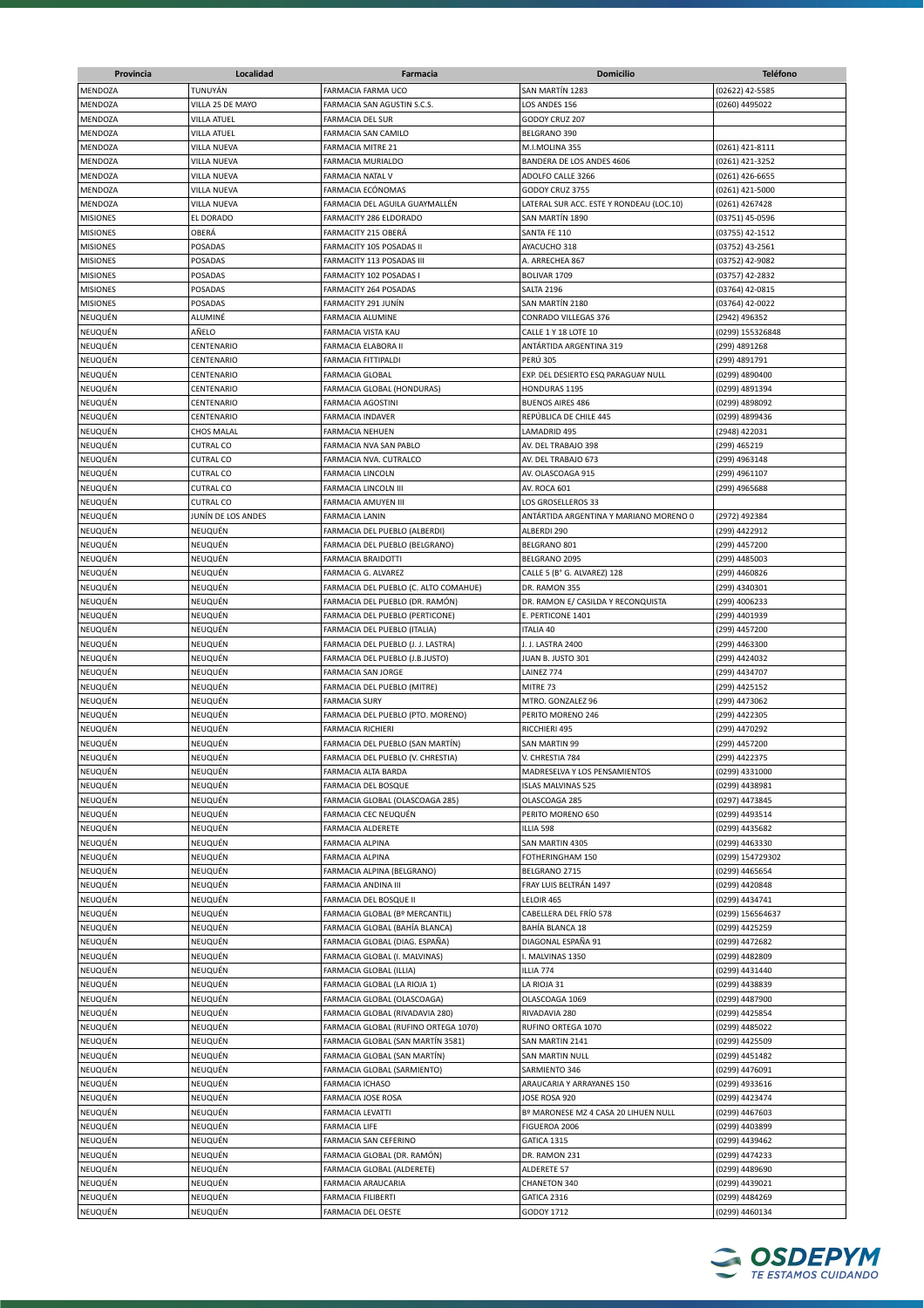| NEUQUÉN<br>FARMACIA BELGRANO<br>SALTA 362<br>(0299) 4424602<br>NEUQUÉN<br>BELGRANO 3280<br>(0299) 4450419<br><b>FARMACIA AIKEN</b><br>NEUQUÉN<br>(0299) 4432858<br>FARMACIA AMANCAY<br>BELGRANO 1380<br>NEUQUÉN<br>NEUQUÉN<br>RICHIERI Y LINARES<br>(0299) 4438414<br>FARMACIA CONFLUENCIA<br>NEUQUÉN<br>LINARES 1350<br>(0299) 4404006<br>FARMACIA INALEN<br>NEUQUÉN<br>NEUQUÉN<br><b>FARMACIA LANIN</b><br>ALDERETE 1557<br>(0299) 4435867<br>NEUQUÉN<br>NEUQUÉN<br>FARMACIA NUEVA JUJUY<br><b>JUJUY 710</b><br>(0299) 4486080<br>NEUQUÉN<br>FARMACIA GLOBAL (ANT. ARG.)<br>C. DE SAN LORENZO ESQ ANT. ARG. 712<br>NEUQUÉN<br>PLOTTIER<br>FARMACIA MONASTERIO (PTO. MORENO)<br>PERITO MORENO Y GENERAL ROCA 0<br>(299) 4934261<br>PLOTTIER<br>FARMACIA DEL PUEBLO (PLOTTIER)<br><b>SAN MARTIN 39</b><br>(299) 4935143<br>NEUQUÉN<br>PLOTTIER<br>FARMACIA MONASTERIO (SAN MARTÍN)<br>SAN MARTIN 403<br>(299) 4937776<br>PLOTTIER<br>FARMACIA GLOBAL (BELGRANO)<br>BELGRANO 245<br>(0299) 4933755<br>NEUQUÉN<br>PLOTTIER<br>(0299) 4932500<br>FARMACIA NUEVA INTEGRAL<br><b>BUENOS AIRES 121</b><br>SAN MARTÍN DE LOS ANDES<br>TTE RAMAYON 751<br>FARMACIA ARMANDINA<br>(0221) 154367454<br>NEUQUÉN<br>SAN MARTÍN DE LOS ANDES<br>FARMACIA DEL CENTRO<br>AV. SAN MARTIN 896<br>(2972) 429048<br>NEUQUÉN<br>SAN MARTÍN DE LOS ANDES<br>FARMACIA DEL RIO<br>AV. SAN MARTIN 405<br>(02972) 428842<br>NEUQUÉN<br>SAN PATRICIO DEL CHAÑAR<br>FARMACIA FARMASALUD<br>VILLA PEHUENIA S/N<br>(2299) 4855108<br>NEUQUÉN<br>SENILLOSA<br>FARMACIA MONASTERIO (BELGRANO)<br>BELGRANO 499<br>(299) 4920879<br>NEUQUÉN<br>VILLA LA ANGOSTURA<br>AVENIDA 7 LAGOS 745<br>(011) 3036-5102<br>FARMACIA SIETE LAGOS<br>NEUQUÉN<br>VILLA LA ANGOSTURA<br>FARMACIA DEL SIGLO<br>AV. ARRAYANES 230<br>(299) 4495003<br>NEUQUÉN<br><b>VISTA ALEGRE</b><br>FARMACIA BOTIQUIN CRUZ DEL NORTE<br><b>SAN MARTIN 52</b><br>(0299) 4876715<br>NEUQUÉN<br>ZAPALA<br>AV. SAN MARTIN 721<br>(2942) 421216<br>FARMACIA ZAPALA (AV. ROCA 425)<br>NEUQUÉN<br>ZAPALA<br>SAN MARTÍN 342<br>(2942) 432040<br>FARMACIA ZAPALA (SAN MARTÍN)<br>NEUQUÉN<br>ZAPALA<br>FARMACIA DEL PUEBLO (ZAPALA)<br>SAN MARTIN 374<br>(2942) 430883<br>NEUQUÉN<br>ZAPALA<br>FARMACIA PAU-LAU<br>ETCHELUZ 440<br>RÍO NEGRO<br>ALLEN<br>(0298) 4451973<br><b>FARMACIA ARRAYAN</b><br>SAN MARTIN 501<br>RÍO NEGRO<br><b>ALLEN</b><br>FARMACIA BANCARIA ALLEN<br>TOMAS ORELL 156<br>(0298) 4453111<br>RÍO NEGRO<br>ALLEN<br>DR. VELAZCO 420<br>(0298) 4452556<br><b>FARMACIA CIUDAD</b><br>RÍO NEGRO<br>ALLEN<br>FARMACIA DEL CENTRO<br>TOMAS ORELL 219<br>(0298) 4451621<br>RÍO NEGRO<br><b>ALLEN</b><br>FARMACIA DEL VALLE<br>NEUQUÉN 1598<br>(0298) 4655551<br>RÍO NEGRO<br><b>ALLEN</b><br>FARMACIA FERNANDEZ<br>(0298) 4450729<br>BROWN 237<br><b>ALLEN</b><br>RÍO NEGRO<br><b>FARMACIA HERRERA</b><br>JUAN DOMINGO PERÓN 89<br>(0298) 4452918<br>RÍO NEGRO<br>ALLEN<br><b>FARMACIA NORTE</b><br>PERITO MORENO 50<br>(0298) 4451134<br>RÍO NEGRO<br>ALLEN<br>FARMACIA PATAGONIA<br>AV. ROCA 124<br>(0298) 4452539<br>RÍO NEGRO<br>ALLEN<br>FARMACIA SANTA CATALINA<br>SAN LUIS 96<br>(0298) 4451574<br>RÍO NEGRO<br>ALLEN<br>FARMACIA DEL PUEBLO (ALLEN)<br>av. J. A. Roca 498<br>RÍO NEGRO<br><b>BALSA LAS PERLAS</b><br>FARMACIA LAS PERLAS<br>ELVITA ABARZUA 100<br>(0299) 5039618<br>RÍO NEGRO<br><b>BALSA LAS PERLAS</b><br><b>FARMACIA PIONEROS</b><br>LORENZO URRA 1034<br>(0299) 4560267<br>RÍO NEGRO<br>BARDA DEL MEDIO (cinco saltos)<br>FARMACIA SOCIAL LA ESTRELLA<br>FORTIN VIDAL 671<br>(0299) 4984257<br>RÍO NEGRO<br><b>BARILOCHE</b><br>FARMACIA ACUARIO<br>JUAN MANUEL DE ROSAS 498<br>(0294) 4420951<br><b>BARILOCHE</b><br>FARMACIA ANGEL S.C.S.<br>AV. SAN MARTÍN 470<br>(0294) 4426304<br><b>BARILOCHE</b><br><b>FARMACIA ASURMENDI</b><br>MORENO 730<br>(0294) 4421960<br>RÍO NEGRO<br><b>BARILOCHE</b><br><b>FARMACIA AUSTRAL</b><br>9 DE JULIO 1018<br>(0294) 4434313<br>RÍO NEGRO<br>BARILOCHE<br>FARMACIA AVENIDA MAX WEBER<br>ANGEL GALLARDO 395<br>(0294) 4520717<br>RÍO NEGRO<br>BARILOCHE<br>FARMACIA BANCARIA BARILOCHE<br>ELORDI 520<br>(0294) 4435900<br>RÍO NEGRO<br>BARILOCHE<br><b>FARMACIA BARBERIS</b><br>ONELLI 377<br>(0294) 4524500<br>RÍO NEGRO<br><b>BARILOCHE</b><br>(0294) 4401010<br>FARMACIA BOTANICA QUEBEC<br>MORENO 55<br>RÍO NEGRO<br><b>BARILOCHE</b><br><b>FARMACIA BRIÓ</b><br>AV. BUSTILLO KM 6, 489<br>(0294) 4815345<br>RÍO NEGRO<br>BARILOCHE<br>FARMACIA CRUZ DEL SUR<br>BESCHTEDT 1793<br>(0294) 4430342<br>RÍO NEGRO<br><b>BARILOCHE</b><br>FARMACIA CUMBRE I<br>DIAGONAL GUTIÉRREZ 10<br>(0294) 4434621<br>RÍO NEGRO<br>BARILOCHE<br><b>FARMACIA CUMBRE II</b><br>GALLARDO 701<br>(0294) 4435140<br>RÍO NEGRO<br><b>BARILOCHE</b><br>FARMACIA DE LA CRUZ<br>LOS PIONEROS 4307<br>(0294) 4443054<br>RÍO NEGRO<br><b>BARILOCHE</b><br>FARMACIA DE MIGUEL<br>MITRE 130<br>(0294) 4422634<br>RÍO NEGRO<br><b>BARILOCHE</b><br>FARMACIA DETINA<br>AV. EXEQUIEL BUSTILLO 12508<br>(0294) 4525900<br>RÍO NEGRO<br>BARILOCHE<br>DIAGONAL CAPRARO 1301<br>(0294) 4456543<br>FARMACIA DIAGONAL<br>RÍO NEGRO<br><b>BARILOCHE</b><br>FARMACIA DR. PASTEUR<br>ELORDI 1164<br>(0294) 4429676<br>RÍO NEGRO<br><b>BARILOCHE</b><br>(0294) 4422847<br>FARMACIA ELUSTONDO<br>MITRE 379<br>RÍO NEGRO<br><b>BARILOCHE</b><br>FARMACIA FARMACENTER<br>SAN MARTIN 162<br>(0294) 4436501<br>RÍO NEGRO<br><b>BARILOCHE</b><br>FARMACIA FARMACENTER II<br>AV. SAN MARTIN 598<br>(0294) 4400707<br>RÍO NEGRO<br>BARILOCHE<br><b>FARMACIA GALLARDO</b><br>GALLARDO 218<br>(0294) 4524268<br>RÍO NEGRO<br><b>BARILOCHE</b><br><b>FARMACIA GILMORE</b><br><b>MITRE 802</b><br>(0294) 4422653<br>RÍO NEGRO<br>BARILOCHE<br><b>FARMACIA IBERIA</b><br>20 DE FEBRERO 410<br>(0294) 4422615<br>BARILOCHE<br>FARMACIA LAS VICTORIAS<br>AV. LAS VICTORIAS 26 - LOCAL 9<br>(0294) 4301399<br>BARILOCHE<br>FARMACIA LOS ANDES<br>AV. EXEQUIEL BUSTILLO 13118<br>(0294) 4662525<br>(0294) 4432088<br>BARILOCHE<br>FARMACIA LUNA LANZ<br>ONELLI 1505<br>RÍO NEGRO<br><b>BARILOCHE</b><br>(0294) 4890852<br>FARMACIA NUEVA BROWN<br>AV. LOS PIONEROS 95<br>RÍO NEGRO<br>BARILOCHE<br>FARMACIA NUEVE DE JULIO<br>9 DE JULIO 631<br>(0294) 4428183<br>RÍO NEGRO<br>BARILOCHE<br>FARMACIA NUEVE DE JULIO II<br>GALLARDO 1031<br>(0294) 4427116<br>RÍO NEGRO<br>BARILOCHE<br>(0294) 4527272<br>FARMACIA ONELLI<br>ONELLI 631<br>RÍO NEGRO<br>BARILOCHE<br>FARMACIA PATAGONICA<br>DIAGONAL CAPRARO 1050<br>(0294) 4422537<br>RÍO NEGRO<br>BARILOCHE<br>FARMACIA PHARMACY PASAJE<br>PASAJE GUTIERREZ 1010<br>(0294) 4965666<br>RÍO NEGRO<br>BARILOCHE<br>FARMACIA PIREN HUAPI<br>AV. EXEQUIEL BUSTILLO 8650<br>(0294) 4461087<br>RÍO NEGRO<br><b>BARILOCHE</b><br><b>FARMACIA QUILMES</b><br>PASAJE GUTIERREZ 2598<br>(0294) 4431133<br>RÍO NEGRO<br>BARILOCHE<br>FARMACIA RUTA 40<br>JUAN MARCOS HERMAN 3995<br>(0294) 4940789<br><b>BARILOCHE</b><br>FARMACIA SANTA LUCIA<br>AV. LOS PIONEROS 3860<br>(0294) 4442474<br>BARILOCHE<br><b>FARMACIA TAO PEHUENES</b><br>AV. LOS PIONEROS 7536<br>(0294) 4892743<br><b>BARILOCHE</b><br>FARMACIA TOTAL S.C.S.<br>ANGEL GALLARDO 71<br>(0294) 4426550<br>RÍO NEGRO<br>BARILOCHE<br><b>FARMACIA VISCONTI</b><br>12 DE OCTUBRE 1708<br>(0294) 4423138<br>RÍO NEGRO<br><b>BARILOCHE</b><br>FARMACIA DEL ESTE<br>COLECTORA RUTA 237<br>(0299) 44802486<br>CATRIEL<br>FARMACIA ANDINA<br>MOSCONI Y ARGENTINA<br>(0299) 4912875 | Provincia | Localidad | <b>Farmacia</b> | Domicilio | <b>Teléfono</b> |
|-----------------------------------------------------------------------------------------------------------------------------------------------------------------------------------------------------------------------------------------------------------------------------------------------------------------------------------------------------------------------------------------------------------------------------------------------------------------------------------------------------------------------------------------------------------------------------------------------------------------------------------------------------------------------------------------------------------------------------------------------------------------------------------------------------------------------------------------------------------------------------------------------------------------------------------------------------------------------------------------------------------------------------------------------------------------------------------------------------------------------------------------------------------------------------------------------------------------------------------------------------------------------------------------------------------------------------------------------------------------------------------------------------------------------------------------------------------------------------------------------------------------------------------------------------------------------------------------------------------------------------------------------------------------------------------------------------------------------------------------------------------------------------------------------------------------------------------------------------------------------------------------------------------------------------------------------------------------------------------------------------------------------------------------------------------------------------------------------------------------------------------------------------------------------------------------------------------------------------------------------------------------------------------------------------------------------------------------------------------------------------------------------------------------------------------------------------------------------------------------------------------------------------------------------------------------------------------------------------------------------------------------------------------------------------------------------------------------------------------------------------------------------------------------------------------------------------------------------------------------------------------------------------------------------------------------------------------------------------------------------------------------------------------------------------------------------------------------------------------------------------------------------------------------------------------------------------------------------------------------------------------------------------------------------------------------------------------------------------------------------------------------------------------------------------------------------------------------------------------------------------------------------------------------------------------------------------------------------------------------------------------------------------------------------------------------------------------------------------------------------------------------------------------------------------------------------------------------------------------------------------------------------------------------------------------------------------------------------------------------------------------------------------------------------------------------------------------------------------------------------------------------------------------------------------------------------------------------------------------------------------------------------------------------------------------------------------------------------------------------------------------------------------------------------------------------------------------------------------------------------------------------------------------------------------------------------------------------------------------------------------------------------------------------------------------------------------------------------------------------------------------------------------------------------------------------------------------------------------------------------------------------------------------------------------------------------------------------------------------------------------------------------------------------------------------------------------------------------------------------------------------------------------------------------------------------------------------------------------------------------------------------------------------------------------------------------------------------------------------------------------------------------------------------------------------------------------------------------------------------------------------------------------------------------------------------------------------------------------------------------------------------------------------------------------------------------------------------------------------------------------------------------------------------------------------------------------------------------------------------------------------------------------------------------------------------------------------------------------------------------------------------------------------------------------------------------------------------------------------------------------------------------------------------------------------------------------------------------------------------------------------------------------------------------------------------------------------------------------------------------------------------------------------------------------------------------------------------------------------------------------------------------------------------------------------------------------------------------------------------------------------------------------------------------------------------------------------------------------------------------------------------------------------------------------------------------------------------------------------------------------------------------------------------------------------------------------------------------------------------------------------------------------------------------------------------------------------------------------------------------------------------------------------------------------------------------------------------------------------------------------------------------------------------------------------------------------------------------------------------------------------------------------------------------------------|-----------|-----------|-----------------|-----------|-----------------|
|                                                                                                                                                                                                                                                                                                                                                                                                                                                                                                                                                                                                                                                                                                                                                                                                                                                                                                                                                                                                                                                                                                                                                                                                                                                                                                                                                                                                                                                                                                                                                                                                                                                                                                                                                                                                                                                                                                                                                                                                                                                                                                                                                                                                                                                                                                                                                                                                                                                                                                                                                                                                                                                                                                                                                                                                                                                                                                                                                                                                                                                                                                                                                                                                                                                                                                                                                                                                                                                                                                                                                                                                                                                                                                                                                                                                                                                                                                                                                                                                                                                                                                                                                                                                                                                                                                                                                                                                                                                                                                                                                                                                                                                                                                                                                                                                                                                                                                                                                                                                                                                                                                                                                                                                                                                                                                                                                                                                                                                                                                                                                                                                                                                                                                                                                                                                                                                                                                                                                                                                                                                                                                                                                                                                                                                                                                                                                                                                                                                                                                                                                                                                                                                                                                                                                                                                                                                                                                                                                                                                                                                                                                                                                                                                                                                                                                                                                                                                                                   | NEUQUÉN   |           |                 |           |                 |
|                                                                                                                                                                                                                                                                                                                                                                                                                                                                                                                                                                                                                                                                                                                                                                                                                                                                                                                                                                                                                                                                                                                                                                                                                                                                                                                                                                                                                                                                                                                                                                                                                                                                                                                                                                                                                                                                                                                                                                                                                                                                                                                                                                                                                                                                                                                                                                                                                                                                                                                                                                                                                                                                                                                                                                                                                                                                                                                                                                                                                                                                                                                                                                                                                                                                                                                                                                                                                                                                                                                                                                                                                                                                                                                                                                                                                                                                                                                                                                                                                                                                                                                                                                                                                                                                                                                                                                                                                                                                                                                                                                                                                                                                                                                                                                                                                                                                                                                                                                                                                                                                                                                                                                                                                                                                                                                                                                                                                                                                                                                                                                                                                                                                                                                                                                                                                                                                                                                                                                                                                                                                                                                                                                                                                                                                                                                                                                                                                                                                                                                                                                                                                                                                                                                                                                                                                                                                                                                                                                                                                                                                                                                                                                                                                                                                                                                                                                                                                                   | NEUQUÉN   |           |                 |           |                 |
|                                                                                                                                                                                                                                                                                                                                                                                                                                                                                                                                                                                                                                                                                                                                                                                                                                                                                                                                                                                                                                                                                                                                                                                                                                                                                                                                                                                                                                                                                                                                                                                                                                                                                                                                                                                                                                                                                                                                                                                                                                                                                                                                                                                                                                                                                                                                                                                                                                                                                                                                                                                                                                                                                                                                                                                                                                                                                                                                                                                                                                                                                                                                                                                                                                                                                                                                                                                                                                                                                                                                                                                                                                                                                                                                                                                                                                                                                                                                                                                                                                                                                                                                                                                                                                                                                                                                                                                                                                                                                                                                                                                                                                                                                                                                                                                                                                                                                                                                                                                                                                                                                                                                                                                                                                                                                                                                                                                                                                                                                                                                                                                                                                                                                                                                                                                                                                                                                                                                                                                                                                                                                                                                                                                                                                                                                                                                                                                                                                                                                                                                                                                                                                                                                                                                                                                                                                                                                                                                                                                                                                                                                                                                                                                                                                                                                                                                                                                                                                   | NEUQUÉN   |           |                 |           |                 |
|                                                                                                                                                                                                                                                                                                                                                                                                                                                                                                                                                                                                                                                                                                                                                                                                                                                                                                                                                                                                                                                                                                                                                                                                                                                                                                                                                                                                                                                                                                                                                                                                                                                                                                                                                                                                                                                                                                                                                                                                                                                                                                                                                                                                                                                                                                                                                                                                                                                                                                                                                                                                                                                                                                                                                                                                                                                                                                                                                                                                                                                                                                                                                                                                                                                                                                                                                                                                                                                                                                                                                                                                                                                                                                                                                                                                                                                                                                                                                                                                                                                                                                                                                                                                                                                                                                                                                                                                                                                                                                                                                                                                                                                                                                                                                                                                                                                                                                                                                                                                                                                                                                                                                                                                                                                                                                                                                                                                                                                                                                                                                                                                                                                                                                                                                                                                                                                                                                                                                                                                                                                                                                                                                                                                                                                                                                                                                                                                                                                                                                                                                                                                                                                                                                                                                                                                                                                                                                                                                                                                                                                                                                                                                                                                                                                                                                                                                                                                                                   |           |           |                 |           |                 |
|                                                                                                                                                                                                                                                                                                                                                                                                                                                                                                                                                                                                                                                                                                                                                                                                                                                                                                                                                                                                                                                                                                                                                                                                                                                                                                                                                                                                                                                                                                                                                                                                                                                                                                                                                                                                                                                                                                                                                                                                                                                                                                                                                                                                                                                                                                                                                                                                                                                                                                                                                                                                                                                                                                                                                                                                                                                                                                                                                                                                                                                                                                                                                                                                                                                                                                                                                                                                                                                                                                                                                                                                                                                                                                                                                                                                                                                                                                                                                                                                                                                                                                                                                                                                                                                                                                                                                                                                                                                                                                                                                                                                                                                                                                                                                                                                                                                                                                                                                                                                                                                                                                                                                                                                                                                                                                                                                                                                                                                                                                                                                                                                                                                                                                                                                                                                                                                                                                                                                                                                                                                                                                                                                                                                                                                                                                                                                                                                                                                                                                                                                                                                                                                                                                                                                                                                                                                                                                                                                                                                                                                                                                                                                                                                                                                                                                                                                                                                                                   | NEUQUÉN   |           |                 |           |                 |
|                                                                                                                                                                                                                                                                                                                                                                                                                                                                                                                                                                                                                                                                                                                                                                                                                                                                                                                                                                                                                                                                                                                                                                                                                                                                                                                                                                                                                                                                                                                                                                                                                                                                                                                                                                                                                                                                                                                                                                                                                                                                                                                                                                                                                                                                                                                                                                                                                                                                                                                                                                                                                                                                                                                                                                                                                                                                                                                                                                                                                                                                                                                                                                                                                                                                                                                                                                                                                                                                                                                                                                                                                                                                                                                                                                                                                                                                                                                                                                                                                                                                                                                                                                                                                                                                                                                                                                                                                                                                                                                                                                                                                                                                                                                                                                                                                                                                                                                                                                                                                                                                                                                                                                                                                                                                                                                                                                                                                                                                                                                                                                                                                                                                                                                                                                                                                                                                                                                                                                                                                                                                                                                                                                                                                                                                                                                                                                                                                                                                                                                                                                                                                                                                                                                                                                                                                                                                                                                                                                                                                                                                                                                                                                                                                                                                                                                                                                                                                                   |           |           |                 |           |                 |
|                                                                                                                                                                                                                                                                                                                                                                                                                                                                                                                                                                                                                                                                                                                                                                                                                                                                                                                                                                                                                                                                                                                                                                                                                                                                                                                                                                                                                                                                                                                                                                                                                                                                                                                                                                                                                                                                                                                                                                                                                                                                                                                                                                                                                                                                                                                                                                                                                                                                                                                                                                                                                                                                                                                                                                                                                                                                                                                                                                                                                                                                                                                                                                                                                                                                                                                                                                                                                                                                                                                                                                                                                                                                                                                                                                                                                                                                                                                                                                                                                                                                                                                                                                                                                                                                                                                                                                                                                                                                                                                                                                                                                                                                                                                                                                                                                                                                                                                                                                                                                                                                                                                                                                                                                                                                                                                                                                                                                                                                                                                                                                                                                                                                                                                                                                                                                                                                                                                                                                                                                                                                                                                                                                                                                                                                                                                                                                                                                                                                                                                                                                                                                                                                                                                                                                                                                                                                                                                                                                                                                                                                                                                                                                                                                                                                                                                                                                                                                                   |           |           |                 |           |                 |
|                                                                                                                                                                                                                                                                                                                                                                                                                                                                                                                                                                                                                                                                                                                                                                                                                                                                                                                                                                                                                                                                                                                                                                                                                                                                                                                                                                                                                                                                                                                                                                                                                                                                                                                                                                                                                                                                                                                                                                                                                                                                                                                                                                                                                                                                                                                                                                                                                                                                                                                                                                                                                                                                                                                                                                                                                                                                                                                                                                                                                                                                                                                                                                                                                                                                                                                                                                                                                                                                                                                                                                                                                                                                                                                                                                                                                                                                                                                                                                                                                                                                                                                                                                                                                                                                                                                                                                                                                                                                                                                                                                                                                                                                                                                                                                                                                                                                                                                                                                                                                                                                                                                                                                                                                                                                                                                                                                                                                                                                                                                                                                                                                                                                                                                                                                                                                                                                                                                                                                                                                                                                                                                                                                                                                                                                                                                                                                                                                                                                                                                                                                                                                                                                                                                                                                                                                                                                                                                                                                                                                                                                                                                                                                                                                                                                                                                                                                                                                                   | NEUQUÉN   |           |                 |           |                 |
|                                                                                                                                                                                                                                                                                                                                                                                                                                                                                                                                                                                                                                                                                                                                                                                                                                                                                                                                                                                                                                                                                                                                                                                                                                                                                                                                                                                                                                                                                                                                                                                                                                                                                                                                                                                                                                                                                                                                                                                                                                                                                                                                                                                                                                                                                                                                                                                                                                                                                                                                                                                                                                                                                                                                                                                                                                                                                                                                                                                                                                                                                                                                                                                                                                                                                                                                                                                                                                                                                                                                                                                                                                                                                                                                                                                                                                                                                                                                                                                                                                                                                                                                                                                                                                                                                                                                                                                                                                                                                                                                                                                                                                                                                                                                                                                                                                                                                                                                                                                                                                                                                                                                                                                                                                                                                                                                                                                                                                                                                                                                                                                                                                                                                                                                                                                                                                                                                                                                                                                                                                                                                                                                                                                                                                                                                                                                                                                                                                                                                                                                                                                                                                                                                                                                                                                                                                                                                                                                                                                                                                                                                                                                                                                                                                                                                                                                                                                                                                   |           |           |                 |           |                 |
|                                                                                                                                                                                                                                                                                                                                                                                                                                                                                                                                                                                                                                                                                                                                                                                                                                                                                                                                                                                                                                                                                                                                                                                                                                                                                                                                                                                                                                                                                                                                                                                                                                                                                                                                                                                                                                                                                                                                                                                                                                                                                                                                                                                                                                                                                                                                                                                                                                                                                                                                                                                                                                                                                                                                                                                                                                                                                                                                                                                                                                                                                                                                                                                                                                                                                                                                                                                                                                                                                                                                                                                                                                                                                                                                                                                                                                                                                                                                                                                                                                                                                                                                                                                                                                                                                                                                                                                                                                                                                                                                                                                                                                                                                                                                                                                                                                                                                                                                                                                                                                                                                                                                                                                                                                                                                                                                                                                                                                                                                                                                                                                                                                                                                                                                                                                                                                                                                                                                                                                                                                                                                                                                                                                                                                                                                                                                                                                                                                                                                                                                                                                                                                                                                                                                                                                                                                                                                                                                                                                                                                                                                                                                                                                                                                                                                                                                                                                                                                   | NEUQUÉN   |           |                 |           |                 |
|                                                                                                                                                                                                                                                                                                                                                                                                                                                                                                                                                                                                                                                                                                                                                                                                                                                                                                                                                                                                                                                                                                                                                                                                                                                                                                                                                                                                                                                                                                                                                                                                                                                                                                                                                                                                                                                                                                                                                                                                                                                                                                                                                                                                                                                                                                                                                                                                                                                                                                                                                                                                                                                                                                                                                                                                                                                                                                                                                                                                                                                                                                                                                                                                                                                                                                                                                                                                                                                                                                                                                                                                                                                                                                                                                                                                                                                                                                                                                                                                                                                                                                                                                                                                                                                                                                                                                                                                                                                                                                                                                                                                                                                                                                                                                                                                                                                                                                                                                                                                                                                                                                                                                                                                                                                                                                                                                                                                                                                                                                                                                                                                                                                                                                                                                                                                                                                                                                                                                                                                                                                                                                                                                                                                                                                                                                                                                                                                                                                                                                                                                                                                                                                                                                                                                                                                                                                                                                                                                                                                                                                                                                                                                                                                                                                                                                                                                                                                                                   |           |           |                 |           |                 |
|                                                                                                                                                                                                                                                                                                                                                                                                                                                                                                                                                                                                                                                                                                                                                                                                                                                                                                                                                                                                                                                                                                                                                                                                                                                                                                                                                                                                                                                                                                                                                                                                                                                                                                                                                                                                                                                                                                                                                                                                                                                                                                                                                                                                                                                                                                                                                                                                                                                                                                                                                                                                                                                                                                                                                                                                                                                                                                                                                                                                                                                                                                                                                                                                                                                                                                                                                                                                                                                                                                                                                                                                                                                                                                                                                                                                                                                                                                                                                                                                                                                                                                                                                                                                                                                                                                                                                                                                                                                                                                                                                                                                                                                                                                                                                                                                                                                                                                                                                                                                                                                                                                                                                                                                                                                                                                                                                                                                                                                                                                                                                                                                                                                                                                                                                                                                                                                                                                                                                                                                                                                                                                                                                                                                                                                                                                                                                                                                                                                                                                                                                                                                                                                                                                                                                                                                                                                                                                                                                                                                                                                                                                                                                                                                                                                                                                                                                                                                                                   | NEUQUÉN   |           |                 |           |                 |
|                                                                                                                                                                                                                                                                                                                                                                                                                                                                                                                                                                                                                                                                                                                                                                                                                                                                                                                                                                                                                                                                                                                                                                                                                                                                                                                                                                                                                                                                                                                                                                                                                                                                                                                                                                                                                                                                                                                                                                                                                                                                                                                                                                                                                                                                                                                                                                                                                                                                                                                                                                                                                                                                                                                                                                                                                                                                                                                                                                                                                                                                                                                                                                                                                                                                                                                                                                                                                                                                                                                                                                                                                                                                                                                                                                                                                                                                                                                                                                                                                                                                                                                                                                                                                                                                                                                                                                                                                                                                                                                                                                                                                                                                                                                                                                                                                                                                                                                                                                                                                                                                                                                                                                                                                                                                                                                                                                                                                                                                                                                                                                                                                                                                                                                                                                                                                                                                                                                                                                                                                                                                                                                                                                                                                                                                                                                                                                                                                                                                                                                                                                                                                                                                                                                                                                                                                                                                                                                                                                                                                                                                                                                                                                                                                                                                                                                                                                                                                                   |           |           |                 |           |                 |
|                                                                                                                                                                                                                                                                                                                                                                                                                                                                                                                                                                                                                                                                                                                                                                                                                                                                                                                                                                                                                                                                                                                                                                                                                                                                                                                                                                                                                                                                                                                                                                                                                                                                                                                                                                                                                                                                                                                                                                                                                                                                                                                                                                                                                                                                                                                                                                                                                                                                                                                                                                                                                                                                                                                                                                                                                                                                                                                                                                                                                                                                                                                                                                                                                                                                                                                                                                                                                                                                                                                                                                                                                                                                                                                                                                                                                                                                                                                                                                                                                                                                                                                                                                                                                                                                                                                                                                                                                                                                                                                                                                                                                                                                                                                                                                                                                                                                                                                                                                                                                                                                                                                                                                                                                                                                                                                                                                                                                                                                                                                                                                                                                                                                                                                                                                                                                                                                                                                                                                                                                                                                                                                                                                                                                                                                                                                                                                                                                                                                                                                                                                                                                                                                                                                                                                                                                                                                                                                                                                                                                                                                                                                                                                                                                                                                                                                                                                                                                                   | NEUQUÉN   |           |                 |           |                 |
|                                                                                                                                                                                                                                                                                                                                                                                                                                                                                                                                                                                                                                                                                                                                                                                                                                                                                                                                                                                                                                                                                                                                                                                                                                                                                                                                                                                                                                                                                                                                                                                                                                                                                                                                                                                                                                                                                                                                                                                                                                                                                                                                                                                                                                                                                                                                                                                                                                                                                                                                                                                                                                                                                                                                                                                                                                                                                                                                                                                                                                                                                                                                                                                                                                                                                                                                                                                                                                                                                                                                                                                                                                                                                                                                                                                                                                                                                                                                                                                                                                                                                                                                                                                                                                                                                                                                                                                                                                                                                                                                                                                                                                                                                                                                                                                                                                                                                                                                                                                                                                                                                                                                                                                                                                                                                                                                                                                                                                                                                                                                                                                                                                                                                                                                                                                                                                                                                                                                                                                                                                                                                                                                                                                                                                                                                                                                                                                                                                                                                                                                                                                                                                                                                                                                                                                                                                                                                                                                                                                                                                                                                                                                                                                                                                                                                                                                                                                                                                   |           |           |                 |           |                 |
|                                                                                                                                                                                                                                                                                                                                                                                                                                                                                                                                                                                                                                                                                                                                                                                                                                                                                                                                                                                                                                                                                                                                                                                                                                                                                                                                                                                                                                                                                                                                                                                                                                                                                                                                                                                                                                                                                                                                                                                                                                                                                                                                                                                                                                                                                                                                                                                                                                                                                                                                                                                                                                                                                                                                                                                                                                                                                                                                                                                                                                                                                                                                                                                                                                                                                                                                                                                                                                                                                                                                                                                                                                                                                                                                                                                                                                                                                                                                                                                                                                                                                                                                                                                                                                                                                                                                                                                                                                                                                                                                                                                                                                                                                                                                                                                                                                                                                                                                                                                                                                                                                                                                                                                                                                                                                                                                                                                                                                                                                                                                                                                                                                                                                                                                                                                                                                                                                                                                                                                                                                                                                                                                                                                                                                                                                                                                                                                                                                                                                                                                                                                                                                                                                                                                                                                                                                                                                                                                                                                                                                                                                                                                                                                                                                                                                                                                                                                                                                   |           |           |                 |           |                 |
|                                                                                                                                                                                                                                                                                                                                                                                                                                                                                                                                                                                                                                                                                                                                                                                                                                                                                                                                                                                                                                                                                                                                                                                                                                                                                                                                                                                                                                                                                                                                                                                                                                                                                                                                                                                                                                                                                                                                                                                                                                                                                                                                                                                                                                                                                                                                                                                                                                                                                                                                                                                                                                                                                                                                                                                                                                                                                                                                                                                                                                                                                                                                                                                                                                                                                                                                                                                                                                                                                                                                                                                                                                                                                                                                                                                                                                                                                                                                                                                                                                                                                                                                                                                                                                                                                                                                                                                                                                                                                                                                                                                                                                                                                                                                                                                                                                                                                                                                                                                                                                                                                                                                                                                                                                                                                                                                                                                                                                                                                                                                                                                                                                                                                                                                                                                                                                                                                                                                                                                                                                                                                                                                                                                                                                                                                                                                                                                                                                                                                                                                                                                                                                                                                                                                                                                                                                                                                                                                                                                                                                                                                                                                                                                                                                                                                                                                                                                                                                   |           |           |                 |           |                 |
|                                                                                                                                                                                                                                                                                                                                                                                                                                                                                                                                                                                                                                                                                                                                                                                                                                                                                                                                                                                                                                                                                                                                                                                                                                                                                                                                                                                                                                                                                                                                                                                                                                                                                                                                                                                                                                                                                                                                                                                                                                                                                                                                                                                                                                                                                                                                                                                                                                                                                                                                                                                                                                                                                                                                                                                                                                                                                                                                                                                                                                                                                                                                                                                                                                                                                                                                                                                                                                                                                                                                                                                                                                                                                                                                                                                                                                                                                                                                                                                                                                                                                                                                                                                                                                                                                                                                                                                                                                                                                                                                                                                                                                                                                                                                                                                                                                                                                                                                                                                                                                                                                                                                                                                                                                                                                                                                                                                                                                                                                                                                                                                                                                                                                                                                                                                                                                                                                                                                                                                                                                                                                                                                                                                                                                                                                                                                                                                                                                                                                                                                                                                                                                                                                                                                                                                                                                                                                                                                                                                                                                                                                                                                                                                                                                                                                                                                                                                                                                   |           |           |                 |           |                 |
|                                                                                                                                                                                                                                                                                                                                                                                                                                                                                                                                                                                                                                                                                                                                                                                                                                                                                                                                                                                                                                                                                                                                                                                                                                                                                                                                                                                                                                                                                                                                                                                                                                                                                                                                                                                                                                                                                                                                                                                                                                                                                                                                                                                                                                                                                                                                                                                                                                                                                                                                                                                                                                                                                                                                                                                                                                                                                                                                                                                                                                                                                                                                                                                                                                                                                                                                                                                                                                                                                                                                                                                                                                                                                                                                                                                                                                                                                                                                                                                                                                                                                                                                                                                                                                                                                                                                                                                                                                                                                                                                                                                                                                                                                                                                                                                                                                                                                                                                                                                                                                                                                                                                                                                                                                                                                                                                                                                                                                                                                                                                                                                                                                                                                                                                                                                                                                                                                                                                                                                                                                                                                                                                                                                                                                                                                                                                                                                                                                                                                                                                                                                                                                                                                                                                                                                                                                                                                                                                                                                                                                                                                                                                                                                                                                                                                                                                                                                                                                   |           |           |                 |           |                 |
|                                                                                                                                                                                                                                                                                                                                                                                                                                                                                                                                                                                                                                                                                                                                                                                                                                                                                                                                                                                                                                                                                                                                                                                                                                                                                                                                                                                                                                                                                                                                                                                                                                                                                                                                                                                                                                                                                                                                                                                                                                                                                                                                                                                                                                                                                                                                                                                                                                                                                                                                                                                                                                                                                                                                                                                                                                                                                                                                                                                                                                                                                                                                                                                                                                                                                                                                                                                                                                                                                                                                                                                                                                                                                                                                                                                                                                                                                                                                                                                                                                                                                                                                                                                                                                                                                                                                                                                                                                                                                                                                                                                                                                                                                                                                                                                                                                                                                                                                                                                                                                                                                                                                                                                                                                                                                                                                                                                                                                                                                                                                                                                                                                                                                                                                                                                                                                                                                                                                                                                                                                                                                                                                                                                                                                                                                                                                                                                                                                                                                                                                                                                                                                                                                                                                                                                                                                                                                                                                                                                                                                                                                                                                                                                                                                                                                                                                                                                                                                   |           |           |                 |           |                 |
|                                                                                                                                                                                                                                                                                                                                                                                                                                                                                                                                                                                                                                                                                                                                                                                                                                                                                                                                                                                                                                                                                                                                                                                                                                                                                                                                                                                                                                                                                                                                                                                                                                                                                                                                                                                                                                                                                                                                                                                                                                                                                                                                                                                                                                                                                                                                                                                                                                                                                                                                                                                                                                                                                                                                                                                                                                                                                                                                                                                                                                                                                                                                                                                                                                                                                                                                                                                                                                                                                                                                                                                                                                                                                                                                                                                                                                                                                                                                                                                                                                                                                                                                                                                                                                                                                                                                                                                                                                                                                                                                                                                                                                                                                                                                                                                                                                                                                                                                                                                                                                                                                                                                                                                                                                                                                                                                                                                                                                                                                                                                                                                                                                                                                                                                                                                                                                                                                                                                                                                                                                                                                                                                                                                                                                                                                                                                                                                                                                                                                                                                                                                                                                                                                                                                                                                                                                                                                                                                                                                                                                                                                                                                                                                                                                                                                                                                                                                                                                   |           |           |                 |           |                 |
|                                                                                                                                                                                                                                                                                                                                                                                                                                                                                                                                                                                                                                                                                                                                                                                                                                                                                                                                                                                                                                                                                                                                                                                                                                                                                                                                                                                                                                                                                                                                                                                                                                                                                                                                                                                                                                                                                                                                                                                                                                                                                                                                                                                                                                                                                                                                                                                                                                                                                                                                                                                                                                                                                                                                                                                                                                                                                                                                                                                                                                                                                                                                                                                                                                                                                                                                                                                                                                                                                                                                                                                                                                                                                                                                                                                                                                                                                                                                                                                                                                                                                                                                                                                                                                                                                                                                                                                                                                                                                                                                                                                                                                                                                                                                                                                                                                                                                                                                                                                                                                                                                                                                                                                                                                                                                                                                                                                                                                                                                                                                                                                                                                                                                                                                                                                                                                                                                                                                                                                                                                                                                                                                                                                                                                                                                                                                                                                                                                                                                                                                                                                                                                                                                                                                                                                                                                                                                                                                                                                                                                                                                                                                                                                                                                                                                                                                                                                                                                   |           |           |                 |           |                 |
|                                                                                                                                                                                                                                                                                                                                                                                                                                                                                                                                                                                                                                                                                                                                                                                                                                                                                                                                                                                                                                                                                                                                                                                                                                                                                                                                                                                                                                                                                                                                                                                                                                                                                                                                                                                                                                                                                                                                                                                                                                                                                                                                                                                                                                                                                                                                                                                                                                                                                                                                                                                                                                                                                                                                                                                                                                                                                                                                                                                                                                                                                                                                                                                                                                                                                                                                                                                                                                                                                                                                                                                                                                                                                                                                                                                                                                                                                                                                                                                                                                                                                                                                                                                                                                                                                                                                                                                                                                                                                                                                                                                                                                                                                                                                                                                                                                                                                                                                                                                                                                                                                                                                                                                                                                                                                                                                                                                                                                                                                                                                                                                                                                                                                                                                                                                                                                                                                                                                                                                                                                                                                                                                                                                                                                                                                                                                                                                                                                                                                                                                                                                                                                                                                                                                                                                                                                                                                                                                                                                                                                                                                                                                                                                                                                                                                                                                                                                                                                   |           |           |                 |           |                 |
|                                                                                                                                                                                                                                                                                                                                                                                                                                                                                                                                                                                                                                                                                                                                                                                                                                                                                                                                                                                                                                                                                                                                                                                                                                                                                                                                                                                                                                                                                                                                                                                                                                                                                                                                                                                                                                                                                                                                                                                                                                                                                                                                                                                                                                                                                                                                                                                                                                                                                                                                                                                                                                                                                                                                                                                                                                                                                                                                                                                                                                                                                                                                                                                                                                                                                                                                                                                                                                                                                                                                                                                                                                                                                                                                                                                                                                                                                                                                                                                                                                                                                                                                                                                                                                                                                                                                                                                                                                                                                                                                                                                                                                                                                                                                                                                                                                                                                                                                                                                                                                                                                                                                                                                                                                                                                                                                                                                                                                                                                                                                                                                                                                                                                                                                                                                                                                                                                                                                                                                                                                                                                                                                                                                                                                                                                                                                                                                                                                                                                                                                                                                                                                                                                                                                                                                                                                                                                                                                                                                                                                                                                                                                                                                                                                                                                                                                                                                                                                   |           |           |                 |           |                 |
|                                                                                                                                                                                                                                                                                                                                                                                                                                                                                                                                                                                                                                                                                                                                                                                                                                                                                                                                                                                                                                                                                                                                                                                                                                                                                                                                                                                                                                                                                                                                                                                                                                                                                                                                                                                                                                                                                                                                                                                                                                                                                                                                                                                                                                                                                                                                                                                                                                                                                                                                                                                                                                                                                                                                                                                                                                                                                                                                                                                                                                                                                                                                                                                                                                                                                                                                                                                                                                                                                                                                                                                                                                                                                                                                                                                                                                                                                                                                                                                                                                                                                                                                                                                                                                                                                                                                                                                                                                                                                                                                                                                                                                                                                                                                                                                                                                                                                                                                                                                                                                                                                                                                                                                                                                                                                                                                                                                                                                                                                                                                                                                                                                                                                                                                                                                                                                                                                                                                                                                                                                                                                                                                                                                                                                                                                                                                                                                                                                                                                                                                                                                                                                                                                                                                                                                                                                                                                                                                                                                                                                                                                                                                                                                                                                                                                                                                                                                                                                   |           |           |                 |           |                 |
|                                                                                                                                                                                                                                                                                                                                                                                                                                                                                                                                                                                                                                                                                                                                                                                                                                                                                                                                                                                                                                                                                                                                                                                                                                                                                                                                                                                                                                                                                                                                                                                                                                                                                                                                                                                                                                                                                                                                                                                                                                                                                                                                                                                                                                                                                                                                                                                                                                                                                                                                                                                                                                                                                                                                                                                                                                                                                                                                                                                                                                                                                                                                                                                                                                                                                                                                                                                                                                                                                                                                                                                                                                                                                                                                                                                                                                                                                                                                                                                                                                                                                                                                                                                                                                                                                                                                                                                                                                                                                                                                                                                                                                                                                                                                                                                                                                                                                                                                                                                                                                                                                                                                                                                                                                                                                                                                                                                                                                                                                                                                                                                                                                                                                                                                                                                                                                                                                                                                                                                                                                                                                                                                                                                                                                                                                                                                                                                                                                                                                                                                                                                                                                                                                                                                                                                                                                                                                                                                                                                                                                                                                                                                                                                                                                                                                                                                                                                                                                   |           |           |                 |           |                 |
|                                                                                                                                                                                                                                                                                                                                                                                                                                                                                                                                                                                                                                                                                                                                                                                                                                                                                                                                                                                                                                                                                                                                                                                                                                                                                                                                                                                                                                                                                                                                                                                                                                                                                                                                                                                                                                                                                                                                                                                                                                                                                                                                                                                                                                                                                                                                                                                                                                                                                                                                                                                                                                                                                                                                                                                                                                                                                                                                                                                                                                                                                                                                                                                                                                                                                                                                                                                                                                                                                                                                                                                                                                                                                                                                                                                                                                                                                                                                                                                                                                                                                                                                                                                                                                                                                                                                                                                                                                                                                                                                                                                                                                                                                                                                                                                                                                                                                                                                                                                                                                                                                                                                                                                                                                                                                                                                                                                                                                                                                                                                                                                                                                                                                                                                                                                                                                                                                                                                                                                                                                                                                                                                                                                                                                                                                                                                                                                                                                                                                                                                                                                                                                                                                                                                                                                                                                                                                                                                                                                                                                                                                                                                                                                                                                                                                                                                                                                                                                   |           |           |                 |           |                 |
|                                                                                                                                                                                                                                                                                                                                                                                                                                                                                                                                                                                                                                                                                                                                                                                                                                                                                                                                                                                                                                                                                                                                                                                                                                                                                                                                                                                                                                                                                                                                                                                                                                                                                                                                                                                                                                                                                                                                                                                                                                                                                                                                                                                                                                                                                                                                                                                                                                                                                                                                                                                                                                                                                                                                                                                                                                                                                                                                                                                                                                                                                                                                                                                                                                                                                                                                                                                                                                                                                                                                                                                                                                                                                                                                                                                                                                                                                                                                                                                                                                                                                                                                                                                                                                                                                                                                                                                                                                                                                                                                                                                                                                                                                                                                                                                                                                                                                                                                                                                                                                                                                                                                                                                                                                                                                                                                                                                                                                                                                                                                                                                                                                                                                                                                                                                                                                                                                                                                                                                                                                                                                                                                                                                                                                                                                                                                                                                                                                                                                                                                                                                                                                                                                                                                                                                                                                                                                                                                                                                                                                                                                                                                                                                                                                                                                                                                                                                                                                   |           |           |                 |           |                 |
|                                                                                                                                                                                                                                                                                                                                                                                                                                                                                                                                                                                                                                                                                                                                                                                                                                                                                                                                                                                                                                                                                                                                                                                                                                                                                                                                                                                                                                                                                                                                                                                                                                                                                                                                                                                                                                                                                                                                                                                                                                                                                                                                                                                                                                                                                                                                                                                                                                                                                                                                                                                                                                                                                                                                                                                                                                                                                                                                                                                                                                                                                                                                                                                                                                                                                                                                                                                                                                                                                                                                                                                                                                                                                                                                                                                                                                                                                                                                                                                                                                                                                                                                                                                                                                                                                                                                                                                                                                                                                                                                                                                                                                                                                                                                                                                                                                                                                                                                                                                                                                                                                                                                                                                                                                                                                                                                                                                                                                                                                                                                                                                                                                                                                                                                                                                                                                                                                                                                                                                                                                                                                                                                                                                                                                                                                                                                                                                                                                                                                                                                                                                                                                                                                                                                                                                                                                                                                                                                                                                                                                                                                                                                                                                                                                                                                                                                                                                                                                   |           |           |                 |           |                 |
|                                                                                                                                                                                                                                                                                                                                                                                                                                                                                                                                                                                                                                                                                                                                                                                                                                                                                                                                                                                                                                                                                                                                                                                                                                                                                                                                                                                                                                                                                                                                                                                                                                                                                                                                                                                                                                                                                                                                                                                                                                                                                                                                                                                                                                                                                                                                                                                                                                                                                                                                                                                                                                                                                                                                                                                                                                                                                                                                                                                                                                                                                                                                                                                                                                                                                                                                                                                                                                                                                                                                                                                                                                                                                                                                                                                                                                                                                                                                                                                                                                                                                                                                                                                                                                                                                                                                                                                                                                                                                                                                                                                                                                                                                                                                                                                                                                                                                                                                                                                                                                                                                                                                                                                                                                                                                                                                                                                                                                                                                                                                                                                                                                                                                                                                                                                                                                                                                                                                                                                                                                                                                                                                                                                                                                                                                                                                                                                                                                                                                                                                                                                                                                                                                                                                                                                                                                                                                                                                                                                                                                                                                                                                                                                                                                                                                                                                                                                                                                   |           |           |                 |           |                 |
|                                                                                                                                                                                                                                                                                                                                                                                                                                                                                                                                                                                                                                                                                                                                                                                                                                                                                                                                                                                                                                                                                                                                                                                                                                                                                                                                                                                                                                                                                                                                                                                                                                                                                                                                                                                                                                                                                                                                                                                                                                                                                                                                                                                                                                                                                                                                                                                                                                                                                                                                                                                                                                                                                                                                                                                                                                                                                                                                                                                                                                                                                                                                                                                                                                                                                                                                                                                                                                                                                                                                                                                                                                                                                                                                                                                                                                                                                                                                                                                                                                                                                                                                                                                                                                                                                                                                                                                                                                                                                                                                                                                                                                                                                                                                                                                                                                                                                                                                                                                                                                                                                                                                                                                                                                                                                                                                                                                                                                                                                                                                                                                                                                                                                                                                                                                                                                                                                                                                                                                                                                                                                                                                                                                                                                                                                                                                                                                                                                                                                                                                                                                                                                                                                                                                                                                                                                                                                                                                                                                                                                                                                                                                                                                                                                                                                                                                                                                                                                   |           |           |                 |           |                 |
|                                                                                                                                                                                                                                                                                                                                                                                                                                                                                                                                                                                                                                                                                                                                                                                                                                                                                                                                                                                                                                                                                                                                                                                                                                                                                                                                                                                                                                                                                                                                                                                                                                                                                                                                                                                                                                                                                                                                                                                                                                                                                                                                                                                                                                                                                                                                                                                                                                                                                                                                                                                                                                                                                                                                                                                                                                                                                                                                                                                                                                                                                                                                                                                                                                                                                                                                                                                                                                                                                                                                                                                                                                                                                                                                                                                                                                                                                                                                                                                                                                                                                                                                                                                                                                                                                                                                                                                                                                                                                                                                                                                                                                                                                                                                                                                                                                                                                                                                                                                                                                                                                                                                                                                                                                                                                                                                                                                                                                                                                                                                                                                                                                                                                                                                                                                                                                                                                                                                                                                                                                                                                                                                                                                                                                                                                                                                                                                                                                                                                                                                                                                                                                                                                                                                                                                                                                                                                                                                                                                                                                                                                                                                                                                                                                                                                                                                                                                                                                   |           |           |                 |           |                 |
|                                                                                                                                                                                                                                                                                                                                                                                                                                                                                                                                                                                                                                                                                                                                                                                                                                                                                                                                                                                                                                                                                                                                                                                                                                                                                                                                                                                                                                                                                                                                                                                                                                                                                                                                                                                                                                                                                                                                                                                                                                                                                                                                                                                                                                                                                                                                                                                                                                                                                                                                                                                                                                                                                                                                                                                                                                                                                                                                                                                                                                                                                                                                                                                                                                                                                                                                                                                                                                                                                                                                                                                                                                                                                                                                                                                                                                                                                                                                                                                                                                                                                                                                                                                                                                                                                                                                                                                                                                                                                                                                                                                                                                                                                                                                                                                                                                                                                                                                                                                                                                                                                                                                                                                                                                                                                                                                                                                                                                                                                                                                                                                                                                                                                                                                                                                                                                                                                                                                                                                                                                                                                                                                                                                                                                                                                                                                                                                                                                                                                                                                                                                                                                                                                                                                                                                                                                                                                                                                                                                                                                                                                                                                                                                                                                                                                                                                                                                                                                   |           |           |                 |           |                 |
|                                                                                                                                                                                                                                                                                                                                                                                                                                                                                                                                                                                                                                                                                                                                                                                                                                                                                                                                                                                                                                                                                                                                                                                                                                                                                                                                                                                                                                                                                                                                                                                                                                                                                                                                                                                                                                                                                                                                                                                                                                                                                                                                                                                                                                                                                                                                                                                                                                                                                                                                                                                                                                                                                                                                                                                                                                                                                                                                                                                                                                                                                                                                                                                                                                                                                                                                                                                                                                                                                                                                                                                                                                                                                                                                                                                                                                                                                                                                                                                                                                                                                                                                                                                                                                                                                                                                                                                                                                                                                                                                                                                                                                                                                                                                                                                                                                                                                                                                                                                                                                                                                                                                                                                                                                                                                                                                                                                                                                                                                                                                                                                                                                                                                                                                                                                                                                                                                                                                                                                                                                                                                                                                                                                                                                                                                                                                                                                                                                                                                                                                                                                                                                                                                                                                                                                                                                                                                                                                                                                                                                                                                                                                                                                                                                                                                                                                                                                                                                   |           |           |                 |           |                 |
|                                                                                                                                                                                                                                                                                                                                                                                                                                                                                                                                                                                                                                                                                                                                                                                                                                                                                                                                                                                                                                                                                                                                                                                                                                                                                                                                                                                                                                                                                                                                                                                                                                                                                                                                                                                                                                                                                                                                                                                                                                                                                                                                                                                                                                                                                                                                                                                                                                                                                                                                                                                                                                                                                                                                                                                                                                                                                                                                                                                                                                                                                                                                                                                                                                                                                                                                                                                                                                                                                                                                                                                                                                                                                                                                                                                                                                                                                                                                                                                                                                                                                                                                                                                                                                                                                                                                                                                                                                                                                                                                                                                                                                                                                                                                                                                                                                                                                                                                                                                                                                                                                                                                                                                                                                                                                                                                                                                                                                                                                                                                                                                                                                                                                                                                                                                                                                                                                                                                                                                                                                                                                                                                                                                                                                                                                                                                                                                                                                                                                                                                                                                                                                                                                                                                                                                                                                                                                                                                                                                                                                                                                                                                                                                                                                                                                                                                                                                                                                   |           |           |                 |           |                 |
|                                                                                                                                                                                                                                                                                                                                                                                                                                                                                                                                                                                                                                                                                                                                                                                                                                                                                                                                                                                                                                                                                                                                                                                                                                                                                                                                                                                                                                                                                                                                                                                                                                                                                                                                                                                                                                                                                                                                                                                                                                                                                                                                                                                                                                                                                                                                                                                                                                                                                                                                                                                                                                                                                                                                                                                                                                                                                                                                                                                                                                                                                                                                                                                                                                                                                                                                                                                                                                                                                                                                                                                                                                                                                                                                                                                                                                                                                                                                                                                                                                                                                                                                                                                                                                                                                                                                                                                                                                                                                                                                                                                                                                                                                                                                                                                                                                                                                                                                                                                                                                                                                                                                                                                                                                                                                                                                                                                                                                                                                                                                                                                                                                                                                                                                                                                                                                                                                                                                                                                                                                                                                                                                                                                                                                                                                                                                                                                                                                                                                                                                                                                                                                                                                                                                                                                                                                                                                                                                                                                                                                                                                                                                                                                                                                                                                                                                                                                                                                   |           |           |                 |           |                 |
|                                                                                                                                                                                                                                                                                                                                                                                                                                                                                                                                                                                                                                                                                                                                                                                                                                                                                                                                                                                                                                                                                                                                                                                                                                                                                                                                                                                                                                                                                                                                                                                                                                                                                                                                                                                                                                                                                                                                                                                                                                                                                                                                                                                                                                                                                                                                                                                                                                                                                                                                                                                                                                                                                                                                                                                                                                                                                                                                                                                                                                                                                                                                                                                                                                                                                                                                                                                                                                                                                                                                                                                                                                                                                                                                                                                                                                                                                                                                                                                                                                                                                                                                                                                                                                                                                                                                                                                                                                                                                                                                                                                                                                                                                                                                                                                                                                                                                                                                                                                                                                                                                                                                                                                                                                                                                                                                                                                                                                                                                                                                                                                                                                                                                                                                                                                                                                                                                                                                                                                                                                                                                                                                                                                                                                                                                                                                                                                                                                                                                                                                                                                                                                                                                                                                                                                                                                                                                                                                                                                                                                                                                                                                                                                                                                                                                                                                                                                                                                   |           |           |                 |           |                 |
|                                                                                                                                                                                                                                                                                                                                                                                                                                                                                                                                                                                                                                                                                                                                                                                                                                                                                                                                                                                                                                                                                                                                                                                                                                                                                                                                                                                                                                                                                                                                                                                                                                                                                                                                                                                                                                                                                                                                                                                                                                                                                                                                                                                                                                                                                                                                                                                                                                                                                                                                                                                                                                                                                                                                                                                                                                                                                                                                                                                                                                                                                                                                                                                                                                                                                                                                                                                                                                                                                                                                                                                                                                                                                                                                                                                                                                                                                                                                                                                                                                                                                                                                                                                                                                                                                                                                                                                                                                                                                                                                                                                                                                                                                                                                                                                                                                                                                                                                                                                                                                                                                                                                                                                                                                                                                                                                                                                                                                                                                                                                                                                                                                                                                                                                                                                                                                                                                                                                                                                                                                                                                                                                                                                                                                                                                                                                                                                                                                                                                                                                                                                                                                                                                                                                                                                                                                                                                                                                                                                                                                                                                                                                                                                                                                                                                                                                                                                                                                   |           |           |                 |           |                 |
|                                                                                                                                                                                                                                                                                                                                                                                                                                                                                                                                                                                                                                                                                                                                                                                                                                                                                                                                                                                                                                                                                                                                                                                                                                                                                                                                                                                                                                                                                                                                                                                                                                                                                                                                                                                                                                                                                                                                                                                                                                                                                                                                                                                                                                                                                                                                                                                                                                                                                                                                                                                                                                                                                                                                                                                                                                                                                                                                                                                                                                                                                                                                                                                                                                                                                                                                                                                                                                                                                                                                                                                                                                                                                                                                                                                                                                                                                                                                                                                                                                                                                                                                                                                                                                                                                                                                                                                                                                                                                                                                                                                                                                                                                                                                                                                                                                                                                                                                                                                                                                                                                                                                                                                                                                                                                                                                                                                                                                                                                                                                                                                                                                                                                                                                                                                                                                                                                                                                                                                                                                                                                                                                                                                                                                                                                                                                                                                                                                                                                                                                                                                                                                                                                                                                                                                                                                                                                                                                                                                                                                                                                                                                                                                                                                                                                                                                                                                                                                   |           |           |                 |           |                 |
|                                                                                                                                                                                                                                                                                                                                                                                                                                                                                                                                                                                                                                                                                                                                                                                                                                                                                                                                                                                                                                                                                                                                                                                                                                                                                                                                                                                                                                                                                                                                                                                                                                                                                                                                                                                                                                                                                                                                                                                                                                                                                                                                                                                                                                                                                                                                                                                                                                                                                                                                                                                                                                                                                                                                                                                                                                                                                                                                                                                                                                                                                                                                                                                                                                                                                                                                                                                                                                                                                                                                                                                                                                                                                                                                                                                                                                                                                                                                                                                                                                                                                                                                                                                                                                                                                                                                                                                                                                                                                                                                                                                                                                                                                                                                                                                                                                                                                                                                                                                                                                                                                                                                                                                                                                                                                                                                                                                                                                                                                                                                                                                                                                                                                                                                                                                                                                                                                                                                                                                                                                                                                                                                                                                                                                                                                                                                                                                                                                                                                                                                                                                                                                                                                                                                                                                                                                                                                                                                                                                                                                                                                                                                                                                                                                                                                                                                                                                                                                   | RÍO NEGRO |           |                 |           |                 |
|                                                                                                                                                                                                                                                                                                                                                                                                                                                                                                                                                                                                                                                                                                                                                                                                                                                                                                                                                                                                                                                                                                                                                                                                                                                                                                                                                                                                                                                                                                                                                                                                                                                                                                                                                                                                                                                                                                                                                                                                                                                                                                                                                                                                                                                                                                                                                                                                                                                                                                                                                                                                                                                                                                                                                                                                                                                                                                                                                                                                                                                                                                                                                                                                                                                                                                                                                                                                                                                                                                                                                                                                                                                                                                                                                                                                                                                                                                                                                                                                                                                                                                                                                                                                                                                                                                                                                                                                                                                                                                                                                                                                                                                                                                                                                                                                                                                                                                                                                                                                                                                                                                                                                                                                                                                                                                                                                                                                                                                                                                                                                                                                                                                                                                                                                                                                                                                                                                                                                                                                                                                                                                                                                                                                                                                                                                                                                                                                                                                                                                                                                                                                                                                                                                                                                                                                                                                                                                                                                                                                                                                                                                                                                                                                                                                                                                                                                                                                                                   | RÍO NEGRO |           |                 |           |                 |
|                                                                                                                                                                                                                                                                                                                                                                                                                                                                                                                                                                                                                                                                                                                                                                                                                                                                                                                                                                                                                                                                                                                                                                                                                                                                                                                                                                                                                                                                                                                                                                                                                                                                                                                                                                                                                                                                                                                                                                                                                                                                                                                                                                                                                                                                                                                                                                                                                                                                                                                                                                                                                                                                                                                                                                                                                                                                                                                                                                                                                                                                                                                                                                                                                                                                                                                                                                                                                                                                                                                                                                                                                                                                                                                                                                                                                                                                                                                                                                                                                                                                                                                                                                                                                                                                                                                                                                                                                                                                                                                                                                                                                                                                                                                                                                                                                                                                                                                                                                                                                                                                                                                                                                                                                                                                                                                                                                                                                                                                                                                                                                                                                                                                                                                                                                                                                                                                                                                                                                                                                                                                                                                                                                                                                                                                                                                                                                                                                                                                                                                                                                                                                                                                                                                                                                                                                                                                                                                                                                                                                                                                                                                                                                                                                                                                                                                                                                                                                                   |           |           |                 |           |                 |
|                                                                                                                                                                                                                                                                                                                                                                                                                                                                                                                                                                                                                                                                                                                                                                                                                                                                                                                                                                                                                                                                                                                                                                                                                                                                                                                                                                                                                                                                                                                                                                                                                                                                                                                                                                                                                                                                                                                                                                                                                                                                                                                                                                                                                                                                                                                                                                                                                                                                                                                                                                                                                                                                                                                                                                                                                                                                                                                                                                                                                                                                                                                                                                                                                                                                                                                                                                                                                                                                                                                                                                                                                                                                                                                                                                                                                                                                                                                                                                                                                                                                                                                                                                                                                                                                                                                                                                                                                                                                                                                                                                                                                                                                                                                                                                                                                                                                                                                                                                                                                                                                                                                                                                                                                                                                                                                                                                                                                                                                                                                                                                                                                                                                                                                                                                                                                                                                                                                                                                                                                                                                                                                                                                                                                                                                                                                                                                                                                                                                                                                                                                                                                                                                                                                                                                                                                                                                                                                                                                                                                                                                                                                                                                                                                                                                                                                                                                                                                                   |           |           |                 |           |                 |
|                                                                                                                                                                                                                                                                                                                                                                                                                                                                                                                                                                                                                                                                                                                                                                                                                                                                                                                                                                                                                                                                                                                                                                                                                                                                                                                                                                                                                                                                                                                                                                                                                                                                                                                                                                                                                                                                                                                                                                                                                                                                                                                                                                                                                                                                                                                                                                                                                                                                                                                                                                                                                                                                                                                                                                                                                                                                                                                                                                                                                                                                                                                                                                                                                                                                                                                                                                                                                                                                                                                                                                                                                                                                                                                                                                                                                                                                                                                                                                                                                                                                                                                                                                                                                                                                                                                                                                                                                                                                                                                                                                                                                                                                                                                                                                                                                                                                                                                                                                                                                                                                                                                                                                                                                                                                                                                                                                                                                                                                                                                                                                                                                                                                                                                                                                                                                                                                                                                                                                                                                                                                                                                                                                                                                                                                                                                                                                                                                                                                                                                                                                                                                                                                                                                                                                                                                                                                                                                                                                                                                                                                                                                                                                                                                                                                                                                                                                                                                                   |           |           |                 |           |                 |
|                                                                                                                                                                                                                                                                                                                                                                                                                                                                                                                                                                                                                                                                                                                                                                                                                                                                                                                                                                                                                                                                                                                                                                                                                                                                                                                                                                                                                                                                                                                                                                                                                                                                                                                                                                                                                                                                                                                                                                                                                                                                                                                                                                                                                                                                                                                                                                                                                                                                                                                                                                                                                                                                                                                                                                                                                                                                                                                                                                                                                                                                                                                                                                                                                                                                                                                                                                                                                                                                                                                                                                                                                                                                                                                                                                                                                                                                                                                                                                                                                                                                                                                                                                                                                                                                                                                                                                                                                                                                                                                                                                                                                                                                                                                                                                                                                                                                                                                                                                                                                                                                                                                                                                                                                                                                                                                                                                                                                                                                                                                                                                                                                                                                                                                                                                                                                                                                                                                                                                                                                                                                                                                                                                                                                                                                                                                                                                                                                                                                                                                                                                                                                                                                                                                                                                                                                                                                                                                                                                                                                                                                                                                                                                                                                                                                                                                                                                                                                                   |           |           |                 |           |                 |
|                                                                                                                                                                                                                                                                                                                                                                                                                                                                                                                                                                                                                                                                                                                                                                                                                                                                                                                                                                                                                                                                                                                                                                                                                                                                                                                                                                                                                                                                                                                                                                                                                                                                                                                                                                                                                                                                                                                                                                                                                                                                                                                                                                                                                                                                                                                                                                                                                                                                                                                                                                                                                                                                                                                                                                                                                                                                                                                                                                                                                                                                                                                                                                                                                                                                                                                                                                                                                                                                                                                                                                                                                                                                                                                                                                                                                                                                                                                                                                                                                                                                                                                                                                                                                                                                                                                                                                                                                                                                                                                                                                                                                                                                                                                                                                                                                                                                                                                                                                                                                                                                                                                                                                                                                                                                                                                                                                                                                                                                                                                                                                                                                                                                                                                                                                                                                                                                                                                                                                                                                                                                                                                                                                                                                                                                                                                                                                                                                                                                                                                                                                                                                                                                                                                                                                                                                                                                                                                                                                                                                                                                                                                                                                                                                                                                                                                                                                                                                                   |           |           |                 |           |                 |
|                                                                                                                                                                                                                                                                                                                                                                                                                                                                                                                                                                                                                                                                                                                                                                                                                                                                                                                                                                                                                                                                                                                                                                                                                                                                                                                                                                                                                                                                                                                                                                                                                                                                                                                                                                                                                                                                                                                                                                                                                                                                                                                                                                                                                                                                                                                                                                                                                                                                                                                                                                                                                                                                                                                                                                                                                                                                                                                                                                                                                                                                                                                                                                                                                                                                                                                                                                                                                                                                                                                                                                                                                                                                                                                                                                                                                                                                                                                                                                                                                                                                                                                                                                                                                                                                                                                                                                                                                                                                                                                                                                                                                                                                                                                                                                                                                                                                                                                                                                                                                                                                                                                                                                                                                                                                                                                                                                                                                                                                                                                                                                                                                                                                                                                                                                                                                                                                                                                                                                                                                                                                                                                                                                                                                                                                                                                                                                                                                                                                                                                                                                                                                                                                                                                                                                                                                                                                                                                                                                                                                                                                                                                                                                                                                                                                                                                                                                                                                                   |           |           |                 |           |                 |
|                                                                                                                                                                                                                                                                                                                                                                                                                                                                                                                                                                                                                                                                                                                                                                                                                                                                                                                                                                                                                                                                                                                                                                                                                                                                                                                                                                                                                                                                                                                                                                                                                                                                                                                                                                                                                                                                                                                                                                                                                                                                                                                                                                                                                                                                                                                                                                                                                                                                                                                                                                                                                                                                                                                                                                                                                                                                                                                                                                                                                                                                                                                                                                                                                                                                                                                                                                                                                                                                                                                                                                                                                                                                                                                                                                                                                                                                                                                                                                                                                                                                                                                                                                                                                                                                                                                                                                                                                                                                                                                                                                                                                                                                                                                                                                                                                                                                                                                                                                                                                                                                                                                                                                                                                                                                                                                                                                                                                                                                                                                                                                                                                                                                                                                                                                                                                                                                                                                                                                                                                                                                                                                                                                                                                                                                                                                                                                                                                                                                                                                                                                                                                                                                                                                                                                                                                                                                                                                                                                                                                                                                                                                                                                                                                                                                                                                                                                                                                                   |           |           |                 |           |                 |
|                                                                                                                                                                                                                                                                                                                                                                                                                                                                                                                                                                                                                                                                                                                                                                                                                                                                                                                                                                                                                                                                                                                                                                                                                                                                                                                                                                                                                                                                                                                                                                                                                                                                                                                                                                                                                                                                                                                                                                                                                                                                                                                                                                                                                                                                                                                                                                                                                                                                                                                                                                                                                                                                                                                                                                                                                                                                                                                                                                                                                                                                                                                                                                                                                                                                                                                                                                                                                                                                                                                                                                                                                                                                                                                                                                                                                                                                                                                                                                                                                                                                                                                                                                                                                                                                                                                                                                                                                                                                                                                                                                                                                                                                                                                                                                                                                                                                                                                                                                                                                                                                                                                                                                                                                                                                                                                                                                                                                                                                                                                                                                                                                                                                                                                                                                                                                                                                                                                                                                                                                                                                                                                                                                                                                                                                                                                                                                                                                                                                                                                                                                                                                                                                                                                                                                                                                                                                                                                                                                                                                                                                                                                                                                                                                                                                                                                                                                                                                                   |           |           |                 |           |                 |
|                                                                                                                                                                                                                                                                                                                                                                                                                                                                                                                                                                                                                                                                                                                                                                                                                                                                                                                                                                                                                                                                                                                                                                                                                                                                                                                                                                                                                                                                                                                                                                                                                                                                                                                                                                                                                                                                                                                                                                                                                                                                                                                                                                                                                                                                                                                                                                                                                                                                                                                                                                                                                                                                                                                                                                                                                                                                                                                                                                                                                                                                                                                                                                                                                                                                                                                                                                                                                                                                                                                                                                                                                                                                                                                                                                                                                                                                                                                                                                                                                                                                                                                                                                                                                                                                                                                                                                                                                                                                                                                                                                                                                                                                                                                                                                                                                                                                                                                                                                                                                                                                                                                                                                                                                                                                                                                                                                                                                                                                                                                                                                                                                                                                                                                                                                                                                                                                                                                                                                                                                                                                                                                                                                                                                                                                                                                                                                                                                                                                                                                                                                                                                                                                                                                                                                                                                                                                                                                                                                                                                                                                                                                                                                                                                                                                                                                                                                                                                                   |           |           |                 |           |                 |
|                                                                                                                                                                                                                                                                                                                                                                                                                                                                                                                                                                                                                                                                                                                                                                                                                                                                                                                                                                                                                                                                                                                                                                                                                                                                                                                                                                                                                                                                                                                                                                                                                                                                                                                                                                                                                                                                                                                                                                                                                                                                                                                                                                                                                                                                                                                                                                                                                                                                                                                                                                                                                                                                                                                                                                                                                                                                                                                                                                                                                                                                                                                                                                                                                                                                                                                                                                                                                                                                                                                                                                                                                                                                                                                                                                                                                                                                                                                                                                                                                                                                                                                                                                                                                                                                                                                                                                                                                                                                                                                                                                                                                                                                                                                                                                                                                                                                                                                                                                                                                                                                                                                                                                                                                                                                                                                                                                                                                                                                                                                                                                                                                                                                                                                                                                                                                                                                                                                                                                                                                                                                                                                                                                                                                                                                                                                                                                                                                                                                                                                                                                                                                                                                                                                                                                                                                                                                                                                                                                                                                                                                                                                                                                                                                                                                                                                                                                                                                                   |           |           |                 |           |                 |
|                                                                                                                                                                                                                                                                                                                                                                                                                                                                                                                                                                                                                                                                                                                                                                                                                                                                                                                                                                                                                                                                                                                                                                                                                                                                                                                                                                                                                                                                                                                                                                                                                                                                                                                                                                                                                                                                                                                                                                                                                                                                                                                                                                                                                                                                                                                                                                                                                                                                                                                                                                                                                                                                                                                                                                                                                                                                                                                                                                                                                                                                                                                                                                                                                                                                                                                                                                                                                                                                                                                                                                                                                                                                                                                                                                                                                                                                                                                                                                                                                                                                                                                                                                                                                                                                                                                                                                                                                                                                                                                                                                                                                                                                                                                                                                                                                                                                                                                                                                                                                                                                                                                                                                                                                                                                                                                                                                                                                                                                                                                                                                                                                                                                                                                                                                                                                                                                                                                                                                                                                                                                                                                                                                                                                                                                                                                                                                                                                                                                                                                                                                                                                                                                                                                                                                                                                                                                                                                                                                                                                                                                                                                                                                                                                                                                                                                                                                                                                                   |           |           |                 |           |                 |
|                                                                                                                                                                                                                                                                                                                                                                                                                                                                                                                                                                                                                                                                                                                                                                                                                                                                                                                                                                                                                                                                                                                                                                                                                                                                                                                                                                                                                                                                                                                                                                                                                                                                                                                                                                                                                                                                                                                                                                                                                                                                                                                                                                                                                                                                                                                                                                                                                                                                                                                                                                                                                                                                                                                                                                                                                                                                                                                                                                                                                                                                                                                                                                                                                                                                                                                                                                                                                                                                                                                                                                                                                                                                                                                                                                                                                                                                                                                                                                                                                                                                                                                                                                                                                                                                                                                                                                                                                                                                                                                                                                                                                                                                                                                                                                                                                                                                                                                                                                                                                                                                                                                                                                                                                                                                                                                                                                                                                                                                                                                                                                                                                                                                                                                                                                                                                                                                                                                                                                                                                                                                                                                                                                                                                                                                                                                                                                                                                                                                                                                                                                                                                                                                                                                                                                                                                                                                                                                                                                                                                                                                                                                                                                                                                                                                                                                                                                                                                                   |           |           |                 |           |                 |
|                                                                                                                                                                                                                                                                                                                                                                                                                                                                                                                                                                                                                                                                                                                                                                                                                                                                                                                                                                                                                                                                                                                                                                                                                                                                                                                                                                                                                                                                                                                                                                                                                                                                                                                                                                                                                                                                                                                                                                                                                                                                                                                                                                                                                                                                                                                                                                                                                                                                                                                                                                                                                                                                                                                                                                                                                                                                                                                                                                                                                                                                                                                                                                                                                                                                                                                                                                                                                                                                                                                                                                                                                                                                                                                                                                                                                                                                                                                                                                                                                                                                                                                                                                                                                                                                                                                                                                                                                                                                                                                                                                                                                                                                                                                                                                                                                                                                                                                                                                                                                                                                                                                                                                                                                                                                                                                                                                                                                                                                                                                                                                                                                                                                                                                                                                                                                                                                                                                                                                                                                                                                                                                                                                                                                                                                                                                                                                                                                                                                                                                                                                                                                                                                                                                                                                                                                                                                                                                                                                                                                                                                                                                                                                                                                                                                                                                                                                                                                                   |           |           |                 |           |                 |
|                                                                                                                                                                                                                                                                                                                                                                                                                                                                                                                                                                                                                                                                                                                                                                                                                                                                                                                                                                                                                                                                                                                                                                                                                                                                                                                                                                                                                                                                                                                                                                                                                                                                                                                                                                                                                                                                                                                                                                                                                                                                                                                                                                                                                                                                                                                                                                                                                                                                                                                                                                                                                                                                                                                                                                                                                                                                                                                                                                                                                                                                                                                                                                                                                                                                                                                                                                                                                                                                                                                                                                                                                                                                                                                                                                                                                                                                                                                                                                                                                                                                                                                                                                                                                                                                                                                                                                                                                                                                                                                                                                                                                                                                                                                                                                                                                                                                                                                                                                                                                                                                                                                                                                                                                                                                                                                                                                                                                                                                                                                                                                                                                                                                                                                                                                                                                                                                                                                                                                                                                                                                                                                                                                                                                                                                                                                                                                                                                                                                                                                                                                                                                                                                                                                                                                                                                                                                                                                                                                                                                                                                                                                                                                                                                                                                                                                                                                                                                                   |           |           |                 |           |                 |
|                                                                                                                                                                                                                                                                                                                                                                                                                                                                                                                                                                                                                                                                                                                                                                                                                                                                                                                                                                                                                                                                                                                                                                                                                                                                                                                                                                                                                                                                                                                                                                                                                                                                                                                                                                                                                                                                                                                                                                                                                                                                                                                                                                                                                                                                                                                                                                                                                                                                                                                                                                                                                                                                                                                                                                                                                                                                                                                                                                                                                                                                                                                                                                                                                                                                                                                                                                                                                                                                                                                                                                                                                                                                                                                                                                                                                                                                                                                                                                                                                                                                                                                                                                                                                                                                                                                                                                                                                                                                                                                                                                                                                                                                                                                                                                                                                                                                                                                                                                                                                                                                                                                                                                                                                                                                                                                                                                                                                                                                                                                                                                                                                                                                                                                                                                                                                                                                                                                                                                                                                                                                                                                                                                                                                                                                                                                                                                                                                                                                                                                                                                                                                                                                                                                                                                                                                                                                                                                                                                                                                                                                                                                                                                                                                                                                                                                                                                                                                                   |           |           |                 |           |                 |
|                                                                                                                                                                                                                                                                                                                                                                                                                                                                                                                                                                                                                                                                                                                                                                                                                                                                                                                                                                                                                                                                                                                                                                                                                                                                                                                                                                                                                                                                                                                                                                                                                                                                                                                                                                                                                                                                                                                                                                                                                                                                                                                                                                                                                                                                                                                                                                                                                                                                                                                                                                                                                                                                                                                                                                                                                                                                                                                                                                                                                                                                                                                                                                                                                                                                                                                                                                                                                                                                                                                                                                                                                                                                                                                                                                                                                                                                                                                                                                                                                                                                                                                                                                                                                                                                                                                                                                                                                                                                                                                                                                                                                                                                                                                                                                                                                                                                                                                                                                                                                                                                                                                                                                                                                                                                                                                                                                                                                                                                                                                                                                                                                                                                                                                                                                                                                                                                                                                                                                                                                                                                                                                                                                                                                                                                                                                                                                                                                                                                                                                                                                                                                                                                                                                                                                                                                                                                                                                                                                                                                                                                                                                                                                                                                                                                                                                                                                                                                                   |           |           |                 |           |                 |
|                                                                                                                                                                                                                                                                                                                                                                                                                                                                                                                                                                                                                                                                                                                                                                                                                                                                                                                                                                                                                                                                                                                                                                                                                                                                                                                                                                                                                                                                                                                                                                                                                                                                                                                                                                                                                                                                                                                                                                                                                                                                                                                                                                                                                                                                                                                                                                                                                                                                                                                                                                                                                                                                                                                                                                                                                                                                                                                                                                                                                                                                                                                                                                                                                                                                                                                                                                                                                                                                                                                                                                                                                                                                                                                                                                                                                                                                                                                                                                                                                                                                                                                                                                                                                                                                                                                                                                                                                                                                                                                                                                                                                                                                                                                                                                                                                                                                                                                                                                                                                                                                                                                                                                                                                                                                                                                                                                                                                                                                                                                                                                                                                                                                                                                                                                                                                                                                                                                                                                                                                                                                                                                                                                                                                                                                                                                                                                                                                                                                                                                                                                                                                                                                                                                                                                                                                                                                                                                                                                                                                                                                                                                                                                                                                                                                                                                                                                                                                                   |           |           |                 |           |                 |
|                                                                                                                                                                                                                                                                                                                                                                                                                                                                                                                                                                                                                                                                                                                                                                                                                                                                                                                                                                                                                                                                                                                                                                                                                                                                                                                                                                                                                                                                                                                                                                                                                                                                                                                                                                                                                                                                                                                                                                                                                                                                                                                                                                                                                                                                                                                                                                                                                                                                                                                                                                                                                                                                                                                                                                                                                                                                                                                                                                                                                                                                                                                                                                                                                                                                                                                                                                                                                                                                                                                                                                                                                                                                                                                                                                                                                                                                                                                                                                                                                                                                                                                                                                                                                                                                                                                                                                                                                                                                                                                                                                                                                                                                                                                                                                                                                                                                                                                                                                                                                                                                                                                                                                                                                                                                                                                                                                                                                                                                                                                                                                                                                                                                                                                                                                                                                                                                                                                                                                                                                                                                                                                                                                                                                                                                                                                                                                                                                                                                                                                                                                                                                                                                                                                                                                                                                                                                                                                                                                                                                                                                                                                                                                                                                                                                                                                                                                                                                                   |           |           |                 |           |                 |
|                                                                                                                                                                                                                                                                                                                                                                                                                                                                                                                                                                                                                                                                                                                                                                                                                                                                                                                                                                                                                                                                                                                                                                                                                                                                                                                                                                                                                                                                                                                                                                                                                                                                                                                                                                                                                                                                                                                                                                                                                                                                                                                                                                                                                                                                                                                                                                                                                                                                                                                                                                                                                                                                                                                                                                                                                                                                                                                                                                                                                                                                                                                                                                                                                                                                                                                                                                                                                                                                                                                                                                                                                                                                                                                                                                                                                                                                                                                                                                                                                                                                                                                                                                                                                                                                                                                                                                                                                                                                                                                                                                                                                                                                                                                                                                                                                                                                                                                                                                                                                                                                                                                                                                                                                                                                                                                                                                                                                                                                                                                                                                                                                                                                                                                                                                                                                                                                                                                                                                                                                                                                                                                                                                                                                                                                                                                                                                                                                                                                                                                                                                                                                                                                                                                                                                                                                                                                                                                                                                                                                                                                                                                                                                                                                                                                                                                                                                                                                                   |           |           |                 |           |                 |
|                                                                                                                                                                                                                                                                                                                                                                                                                                                                                                                                                                                                                                                                                                                                                                                                                                                                                                                                                                                                                                                                                                                                                                                                                                                                                                                                                                                                                                                                                                                                                                                                                                                                                                                                                                                                                                                                                                                                                                                                                                                                                                                                                                                                                                                                                                                                                                                                                                                                                                                                                                                                                                                                                                                                                                                                                                                                                                                                                                                                                                                                                                                                                                                                                                                                                                                                                                                                                                                                                                                                                                                                                                                                                                                                                                                                                                                                                                                                                                                                                                                                                                                                                                                                                                                                                                                                                                                                                                                                                                                                                                                                                                                                                                                                                                                                                                                                                                                                                                                                                                                                                                                                                                                                                                                                                                                                                                                                                                                                                                                                                                                                                                                                                                                                                                                                                                                                                                                                                                                                                                                                                                                                                                                                                                                                                                                                                                                                                                                                                                                                                                                                                                                                                                                                                                                                                                                                                                                                                                                                                                                                                                                                                                                                                                                                                                                                                                                                                                   | RÍO NEGRO |           |                 |           |                 |
|                                                                                                                                                                                                                                                                                                                                                                                                                                                                                                                                                                                                                                                                                                                                                                                                                                                                                                                                                                                                                                                                                                                                                                                                                                                                                                                                                                                                                                                                                                                                                                                                                                                                                                                                                                                                                                                                                                                                                                                                                                                                                                                                                                                                                                                                                                                                                                                                                                                                                                                                                                                                                                                                                                                                                                                                                                                                                                                                                                                                                                                                                                                                                                                                                                                                                                                                                                                                                                                                                                                                                                                                                                                                                                                                                                                                                                                                                                                                                                                                                                                                                                                                                                                                                                                                                                                                                                                                                                                                                                                                                                                                                                                                                                                                                                                                                                                                                                                                                                                                                                                                                                                                                                                                                                                                                                                                                                                                                                                                                                                                                                                                                                                                                                                                                                                                                                                                                                                                                                                                                                                                                                                                                                                                                                                                                                                                                                                                                                                                                                                                                                                                                                                                                                                                                                                                                                                                                                                                                                                                                                                                                                                                                                                                                                                                                                                                                                                                                                   | RÍO NEGRO |           |                 |           |                 |
|                                                                                                                                                                                                                                                                                                                                                                                                                                                                                                                                                                                                                                                                                                                                                                                                                                                                                                                                                                                                                                                                                                                                                                                                                                                                                                                                                                                                                                                                                                                                                                                                                                                                                                                                                                                                                                                                                                                                                                                                                                                                                                                                                                                                                                                                                                                                                                                                                                                                                                                                                                                                                                                                                                                                                                                                                                                                                                                                                                                                                                                                                                                                                                                                                                                                                                                                                                                                                                                                                                                                                                                                                                                                                                                                                                                                                                                                                                                                                                                                                                                                                                                                                                                                                                                                                                                                                                                                                                                                                                                                                                                                                                                                                                                                                                                                                                                                                                                                                                                                                                                                                                                                                                                                                                                                                                                                                                                                                                                                                                                                                                                                                                                                                                                                                                                                                                                                                                                                                                                                                                                                                                                                                                                                                                                                                                                                                                                                                                                                                                                                                                                                                                                                                                                                                                                                                                                                                                                                                                                                                                                                                                                                                                                                                                                                                                                                                                                                                                   | RÍO NEGRO |           |                 |           |                 |
|                                                                                                                                                                                                                                                                                                                                                                                                                                                                                                                                                                                                                                                                                                                                                                                                                                                                                                                                                                                                                                                                                                                                                                                                                                                                                                                                                                                                                                                                                                                                                                                                                                                                                                                                                                                                                                                                                                                                                                                                                                                                                                                                                                                                                                                                                                                                                                                                                                                                                                                                                                                                                                                                                                                                                                                                                                                                                                                                                                                                                                                                                                                                                                                                                                                                                                                                                                                                                                                                                                                                                                                                                                                                                                                                                                                                                                                                                                                                                                                                                                                                                                                                                                                                                                                                                                                                                                                                                                                                                                                                                                                                                                                                                                                                                                                                                                                                                                                                                                                                                                                                                                                                                                                                                                                                                                                                                                                                                                                                                                                                                                                                                                                                                                                                                                                                                                                                                                                                                                                                                                                                                                                                                                                                                                                                                                                                                                                                                                                                                                                                                                                                                                                                                                                                                                                                                                                                                                                                                                                                                                                                                                                                                                                                                                                                                                                                                                                                                                   |           |           |                 |           |                 |
|                                                                                                                                                                                                                                                                                                                                                                                                                                                                                                                                                                                                                                                                                                                                                                                                                                                                                                                                                                                                                                                                                                                                                                                                                                                                                                                                                                                                                                                                                                                                                                                                                                                                                                                                                                                                                                                                                                                                                                                                                                                                                                                                                                                                                                                                                                                                                                                                                                                                                                                                                                                                                                                                                                                                                                                                                                                                                                                                                                                                                                                                                                                                                                                                                                                                                                                                                                                                                                                                                                                                                                                                                                                                                                                                                                                                                                                                                                                                                                                                                                                                                                                                                                                                                                                                                                                                                                                                                                                                                                                                                                                                                                                                                                                                                                                                                                                                                                                                                                                                                                                                                                                                                                                                                                                                                                                                                                                                                                                                                                                                                                                                                                                                                                                                                                                                                                                                                                                                                                                                                                                                                                                                                                                                                                                                                                                                                                                                                                                                                                                                                                                                                                                                                                                                                                                                                                                                                                                                                                                                                                                                                                                                                                                                                                                                                                                                                                                                                                   |           |           |                 |           |                 |
|                                                                                                                                                                                                                                                                                                                                                                                                                                                                                                                                                                                                                                                                                                                                                                                                                                                                                                                                                                                                                                                                                                                                                                                                                                                                                                                                                                                                                                                                                                                                                                                                                                                                                                                                                                                                                                                                                                                                                                                                                                                                                                                                                                                                                                                                                                                                                                                                                                                                                                                                                                                                                                                                                                                                                                                                                                                                                                                                                                                                                                                                                                                                                                                                                                                                                                                                                                                                                                                                                                                                                                                                                                                                                                                                                                                                                                                                                                                                                                                                                                                                                                                                                                                                                                                                                                                                                                                                                                                                                                                                                                                                                                                                                                                                                                                                                                                                                                                                                                                                                                                                                                                                                                                                                                                                                                                                                                                                                                                                                                                                                                                                                                                                                                                                                                                                                                                                                                                                                                                                                                                                                                                                                                                                                                                                                                                                                                                                                                                                                                                                                                                                                                                                                                                                                                                                                                                                                                                                                                                                                                                                                                                                                                                                                                                                                                                                                                                                                                   |           |           |                 |           |                 |
|                                                                                                                                                                                                                                                                                                                                                                                                                                                                                                                                                                                                                                                                                                                                                                                                                                                                                                                                                                                                                                                                                                                                                                                                                                                                                                                                                                                                                                                                                                                                                                                                                                                                                                                                                                                                                                                                                                                                                                                                                                                                                                                                                                                                                                                                                                                                                                                                                                                                                                                                                                                                                                                                                                                                                                                                                                                                                                                                                                                                                                                                                                                                                                                                                                                                                                                                                                                                                                                                                                                                                                                                                                                                                                                                                                                                                                                                                                                                                                                                                                                                                                                                                                                                                                                                                                                                                                                                                                                                                                                                                                                                                                                                                                                                                                                                                                                                                                                                                                                                                                                                                                                                                                                                                                                                                                                                                                                                                                                                                                                                                                                                                                                                                                                                                                                                                                                                                                                                                                                                                                                                                                                                                                                                                                                                                                                                                                                                                                                                                                                                                                                                                                                                                                                                                                                                                                                                                                                                                                                                                                                                                                                                                                                                                                                                                                                                                                                                                                   |           |           |                 |           |                 |
|                                                                                                                                                                                                                                                                                                                                                                                                                                                                                                                                                                                                                                                                                                                                                                                                                                                                                                                                                                                                                                                                                                                                                                                                                                                                                                                                                                                                                                                                                                                                                                                                                                                                                                                                                                                                                                                                                                                                                                                                                                                                                                                                                                                                                                                                                                                                                                                                                                                                                                                                                                                                                                                                                                                                                                                                                                                                                                                                                                                                                                                                                                                                                                                                                                                                                                                                                                                                                                                                                                                                                                                                                                                                                                                                                                                                                                                                                                                                                                                                                                                                                                                                                                                                                                                                                                                                                                                                                                                                                                                                                                                                                                                                                                                                                                                                                                                                                                                                                                                                                                                                                                                                                                                                                                                                                                                                                                                                                                                                                                                                                                                                                                                                                                                                                                                                                                                                                                                                                                                                                                                                                                                                                                                                                                                                                                                                                                                                                                                                                                                                                                                                                                                                                                                                                                                                                                                                                                                                                                                                                                                                                                                                                                                                                                                                                                                                                                                                                                   |           |           |                 |           |                 |
|                                                                                                                                                                                                                                                                                                                                                                                                                                                                                                                                                                                                                                                                                                                                                                                                                                                                                                                                                                                                                                                                                                                                                                                                                                                                                                                                                                                                                                                                                                                                                                                                                                                                                                                                                                                                                                                                                                                                                                                                                                                                                                                                                                                                                                                                                                                                                                                                                                                                                                                                                                                                                                                                                                                                                                                                                                                                                                                                                                                                                                                                                                                                                                                                                                                                                                                                                                                                                                                                                                                                                                                                                                                                                                                                                                                                                                                                                                                                                                                                                                                                                                                                                                                                                                                                                                                                                                                                                                                                                                                                                                                                                                                                                                                                                                                                                                                                                                                                                                                                                                                                                                                                                                                                                                                                                                                                                                                                                                                                                                                                                                                                                                                                                                                                                                                                                                                                                                                                                                                                                                                                                                                                                                                                                                                                                                                                                                                                                                                                                                                                                                                                                                                                                                                                                                                                                                                                                                                                                                                                                                                                                                                                                                                                                                                                                                                                                                                                                                   |           |           |                 |           |                 |
|                                                                                                                                                                                                                                                                                                                                                                                                                                                                                                                                                                                                                                                                                                                                                                                                                                                                                                                                                                                                                                                                                                                                                                                                                                                                                                                                                                                                                                                                                                                                                                                                                                                                                                                                                                                                                                                                                                                                                                                                                                                                                                                                                                                                                                                                                                                                                                                                                                                                                                                                                                                                                                                                                                                                                                                                                                                                                                                                                                                                                                                                                                                                                                                                                                                                                                                                                                                                                                                                                                                                                                                                                                                                                                                                                                                                                                                                                                                                                                                                                                                                                                                                                                                                                                                                                                                                                                                                                                                                                                                                                                                                                                                                                                                                                                                                                                                                                                                                                                                                                                                                                                                                                                                                                                                                                                                                                                                                                                                                                                                                                                                                                                                                                                                                                                                                                                                                                                                                                                                                                                                                                                                                                                                                                                                                                                                                                                                                                                                                                                                                                                                                                                                                                                                                                                                                                                                                                                                                                                                                                                                                                                                                                                                                                                                                                                                                                                                                                                   |           |           |                 |           |                 |
|                                                                                                                                                                                                                                                                                                                                                                                                                                                                                                                                                                                                                                                                                                                                                                                                                                                                                                                                                                                                                                                                                                                                                                                                                                                                                                                                                                                                                                                                                                                                                                                                                                                                                                                                                                                                                                                                                                                                                                                                                                                                                                                                                                                                                                                                                                                                                                                                                                                                                                                                                                                                                                                                                                                                                                                                                                                                                                                                                                                                                                                                                                                                                                                                                                                                                                                                                                                                                                                                                                                                                                                                                                                                                                                                                                                                                                                                                                                                                                                                                                                                                                                                                                                                                                                                                                                                                                                                                                                                                                                                                                                                                                                                                                                                                                                                                                                                                                                                                                                                                                                                                                                                                                                                                                                                                                                                                                                                                                                                                                                                                                                                                                                                                                                                                                                                                                                                                                                                                                                                                                                                                                                                                                                                                                                                                                                                                                                                                                                                                                                                                                                                                                                                                                                                                                                                                                                                                                                                                                                                                                                                                                                                                                                                                                                                                                                                                                                                                                   |           |           |                 |           |                 |
|                                                                                                                                                                                                                                                                                                                                                                                                                                                                                                                                                                                                                                                                                                                                                                                                                                                                                                                                                                                                                                                                                                                                                                                                                                                                                                                                                                                                                                                                                                                                                                                                                                                                                                                                                                                                                                                                                                                                                                                                                                                                                                                                                                                                                                                                                                                                                                                                                                                                                                                                                                                                                                                                                                                                                                                                                                                                                                                                                                                                                                                                                                                                                                                                                                                                                                                                                                                                                                                                                                                                                                                                                                                                                                                                                                                                                                                                                                                                                                                                                                                                                                                                                                                                                                                                                                                                                                                                                                                                                                                                                                                                                                                                                                                                                                                                                                                                                                                                                                                                                                                                                                                                                                                                                                                                                                                                                                                                                                                                                                                                                                                                                                                                                                                                                                                                                                                                                                                                                                                                                                                                                                                                                                                                                                                                                                                                                                                                                                                                                                                                                                                                                                                                                                                                                                                                                                                                                                                                                                                                                                                                                                                                                                                                                                                                                                                                                                                                                                   | RÍO NEGRO |           |                 |           |                 |
|                                                                                                                                                                                                                                                                                                                                                                                                                                                                                                                                                                                                                                                                                                                                                                                                                                                                                                                                                                                                                                                                                                                                                                                                                                                                                                                                                                                                                                                                                                                                                                                                                                                                                                                                                                                                                                                                                                                                                                                                                                                                                                                                                                                                                                                                                                                                                                                                                                                                                                                                                                                                                                                                                                                                                                                                                                                                                                                                                                                                                                                                                                                                                                                                                                                                                                                                                                                                                                                                                                                                                                                                                                                                                                                                                                                                                                                                                                                                                                                                                                                                                                                                                                                                                                                                                                                                                                                                                                                                                                                                                                                                                                                                                                                                                                                                                                                                                                                                                                                                                                                                                                                                                                                                                                                                                                                                                                                                                                                                                                                                                                                                                                                                                                                                                                                                                                                                                                                                                                                                                                                                                                                                                                                                                                                                                                                                                                                                                                                                                                                                                                                                                                                                                                                                                                                                                                                                                                                                                                                                                                                                                                                                                                                                                                                                                                                                                                                                                                   | RÍO NEGRO |           |                 |           |                 |
|                                                                                                                                                                                                                                                                                                                                                                                                                                                                                                                                                                                                                                                                                                                                                                                                                                                                                                                                                                                                                                                                                                                                                                                                                                                                                                                                                                                                                                                                                                                                                                                                                                                                                                                                                                                                                                                                                                                                                                                                                                                                                                                                                                                                                                                                                                                                                                                                                                                                                                                                                                                                                                                                                                                                                                                                                                                                                                                                                                                                                                                                                                                                                                                                                                                                                                                                                                                                                                                                                                                                                                                                                                                                                                                                                                                                                                                                                                                                                                                                                                                                                                                                                                                                                                                                                                                                                                                                                                                                                                                                                                                                                                                                                                                                                                                                                                                                                                                                                                                                                                                                                                                                                                                                                                                                                                                                                                                                                                                                                                                                                                                                                                                                                                                                                                                                                                                                                                                                                                                                                                                                                                                                                                                                                                                                                                                                                                                                                                                                                                                                                                                                                                                                                                                                                                                                                                                                                                                                                                                                                                                                                                                                                                                                                                                                                                                                                                                                                                   | RÍO NEGRO |           |                 |           |                 |
|                                                                                                                                                                                                                                                                                                                                                                                                                                                                                                                                                                                                                                                                                                                                                                                                                                                                                                                                                                                                                                                                                                                                                                                                                                                                                                                                                                                                                                                                                                                                                                                                                                                                                                                                                                                                                                                                                                                                                                                                                                                                                                                                                                                                                                                                                                                                                                                                                                                                                                                                                                                                                                                                                                                                                                                                                                                                                                                                                                                                                                                                                                                                                                                                                                                                                                                                                                                                                                                                                                                                                                                                                                                                                                                                                                                                                                                                                                                                                                                                                                                                                                                                                                                                                                                                                                                                                                                                                                                                                                                                                                                                                                                                                                                                                                                                                                                                                                                                                                                                                                                                                                                                                                                                                                                                                                                                                                                                                                                                                                                                                                                                                                                                                                                                                                                                                                                                                                                                                                                                                                                                                                                                                                                                                                                                                                                                                                                                                                                                                                                                                                                                                                                                                                                                                                                                                                                                                                                                                                                                                                                                                                                                                                                                                                                                                                                                                                                                                                   |           |           |                 |           |                 |
|                                                                                                                                                                                                                                                                                                                                                                                                                                                                                                                                                                                                                                                                                                                                                                                                                                                                                                                                                                                                                                                                                                                                                                                                                                                                                                                                                                                                                                                                                                                                                                                                                                                                                                                                                                                                                                                                                                                                                                                                                                                                                                                                                                                                                                                                                                                                                                                                                                                                                                                                                                                                                                                                                                                                                                                                                                                                                                                                                                                                                                                                                                                                                                                                                                                                                                                                                                                                                                                                                                                                                                                                                                                                                                                                                                                                                                                                                                                                                                                                                                                                                                                                                                                                                                                                                                                                                                                                                                                                                                                                                                                                                                                                                                                                                                                                                                                                                                                                                                                                                                                                                                                                                                                                                                                                                                                                                                                                                                                                                                                                                                                                                                                                                                                                                                                                                                                                                                                                                                                                                                                                                                                                                                                                                                                                                                                                                                                                                                                                                                                                                                                                                                                                                                                                                                                                                                                                                                                                                                                                                                                                                                                                                                                                                                                                                                                                                                                                                                   |           |           |                 |           |                 |
|                                                                                                                                                                                                                                                                                                                                                                                                                                                                                                                                                                                                                                                                                                                                                                                                                                                                                                                                                                                                                                                                                                                                                                                                                                                                                                                                                                                                                                                                                                                                                                                                                                                                                                                                                                                                                                                                                                                                                                                                                                                                                                                                                                                                                                                                                                                                                                                                                                                                                                                                                                                                                                                                                                                                                                                                                                                                                                                                                                                                                                                                                                                                                                                                                                                                                                                                                                                                                                                                                                                                                                                                                                                                                                                                                                                                                                                                                                                                                                                                                                                                                                                                                                                                                                                                                                                                                                                                                                                                                                                                                                                                                                                                                                                                                                                                                                                                                                                                                                                                                                                                                                                                                                                                                                                                                                                                                                                                                                                                                                                                                                                                                                                                                                                                                                                                                                                                                                                                                                                                                                                                                                                                                                                                                                                                                                                                                                                                                                                                                                                                                                                                                                                                                                                                                                                                                                                                                                                                                                                                                                                                                                                                                                                                                                                                                                                                                                                                                                   | RÍO NEGRO |           |                 |           |                 |

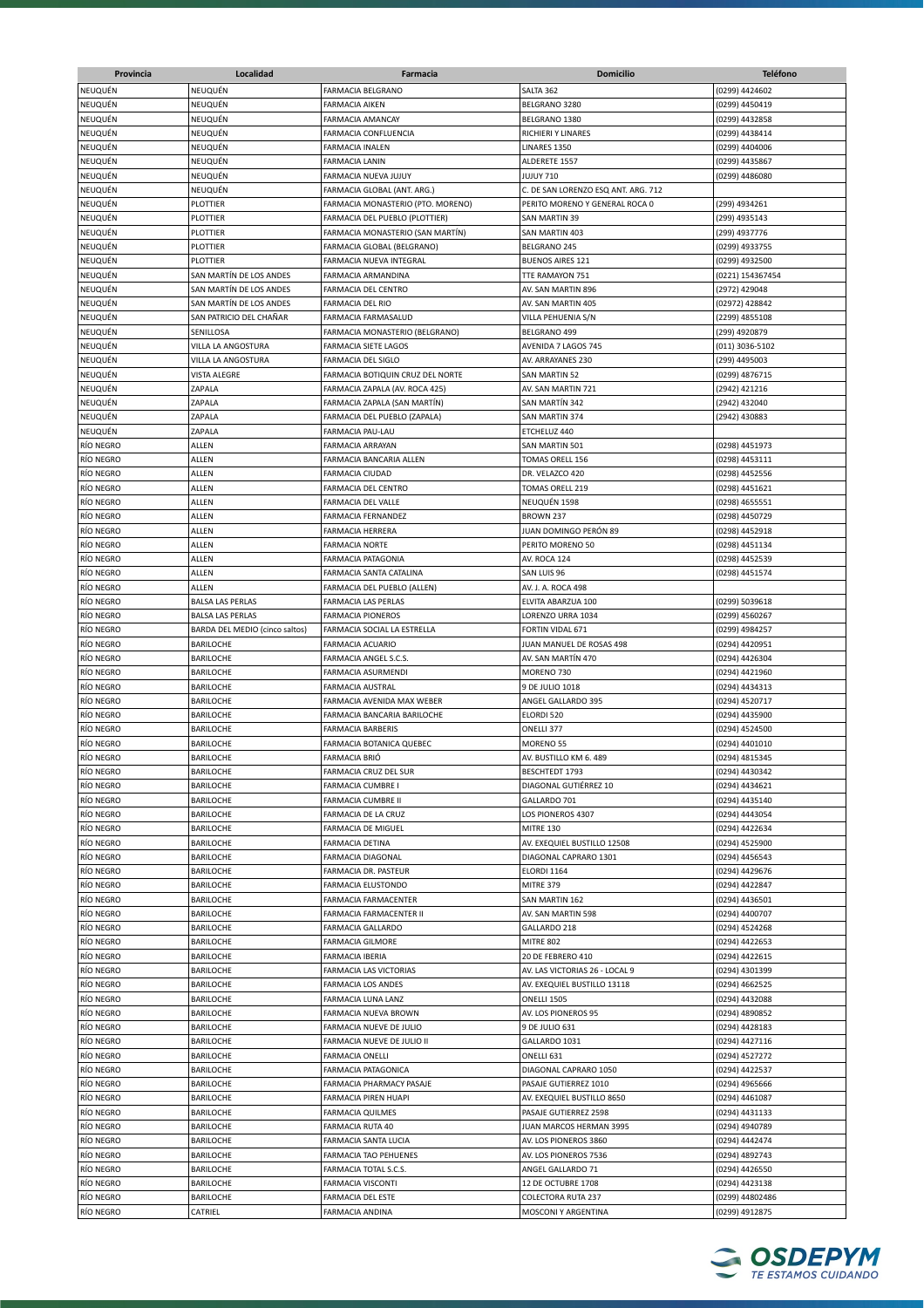| Provincia | Localidad           | Farmacia                         | <b>Domicilio</b>             | <b>Teléfono</b>  |
|-----------|---------------------|----------------------------------|------------------------------|------------------|
| RÍO NEGRO | CATRIEL             | <b>FARMACIA CATRIEL</b>          | ROQUE SAENZ PEÑA 240         | (0299) 4911708   |
| RÍO NEGRO | CATRIEL             | <b>FARMACIA CATRIEL II</b>       | ZURITA 123                   | (0299) 4915013   |
|           |                     |                                  |                              |                  |
| RÍO NEGRO | CATRIEL             | FARMACIA DEL BOULEVARD           | HIPOLITO YRIGOYEN 457        | (0299) 4915214   |
| RÍO NEGRO | CATRIEL             | <b>FARMACIA DEL CENTRO</b>       | AV. SAN MARTÍN 517           | (0299) 4915204   |
| RÍO NEGRO | CATRIEL             | FARMACIA DEL SOL                 | JUJUY 507                    | (0299) 4914644   |
| RÍO NEGRO | CATRIEL             | <b>FARMACIA GONZALEZ</b>         | SAN MARTÍN Y MENDOZA         | (0299) 4911184   |
| RÍO NEGRO | CERVANTES           | <b>FARMACIA CERRUTI</b>          | 9 DE JULIO Y BELGRANO        | (0298) 4493096   |
| RÍO NEGRO | CERVANTES           | <b>FARMACIA LIRIA</b>            | YRIGOYEN 280                 | (0298) 154653278 |
| RÍO NEGRO | CERVANTES           | <b>FARMACIA OBAJ</b>             | SAN MARTIN 226               | (0298) 4493256   |
| RÍO NEGRO | CHICHINALES         | <b>FARMACIA AUSTRAL</b>          | 20 DE JUNIO 6                | (0298) 4491347   |
| RÍO NEGRO | CHICHINALES         | FARMACIA DEL ROSARIO             | AV. DEL COMAHUE 330          | (0298) 4491209   |
| RÍO NEGRO | CHICHINALES         | FARMACIA EL PORTAL               | BELGRANO 112                 | (0298) 4491455   |
| RÍO NEGRO | CHICHINALES         | <b>FARMACIA CEFERINO</b>         | EX COMBATIENTES MALVINAS 248 |                  |
|           |                     |                                  |                              | (02984) 335482   |
| RÍO NEGRO | CHIMPAY             | <b>FARMACIA CHIMPAY</b>          | DON BOSCO 636                | (02946) 494337   |
| RÍO NEGRO | CHIMPAY             | <b>FARMACIA MARTINEZ</b>         | AV. LAUREN 1079              | (02946) 494358   |
| RÍO NEGRO | CHOELE CHOEL        | <b>FARMACIA AMELY</b>            | KENNEDY 927                  | (02946) 442812   |
| RÍO NEGRO | CHOELE CHOEL        | FARMACIA BANCARIA CH.CHOEL       | AV. ROCA 258                 | (02946) 442685   |
| RÍO NEGRO | CHOELE CHOEL        | FARMACIA BAYINAY                 | ALSINA 1301                  | (02946) 443155   |
| RÍO NEGRO | CHOELE CHOEL        | <b>FARMACIA FUSCAGNI</b>         | AV. SAN MARTIN 1192          | (02946) 443354   |
| RÍO NEGRO | CHOELE CHOEL        | FARMACIA LAVEZZINI               | J. F. KENNEDY 625            | (02946) 442704   |
| RÍO NEGRO | CHOELE CHOEL        | FARMACIA TORRES-LIZASUAIN        | SAN MARTIN 1381              | (02946) 480280   |
| RÍO NEGRO | CHOELE CHOEL        | <b>FARMACIA VIDONI</b>           | AVELLANEDA 340               | (0296) 442067    |
| RÍO NEGRO | CINCO SALTOS        | <b>FARMACIA FLEMING</b>          | AV. CIPOLLETTI 162           | (02946) 4983849  |
| RÍO NEGRO | CINCO SALTOS        | <b>FARMACIA ALLENDE</b>          | SAN MARTIN 201               | (0299) 4980325   |
|           |                     |                                  |                              |                  |
| RÍO NEGRO | <b>CINCO SALTOS</b> | FARMACIA BANCARIA C.SALTOS       | 25 DE MAYO 25                | (0299) 4980029   |
| RÍO NEGRO | CINCO SALTOS        | <b>FARMACIA CINCO SALTOS</b>     | RIVADAVIA 502                | (0299) 4981338   |
| RÍO NEGRO | CINCO SALTOS        | FARMACIA COOP. LA ESTRELLA LTDA  | <b>GENERAL PAZ 50</b>        | (0299) 4984257   |
| RÍO NEGRO | <b>CINCO SALTOS</b> | <b>FARMACIA FATIMA</b>           | AV. ROCA 775                 | (0299) 4980208   |
| RÍO NEGRO | CINCO SALTOS        | FARMACIA LOPEZ IBAÑEZ            | ALBERTI 196                  | (0299) 4980023   |
| RÍO NEGRO | CINCO SALTOS        | <b>FARMACIA SALK</b>             | AV. BLUMETTI 401             | (0299) 4983681   |
| RÍO NEGRO | CINCO SALTOS        | FARMACIA SOLDERA                 | RIVADAVIA 58                 | (0299) 4981289   |
| RÍO NEGRO | CINCO SALTOS        | <b>FARMACIA VILLEGAS</b>         | CIPOLLETTI 364               | (0299) 4984205   |
| RÍO NEGRO | <b>CINCO SALTOS</b> | FARMACIA VIRGEN DEL ROSARIO      | SARMIENTO 655                | (0299) 4982288   |
| RÍO NEGRO | <b>CIPOLLETTI</b>   | FARMACIA DEL PUEBLO (CIPOLLETTI) | ESPAÑA 252                   | (299) 4776191    |
| RÍO NEGRO |                     | <b>FARMACIA LIMAY</b>            |                              |                  |
|           | <b>CIPOLLETTI</b>   |                                  | SAN MARTIN 712               | (0299) 4781081   |
| RÍO NEGRO | <b>CIPOLLETTI</b>   | <b>FARMACIA ANTU</b>             | BRENTANA 449                 | (0299) 4772500   |
| RÍO NEGRO | <b>CIPOLLETTI</b>   | <b>FARMACIA APOTHEKARIA</b>      | J. F. KENNEDY 245            | (0299) 4778215   |
| RÍO NEGRO | CIPOLLETTI          | FARMACIA AREVALO                 | RIVADAVIA 505                | (0299) 4770579   |
| RÍO NEGRO | CIPOLLETTI          | FARMACIA ARGENTINA               | AV. ALEM 1350                | (0299) 4771440   |
| RÍO NEGRO | CIPOLLETTI          | FARMACIA AUSTRAL                 | MENGELLE 1907                | (0299) 6912470   |
| RÍO NEGRO | CIPOLLETTI          | FARMACIA AVENIDA                 | AV. ALEM 802                 | (0299) 4776063   |
| RÍO NEGRO | <b>CIPOLLETTI</b>   | FARMACIA BANCARIA CIPOLLETTI     | <b>ROCA 865</b>              | (0299) 4770025   |
| RÍO NEGRO | <b>CIPOLLETTI</b>   | FARMACIA CIPOLLETTI              | MENGELLE 835                 | (0299) 4782612   |
| RÍO NEGRO | CIPOLLETTI          | FARMACIA CRUZ DEL SUR            | AV. ALEM 1899                | (0299) 4783428   |
|           |                     |                                  |                              |                  |
| RÍO NEGRO | CIPOLLETTI          | FARMACIA DE LA ROCA              | <b>ROCA 219</b>              | (0299) 4783777   |
| RÍO NEGRO | <b>CIPOLLETTI</b>   | <b>FARMACIA DEL BARRIO</b>       | ESQUIU 1101                  | (0299) 4792185   |
| RÍO NEGRO | <b>CIPOLLETTI</b>   | <b>FARMACIA DEL CENTRO</b>       | <b>ROCA 607</b>              | (0299) 4771842   |
| RÍO NEGRO | <b>CIPOLLETTI</b>   | <b>FARMACIA DEL SOL</b>          | MENGELLE 180                 | (0299) 4786006   |
| RÍO NEGRO | <b>CIPOLLETTI</b>   | <b>FARMACIA DON BOSCO</b>        | LA ESMERALDA 1250            | (0299) 4784330   |
| RÍO NEGRO | <b>CIPOLLETTI</b>   | FARMACIA FERNANDEZ               | VILLEGAS 86                  | (0299) 4781220   |
| RÍO NEGRO | <b>CIPOLLETTI</b>   | FARMACIA GAZZOLA                 | AV. ALEM 565                 | (0299) 4783017   |
| RÍO NEGRO | <b>CIPOLLETTI</b>   | FARMACIA LA BOTICA               | LUIS TOSCHI 421              | (0299) 4781541   |
| RÍO NEGRO | CIPOLLETTI          | <b>FARMACIA MARTIN</b>           | 9 DE JULIO 429               | (0299) 4781599   |
| RÍO NEGRO | <b>CIPOLLETTI</b>   | FARMACIA MARTINEZ                | MORENO 151                   | (0299) 4781679   |
| RÍO NEGRO | <b>CIPOLLETTI</b>   | <b>FARMACIA MATURI</b>           | SAN MARTIN 459               | (0299) 4781243   |
| RÍO NEGRO | <b>CIPOLLETTI</b>   | FARMACIA MENGELLE                | MENGELLE 1361                | (0299) 4783566   |
|           |                     |                                  |                              |                  |
| RÍO NEGRO | <b>CIPOLLETTI</b>   | FARMACIA MU.TRA.ME               | 9 DE JULIO 318               | (0299) 4778087   |
| RÍO NEGRO | <b>CIPOLLETTI</b>   | FARMACIA NACIONES UNIDAS         | NACIONES UNIDAS 1021         | (0299) 4774678   |
| RÍO NEGRO | <b>CIPOLLETTI</b>   | <b>FARMACIA NORTE</b>            | LA ESMERALDA 1604            | (0299) 4791077   |
| RÍO NEGRO | <b>CIPOLLETTI</b>   | <b>FARMACIA PASTEUR</b>          | 25 DE MAYO 475               | (0299) 4781989   |
| RÍO NEGRO | <b>CIPOLLETTI</b>   | FARMACIA PÚRPURA S.C.S           | FRAY MAMERTO ESQUIÚ 1453     | (0299) 4790401   |
| RÍO NEGRO | <b>CIPOLLETTI</b>   | FARMACIA SAN PABLO               | IRIGOYEN 1064                | (0299) 4784447   |
| RÍO NEGRO | CIPOLLETTI          | <b>FARMACIA SERATTI</b>          | 9 DE JULIO 690               | (0299) 4783564   |
| RÍO NEGRO | CIPOLLETTI          | <b>FARMACIA SUYAI</b>            | AV. ALEM 325                 | (0299) 156262640 |
| RÍO NEGRO | <b>CIPOLLETTI</b>   | <b>FARMACIA TARICCO</b>          | DON BOSCO 998                | (0299) 4776279   |
| RÍO NEGRO | DINA HUAPI          | FARMACIA DINA HUAPI SS           | ESTADOS UNIDOS 430           | (0294) 4468270   |
| RÍO NEGRO | DINA HUAPI          | <b>FARMACIA LIMAY</b>            | EL SALVADOR 118              | (0294) 4468407   |
|           |                     |                                  |                              |                  |
| RÍO NEGRO | EL BOLSON           | FARMACIA ANDINA                  | SAN MARTIN 2243              | (0294) 4492538   |
| RÍO NEGRO | EL BOLSON           | <b>FARMACIA AUSTRAL</b>          | SAN MARTÍN 3251              | (0294) 4492040   |
| RÍO NEGRO | EL BOLSON           | FARMACIA DE LA PATAGONIA         | AV. SAN MARTÍN 2075          | (0294) 4498770   |
| RÍO NEGRO | EL BOLSON           | FARMACIA DEL PUEBLO              | BELGRANO 543                 | (0294) 4483438   |
| RÍO NEGRO | EL BOLSON           | FARMACIA FARMADIEZZ              | SAN MARTÍN 2953              | (0294) 4455431   |
| RÍO NEGRO | EL BOLSON           | FARMACIA FARMASUR                | AV. BELGRANO 968             | (0294) 5020030   |
| RÍO NEGRO | EL BOLSON           | FARMACIA FAVALORO                | SARMIENTO 3504               | (0294) 4493300   |
| RÍO NEGRO | EL BOLSON           | <b>FARMACIA MICHAY</b>           | RIVADAVIA 2673               | (0294) 4493224   |
| RÍO NEGRO | EL BOLSON           | FARMACIA VITA FARMA              | SAN MARTIN 1528              | (0294) 4483289   |
| RÍO NEGRO | EL CONDOR           | FARMACIA EL CONDOR               | CALLE 69 263                 | (02920) 497176   |
| RÍO NEGRO | FERNANDEZ ORO       | FARMACIA ARRAYANES               | LOS ARRAYANES 11             | (0298) 4686511   |
|           |                     |                                  |                              |                  |
| RÍO NEGRO | FERNANDEZ ORO       | FARMACIA INTEGRAL                | AV. CIPOLLETTI 495           | (0298) 4996699   |
| RÍO NEGRO | FERNANDEZ ORO       | <b>FARMACIA SANCHEZ</b>          | H.YRIGOYEN 310               | (0298) 4790828   |

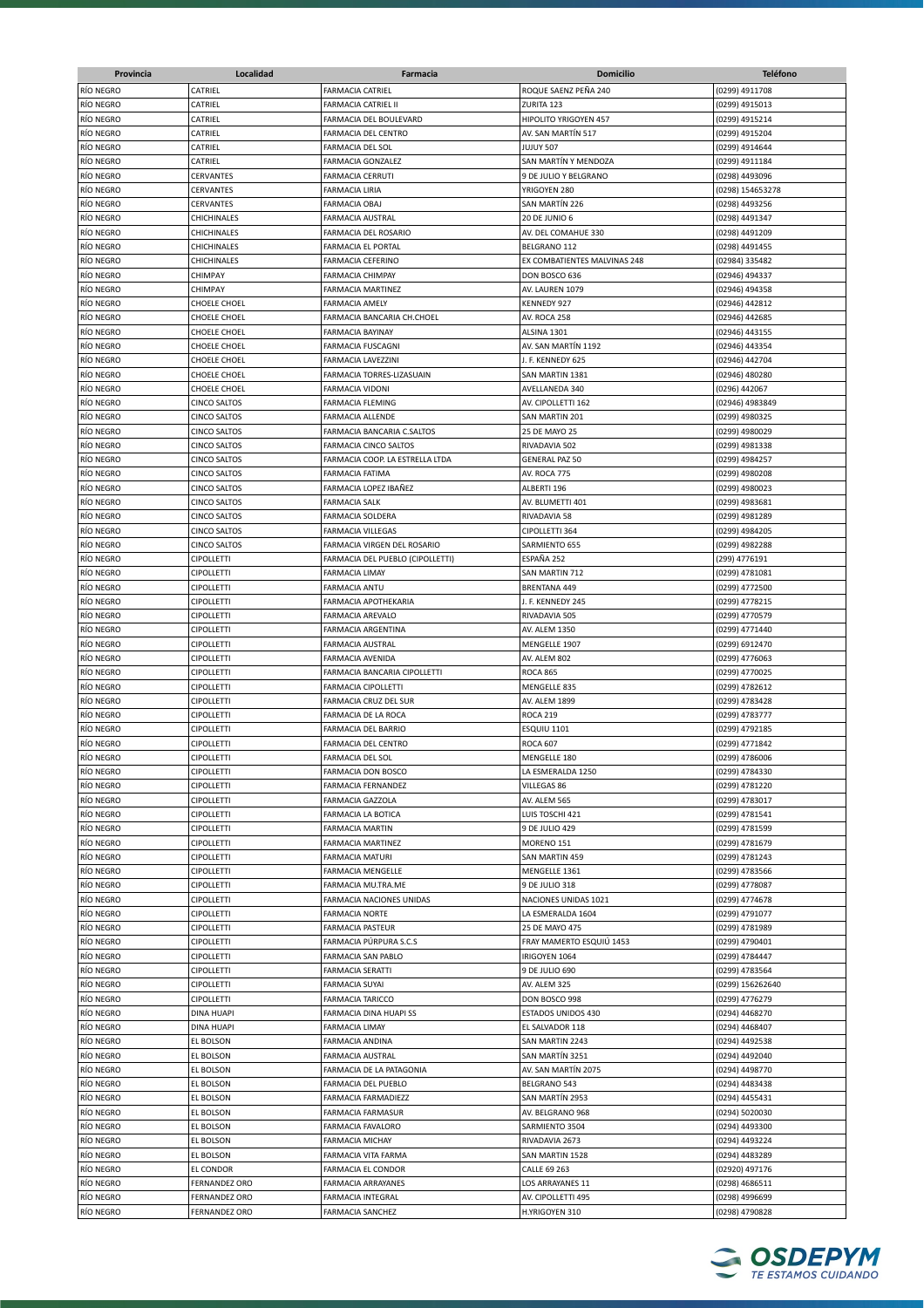| Provincia              | Localidad                | <b>Farmacia</b>                                      | <b>Domicilio</b>                           | <b>Teléfono</b>                  |
|------------------------|--------------------------|------------------------------------------------------|--------------------------------------------|----------------------------------|
| RÍO NEGRO              | <b>FERNANDEZ ORO</b>     | FARMACIA BANCARIA ORO                                | SAN MARTIN 376                             | (0299) 4996507                   |
| RÍO NEGRO              | <b>FERNANDEZ ORO</b>     | <b>FARMACIA DONATO</b>                               | <b>ISLAS MALVINAS 1577</b>                 | (0299) 5902901                   |
| RÍO NEGRO              | <b>FUERTE SAN JAVIER</b> | FARMACIA BOT. FCIA. FTE. SAN JAVIER                  | PRIMAVERA S/N                              | (02920) 75403197                 |
| RÍO NEGRO              | <b>GRAL. CONESA</b>      | <b>FARMACIA AMOROSI</b>                              | BELGRANO 456                               | (02931) 498129                   |
| RÍO NEGRO              | <b>GRAL. CONESA</b>      | FARMACIA BANCARIA GRAL. CONESA                       | JULIO A. ROCA 687                          | (02931) 498049                   |
| RÍO NEGRO              | <b>GRAL. CONESA</b>      | FARMACIA DE PASQUALE                                 | <b>SAN MARTIN 628</b>                      | (02931) 498459                   |
| RÍO NEGRO              | GRAL. E. GODOY           | FARMACIA SAN AGUSTIN                                 | MARIANO MORENO 244                         | (0298) 4670382                   |
| RÍO NEGRO              | GRAL.ROCA                | FARMACIA ARAUCANA (GRAL.ROCA)                        | VILLEGAS 1304                              | (0298) 4425748                   |
| RÍO NEGRO              | GRAL.ROCA                | FARMACIA BANCARIA AMBAR                              | 25 DE MAYO 864                             | (0298) 4427795                   |
| RÍO NEGRO              | GRAL.ROCA                | FARMACIA BANCARIA AMBAR III                          | SAN JUAN 2732                              | (0298) 4422464                   |
| RÍO NEGRO              | GRAL.ROCA                | FARMACIA BANCARIA DIEZ                               | <b>EVITA 2415</b>                          | (0298) 4423686                   |
| RÍO NEGRO              | GRAL.ROCA                | FARMACIA BANCARIA GRAL.ROCA                          | VILLEGAS 752                               | (0298) 4428577                   |
| RÍO NEGRO              | GRAL.ROCA                | FARMACIA BANCARIA GÜEMES                             | <b>GUEMES Y JUJUY</b>                      | (0298) 4819595                   |
| RÍO NEGRO              | <b>GRAL.ROCA</b>         | <b>FARMACIA BRUNETTI</b>                             | ITALIA 1603                                | (0298) 4421755                   |
| RÍO NEGRO              | GRAL.ROCA                | <b>FARMACIA CARLINO</b>                              | ALSINA 1298                                | (0298) 4434363                   |
| RÍO NEGRO              | <b>GRAL.ROCA</b>         | <b>FARMACIA CARMELINO</b>                            | BARTOLOMÉ MITRE 355                        | (0298) 4436903                   |
| RÍO NEGRO              | <b>GRAL.ROCA</b>         | <b>FARMACIA COSTANZO</b>                             | AV. ROCA 1152                              | (0298) 4422479                   |
| RÍO NEGRO              | GRAL.ROCA                | FARMACIA DEL PUEBLO                                  | SAN JUAN 2233                              | (0298) 4437222                   |
| RÍO NEGRO              | GRAL.ROCA                | FARMACIA DEL VALLE                                   | NEUQUÊN 1598                               | (0298) 4430327                   |
| RÍO NEGRO              | GRAL.ROCA                | FARMACIA ESTUARDO ROMERO 3                           | AV. ROCA 1570                              | (0298) 4422724                   |
| RÍO NEGRO              | GRAL.ROCA                | FARMACIA ESTUARDO-ROMERO                             | AV. ROCA 1338                              | (0298) 4425200                   |
| RÍO NEGRO              | GRAL.ROCA                | FARMACIA ESTUARDO-ROMERO II                          | LA PAMPA 1535                              | (0298) 4421828                   |
| RÍO NEGRO              | GRAL.ROCA                | FARMACIA FARMAJUR ROCA                               | MENDOZA 1786                               | (0298) 4437684                   |
| RÍO NEGRO              | GRAL.ROCA                | <b>FARMACIA HERRERA</b>                              | ALSINA 1741                                | (0298) 4422428                   |
| RÍO NEGRO              | <b>GRAL.ROCA</b>         | FARMACIA ITALIA (GRAL.ROCA)                          | ITALIA 1375                                | (0298) 4420386                   |
| RÍO NEGRO              | <b>GRAL.ROCA</b>         | FARMACIA MENDOZA                                     | MENDOZA 1499                               | (0298) 4425301                   |
| RÍO NEGRO              | GRAL.ROCA                | FARMACIA MIFARMA                                     | CHULA VISTA 23                             | (0298) 154600069                 |
| RÍO NEGRO              | GRAL.ROCA                | FARMACIA MUCARSEL                                    | LAS HERAS 1198                             | (0298) 4426838                   |
| RÍO NEGRO              | GRAL.ROCA                | <b>FARMACIA PANICERES</b>                            | TUCUMAN 565                                | (0298) 4422117                   |
| RÍO NEGRO              | GRAL.ROCA                | <b>FARMACIA RODHE</b>                                | RHODE 502                                  | (0298) 4434181                   |
| RÍO NEGRO              | GRAL.ROCA                | FARMACIA SAN JUAN                                    | SAN JUAN 1802                              | (0298) 4436906                   |
| RÍO NEGRO              | GRAL.ROCA                | FARMACIA SAN MARTIN I                                | <b>SAN MARTIN 87</b>                       | (0298) 4427176                   |
| RÍO NEGRO              | GRAL.ROCA                | FARMACIA SAN MARTIN II                               | BARTOLOMÉ MITRE 1748                       | (0298) 4410002                   |
| RÍO NEGRO              | GRAL.ROCA                | FARMACIA SAN MARTIN III                              | TUCUMAN 400                                | (0298) 4422387                   |
| RÍO NEGRO              | GRAL.ROCA                | FARMACIA SAN MARTIN IV                               | <b>BUENOS AIRES 933</b>                    | (0298) 425626                    |
| RÍO NEGRO              | <b>GRAL.ROCA</b>         | FARMACIA SAN MARTIN V                                | <b>JUJUY 1832</b>                          | (0298) 4424255                   |
| RÍO NEGRO              | <b>GRAL.ROCA</b>         | FARMACIA SAN MARTIN VI                               | SARMIENTO 1462                             | (0298) 4424255                   |
| RÍO NEGRO              | <b>GRAL.ROCA</b>         | FARMACIA SAN MARTIN VII                              | ALSINA 4                                   | (0298) 4131224                   |
| RÍO NEGRO              | GRAL.ROCA                | <b>FARMACIA SANCHEZ</b>                              | AV. ROCA 732                               | (0298) 4423214                   |
| RÍO NEGRO              | GRAL.ROCA                | FARMACIA SANTA CATALINA                              | VINTTER 329                                | (0298) 4440278                   |
| RÍO NEGRO<br>RÍO NEGRO | GRAL.ROCA                | FARMACIA SANTA TERESITA                              | DON BOSCO 1203<br><b>BUENOS AIRES 1387</b> | (0298) 4432028<br>(0298) 4420064 |
| RÍO NEGRO              | GRAL.ROCA<br>GRAL.ROCA   | FARMACIA SINDICAL DE LA FRUTA<br><b>FARMACIA SUD</b> | TUCUMAN 1198                               | (0298) 4422595                   |
| RÍO NEGRO              | GRAL.ROCA                | <b>FARMACIA TIENGO</b>                               | SAN JUAN 1300                              | (0298) 4430222                   |
| RÍO NEGRO              | GRAL.ROCA                | <b>FARMACIA TUCUMAN</b>                              | TUCUMAN 1545                               | (0298) 4429282                   |
| RÍO NEGRO              | <b>GUARDIA MITRE</b>     | FARMACIA BOUTIQUE. G. MITRE                          | MUNIC. DE GUARDIA MITRE S/N                | (02920) 492042                   |
| RÍO NEGRO              | ING. HUERGO              | <b>FARMACIA COLON</b>                                | COLON 578                                  | (0298) 4480834                   |
| RÍO NEGRO              | ING. HUERGO              | <b>FARMACIA FERRER</b>                               | RÍO NEGRO 285                              | (0298) 4132020                   |
| RÍO NEGRO              | ING. HUERGO              | <b>FARMACIA MORALES</b>                              | AV.COLÓN 744                               | (0298) 4481456                   |
| RÍO NEGRO              | ING. HUERGO              | FARMACIA SANTA ISABEL                                | COLON 376                                  | (0298) 4480750                   |
| RÍO NEGRO              | ING. JACOBACCI           | FARMACIA ARAUCANA                                    | SAN MARTIN 353                             | (0294) 432291                    |
| RÍO NEGRO              | LAMARQUE                 | FARMACIA DEL ROSARIO                                 | LIBERTAD 955                               | (02946) 497856                   |
| RÍO NEGRO              | LAMARQUE                 | <b>FARMACIA RE</b>                                   | SAN MARTÍN 275                             | (02946) 497155                   |
| RÍO NEGRO              | LAMARQUE                 | FARMACIA VALLE MEDIO                                 | LIBERTAD 756                               | (02946) 497436                   |
| RÍO NEGRO              | LAS GRUTAS               | FARMACIA ABERASTAIN                                  | ING. JACOBACCI 590 - LOCAL 13              | (02920) 410326                   |
| RÍO NEGRO              | LAS GRUTAS               | FARMACIA ACONCAGUA                                   | RÍO NEGRO 22                               | (02934) 497731                   |
| RÍO NEGRO              | LAS GRUTAS               | FARMACIA LAS GRUTAS                                  | JACOBACCI Y VIEDMA                         | (02934) 497252                   |
| RÍO NEGRO              | <b>LAS GRUTAS</b>        | FARMACIA MICHELLI                                    | CONESA 700                                 | (02934) 497272                   |
| RÍO NEGRO              | <b>LAS GRUTAS</b>        | FARMACIA TELLECHEA                                   | <b>BARILOCHE 320</b>                       | (02934) 497897                   |
| RÍO NEGRO              | LOS MENUCOS              | FARMACIA BOTIQUIN NIÑO JESÚS                         | <b>BUENOS AIRES S/N</b>                    | (0294) 492392                    |
| RÍO NEGRO              | LUIS BELTRAN             | FARMACIA CABARROU                                    | AVELLANEDA 515                             | (02946) 480693                   |
| RÍO NEGRO              | LUIS BELTRAN             | FARMACIA LIZASUAIN                                   | ROQUE S. PEÑA 480                          | (02946) 480280                   |
| RÍO NEGRO              | MAINQUE                  | FARMACIA BOTIQ. COLÓN                                | <b>CALLE 21 550</b>                        | (0298) 4480167                   |
| RÍO NEGRO              | MAQUINCHAO               | FARMACIA BOTIQ. CEFERINO                             | SARMIENTO S/N                              | (0294) 492042                    |
| RÍO NEGRO              | RIO COLORADO             | FARMACIA BANCARIA R.COLORADO                         | SAN MARTIN 745                             | (02931) 431703                   |
| RÍO NEGRO              | RIO COLORADO             | <b>FARMACIA COMAHUE</b>                              | SARMIENTO 401                              | (02931) 432680                   |
| RÍO NEGRO              | RIO COLORADO             | <b>FARMACIA DEL SUR</b>                              | HIPOLITO IRIGOYEN 535                      | (02931) 432400                   |
| RÍO NEGRO              | RIO COLORADO             | FARMACIA ORLANDO                                     | <b>ITALIA 201</b>                          | (02931) 432512                   |
| RÍO NEGRO              | RIO COLORADO             | <b>FARMACIA PASTEUR</b>                              | IRIGOYEN 144                               | (02931) 432037                   |
| RÍO NEGRO              | RIO COLORADO             | <b>FARMACIA RIO</b>                                  | JUAN B. JUSTO 699                          | (02931) 432099                   |
| RÍO NEGRO              | RIO COLORADO             | <b>FARMACIA SIGMA</b>                                | SARMIENTO Y BERUTTI                        | (02931) 432828                   |
| RÍO NEGRO              | SAN ANTONIO OESTE        | FARMACIA BANCARIA S.A.OESTE                          | R. MEXIA 268                               | (02934) 430351                   |
| RÍO NEGRO              | SAN ANTONIO OESTE        | FARMACIA NUEVA SABIN                                 | SAN MARTIN 1318                            | (02934) 421206                   |
| RÍO NEGRO              | SAN ANTONIO OESTE        | <b>FARMACIA PERELLI</b>                              | AUTOMOVIL CLUB 1852                        | (02934) 430600                   |
| RÍO NEGRO              | SAN ANTONIO OESTE        | FARMACIA SAN LUIS                                    | BELGRANO 1450                              | (02934) 430349                   |
| RÍO NEGRO              | SAN ANTONIO OESTE        | FARMACIA SAN MATIAS                                  | ISLAS MALVINAS 1098                        | (02934) 430928                   |
| RÍO NEGRO              | SAN ANTONIO OESTE        | <b>FARMACIA SUR</b>                                  | MORENO 690                                 | (02934) 421035                   |
| RÍO NEGRO              | SAN CARLOS DE BARILOCHE  | ZONA VITAL NAHUEL                                    | FRANCISCO PASCASIO MORENO 246              | (0294) 4420752                   |
| RÍO NEGRO              | SIERRA GRANDE            | FARMACIA BANCARIA S.GRANDE                           | BAHÍA BLANCA 132                           | (02934) 481423                   |
| RÍO NEGRO              | VALCHETA                 | FARMACIA DON OLEGARIO                                | REMEDIO DE ESCALADA 1124                   | (02934) 493488                   |

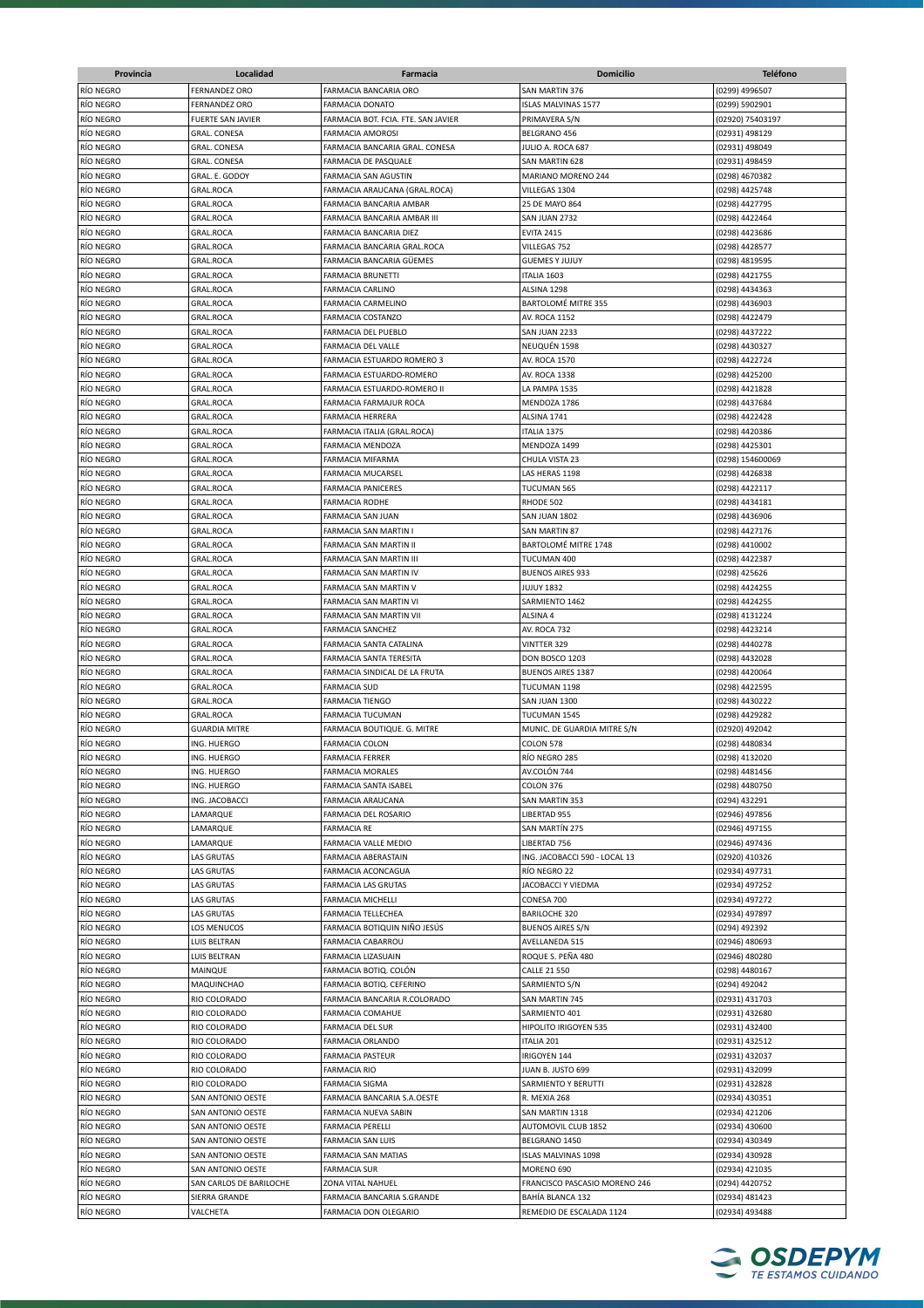| Provincia       | Localidad           | Farmacia                            | <b>Domicilio</b>                         | <b>Teléfono</b> |
|-----------------|---------------------|-------------------------------------|------------------------------------------|-----------------|
| RÍO NEGRO       | VALCHETA            | <b>FARMACIA GUZMAN</b>              | SAN MARTIN S/N                           | (02934) 493360  |
| RÍO NEGRO       | VIEDMA              | <b>FARMACIA SINDICAL</b>            | alberdi 621                              | 2920429247      |
| RÍO NEGRO       | VIEDMA              | FARMACIA AEC VIEDMA                 | ALBERDI 621                              | (02920) 425838  |
| RÍO NEGRO       | VIEDMA              | <b>FARMACIA AMERICA</b>             | AVENIDA PERÓN 211                        | (02920) 432460  |
| RÍO NEGRO       | VIEDMA              | FARMACIA AMERICA SUCURSAL           | SCHIERONI 1320                           | (02920) 425758  |
| RÍO NEGRO       | VIEDMA              | <b>FARMACIA ATENEA</b>              | GALLARDO 136                             |                 |
|                 |                     |                                     |                                          | (02920) 424669  |
| RÍO NEGRO       | VIEDMA              | FARMACIA AVENIDA                    | J. M. GUIDO 1015                         | (02920) 427676  |
| RÍO NEGRO       | VIEDMA              | FARMACIA AYESTARAN                  | <b>ZATTI 404</b>                         | (02920) 423866  |
| RÍO NEGRO       | VIEDMA              | FARMACIA BALIANI                    | ALVEAR 526                               | (02920) 427019  |
| RÍO NEGRO       | VIEDMA              | FARMACIA BANCARIA VIEDMA            | TUCUMAN 205                              | (02920) 430085  |
| RÍO NEGRO       | VIEDMA              | FARMACIA BANCARIA VIEDMA 2          | <b>BOULEVARD CONTIN 408</b>              | (02920) 424316  |
| RÍO NEGRO       | VIEDMA              | <b>FARMACIA CAPITAL</b>             | COLÓN 1187                               | (02920) 206090  |
| RÍO NEGRO       | VIEDMA              | <b>FARMACIA CASEROS</b>             | AV. CASEROS 1302                         | (02920) 432458  |
| RÍO NEGRO       | VIEDMA              | FARMACIA CENTRAL                    | BELGRANO 265                             | (02920) 426893  |
| RÍO NEGRO       | VIEDMA              | FARMACIA CEVOLI                     | 25 DE MAYO 401                           | (02920) 430743  |
| RÍO NEGRO       | VIEDMA              | FARMACIA CRISOL                     | AV. CASEROS 1625                         | (02920) 421992  |
| RÍO NEGRO       | VIEDMA              | FARMACIA DE LA COSTA                | PTE. RAÚL ALFONSÍN 950                   | (02920) 285833  |
| RÍO NEGRO       | VIEDMA              | FARMACIA FARMA - APEL               | ALVARO BARROS 350                        | (02920) 427900  |
| RÍO NEGRO       | VIEDMA              | FARMACIA FARMACENTER                | ZATTI 77                                 | (02920) 404251  |
| RÍO NEGRO       | VIEDMA              | FARMACIA FARMAJUR (CAJA JUBILADOS)  | PUEYRREDON 621                           | (02920) 431940  |
| RÍO NEGRO       | VIEDMA              | <b>FARMACIA FARMASUR</b>            | SAN MARTIN 411                           | (02920) 424828  |
| RÍO NEGRO       | VIEDMA              | <b>FARMACIA GUIDI</b>               | SAAVEDRA 502                             | (02920) 424452  |
| RÍO NEGRO       | VIEDMA              | FARMACIA HUMBLE                     | CASTELLÓ 64                              | (02920) 429015  |
| RÍO NEGRO       | VIEDMA              | <b>FARMACIA INALEN</b>              | ZATTI 1030                               | (02920) 428796  |
| RÍO NEGRO       | VIEDMA              | <b>FARMACIA KRENZ</b>               | <b>BOULEVARD CONTIN 688</b>              | (02920) 425277  |
| RÍO NEGRO       | VIEDMA              | FARMACIA NUEVA PASTEUR              | 25 DE MAYO 813                           | (02920) 432132  |
| RÍO NEGRO       |                     |                                     | 25 DE MAYO 1038                          |                 |
|                 | VIEDMA              | FARMACIA OCHOA                      |                                          | (02920) 427800  |
| RÍO NEGRO       | VIEDMA              | FARMACIA OCHOA SUCURSAL             | RIVADAVIA 316                            | (02920) 429491  |
| RÍO NEGRO       | VIEDMA              | FARMACIA PATAGONIA                  | AVENIDA RIVADAVIA 855                    | (02920) 422930  |
| RÍO NEGRO       | VIEDMA              | FARMACIA PEUMAYEN                   | GALLARDO 49                              | (02920) 425243  |
| RÍO NEGRO       | VIEDMA              | FARMACIA VAZQUEZ                    | JOSE M. GUIDO 1408                       | (02920) 424724  |
| RÍO NEGRO       | VIEDMA              | FARMACIA VIDONI                     | C. CAGLIERO 1302                         | (02920) 423827  |
| RÍO NEGRO       | VIEDMA              | <b>FARMACIA VINCI</b>               | ALVARO BARROS 1399                       | (02920) 422230  |
| RÍO NEGRO       | VILLA MANZANO       | FARMACIA DEL CAMPO                  | CORONEL E. RACEDO 391                    | (0299) 5289620  |
| RÍO NEGRO       | VILLA MANZANO       | FARMACIA SAN ROQUE                  | L. PASTEUR 193                           | (0299) 4973008  |
| RÍO NEGRO       | <b>VILLA REGINA</b> | <b>FARMACIA ATENEA</b>              | AV. MITRE 1035                           | (0298) 4462116  |
| RÍO NEGRO       | <b>VILLA REGINA</b> | FARMACIA BANCARIA V.REGINA          | LAS HERAS 167                            | (0298) 4464979  |
| RÍO NEGRO       | VILLA REGINA        | FARMACIA DEL COMAHUE                | AV. MITRE 648                            | (0298) 4460323  |
| RÍO NEGRO       | <b>VILLA REGINA</b> | FARMACIA DEL SOL                    | 9 DE JULIO 263                           | (0298) 4569202  |
| RÍO NEGRO       | <b>VILLA REGINA</b> | FARMACIA ITALIA I                   | SAN MARTIN 351                           | (0298) 4461365  |
| RÍO NEGRO       | <b>VILLA REGINA</b> | FARMACIA ITALIA II                  | CIPOLLETTI 245                           | (0298) 4465057  |
| RÍO NEGRO       | VILLA REGINA        | FARMACIA LA PAZ                     | VIEYTES 416                              | (0298) 4374347  |
| RÍO NEGRO       | VILLA REGINA        | FARMACIA MARTEL                     | GOBERNADOR CASTELLO 121                  | (0298) 4465027  |
| RÍO NEGRO       | VILLA REGINA        | FARMACIA MITRE                      | MITRE 849                                | (0298) 4461056  |
| RÍO NEGRO       | VILLA REGINA        | <b>FARMACIA RAÍCES</b>              | FRAY LUIS BELTRÁN 599                    | (0298) 4461143  |
| RÍO NEGRO       | <b>VILLA REGINA</b> | FARMACIA RANGEL                     | CIPOLLETTI 1003                          | (0298) 4461300  |
| RÍO NEGRO       | <b>VILLA REGINA</b> | <b>FARMACIA REGINA</b>              | J.B. ALBERDI 797                         | (0298) 4464828  |
| RÍO NEGRO       | <b>VILLA REGINA</b> | FARMACIA VAZQUEZ                    | SARMIENTO 121                            | (0298) 4464145  |
|                 |                     |                                     |                                          |                 |
| <b>SALTA</b>    | ORAN                | FARMACIA CENTRAL ORAN               | López y Planes 302                       | (03878) 423664  |
| <b>SALTA</b>    | SALTA               | FARMACIA SAN FRANCISCO (CENTRAL)    | <b>DEAN FUNES 596</b>                    | (387) 222094    |
| <b>SALTA</b>    | SALTA               | FARMACIA SAN FRANCISCO (SUC 1)      | DEAN FUNES 477                           | (387) 4218555   |
| SALTA           | SALTA               | FARMACIA SAN FRANCISCO (SUC 2)      | J. TOBIAS 98                             | (387) 4370690   |
| SALTA           | SALTA               | FARMACIA SAN FRANCISCO (SUC 3)      | BICENTENARIO DE LA BATALLA DE SALTA 1245 | (387) 4396010   |
| SALTA           | SALTA               | FARMACIA SAN FRANCISCO V            | RAMON CAÑAVERA 1926                      | (387) 4245700   |
| SALTA           | SALTA               | FARMACIA SAN FRANCISCO VI           | NECOCHEA 419                             | (387) 4319900   |
| SALTA           | SALTA               | FARMACIA SAN FRANCISCO VII          | JUAN DOMINGO PERÓN 2983                  | (387) 4365601   |
| SALTA           | SALTA               | FARMACITY 111 PEATONAL              | ALBERDI 84                               | (0387) 431-3188 |
| SALTA           | SALTA               | FARMACITY 129 SALTA III             | VIRREY TOLEDO 702                        | (0387) 421-2556 |
| SALTA           | SALTA               | FARMACITY 134                       | AV. BELGRANO 1789                        | (0387) 422-1219 |
| SALTA           | SALTA               | <b>FARMACITY 251</b>                | AMEGHINO 599                             | (0387) 495-3078 |
| SALTA           | SALTA               | FARMACIA SAN FRANCISCO VIII         | DIEGO ZAVALETA 496                       | (0387) 3010000  |
| SALTA           | SALTA CAPITAL       | FARMACIA LA MERCANTIL               | ESPAÑA 1090                              | (0387) 4227342  |
| SALTA           | SAN LORENZO         | FARMACIA SAN FRANCISCO IV           | SAN MARTIN 1700                          | (387) 4922828   |
| <b>SAN JUAN</b> | RAWSON              | FARMACIA GALILEA                    | JOSE DOLORES 902                         | (0264) 4281120  |
| <b>SAN JUAN</b> | RIVADAVIA           | FARMACIA SAN JUAN                   | MANUEL ZAVALLA Y LOS TILOS s/n           | (0264) 4231033  |
| <b>SAN JUAN</b> | SAN JUAN            | FARMACIA CUYO                       | AV LIBERTADOR GRAL SAN MARTÍN OESTE 2918 | (264) 4231133   |
| <b>SAN JUAN</b> | <b>SAN JUAN</b>     | FARMACIA DEL AGUILA 10024           | 25 DE MAYO 336                           | (0264) 420-1880 |
| <b>SAN JUAN</b> |                     |                                     |                                          |                 |
|                 | <b>SAN JUAN</b>     | SAN PANTALEÓN II                    | LAPRIDA OESTE 802                        | (0264) 4221818  |
| <b>SAN JUAN</b> | <b>SAN JUAN</b>     | NUEVA FARMACIA SAN PANTALEON        | RIVADAVIA OESTE 13                       | (0264) 4215690  |
| <b>SAN JUAN</b> | <b>SAN JUAN</b>     | NUEVA FARMACIA DEL MILAGRO          | AV ESPAÑA 1121                           | (0264) 4201221  |
| <b>SAN JUAN</b> | <b>SAN JUAN</b>     | FARMACIA SARMIENTO                  | CATAMARCA SUR 402                        | (0264) 4221010  |
| <b>SAN JUAN</b> | <b>SAN JUAN</b>     | <b>FARMACIA GENESIS</b>             | 9 DE JULIO OESTE 499                     | (0264) 5717882  |
| <b>SAN JUAN</b> | <b>SAN JUAN</b>     | <b>FARMACIA ENTRE RIOS</b>          | <b>ENTRE RÍOS 136</b>                    | (0264) 4224150  |
| <b>SAN JUAN</b> | SAN JUAN            | FARMACIA NUEVA SAN MARTIN DE PORRES | MENDOZA 4400                             |                 |
| <b>SAN JUAN</b> | <b>SAN JUAN</b>     | FARMACIA DE MARIA                   | MENDOZA (S) 1499                         |                 |
| <b>SAN JUAN</b> | SANTA LUCÍA         | FARMACIA DEL ROCIO                  | AV. SAN MARTÍN ESTE 2539                 | (0264) 4254759  |
| <b>SAN LUIS</b> | <b>JUANA KOSLAY</b> | FARMACIA SANTA MARIA                | AV. PERON 1200                           | (02657) 4490432 |
| <b>SAN LUIS</b> | MERLO               | FARMACIA COLON                      | LAS LAJAS Y RUTA 1 S/N                   | (02656) 476067  |
| <b>SAN LUIS</b> | <b>SAN LUIS</b>     | FARMACITY 91 SAN LUIS               | <b>JUNIN 952</b>                         | (02652) 446408  |
| <b>SAN LUIS</b> | <b>SAN LUIS</b>     | FARMACITY 165 SL ILLIA              | AV. PRESIDENTE ARTURO ILLIA 302          | (02652) 429484  |
|                 |                     |                                     |                                          |                 |

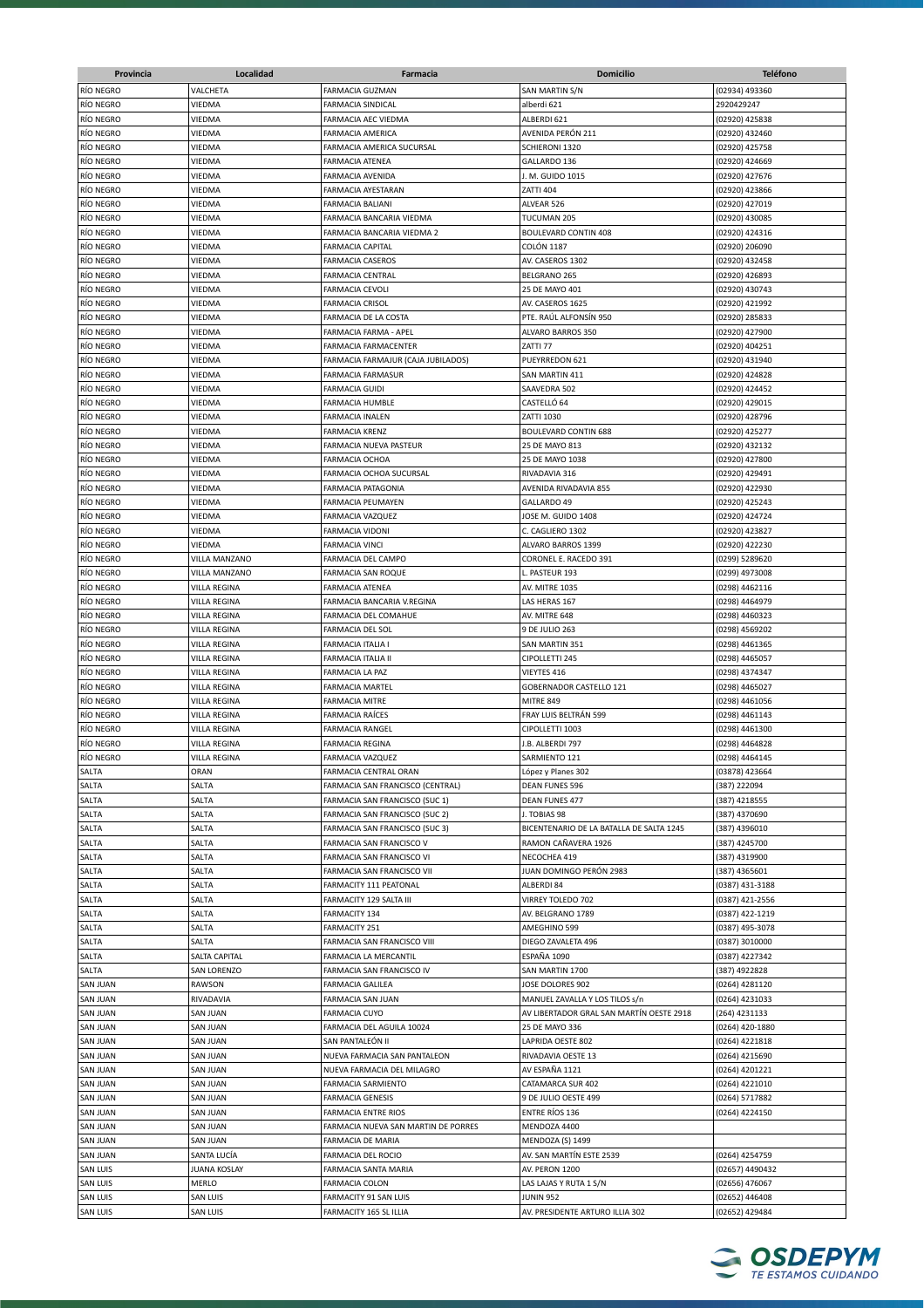| Provincia                   | Localidad                    | Farmacia                                              | <b>Domicilio</b>                           | <b>Teléfono</b>                  |
|-----------------------------|------------------------------|-------------------------------------------------------|--------------------------------------------|----------------------------------|
| <b>SAN LUIS</b>             | <b>SAN LUIS</b>              | FARMACITY 152 PEATONAL                                | RIVADAVIA 602                              | (02652) 428529                   |
| <b>SAN LUIS</b>             | <b>SAN LUIS</b>              | FARMACIA IRIBARREN                                    | B° 148 VIV MZA 359 CASA 19 S/N             | (02652) 448579                   |
| <b>SAN LUIS</b>             | <b>SAN LUIS</b>              | FARMACIA DON BOSCO                                    | AV. ESPAÑA 310                             | (0266) 4429086                   |
| <b>SAN LUIS</b>             | <b>SAN LUIS</b>              | FARMACIA SANTA RITA                                   | AV. JUAN GILBERTO FUNES 660                | (0266) 4453033                   |
| <b>SAN LUIS</b>             | <b>SAN LUIS</b>              | <b>FARMACIA ALRIC</b>                                 | PALAVER 1297                               | (0266) 154836333                 |
| <b>SAN LUIS</b>             | <b>SAN LUIS</b>              | FARMACIA LAS LOMAS                                    | B° 164 VIV MZA 289 CASA 3 S/N              | (0266) 4580444                   |
| <b>SAN LUIS</b>             | <b>SAN LUIS</b>              | FARMACIA SANTA ELENA                                  | AV. SAN MARTIN 1399 1399                   | (0266) 4436723                   |
| <b>SAN LUIS</b>             | <b>SAN LUIS</b>              | FARMACIA EL BOTICARIO                                 | AYACUCHO 828 828                           | (0266) 4630319                   |
| <b>SAN LUIS</b>             | <b>SAN LUIS</b>              | FARMACIA MACROFARMA                                   | B° 126 VIV MZ 400 CASA 1 S/N               | (0266) 151144137                 |
| San Luis                    | <b>SAN LUIS</b>              | FARMACIA DEL PILAR                                    | B° 124 VIV. MZA 290 CASA 33                | (0266) 449729                    |
| San Luis                    | <b>SAN LUIS</b>              | FARMACIA DEL OESTE                                    | FALUCHO 1101                               |                                  |
| <b>SAN LUIS</b>             | VILLA MERCEDES               | FARMACITY 166 VILLA MERCEDES                          | AV. MITRE Y CALLE CÓRDOBA SECTOR SUR OESTE | (02657) 43-2163                  |
| <b>SAN LUIS</b>             | VILLA MERCEDES               | FARMACITY 97 PEDERNERA                                | PEDERNERA 424                              | (02657) 42-9700                  |
| <b>SANTA CRUZ</b>           | CALAFATE                     | FARMACIA DEL PUEBLO CALAFATE                          | AV. DEL LIBERTADOR 998                     |                                  |
| <b>SANTA CRUZ</b>           | COMANDANTE LUIS PIEDRA BUENA | FARMACIA DEL CERRO PIEDRABUENA                        | ROQUE SAENZ PEÑA 387                       | (02966) 422083                   |
| <b>SANTA CRUZ</b>           | <b>EL CALAFATE</b>           | FARMACIA AUTOFARMA HOSPITAL                           | JULIO ARGENTINO ROCA 1391                  | (02902) 49-4736                  |
| <b>SANTA CRUZ</b>           | <b>EL CALAFATE</b>           | FARMACIA AUTOFARMA LIBERTADOR                         | AV DEL LIBERTADOR 1015                     | (02902) 49-2623                  |
| <b>SANTA CRUZ</b>           | EL CALAFATE                  | FARMACIA DEL CERRO                                    | AV. LIBERTADOR 1337                        | (02902) 491496                   |
| <b>SANTA CRUZ</b>           | LAS HERAS                    | <b>FARMACIA SUR</b>                                   | 1° DE MAYO 485                             | (0297) 4975467                   |
| <b>SANTA CRUZ</b>           | RÍO GALLEGOS                 | FARMACIA AUTOFARMA                                    | AV. JULIO ARGENTINO ROCA S/N               | (2966) 437972                    |
| <b>SANTA CRUZ</b>           | RÍO GALLEGOS                 | FARMACIA MODERNA SCS (RÍO GALLEGOS)                   | AV KIRCHNER 1057                           | (02966) 42-0277                  |
| <b>SANTA CRUZ</b>           | <b>RÍO GALLEGOS</b>          | FARMACIA AUTOFARMA AMSA                               | AV NÉSTOR KIRCHNER 1863                    | (02966) 42-5085                  |
| <b>SANTA CRUZ</b>           | <b>RÍO GALLEGOS</b>          | FARMACIA AUTOFARMA                                    | AV NÉSTOR KIRCHNER 1029                    | (02966) 43-7947                  |
| <b>SANTA CRUZ</b>           | <b>RÍO GALLEGOS</b>          | FARMACIA INTEGRAL                                     | CORRIENTES (ESQ. ZAPIOLA) 196              | (02966) 43-6374                  |
| <b>SANTA CRUZ</b>           | <b>RÍO GALLEGOS</b>          | <b>FARMACIA LA FRANCO</b>                             | 9 DE JULIO 5                               | (02966) 422083                   |
| <b>SANTA CRUZ</b>           | <b>RÍO GALLEGOS</b>          | FARMACIA 12 DE AGOSTO                                 | TOMAS FERNANDEZ 1099                       | (02966) 430777                   |
| <b>SANTA CRUZ</b>           | RÍO GALLEGOS                 | FARMACIA ACONCAGUA                                    | AV. SAN MARTÍN 1001                        | (02966) 436877                   |
| <b>SANTA CRUZ</b>           | <b>RÍO GALLEGOS</b>          | FARMACIA LA FRANCO (RÍO GALLEGOS)                     | AV. GREGORES Y RICHIERI                    | (02966) 444046                   |
| <b>SANTA CRUZ</b>           | <b>RÍO GALLEGOS</b>          | FARMACIA LA FRANCO DEL SUR                            | ALBERTO JUAN BARK 35                       | (02966) 457660                   |
| <b>SANTA FE</b>             | ACEBAL                       | <b>FARMACIA BARBERO</b>                               | CENTENARIO 352                             | (03469) 421182                   |
| SANTA FE<br><b>SANTA FE</b> | <b>ACEBAL</b><br>ACEBAL      | <b>FARMACIA VUKUSICH</b><br><b>FARMACIA CARATTOLI</b> | ASURMENDI 654<br><b>ASURMENDI 501</b>      | (03469) 420862<br>(03469) 420147 |
| <b>SANTA FE</b>             | ACEBAL                       | FARMACIA MANSILLA                                     | MARIA SAA PEREYRA 603                      |                                  |
| <b>SANTA FE</b>             | ALBARELLOS                   | FARMACIA DE CRISTOFANO (ALBARELLOS)                   | GARIBALDI 295                              |                                  |
| <b>SANTA FE</b>             | <b>ALCORTA</b>               | <b>FARMACIA BARDESSI</b>                              | ESPAÑA 798                                 | (0341) 153552755                 |
| <b>SANTA FE</b>             | <b>ALCORTA</b>               | FARMACIA ROSELLO (EX MORETTI)                         | BELGRANO 394                               | (03465) 470299                   |
| <b>SANTA FE</b>             | <b>ALCORTA</b>               | <b>FARMACIA SACCANI</b>                               | <b>ITALIA 901</b>                          | (03465) 471051                   |
| <b>SANTA FE</b>             | <b>ALCORTA</b>               | <b>FARMACIA ROCCHI</b>                                | AV. MITRE 209                              | (03465) 471118                   |
| <b>SANTA FE</b>             | <b>ALCORTA</b>               | FARMACIA BENEDETTI (ALCORTA)                          | RIVADAVIA 203                              | (03465) 471171                   |
| <b>SANTA FE</b>             | <b>ALCORTA</b>               | <b>FARMACIA NARDONI</b>                               | ALVEAR 213                                 | (03465) 472331                   |
| <b>SANTA FE</b>             | <b>ALCORTA</b>               | FARMACIA CAPELLA                                      | 25 DE MAYO 567                             | (03465) 472396                   |
| <b>SANTA FE</b>             | <b>ALCORTA</b>               | <b>FARMACIA TONEGUZZO</b>                             | <b>ITALIA 312</b>                          | (03465) 472425                   |
| <b>SANTA FE</b>             | <b>ALCORTA</b>               | <b>FARMACIA DEBONIS</b>                               | RECONQUISTA 846                            | (0365) 470727                    |
| <b>SANTA FE</b>             | ALVAREZ                      | <b>FARMACIA CICCONI</b>                               | CERRITO 684                                | (03402) 461418                   |
| <b>SANTA FE</b>             | ALVAREZ                      | FARMACIA ARIAS (ALVAREZ)                              | TUCUMAN 917                                | (03402) 461361                   |
| <b>SANTA FE</b>             | <b>ALVAREZ</b>               | <b>FARMACIA NENCIONI</b>                              | ITUZAINGÓ 347                              | (03402) 462328                   |
| <b>SANTA FE</b>             | <b>ALVAREZ</b>               | <b>FARMACIA CIPRIANI</b>                              | SAN MARTIN 603                             | (03402) 461954                   |
| <b>SANTA FE</b>             | ALVAREZ                      | <b>FARMACIA PLACENTI</b>                              | BELGRANO 632                               | (03402) 461369                   |
| SANTA FE<br>SANTA FE        | ALVEAR                       | <b>FARMACIA PIGHIN</b>                                | SAN MARTIN 2396                            | (0341) 4987017                   |
| <b>SANTA FE</b>             | ALVEAR<br><b>ALVEAR</b>      | <b>FARMACIA MANGIONE</b>                              | PELLEGRINI 2198                            | (0341) 4923162                   |
| SANTA FE                    | AMENABAR                     | <b>FARMACIA ACTIS</b><br>FARMACIA CARELLI DE COLOMBO  | EL NOGAL 6484<br>QUINTANA 360              | (0341) 3175838<br>(03382) 492016 |
| <b>SANTA FE</b>             | ANDINO                       | <b>FARMACIA LUPO</b>                                  | 25 DE MAYO 770                             | (03476) 496347                   |
| <b>SANTA FE</b>             | ANDINO                       | <b>FARMACIA GIUDICE</b>                               | LISANDRO DE LA TORRE 574                   | (03476) 496509                   |
| <b>SANTA FE</b>             | AREQUITO                     | FARMACIA DEL VALLE (AREQUITO)                         | <b>ALEM 1376</b>                           | (03464) 470885                   |
| <b>SANTA FE</b>             | AREQUITO                     | FARMACIA DELPICCOLO                                   | BRIGADIER LÓPEZ 1923                       | (03464) 477057                   |
| SANTA FE                    | AREQUITO                     | FARMACIA MARIANI                                      | <b>BRIGADIER LOPEZ 1686</b>                | (03464) 477057                   |
| <b>SANTA FE</b>             | ARMSTRONG                    | FARMACIA BALSAMO                                      | ROLDÁN 1501                                | (03471) 461277                   |
| <b>SANTA FE</b>             | ARMSTRONG                    | FARMACIA PAGURA                                       | BV. ROLDÁN 1677                            | (03471) 461323                   |
| <b>SANTA FE</b>             | ARMSTRONG                    | <b>FARMACIA GRIFFA</b>                                | FRENCH 1564                                | (03471) 461566                   |
| <b>SANTA FE</b>             | ARMSTRONG                    | <b>FARMACIA BIAGETTI</b>                              | BV. 14 DE DICIEMBRE 1802                   | (03471) 461595                   |
| <b>SANTA FE</b>             | ARMSTRONG                    | <b>FARMACIA GRIGHINI</b>                              | DELFO CABRERA 1497                         | (03471) 461716                   |
| <b>SANTA FE</b>             | ARMSTRONG                    | FARMACIA FRANCISCONI                                  | FLOTRON 1745                               | (03471) 462298                   |
| <b>SANTA FE</b>             | ARMSTRONG                    | FARMACIA SANTINELLI                                   | BV. 14 DE DICIEMBRE 1303                   | (03471) 462374                   |
| <b>SANTA FE</b>             | ARMSTRONG                    | FARMACIA BRACCAGNI                                    | FISCHER 240                                | (03471) 462818                   |
| <b>SANTA FE</b>             | ARMSTRONG                    | <b>FARMACIA TERRANEO</b>                              | BELGRANO 257                               | (03471) 463197                   |
| <b>SANTA FE</b>             | ARROYO SECO                  | <b>FARMACIA TOGNETTI</b>                              | SAN MARTIN 337                             | (03402) 426364                   |
| <b>SANTA FE</b>             | ARROYO SECO                  | FARMACIA CASCIANI                                     | <b>ISLAS MALVINAS 195</b>                  | (03402) 420545                   |
| <b>SANTA FE</b>             | ARROYO SECO                  | <b>FARMACIA GAUDIO</b>                                | GRAL. LOPEZ 43                             | (03402) 427305                   |
| <b>SANTA FE</b>             | ARROYO SECO                  | FARMACIA MALUCCHI                                     | SAN MARTIN 98                              | (03402) 427540                   |
| <b>SANTA FE</b>             | ARROYO SECO                  | FARMACIA DEL PRETE                                    | MORENO <sub>295</sub>                      | (03402) 428502                   |
| <b>SANTA FE</b>             | ARROYO SECO                  | <b>FARMACIA GRASSI</b>                                | SARMIENTO 641                              | (03402) 426685                   |
| SANTA FE                    | ARROYO SECO                  | FARMACIA DI MAURO                                     | MORENO 31                                  | (03402) 429084                   |
| <b>SANTA FE</b>             | ARROYO SECO                  | <b>FARMACIA BERDINI</b>                               | 9 DE JULIO 845                             | (03402) 427924                   |
| <b>SANTA FE</b>             | ARROYO SECO                  | FARMACIA DEL VECCHIO                                  | HUMBERTO PRIMO 659                         | (03402) 426246                   |
| <b>SANTA FE</b>             | ARROYO SECO                  | FARMACIA BONICACHI                                    | LISANDRO DE LA TORRE 55                    | (03402) 428528                   |
| <b>SANTA FE</b>             | ARROYO SECO                  | FARMACIA TAGLIARINO                                   | LIBERTAD 576                               | (03402) 429245                   |
| <b>SANTA FE</b>             | ARROYO SECO                  | FARMACIA BON DIEU                                     | SAN MARTIN 625                             | (03402) 426428                   |
| SANTA FE                    | ARROYO SECO                  | <b>FARMACIA ARGUTTI</b>                               | JUAN B. JUSTO 374                          | (03402) 426092                   |
| <b>SANTA FE</b>             | ARROYO SECO                  | FARMACIA CARFAGNO                                     | JUAN B. JUSTO 658                          | (03402) 426306                   |

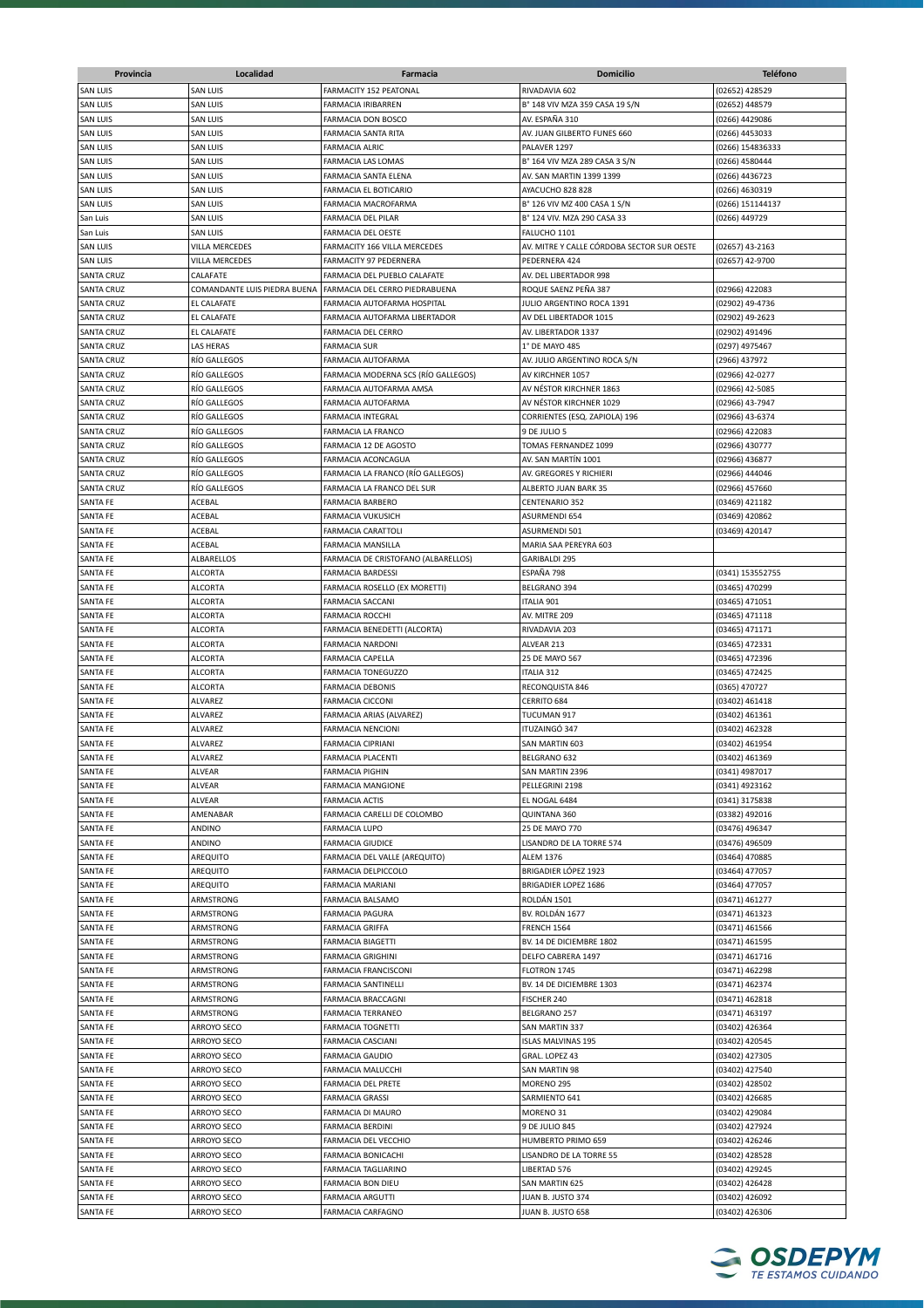| Provincia                   | Localidad                          | Farmacia                                     | <b>Domicilio</b>            | <b>Teléfono</b>                  |
|-----------------------------|------------------------------------|----------------------------------------------|-----------------------------|----------------------------------|
| <b>SANTA FE</b>             | ARROYO SECO                        | <b>FARMACIA GUIDI</b>                        | 9 DE JULIO 230              | (03402) 427029                   |
| <b>SANTA FE</b>             | <b>ARROYO SECO</b>                 | <b>FARMACIA MARCANTONI</b>                   | BELGRANO 1247               | (03402) 429308                   |
|                             |                                    |                                              |                             |                                  |
| SANTA FE                    | ARROYO SECO                        | <b>FARMACIA NIEVAS</b>                       | HIPOLITO YRIGOYEN (BIS) 443 | (03402) 430254                   |
| <b>SANTA FE</b>             | ARROYO SECO                        | <b>FARMACIA GRASSO</b>                       | INT. CONSTANTINI 53         | (03402) 3890201                  |
| SANTA FE                    | ARROYO SECO                        | <b>FARMACIA BRACCIO</b>                      | HIPOLITO IRIGOYEN 230       | (03402) 428178                   |
| <b>SANTA FE</b>             | ARROYO SECO                        | <b>FARMACIA DE LUCA</b>                      | LIBERTAD 231                |                                  |
| SANTA FE                    | <b>BOMBAL</b>                      | <b>FARMACIA QUADRINI</b>                     | BELGRANO 298                | (03465) 497232                   |
| SANTA FE                    | BOMBAL                             | <b>FARMACIA BIONDI</b>                       | ALTAMIRANO 521              | (03465) 497840                   |
| <b>SANTA FE</b>             | <b>BOUQUET</b>                     | <b>FARMACIA PIRES (BOUQUET)</b>              | RIVADAVIA 197               | (03471) 496225                   |
| <b>SANTA FE</b>             | <b>BOUQUET</b>                     | <b>FARMACIA ROSSO</b>                        | 9 DE JULIO 29               | (03471) 496436                   |
| <b>SANTA FE</b>             | <b>BUSTINZA</b>                    | <b>FARMACIA TABORDA</b>                      | SAN MARTIN 862              | (03471) 497084                   |
| <b>SANTA FE</b>             | CAFFERATA                          | <b>FARMACIA BERASI</b>                       | <b>ITALIA 598</b>           | (03468) 498176                   |
| SANTA FE                    | CAÑADA DE GÓMEZ                    | <b>FARMACIA GARCIA</b>                       | LAVALLE 1102                | (0341) 15522948                  |
| SANTA FE                    | CAÑADA DE GÓMEZ                    | <b>FARMACIA YOCCO</b>                        | SAN MARTÍN 901              | (0341) 156951716                 |
| SANTA FE                    | CAÑADA DE GÓMEZ                    | FARMACIA PALAZZESI                           | PELLEGRINI 16               | (03471) 420577                   |
| SANTA FE                    | CAÑADA DE GÓMEZ                    | <b>FARMACIA SIMONE</b>                       | BV. OCAMPO 1501             | (03471) 421381                   |
| SANTA FE                    | CAÑADA DE GÓMEZ                    | <b>FARMACIA GALFRE</b>                       | <b>BALCARCE 801</b>         | (03471) 421961                   |
| SANTA FE                    | CAÑADA DE GÓMEZ                    | FARMACIA MEZZANO                             | YRIGOYEN 218                | (03471) 422214                   |
| SANTA FE                    | CAÑADA DE GÓMEZ                    | <b>FARMACIA NOTA</b>                         | <b>BV.CENTENARIO 802</b>    | (03471) 422214                   |
| SANTA FE                    | CAÑADA DE GÓMEZ                    | <b>FARMACIA MARTINI</b>                      | LAVALLE 939                 | (03471) 422323                   |
| SANTA FE                    | CAÑADA DE GÓMEZ                    | <b>FARMACIA CARRANZA</b>                     | MARCONI 396                 | (03471) 422418                   |
| <b>SANTA FE</b>             | CAÑADA DE GÓMEZ                    | FARMACIA RACCA (CAÑADA DE GÓMEZ)             | BV. CENTENARIO 1474         | (03471) 423536                   |
| SANTA FE                    | CAÑADA DE GÓMEZ                    | <b>FARMACIA URQUIZA</b>                      | SAN MARTIN 212              | (03471) 423605                   |
| <b>SANTA FE</b>             | CAÑADA DE GÓMEZ                    | FARMACIA TERZONI (EX VICO Y EX TORRE)        | MORENO 302                  | (03471) 423782                   |
| <b>SANTA FE</b>             | CAÑADA DE GÓMEZ                    | <b>FARMACIA IADANZA</b>                      | RIVADAVIA Y MITRE           | (03471) 424080                   |
| SANTA FE                    | CAÑADA DE GÓMEZ                    | <b>FARMACIA BARONIO</b>                      | URQUIZA 801                 | (03471) 424386                   |
| SANTA FE                    | CAÑADA DE GÓMEZ                    | <b>FARMACIA LOVATO</b>                       | <b>OROÑO 821</b>            | (03471) 424453                   |
| SANTA FE                    | CAÑADA DE GÓMEZ                    | FARMACIA MARCELO GARCIA                      | LAVALLE 1301                | (03471) 424978                   |
| SANTA FE                    | CAÑADA DE GÓMEZ                    | FARMACIA MONTAÑEZ                            | OCAMPO 698                  | (03471) 425146                   |
| SANTA FE                    | CAÑADA DE GÓMEZ                    | <b>FARMACIA AMERICA</b>                      | EDISON 73                   | (03471) 427287                   |
| <b>SANTA FE</b>             | CAÑADA DE GÓMEZ                    | <b>FARMACIA TORRE</b>                        | MORENO 356                  | (03471) 427500                   |
| <b>SANTA FE</b>             | CAÑADA DE GÓMEZ                    | <b>FARMACIA SANCHEZ</b>                      | BV. CENTENARIO 505          | (03471) 427557                   |
| SANTA FE                    | CAÑADA DE GÓMEZ                    | <b>FARMACIA GOVERNATORI</b>                  | MAIPÚ 298                   | (03471) 437384                   |
| SANTA FE                    | CAÑADA DE GÓMEZ                    | FARMACIA PALOMA                              | PELLEGRINI 824              | (03471) 15318202                 |
| SANTA FE                    | CAÑADA DE GÓMEZ                    | <b>FARMACIA TONTARELLI</b>                   | <b>MAIPÚ 1307</b>           | (03471) 15417519                 |
| <b>SANTA FE</b>             | CAÑADA DE GÓMEZ                    | <b>FARMACIA FONTANA</b>                      | BV. CENTENARIO 2195         |                                  |
|                             | CAÑADA DE GÓMEZ                    | <b>FARMACIA GIRI</b>                         |                             | (03471) 15562674                 |
| SANTA FE                    |                                    |                                              | <b>INDEPENDENCIA 506</b>    | (03471) 15568593                 |
| SANTA FE                    | CAÑADA DE GÓMEZ                    | FARMACIA LUJAN                               | BOLÍVAR 1245                | (03471) 15570701                 |
| SANTA FE                    | CAÑADA DE GÓMEZ<br>CAÑADA DE GÓMEZ | FARMACIA ASOC. MUTUAL FERROVIARIA (C. GOMEZ) | LAVALLE 472                 | (03471) 423471                   |
| SANTA FE                    |                                    | <b>FARMACIA TAULAMET</b>                     | LAPRIDA 802                 | (03471) 426403                   |
| SANTA FE<br><b>SANTA FE</b> | CAÑADA DEL UCLE                    | <b>FARMACIA UGOLINI</b>                      | SAN MARTIN 628              | (03465) 492263                   |
|                             | CAÑADA RICA<br>CAPITÁN BERMÚDEZ    | <b>FARMACIA FOGLIA</b>                       | TE. GENERAL LONARDI 440     | (03460) 499001<br>(0341) 4912283 |
| SANTA FE                    |                                    | <b>FARMACIA CORNAGO</b>                      | SAN LORENZO 229             |                                  |
| SANTA FE                    | CAPITÁN BERMÚDEZ                   | <b>FARMACIA VILLARREAL</b>                   | JUJUY 31                    | (0341) 4781300                   |
| SANTA FE                    | CAPITÁN BERMÚDEZ                   | <b>FARMACIA MÁS</b>                          | URIBURU 140                 | (0341) 4782111                   |
| <b>SANTA FE</b>             | CAPITÁN BERMÚDEZ                   | <b>FARMACIA ROSSINI</b>                      | CRISTOBAL COLON 13          | (0341) 4782357                   |
| <b>SANTA FE</b>             | CAPITÁN BERMÚDEZ                   | <b>FARMACIA YUS</b>                          | SALTA 60                    | (0341) 4783773                   |
| SANTA FE                    | CAPITÁN BERMÚDEZ                   | <b>FARMACIA COLAUTTI</b>                     | <b>CENTENARIO 71</b>        | (0341) 4783782                   |
| <b>SANTA FE</b>             | CAPITÁN BERMÚDEZ                   | FARMACIA GONZALEZ (CAPITAN BERMUDEZ)         | <b>COLÓN 1312</b>           | (0341) 4910559                   |
| <b>SANTA FE</b>             | CAPITÁN BERMÚDEZ                   | <b>FARMACIA CINALLI</b>                      | CELEDONIO ESCALADA 50       | (0341) 4911333                   |
| SANTA FE                    | CAPITÁN BERMÚDEZ                   | FARMACIA RUCCI (CAPITÁN BERMÚDEZ)            | 9 DE JULIO 177              | (0341) 4911787                   |
| <b>SANTA FE</b>             | CAPITÁN BERMÚDEZ                   | <b>FARMACIA GAIA</b>                         | JUJUY 573                   | (0341) 4912012                   |
| <b>SANTA FE</b>             | CAPITÁN BERMÚDEZ                   | <b>FARMACIA ZACCO</b>                        | AV. SAN ROQUE 35            | (0341) 4912083                   |
| SANTA FE                    | CAPITÁN BERMÚDEZ                   | FARMACIA FERNANDEZ (CAPITAN BERMUDEZ)        | AV. SAN LORENZO 1629        | (0341) 4912140                   |
| SANTA FE                    | CAPITÁN BERMÚDEZ                   | FARMACIA PERONÉ                              | AV SAN LORENZO 901          | (0341) 4912221                   |
| SANTA FE                    | CAPITÁN BERMÚDEZ                   | <b>FARMACIA PERLO</b>                        | AV. EVA PERON 586           | (0341) 4912299                   |
| SANTA FE                    | CAPITÁN BERMÚDEZ                   | FARMACIA ROSARIO                             | SAN LORENZO 671             | (0341) 4912600                   |
| SANTA FE                    | CAPITÁN BERMÚDEZ                   | FARMACIA GIALLEONARDO                        | COLÓN 799                   | (0341) 4913561                   |
| SANTA FE                    | CAPITÁN BERMÚDEZ                   | FARMACIA RICCA (EX CATTANEO)                 | PTE. JUAN D. PERÓN 99       | (0341) 4914372                   |
| SANTA FE                    | CAPITÁN BERMÚDEZ                   | <b>FARMACIA ALARCON</b>                      | AV. SAN LORENZO 3147        | (0341) 4916342                   |
| SANTA FE                    | CAPITÁN BERMÚDEZ                   | FARMACIA CORNAGO                             | SAN LORENZO 229             | (0341) 4912283                   |
| SANTA FE                    | CARCARAÑÁ                          | FARMACIA MENDOZA                             | EVA PERÓN 536               | (0341) 4940775                   |
| SANTA FE                    | CARCARAÑÁ                          | <b>FARMACIA PITTERI</b>                      | AV. BELGRANO 1887           | (0341) 4940775                   |
| SANTA FE                    | CARCARAÑÁ                          | <b>FARMACIA PIKHART</b>                      | AV.LA PLATA 654             | (0341) 4940854                   |
| SANTA FE                    | CARCARAÑÁ                          | FARMACIA CUSUMANO                            | AV. LA PLATA 1660           | (0341) 4940855                   |
| SANTA FE                    | CARCARAÑÁ                          | FARMACIA LA CUMBRE                           | BELGRANO 1433               | (0341) 4941293                   |
| SANTA FE                    | CARCARAÑÁ                          | FARMACIA BERASAIN                            | SARMIENTO 1055              | (0341) 4941327                   |
| SANTA FE                    | CARCARAÑÁ                          | <b>FARMACIA FARRE</b>                        | 1ERO DE MAYO 443            | (0341) 4941739                   |
| <b>SANTA FE</b>             | CARCARAÑÁ                          | FARMACIA GASSMANN                            | BELGRANO 1032               | (0341) 4941772                   |
| SANTA FE                    | CARCARAÑÁ                          | <b>FARMACIA NARDI</b>                        | SAN MARTIN 726              | (0341) 4942994                   |
| SANTA FE                    | CARCARAÑÁ                          | FARMACIA SOC ITALIANA SS MUT CARCARA¤A       | SAMIENTO 1405               | (0341) 4941220                   |
| SANTA FE                    | CARMEN                             | FARMACIA TRUCCO (CARMEN)                     | MITRE 335                   | (03462) 493014                   |
| SANTA FE                    | CARMEN                             | <b>FARMACIA KURTH</b>                        | BELGRANO 483                | (03462) 493841                   |
| SANTA FE                    | CARRERAS                           | <b>FARMACIA PALACIOS</b>                     | OLMOS 453                   | (0345) 490368                    |
| SANTA FE                    | CARRERAS                           | <b>FARMACIA LABORAT</b>                      | GARIBALDI 801               | (03465) 490009                   |
| SANTA FE                    | CARRERAS                           | <b>FARMACIA BOCA</b>                         | SARMIENTO 498               | (03465) 490188                   |
| SANTA FE                    | CASILDA                            | <b>FARMACIA CARDOSO</b>                      | <b>BUENOS AIRES 2768</b>    | (03464) 422610                   |
| SANTA FE                    | CASILDA                            | FARMACIA LA ROSA                             | <b>BUENOS AIRES 2171</b>    | (03464) 422125                   |
|                             |                                    |                                              |                             |                                  |
| SANTA FE                    | CASILDA                            | <b>FARMACIA GAIDO</b>                        | DANTE ALIGHIERI 1701        | (03464) 422780                   |
| SANTA FE                    | CHABAS                             | FARMACIA COTOGNINI                           | <b>MORENO 1865</b>          | (03464) 480055                   |

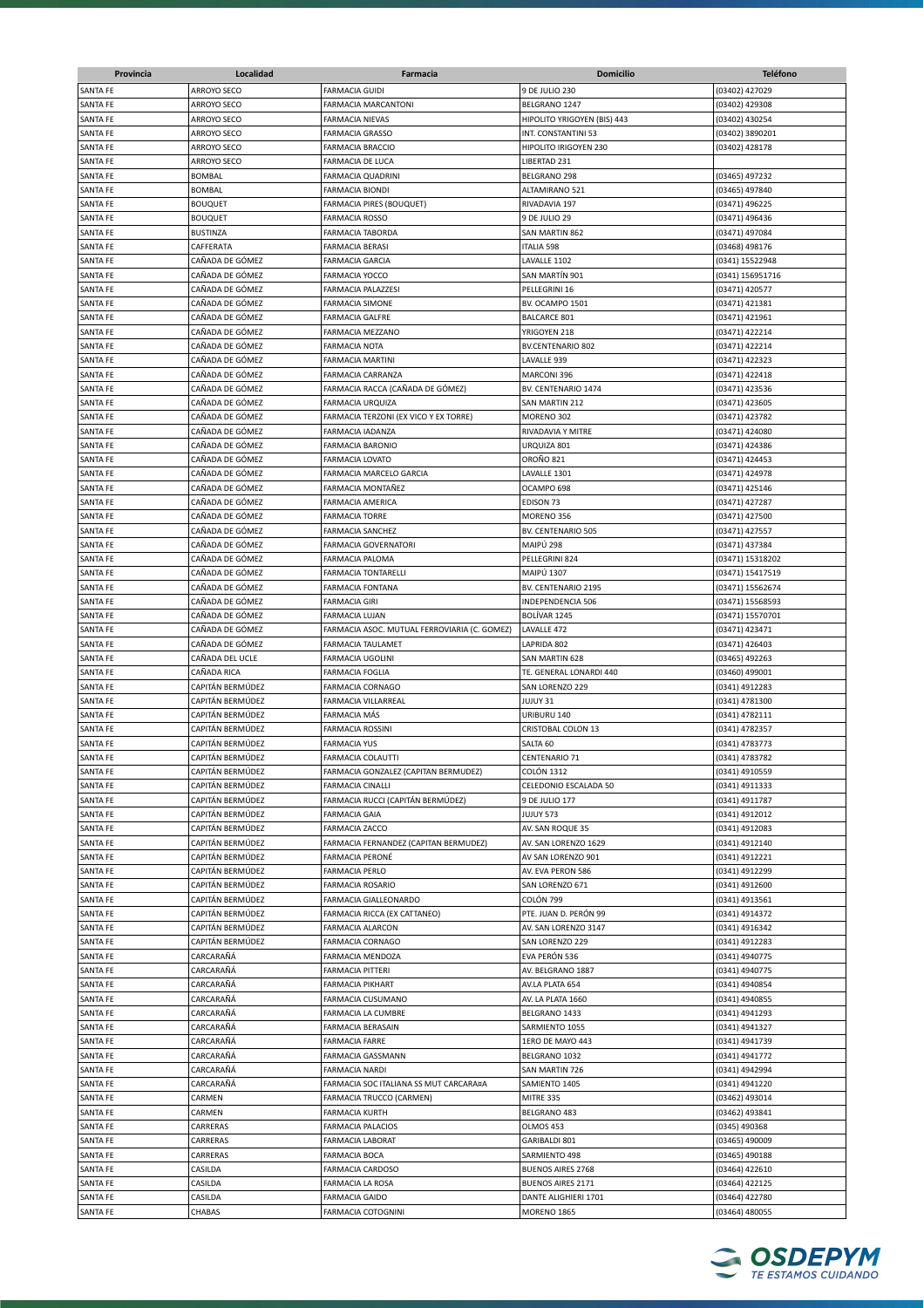| Provincia       | Localidad                      | Farmacia                                | <b>Domicilio</b>           | <b>Teléfono</b>  |
|-----------------|--------------------------------|-----------------------------------------|----------------------------|------------------|
| <b>SANTA FE</b> | <b>CHABAS</b>                  | <b>FARMACIA DEL GRECCO</b>              | <b>MITRE 1583</b>          | (03464) 480969   |
| <b>SANTA FE</b> | CHABAS                         | FARMACIA DE LA PLAZA (CHABAS)           | <b>MITRE 1679</b>          |                  |
| SANTA FE        | CHAÑAR LADEADO                 | <b>FARMACIA ALFARO</b>                  | SANTA FE 379               | (03468) 15413186 |
| <b>SANTA FE</b> | CHAÑAR LADEADO                 | FARMACIA FCIA MUT (CHAÑAR LADEADO)      | <b>ITALIA 558</b>          | (03468) 481262   |
| SANTA FE        | CHAPUY                         | <b>FARMACIA DRIVET</b>                  | SANMARTIN 353              | (03462) 431427   |
| SANTA FE        | CHOVET                         | FARMACIA BOVERIS (CHOVET)               | MALINAS 162                | (03465) 493141   |
| SANTA FE        | CHOVET                         | <b>FARMACIA GAMULIN</b>                 | SAN MARTIN 455             | (03465) 493181   |
| SANTA FE        | CHOVET                         | FARMACIA SAN AGUSTIN                    | SARMIENTO 631              | (03465) 493224   |
| <b>SANTA FE</b> | CHOVET                         | <b>FARMACIA LLENAS</b>                  | SARMIENTO 489              | (03465) 15406340 |
| <b>SANTA FE</b> | CLARKE                         | <b>FARMACIA BIROCCO</b>                 | CENTENARIO 561             |                  |
| <b>SANTA FE</b> | CLASON                         | <b>FARMACIA CERVETTO</b>                | ESPAÑA 860                 | (03471) 499034   |
| <b>SANTA FE</b> | CNEL. BOGADO                   | <b>FARMACIA DALESSIO</b>                | SAN MARTIN 190             | (03402) 491283   |
| <b>SANTA FE</b> | CNEL. BOGADO                   | <b>FARMACIA GIUNTOLI</b>                | BELGRANO 588               | (03402) 491607   |
| SANTA FE        | CNEL. BOGADO                   | <b>FARMACIA DERICO</b>                  | MORENO 571                 | (03402) 491304   |
| SANTA FE        | CORREA                         | <b>FARMACIA MAZZONE</b>                 | 25 DE MAYO 1150            | (03471) 492043   |
| SANTA FE        | CORREA                         | FARMACIA DON GUILLERMO                  | 25 DE MAYO 1026            | (03471) 492256   |
| SANTA FE        | CORREA                         | FARMACIA SANTECCHIA                     | SARMIENTO 1148             | (03471) 492268   |
| SANTA FE        | DIEGO DE ALVEAR                | FARMACIA DUHALDE                        | AV. CHRISTOPHERSEN 267     | (03382) 493127   |
| SANTA FE        | ELORTONDO                      | <b>FARMACIA GUARESCHI</b>               | SAN MARTIN 1167            | (03462) 470061   |
| SANTA FE        | <b>ELORTONDO</b>               | <b>FARMACIA REQUEJO</b>                 | 9 DE JULIO 763             | (03462) 470140   |
| SANTA FE        | ELORTONDO                      | <b>FARMACIA REYNOSO</b>                 | LIBERTAD 559               | (03462) 470531   |
| <b>SANTA FE</b> | <b>ELORTONDO</b>               | <b>FARMACIA BOVERIS</b>                 | SAN MARTÍN 1001            | (03462) 471486   |
| SANTA FE        | EMPALME VILLA CONSTITUCIÓN     | <b>FARMACIA EL CONDOR</b>               | BELGRANO 176               | (03400) 493231   |
| <b>SANTA FE</b> | EMPALME VILLA CONSTITUCIÓN     | FARMACIA YACOMOZZI                      | SAAVEDRA 370               | (03400) 493741   |
| SANTA FE        | EMPALME VILLA CONSTITUCIÓN     | FARMACIA MUTUAL (ELME.V.CONST.)         | <b>SAN MARTIN 301</b>      | (03400) 494058   |
| SANTA FE        | ESPERANZA                      | FARMACIA MUTUAL JERÁRQUICOS SALUD (ESP) | SARMIENTO 2307             | (03496) 423482   |
| SANTA FE        | <b>ESTACION CHRISTOPHERSEN</b> | <b>FARMACIA JURI</b>                    | HEROES DE MALVINAS         | (03471) 499034   |
| SANTA FE        | <b>FIGHIERA</b>                | <b>FARMACIA CARASSAI</b>                | PUEYRREDON 1070            | (03402) 470256   |
| SANTA FE        | <b>FIGHIERA</b>                | <b>FARMACIA CRESTA</b>                  | MORENO 803                 | (03402) 470827   |
| <b>SANTA FE</b> | FIGHIERA                       | FARMACIA DEL PUEBLO (FIGHIERA)          | SAN MARTIN 1125            | (03402) 470171   |
| <b>SANTA FE</b> | FIGHIERA                       | FARMACIA MARCUCCI                       | SAN MARTÍN 671             | (03402) 472050   |
| <b>SANTA FE</b> | FIGHIERA                       | FARMACIA DE MICHELI                     | AMEGHINO 644               |                  |
| <b>SANTA FE</b> | FIRMAT                         | <b>FARMACIA IANNI</b>                   | SARMIENTO 1434             | (03465) 420740   |
| <b>SANTA FE</b> | FIRMAT                         | <b>FARMACIA REALI</b>                   | SANTA FE 1199              | (03465) 423622   |
| <b>SANTA FE</b> | FIRMAT                         | <b>FARMACIA ORSO</b>                    | AV. SANTA FE 1299          | (03465) 423626   |
| <b>SANTA FE</b> | FIRMAT                         | <b>FARMACIA ORO</b>                     | CORDOBA 602                | (03465) 424084   |
| SANTA FE        | <b>FIRMAT</b>                  | <b>FARMACIA AMERISE</b>                 | AV. SANTA FE 1271          | (03465) 424431   |
| SANTA FE        | <b>FIRMAT</b>                  | <b>FARMACIA GIULIANI</b>                | AV. RIVADAVIA 1289         | (03465) 424966   |
| <b>SANTA FE</b> | <b>FIRMAT</b>                  | FARMACIA ROSSI (FIRMAT)                 | <b>BV. SOLIS 1411</b>      | (03465) 425764   |
| <b>SANTA FE</b> | <b>FIRMAT</b>                  | <b>FARMACIA SANTILLI</b>                | SARMIENTO 1465             | (03465) 425898   |
| SANTA FE        | <b>FIRMAT</b>                  | <b>FARMACIA ARLOTTI</b>                 | ALBERDI 878                | (03471) 424653   |
| <b>SANTA FE</b> | <b>FIRMAT</b>                  | FARMACIA BUCCI RAFAEL JUAN              | CARLOS CASADO 1315         |                  |
| SANTA FE        | <b>FIRMAT</b>                  | FARMACIA CAMILLOZZI                     | SANTA FE 891               |                  |
| <b>SANTA FE</b> | <b>FIRMAT</b>                  | FARMACIA BIANCO BONIFAZI ANELEY ANAHI   | LISANDRO DE LA TORRE 1695  |                  |
| <b>SANTA FE</b> | FRAY LUIS BELTRÁN              | <b>FARMACIA LORENZO</b>                 | <b>GENERAL LOPEZ 26</b>    | (0341) 4780100   |
| SANTA FE        | FRAY LUIS BELTRÁN              | <b>FARMACIA MUGICA</b>                  | LAS HERAS 73               | (0341) 4916606   |
| <b>SANTA FE</b> | FRAY LUIS BELTRÁN              | <b>FARMACIA ORTIZ</b>                   | ARTURO ILLIA 21            | (0341) 4918200   |
| SANTA FE        | FRAY LUIS BELTRÁN              | <b>FARMACIA PONCE</b>                   | SAN MARTIN 2035            | (0341) 4918218   |
| <b>SANTA FE</b> | FRAY LUIS BELTRÁN              | FARMACIA SBRASCINI                      | SARMIENTO 1321             | (0341) 4918300   |
| <b>SANTA FE</b> | FRAY LUIS BELTRÁN              | <b>FARMACIA VITALE</b>                  | DORREGO 167                | (0341) 4918743   |
| SANTA FE        | <b>FUENTES</b>                 | <b>FARMACIA BUCCI</b>                   | IRIONDO 406                | (03464) 493333   |
| <b>SANTA FE</b> | <b>FUNES</b>                   | FARMACIA MARCHETTI (SANTA FE)           | SANTA FE 1631              | (0341) 4931290   |
| <b>SANTA FE</b> | <b>FUNES</b>                   | FARMACIA SPLENDIANI                     | GRAL. PAZ 1441             | (0341) 4931038   |
| <b>SANTA FE</b> | <b>FUNES</b>                   | <b>FARMACIA ZULLI</b>                   | CÓRDOBA 2231               | (0341) 2312034   |
| SANTA FE        | <b>FUNES</b>                   | FARMACIA LASCURAIN                      | SAN JOSÉ 1519              | (0341) 4933547   |
| SANTA FE        | <b>FUNES</b>                   | FARMACIA DEL PUEBLO                     | CATAMARCA 2414             | (0341) 4930893   |
| SANTA FE        | <b>FUNES</b>                   | <b>FARMACIA MONTIEL</b>                 | <b>JOSE HERNANDEZ 2393</b> | (0341) 4226294   |
| SANTA FE        | <b>FUNES</b>                   | FARMACIA BASANO                         | <b>ELORZA 1215</b>         | (0341) 4390994   |
| SANTA FE        | <b>FUNES</b>                   | FARMACIA ORCELLET                       | <b>BUENOS AIRES 645</b>    | (0341) 4930770   |
| SANTA FE        | <b>FUNES</b>                   | FARMACIA DELLA LONGA                    | COCHET 2095                | (0341) 4930793   |
| SANTA FE        | <b>FUNES</b>                   | FARMACIA VAZQUEZ                        | JUAN ELORZA 1551           | (0341) 4931502   |
| SANTA FE        | <b>FUNES</b>                   | FARMACIA LUCHETTA                       | <b>BUENOS AIRES 1654</b>   | (0341) 4932032   |
| SANTA FE        | <b>FUNES</b>                   | FARMACIA MARCELO MARCHETTI              | CÓRDOBA 1901               | (0341) 4932813   |
| SANTA FE        | <b>FUNES</b>                   | <b>FARMACIA RENZ</b>                    | CÓRDOBA 1392               | (0341) 4933500   |
| SANTA FE        | <b>FUNES</b>                   | <b>FARMACIA SABIN</b>                   | AV. FUERZA AEREA 1990      | (0341) 4937593   |
| SANTA FE        | <b>FUNES</b>                   | FARMACIA BERTOLOTTI                     | INDEPENDENCIA 1911         | (0341) 4937606   |
| SANTA FE        | <b>FUNES</b>                   | FARMACIA PEREZ HERRERA                  | CÓRDOBA 2576               | (0341) 153203444 |
| SANTA FE        | <b>FUNES</b>                   | FARMACIA CARNEVALE                      | INDEPENDENCIA 1721         | (0341) 4937707   |
| SANTA FE        | GALVEZ                         | FARMACIA MUTUAL ARGUS SALUD             | BARTOLOMÉ MITRE 357        | (03404) 485115   |
| SANTA FE        | GALVEZ                         | <b>FARMACIA GARCIA</b>                  | AV. FILIPPINI 2205         |                  |
| SANTA FE        | GODEKEN                        | FARMACIA M.C.S.D. GODEKEN ASOC.MUT.     | <b>CALLE 13 905</b>        | (03465) 498315   |
| SANTA FE        | GODOY                          | FARMACIA DI SANTE                       | SAN MARTIN 720             | (03460) 497002   |
| SANTA FE        | <b>GRAL LAGOS</b>              | <b>FARMACIA RUSTICI</b>                 | LAGOS 190                  | (03402) 490329   |
| SANTA FE        | <b>GRAL LAGOS</b>              | <b>FARMACIA RICCI</b>                   | SAN MARTIN 427             | (03402) 490036   |
| SANTA FE        | <b>GRAL. GELLY</b>             | FARMACIA DEL PUERTO (GRAL. GELLY)       | CRISTOBAL GILL 257         | (02477) 490013   |
| SANTA FE        | <b>GRANADERO BAIGORRIA</b>     | <b>FARMACIA SCHROPP</b>                 | ARENALES 250               | (0341) 4714177   |
| SANTA FE        | <b>GRANADERO BAIGORRIA</b>     | FARMACIA VALÍA                          | RIVADAVIA 201              | (0341) 4710479   |
| SANTA FE        | <b>GRANADERO BAIGORRIA</b>     | FARMACIA PALANA                         | AV. SAN MARTÍN 2542        | (0341) 4715384   |
| SANTA FE        | <b>GRANADERO BAIGORRIA</b>     | FARMACIA COSIMO                         | J.M. ESTRADA 222           | (0341) 2990017   |
| SANTA FE        | <b>GRANADERO BAIGORRIA</b>     | <b>FARMACIA BERNAUS</b>                 | <b>IBARLUCEA 92</b>        | (0341) 4712708   |

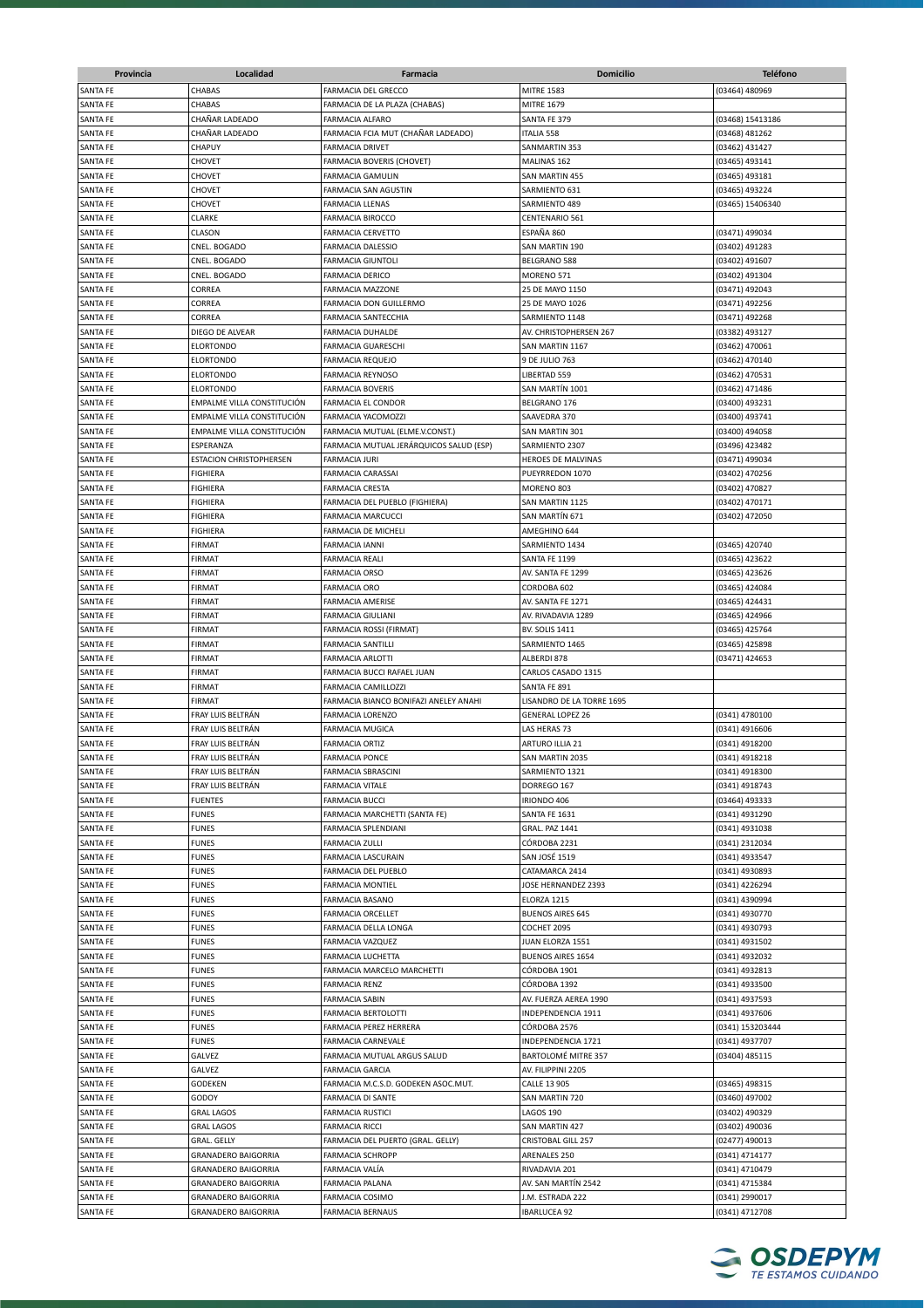| Provincia       | Localidad                  | Farmacia                             | Domicilio                   | <b>Teléfono</b>  |
|-----------------|----------------------------|--------------------------------------|-----------------------------|------------------|
| SANTA FE        | <b>GRANADERO BAIGORRIA</b> | FARMACIA BIANCHI (GDERO. BAIGORRIA)  | SAN MARTIN 1217             | (0341) 4710463   |
| SANTA FE        | GRANADERO BAIGORRIA        | <b>FARMACIA PERRETTA</b>             | AV. SAN MARTIN 3157         | (0341) 4713628   |
| <b>SANTA FE</b> | <b>GRANADERO BAIGORRIA</b> | FARMACIA MARCONI KARPYSZYN           | LOS AROMOS 76               | (0341) 4713811   |
| <b>SANTA FE</b> | <b>GRANADERO BAIGORRIA</b> | <b>FARMACIA MEOLI</b>                | SAENZ 17                    | (0341) 4714177   |
| SANTA FE        | <b>GRANADERO BAIGORRIA</b> | FARMACIA MINIELLO                    | NEUQUÉN 11                  | (0341) 153359566 |
| <b>SANTA FE</b> | <b>GRANADERO BAIGORRIA</b> | <b>FARMACIA NOVO</b>                 | C. C. VIGIL 3857            | (0341) 156293657 |
| <b>SANTA FE</b> | <b>GRANADERO BAIGORRIA</b> | FARMACIA MUTUAL JOHN DEERE           | JUAN ORSETTI 506            | (0341) 4714500   |
| <b>SANTA FE</b> | <b>GRANADERO BAIGORRIA</b> | <b>FARMACIA VERA</b>                 | 25 DE MAYO 295              | (0341) 156048714 |
| <b>SANTA FE</b> | <b>GRANADERO BAIGORRIA</b> | <b>FARMACIA ROMANO</b>               | AV. SAN MARTIN 2371         |                  |
| <b>SANTA FE</b> | <b>GRANADERO BAIGORRIA</b> | <b>FARMACIA BARATTO</b>              | BELGRANO 98                 |                  |
| SANTA FE        | HUGHES                     | FARMACIA SAMPIETRO                   | SIMON DE IRIONDO 798        | (02473) 491026   |
| <b>SANTA FE</b> | <b>HUGHES</b>              | <b>FARMACIA NOE</b>                  | RIVADAVIA 351               | (02473) 491706   |
| SANTA FE        | <b>HUGHES</b>              | <b>FARMACIA ROMANO</b>               | SIMON DE IRIONDO 599        | (03465) 491116   |
| <b>SANTA FE</b> | <b>IBARLUCEA</b>           | <b>FARMACIA FEDYSZYN</b>             | SAN MARTIN 1032             | (0341) 4904153   |
| <b>SANTA FE</b> | <b>IBARLUCEA</b>           | FARMACIA GARCIA (IBARLUCEA)          | MITRE 44                    | (0341) 4904409   |
| <b>SANTA FE</b> | JUAN B. MOLINA             | <b>FARMACIA PALOSSI</b>              | SAN MARTIN 182              | (03460) 498264   |
| <b>SANTA FE</b> | JUAN B. MOLINA             | <b>FARMACIA GARROFE</b>              | SARMIENTO 546               | (03460) 498614   |
| SANTA FE        | JUNCAL                     | <b>FARMACIA SHERIDAN</b>             | BELGRANO 379                | (02473) 492340   |
| SANTA FE        | LABORDEBOY                 | FARMACIA RAMIREZ                     | SAN MARTIN 433              | (03465) 495419   |
| SANTA FE        | LAS PAREJAS                | FARMACIA CERRANO-ROSSO               | CALLE 19 1002               | (03471) 470418   |
| SANTA FE        | LAS PAREJAS                | FARMACIA BIAMONTE (LAS PAREJAS)      | AV. 21 686                  | (03471) 470889   |
| SANTA FE        | LAS PAREJAS                | FARMACIA ASTEGIANO                   | <b>CALLE 18 798</b>         | (03471) 471239   |
| SANTA FE        | LAS PAREJAS                | <b>FARMACIA LONGO</b>                | AV. 13 739                  | (03471) 471270   |
| <b>SANTA FE</b> | LAS PAREJAS                | <b>FARMACIA REINALDI</b>             | AV. 18 756                  | (03471) 471346   |
| SANTA FE        | LAS PAREJAS                | <b>FARMACIA PROPERSI</b>             | <b>CALLE 12 895</b>         | (03471) 472674   |
| <b>SANTA FE</b> | LAS PAREJAS                | <b>FARMACIA BARATTI</b>              | NÚMERO 10 1014              | (03471) 15602186 |
| <b>SANTA FE</b> | LAS PAREJAS                | FARMACIA MUTUAL SPORTIVO CLUB        | <b>CALLE 24 940</b>         | (03471) 471854   |
| SANTA FE        | <b>LAS PETACAS</b>         | FARMACIA MUTUAL CLUB LAS PETACAS     | <b>CALLE 11 448</b>         | (03406) 494104   |
| <b>SANTA FE</b> | <b>LAS ROSAS</b>           | FARMACIA SANTA ROSA (LAS ROSAS)      | <b>ITALIA 149</b>           | (03471) 451060   |
| SANTA FE        | LAS ROSAS                  | FARMACIA PIRES (LAS ROSAS)           | ITALIA 501                  | (03471) 451090   |
| SANTA FE        | LAS ROSAS                  | <b>FARMACIA AIRA</b>                 | BELGRANO 846                | (03471) 451176   |
| <b>SANTA FE</b> | LAS ROSAS                  | <b>FARMACIA PONZIO</b>               | TUCUMAN 101                 | (03471) 451301   |
| <b>SANTA FE</b> | LAS ROSAS                  | FARMACIA BRUNO (LAS ROSAS)           | RIVADAVIA 601               | (03471) 451800   |
| SANTA FE        | LAS ROSAS                  | <b>FARMACIA GALLUCCI</b>             | PASO DE LOS ANDES 702       | (03471) 452694   |
| SANTA FE        | LAS ROSAS                  | <b>FARMACIA RUFFINI</b>              | RIVADAVIA 244               | (03471) 452992   |
| <b>SANTA FE</b> | LAS ROSAS                  | FARMACIA TOIA ALEMÁN                 | LAVALLE 310                 | (03471) 453412   |
| <b>SANTA FE</b> | LAS ROSAS                  | <b>FARMACIA PONS</b>                 | SAN LORENZO 975             | (03471) 453441   |
| <b>SANTA FE</b> | LAS ROSAS                  | <b>FARMACIA FABRICHINI</b>           | SAN MARTIN 402              | (03471) 453966   |
| SANTA FE        | LAS ROSAS                  | FARMACIA BALANSINO                   | <b>ITALIA 895</b>           | (03471) 454253   |
| SANTA FE        | LAS TOSCAS                 | FARMACIA MUT.PODER JUDIC. LAS TOSCAS | CALLE 4 S/N E/CALLE 23 Y 25 | (03482) 451137   |
| SANTA FE        | LUCIO V LOPEZ              | FARMACIA NOVA FARM                   | SAN MARTÍN 387              | (03476) 491089   |
| SANTA FE        | MAGGIOLO                   | <b>FARMACIA KARKOVICH</b>            | PADRE BADIA 478             | (03462) 492012   |
| SANTA FE        | MARIA SUSANA               | FARMACIA MUT.CLUB ATLETICO SUSANENSE | RIVADAVIA 852               | (03401) 466879   |
| SANTA FE        | MARIA TERESA               | FARMACIA VARELA (MARIA TERESA)       | ALVEAR 753                  | (03462) 480014   |
| <b>SANTA FE</b> | MARIA TERESA               | FARMACIA DEL VALLE (MARIA TERESA)    | URQUIZA 257                 | (03462) 480196   |
| <b>SANTA FE</b> | <b>MARIA TERESA</b>        | <b>FARMACIA GOYECHEA</b>             | SAN MARTIN 460              | (03462) 480250   |
| <b>SANTA FE</b> | MELINCUÉ                   | FARMACIA DI MELLA                    | SAN MARTIN 247              | (03465) 499135   |
| <b>SANTA FE</b> | MELINCUÉ                   | <b>FARMACIA FERLONI</b>              | MORENO 207                  | (03465) 499255   |
| <b>SANTA FE</b> | MONTES DE OCA              | <b>FARMACIA RUGGIERI</b>             | MENDOZA 641                 | (03471) 495022   |
| SANTA FE        | MONTES DE OCA              | <b>FARMACIA GRASSO</b>               | SAN MARTIN 718              | (03471) 495219   |
| <b>SANTA FE</b> | MONTES DE OCA              | FARMACIA LORANDINI                   | SARMIENTO 324               | (03471) 495398   |
| <b>SANTA FE</b> | <b>MURPHY</b>              | <b>FARMACIA BARACCO</b>              | FELIX BARACCO 444           | (03462) 441222   |
| SANTA FE        | <b>MURPHY</b>              | FARMACIA KURTH (EX SORDELLO)         | <b>SAN MARTIN 411</b>       | (03462) 441423   |
| SANTA FE        | <b>MURPHY</b>              | FARMACIA CASTELLI (MURPHY)           | GÜEMES 166                  | (03462) 441614   |
| SANTA FE        | <b>MURPHY</b>              | FARMACIA DESÁBATO                    | SAAVEDRA 224                | (03462) 441965   |
| SANTA FE        | <b>OLIVEROS</b>            | FARMACIA SANTA ROSA (OLIVEROS)       | <b>BUENOS AIRES 251</b>     | (03476) 498022   |
| SANTA FE        | <b>OLIVEROS</b>            | <b>FARMACIA RASPO</b>                | <b>BUENOS AIRES 376</b>     | (03476) 498126   |
| SANTA FE        | <b>OLIVEROS</b>            | FARMACIA CHINELLATO                  | SANTA FE 329                | (03476) 498466   |
| SANTA FE        | PALACIOS                   | <b>FARMACIA TURRI</b>                | RUCCI 845                   | (03476) 499273   |
| SANTA FE        | PAVON                      | <b>FARMACIA LEONE</b>                | <b>CORRIENTES 326</b>       | (03400) 490021   |
| SANTA FE        | PAVÓN ARRIBA               | FARMACIA PACIARONI                   | <b>BUENOS AIRES 1081</b>    | (03469) 491271   |
| SANTA FE        | PAZ                        | FARMACIA ACCATTOLI                   | <b>GRANADEROS 710</b>       | (03460) 435000   |
| SANTA FE        | PAZ                        | FARMACIA LINGIARDI (MÁXIMO PAZ)      | M. ITUZAINGÓ 501            | (03460) 496030   |
| SANTA FE        | PAZ                        | <b>FARMACIA SVETAZ</b>               | FALUCHO 853                 | (03460) 496104   |
| SANTA FE        | PAZ                        | FARMACIA JAUREGUI                    | CHACABUCO 242               | (03460) 496149   |
| SANTA FE        | PEREZ                      | FARMACIA FARMACENTER                 | J. MEDRANO 1808             | (0341) 4951506   |
| SANTA FE        | PEREZ                      | <b>FARMACIA GAMBOSO</b>              | ESTANISLAO LOPEZ 1154       | (0341) 4951595   |
| SANTA FE        | PEREZ                      | FARMACIA GUALTIERI                   | 9 DE JULIO 1403             | (0341) 4951924   |
| SANTA FE        | PEREZ                      | FARMACIA CHITARRONI                  | SAN MARTÍN 1765             | (0341) 4951107   |
| SANTA FE        | PEREZ                      | FARMACIA NAZARET                     | DR. BORZONE 1614            | (0341) 4950886   |
| <b>SANTA FE</b> | PEREZ                      | FARMACIA BESANA                      | RIVADAVIA 1303              | (0341) 4950232   |
| <b>SANTA FE</b> | PEREZ                      | <b>FARMACIA TASELLI</b>              | 9 DE JULIO 762              | (0341) 4952656   |
| SANTA FE        | PEREZ                      | FARMACIA ALVAREZ LOIZA               | HIPOLITO YRIGOYEN 1898      | (0341) 4950106   |
| SANTA FE        | PEREZ                      | FARMACIA DE LA PLAZA (PÉREZ)         | YAPEYÚ 1612                 | (0341) 4951130   |
| SANTA FE        | PEREZ                      | FARMACIA CICCONOFRI                  | MITRE 846                   | (0341) 4952837   |
| SANTA FE        | PEYRANO                    | <b>FARMACIA CIALONI</b>              | SANTA FE 278                | (0341) 158160814 |
| SANTA FE        | PEYRANO                    | <b>FARMACIA CARINO</b>               | AV. CENTENARIO 824          | (03460) 470060   |
| SANTA FE        | PEYRANO                    | <b>FARMACIA FERRETTI</b>             | AV. CENTENARIO 701          | (03460) 470585   |
| SANTA FE        | PUEBLO ESTHER              | FARMACIA FILIPPINI                   | J.D.PERÓN 1848              | (03402) 498098   |
| SANTA FE        | PUEBLO ESTHER              | FARMACIA GHERARDI (SANTA FE)         | JUAN B. ALBERDI 1345        | (03402) 499045   |

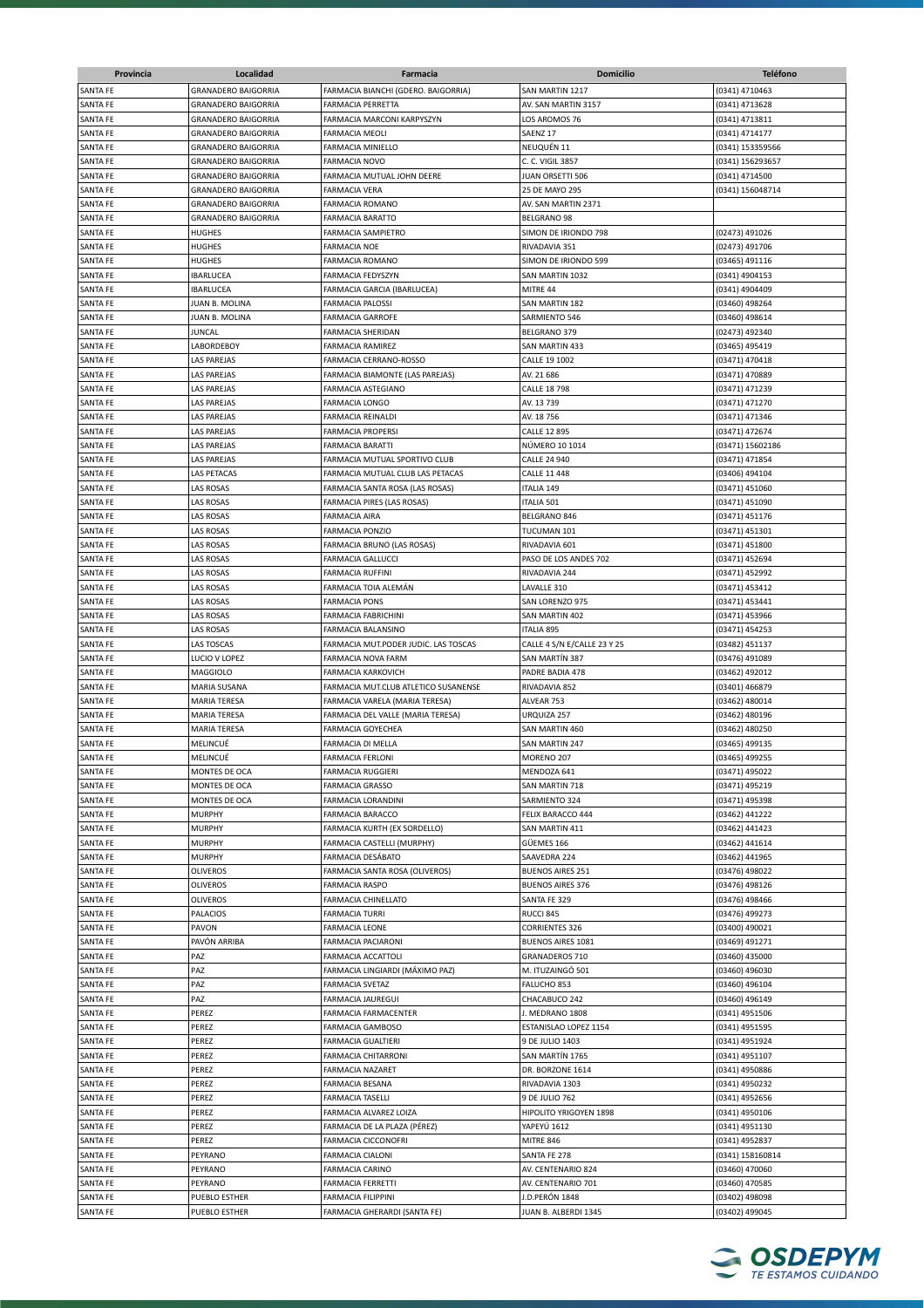| Provincia                          | Localidad                        | Farmacia                                          | Domicilio                            | <b>Teléfono</b>                  |
|------------------------------------|----------------------------------|---------------------------------------------------|--------------------------------------|----------------------------------|
| SANTA FE                           | PUERTO GRAL. SAN MARTIN          | <b>FARMACIA PELOSI</b>                            | SAN MARTIN 378                       | (03476) 420994                   |
| SANTA FE                           | PUERTO GRAL. SAN MARTIN          | FARMACIA DEL PUERTO (PTO. GRAL. SAN MARTÍN)       | SAN MARTIN 168                       | (03476) 422313                   |
| SANTA FE                           | PUERTO GRAL. SAN MARTIN          | FARMACIA DE GRANDIS                               | BELGRANO 225                         | (03476) 424408                   |
| SANTA FE                           | PUERTO GRAL. SAN MARTIN          | FARMACIA MEROI (PTO.GRAL.SAN MARTIN)              | CÓRDOBA 857                          | (03476) 424743                   |
| SANTA FE                           | PUERTO GRAL. SAN MARTIN          | <b>FARMACIA BOSIO</b>                             | SAN MARTIN 622                       | (03476) 428389                   |
| SANTA FE                           | PUERTO GRAL. SAN MARTIN          | <b>FARMACIA VOLGUEIN</b>                          | RUTA 11 KM 334 N°9 9                 | (03476) 429726                   |
| <b>SANTA FE</b>                    | PUERTO GRAL. SAN MARTIN          | <b>FARMACIA GOBBO</b>                             | BELGRANO 502                         | (03476) 430920                   |
| <b>SANTA FE</b>                    | PUERTO GRAL. SAN MARTIN          | FARMACIA LESZKIEWICZ                              | <b>BUENOS AIRES 1018</b>             | (03476) 15695098                 |
| SANTA FE                           | PUJATO                           | <b>FARMACIA RODRIGUEZ</b>                         | J.R. RODRIGUEZ 943                   | (03464) 494367                   |
| SANTA FE                           | RAFAELA                          | FARMACIA MUTUAL BEN HUR                           | SARGENTO CABRAL 408                  | (03492) 505646                   |
| SANTA FE                           | RECONQUISTA                      | FARMACIA ASOC. MUT. DEL PER. JER. DE B.O.N.       | PATRICIO DIEZ 1025                   | (03482) 422734                   |
| SANTA FE                           | RECONQUISTA                      | FARMACIA MUTUAL DEL PODER JUDICIAL                | IRIONDO 741                          | (03482) 426104                   |
| SANTA FE                           | RICARDONE                        | <b>FARMACIA WINKLER</b>                           | BV.CAFFERATA (BIS) 490               | (03476) 492313                   |
| SANTA FE                           | RICARDONE                        | <b>FARMACIA CLARI</b>                             | U DE IRIONDO 648                     | (03476) 492834                   |
| <b>SANTA FE</b>                    | ROLDAN                           | FARMACIA YOVALDI                                  | SAN MARTIN 818                       | (0341) 156025127                 |
| <b>SANTA FE</b>                    | <b>ROLDAN</b>                    | FARMACIA BUSTAMANTE (ROLDÁN)                      | <b>GENERAL LOPEZ 753</b>             | (0341) 4960230                   |
| <b>SANTA FE</b>                    | <b>ROLDAN</b>                    | <b>FARMACIA CAPDEVILA</b>                         | URQUIZA 207                          | (0341) 4960378                   |
| <b>SANTA FE</b>                    | <b>ROLDAN</b>                    | <b>FARMACIA GIACUMELLI</b>                        | <b>RIOJA 1101</b>                    | (0341) 4960848                   |
| <b>SANTA FE</b>                    | ROLDAN                           | <b>FARMACIA TUMINI</b>                            | PELLEGRINI 738                       | (0341) 4961461                   |
| SANTA FE                           | ROLDAN                           | <b>FARMACIA TRIONFETTI</b>                        | ALBERDI 402                          | (0341) 4961700                   |
| SANTA FE                           | ROLDAN                           | <b>FARMACIA PRIOTTI</b>                           | CDA. DE GÓMEZ 2904                   | (0341) 152512394                 |
| <b>SANTA FE</b>                    | ROLDAN                           | <b>FARMACIA TORNABENE</b>                         | CATAMARCA 788                        | (0341) 156103316                 |
| SANTA FE                           | ROLDAN                           | <b>FARMACIA ORAZI</b>                             | AV. DE LAS LIBERTADORES 1810         | (03471) 15583657                 |
| <b>SANTA FE</b>                    | <b>ROSARIO</b>                   | FARMACIA MENENDEZ                                 | VÉLEZ SARSFIELD 731                  | (02474) 15682638                 |
| SANTA FE                           | <b>ROSARIO</b>                   | <b>FARMACIA SAAD</b>                              | MAIPU 170                            | (03402) 493183                   |
| SANTA FE                           | <b>ROSARIO</b>                   | <b>FARMACIA LA FE</b>                             | AVELLANEDA 1199                      | (0341) 4397171                   |
| <b>SANTA FE</b>                    | <b>ROSARIO</b>                   | <b>FARMACIA PIERISTEI</b>                         | SARMIENTO 3202                       | (0341) 4824482                   |
| <b>SANTA FE</b>                    | <b>ROSARIO</b>                   | FARMACIA SANTA MONICA                             | OVIDIO LAGOS 3049                    | (0341) 4330779                   |
| SANTA FE<br>SANTA FE               | <b>ROSARIO</b><br><b>ROSARIO</b> | <b>FARMACIA HANONO</b><br><b>FARMACIA ALBERDI</b> | 1º DE MAYO 1698<br>AV. ALBERDI 669   | (0341) 4471613                   |
| SANTA FE                           | <b>ROSARIO</b>                   | <b>FARMACIA DESMEDT</b>                           | NICARAGUA BIS 671                    | (0341) 4391999                   |
| SANTA FE                           | <b>ROSARIO</b>                   | <b>FARMACIA ABRIATA</b>                           | CORDOBA 2999                         | (0341) 4574562<br>(0341) 4307795 |
| SANTA FE                           | <b>ROSARIO</b>                   | <b>FARMACIA CALVAGNA</b>                          | PROVINCIAS UNIDAS 1723               | (0341) 4572730                   |
| SANTA FE                           | <b>ROSARIO</b>                   | FARMACIA LAURA GOMEZ                              | BV. RONDEAU 125                      | (0341) 4530909                   |
| SANTA FE                           | <b>ROSARIO</b>                   | FARMACIA CAVATORTA                                | AV. SAN MARTIN 5023                  | (0341) 4651519                   |
| <b>SANTA FE</b>                    | <b>ROSARIO</b>                   | FARMACIA VIA CORDOBA                              | CÓRDOBA 5753                         | (0341) 4563500                   |
| SANTA FE                           | <b>ROSARIO</b>                   | <b>FARMACIA DEL BARRIO</b>                        | BV. RONDEAU 3411                     | (0341) 4544182                   |
| <b>SANTA FE</b>                    | ROSARIO                          | <b>FARMACIA RUPPEL</b>                            | <b>SALTA 3079</b>                    | (0341) 4383801                   |
| <b>SANTA FE</b>                    | <b>ROSARIO</b>                   | <b>FARMACIA GIRAUDO</b>                           | ESPAÑA 1372                          | (0341) 4255471                   |
| <b>SANTA FE</b>                    | <b>ROSARIO</b>                   | <b>FARMACIA CONDE</b>                             | NECOCHEA 1245                        | (0341) 4489133                   |
| SANTA FE                           | <b>ROSARIO</b>                   | <b>FARMACIA GOMEZ</b>                             | ALBERDI 243                          | (0341) 4399413                   |
| SANTA FE                           | <b>ROSARIO</b>                   | <b>FARMACIA CASTELLI</b>                          | ARIJON 302                           | (0341) 4648969                   |
| SANTA FE                           | <b>ROSARIO</b>                   | FARMACIA ALEJANDRA PORTA                          | <b>BAIGORRIA 1477</b>                | (0341) 4557939                   |
| SANTA FE                           | <b>ROSARIO</b>                   | FARMACIA FLAVIO ROSSI                             | DORREGO 91                           | (0341) 4251921                   |
| <b>SANTA FE</b>                    | <b>ROSARIO</b>                   | <b>FARMACIA GIUDICI</b>                           | AYALA GAUNA 7887                     | (0341) 4518029                   |
| SANTA FE                           | ROSARIO                          | <b>FARMACIA ROMERO</b>                            | <b>OROÑO 3207</b>                    | (0341) 4816331                   |
| <b>SANTA FE</b>                    | <b>ROSARIO</b>                   | <b>FARMACIA MANDRILE</b>                          | <b>ROCA 195</b>                      | (0341) 4487040                   |
| SANTA FE                           | <b>ROSARIO</b>                   | <b>FARMACIA OROÑO</b>                             | <b>BV. OROÑO 3071</b>                | (0341) 4813778                   |
| <b>SANTA FE</b><br><b>SANTA FE</b> | <b>ROSARIO</b><br>ROSARIO        | FARMACIA PENNACCHIETTI<br><b>FARMACIA BARCHI</b>  | SAN LUIS 1798<br>SANTA FE 1483       | (0341) 4259724<br>(0341) 4253802 |
| SANTA FE                           | ROSARIO                          | <b>FARMACIA FLEITAS</b>                           | 1 DE MAYO 2346                       | (0341) 4951171                   |
| <b>SANTA FE</b>                    | ROSARIO                          | <b>FARMACIA BADIA</b>                             | CÓRDOBA 7695                         | (0341) 4514838                   |
| <b>SANTA FE</b>                    | ROSARIO                          | <b>FARMACIA PERCARA</b>                           | 3 DE FEBREO 2011                     | (0341) 4491874                   |
| SANTA FE                           | ROSARIO                          | <b>FARMACIA CESCHIN</b>                           | CORDOBA 8285                         | (0341) 4513435                   |
| SANTA FE                           | ROSARIO                          | <b>FARMACIA VESCIO</b>                            | VÉLEZ SARSFIELD 369                  | (0341) 4371584                   |
| <b>SANTA FE</b>                    | <b>ROSARIO</b>                   | <b>FARMACIA RUGGIERI</b>                          | BV AVELLANEDA BIS 735                | (0341) 4385019                   |
| SANTA FE                           | <b>ROSARIO</b>                   | <b>FARMACIA PORCEL</b>                            | AYOLAS 396                           | (0341) 4655050                   |
| SANTA FE                           | <b>ROSARIO</b>                   | FARMACIA BADOGLIO                                 | MONTEVIDEO 6387                      | (0341) 4570100                   |
| SANTA FE                           | <b>ROSARIO</b>                   | <b>FARMACIA PAIRONE</b>                           | AGRELO 993                           | (0341) 156690714                 |
| SANTA FE                           | <b>ROSARIO</b>                   | <b>FARMACIA CAPERONE</b>                          | <b>ARIJON 1645</b>                   | (0341) 4627353                   |
| SANTA FE                           | <b>ROSARIO</b>                   | <b>FARMACIA MERCURIO</b>                          | SANTA FE 1813                        | (0341) 4407002                   |
| SANTA FE                           | <b>ROSARIO</b>                   | FARMACIA KENNEDY                                  | OVIDIO LAGOS 2598                    | (0341) 4310197                   |
| SANTA FE                           | <b>ROSARIO</b>                   | <b>FARMACIA FALCONE</b>                           | SAN MARTIN 658                       | (0341) 4218343                   |
| SANTA FE                           | ROSARIO                          | FARMACIA LA SALUD                                 | CORRIENTES 2198                      | (0341) 4822326                   |
| SANTA FE                           | ROSARIO                          | <b>FARMACIA RUCCI</b>                             | SAN JUAN 497                         | (0341) 4483783                   |
| SANTA FE                           | ROSARIO                          | <b>FARMACIA EUROPEA</b>                           | <b>ENTRE RÍOS 401</b>                | (0341) 4406060                   |
| SANTA FE                           | ROSARIO                          | FARMACIA RICCOBENE                                | OVIDIO LAGOS (BIS) 50                | (0341) 4361903                   |
| SANTA FE                           | ROSARIO                          | <b>FARMACIA BERGESSE</b>                          | SARMIENTO 991                        | (0341) 4494654                   |
| SANTA FE                           | <b>ROSARIO</b>                   | FARMACIA AVILA                                    | MENDOZA 3756                         | (0341) 4374777                   |
| SANTA FE                           | ROSARIO                          | FARMACIA TANTERA (SANTA FE)                       | BV. RONDEAU 2052                     | (0341) 4550768                   |
| SANTA FE                           | <b>ROSARIO</b>                   | <b>FARMACIA FERRARI</b>                           | <b>CRESPO 2102</b>                   | (0341) 432650                    |
| SANTA FE                           | <b>ROSARIO</b>                   | <b>FARMACIA FLORES</b>                            | BV. OROÑO 1191                       | (0341) 2003465                   |
| SANTA FE                           | <b>ROSARIO</b>                   | <b>FARMACIA CHIVIDINI</b>                         | BV. SEGUI 6958                       | (0341) 2083990                   |
| SANTA FE                           | ROSARIO                          | FARMACIA ESTEFANIA HERNANDEZ                      | JUAN PABLO II 1740                   | (0341) 2431910                   |
| <b>SANTA FE</b>                    | ROSARIO                          | <b>FARMACIA DEL ALTO</b>                          | AV.CENTRAL ARGENTINO 270             | (0341) 4106547                   |
| SANTA FE                           | ROSARIO                          | FARMACIA CAROLINA RUANI                           | CORRIENTES 198                       | (0341) 4211201                   |
| <b>SANTA FE</b><br>SANTA FE        | ROSARIO<br>ROSARIO               | FARMACIA CHIAPPERO<br><b>FARMACIA TONEGUZZO</b>   | 9 DE JULIO 2499<br>3 DE FEBRERO 2366 | (0341) 4211975<br>(0341) 4214298 |
| SANTA FE                           | <b>ROSARIO</b>                   | FARMACIA SAGRIPANTI                               | <b>JUJUY 2248</b>                    | (0341) 4219644                   |
| SANTA FE                           | <b>ROSARIO</b>                   | <b>FARMACIA MONTES</b>                            | PTE. ROCA 901                        | (0341) 4219943                   |
|                                    |                                  |                                                   |                                      |                                  |

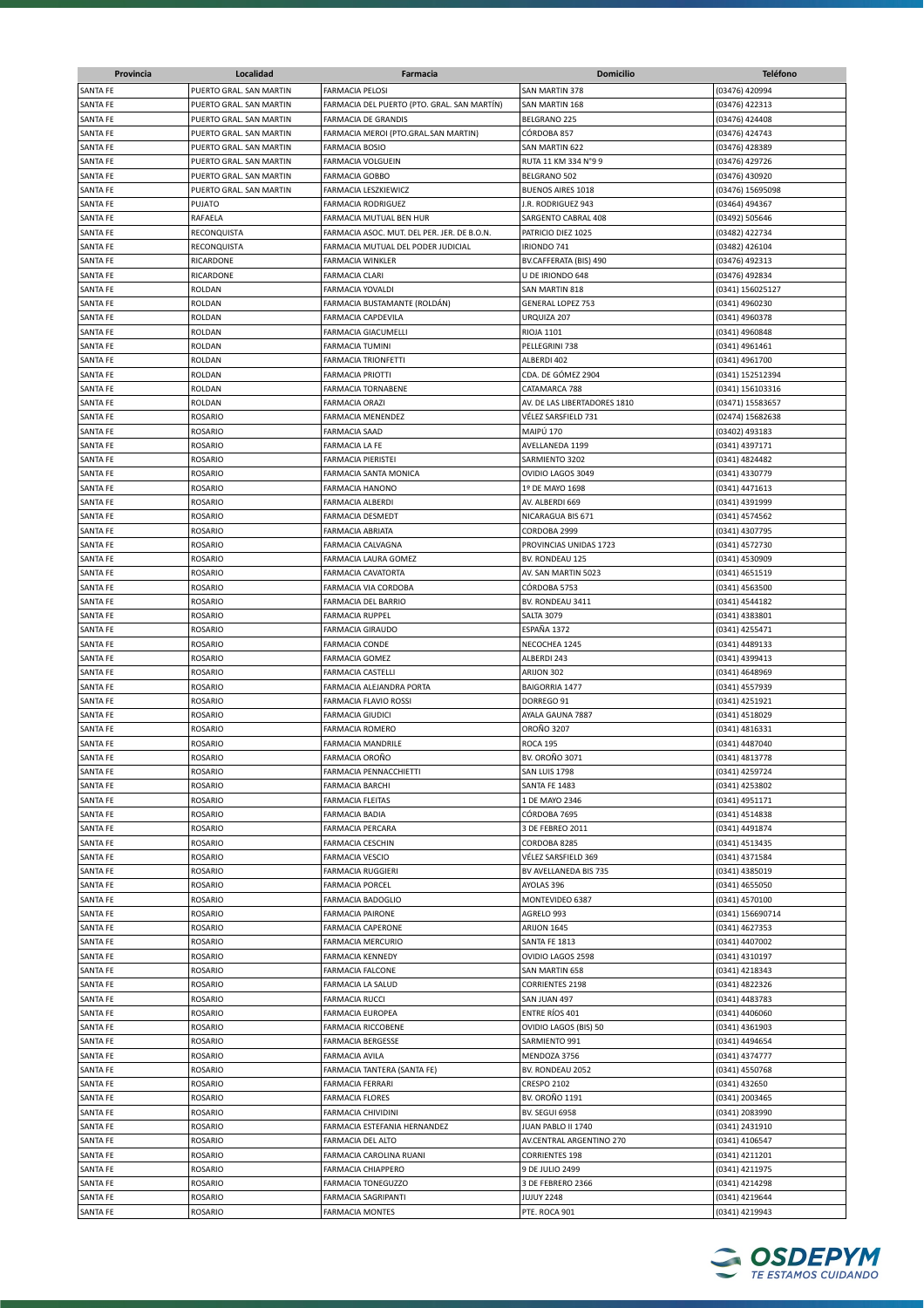| Provincia       | Localidad      | Farmacia                       | <b>Domicilio</b>                   | <b>Teléfono</b>  |
|-----------------|----------------|--------------------------------|------------------------------------|------------------|
| <b>SANTA FE</b> | <b>ROSARIO</b> | <b>FARMACIA CASADEI</b>        | ITALIA 1431                        | (0341) 4243066   |
| SANTA FE        | <b>ROSARIO</b> | FARMACIA VINCZE-SAMUEL         | SAN LORENZO 901                    | (0341) 4246290   |
| SANTA FE        | <b>ROSARIO</b> | FARMACIA GONZALEZ LALLONI      | ZEBALLOS 650                       | (0341) 4246702   |
| <b>SANTA FE</b> | <b>ROSARIO</b> | FARMACIA ALEMANA               | RIOBAMBA 1814                      | (0341) 4253404   |
| SANTA FE        | ROSARIO        | FARMACIA ATLANTICA             | <b>MAIPÚ 1498</b>                  | (0341) 4254268   |
| SANTA FE        | <b>ROSARIO</b> | FARMACIA PARQUE BRITANIA       | PARAGUAY 102                       | (0341) 4257310   |
| SANTA FE        | <b>ROSARIO</b> | FARMACIA LOMBARDELLI           | MENDOZA 2595                       | (0341) 4258630   |
|                 |                |                                |                                    |                  |
| SANTA FE        | ROSARIO        | FARMACIA SUIZA                 | SARMIENTO 865                      | (0341) 4263623   |
| SANTA FE        | ROSARIO        | FARMACIA BERMEJO               | AYACUCHO 1650                      | (0341) 4266748   |
| <b>SANTA FE</b> | <b>ROSARIO</b> | FARMACIA ADAMI                 | PELLEGRINI 3546                    | (0341) 4304135   |
| <b>SANTA FE</b> | <b>ROSARIO</b> | <b>FARMACIA GERVATTI</b>       | BV. AVELLANEDA BIS 967             | (0341) 4304445   |
| SANTA FE        | <b>ROSARIO</b> | <b>FARMACIA FOGLIA</b>         | CALLAO 301                         | (0341) 4304853   |
| <b>SANTA FE</b> | <b>ROSARIO</b> | <b>FARMACIA TOSCA</b>          | SANTA FE 4340                      | (0341) 4307298   |
| <b>SANTA FE</b> | <b>ROSARIO</b> | <b>FARMACIA SAIA</b>           | AV. FRANCIA 1501                   | (0341) 4309427   |
| SANTA FE        | <b>ROSARIO</b> | <b>FARMACIA MURUA</b>          | OVIDIO LAGOS 3798                  | (0341) 4314008   |
| SANTA FE        | <b>ROSARIO</b> | <b>FARMACIA ROUVIERE</b>       | MATIENZO 2350                      | (0341) 4314288   |
| SANTA FE        | ROSARIO        | FARMACIA MAZZARA               | 27 DE FEBRERO 3302                 | (0341) 4316136   |
| SANTA FE        | <b>ROSARIO</b> | FARMACIA BELLA VISTA           | RIOBAMBA 3696                      | (0341) 4318831   |
| SANTA FE        | ROSARIO        | FARMACIA GALIGANI              | OROÑO 3714                         | (0341) 4319670   |
| SANTA FE        | <b>ROSARIO</b> | FARMACIA BIANCHI (ROSARIO)     | RIOBAMBA 3595                      | (0341) 4320484   |
| <b>SANTA FE</b> | <b>ROSARIO</b> | FARMACIA SILVANA LORENZETTI    | <b>VIAMONTE 88</b>                 | (0341) 4321789   |
| <b>SANTA FE</b> | <b>ROSARIO</b> | <b>FARMACIA CEBALLOS</b>       | SAN NICOLÁS 1899                   | (0341) 4327351   |
| SANTA FE        | <b>ROSARIO</b> | <b>FARMACIA ROATTA</b>         | MENDOZA 3311                       | (0341) 4352471   |
| SANTA FE        | <b>ROSARIO</b> | FARMACIA OLDANI                | BV. AVELLANEDA 384                 | (0341) 4356792   |
| SANTA FE        | <b>ROSARIO</b> | FARMACIA ACHIDIAK              | VÉLEZ SARSFIELD 1582               | (0341) 4375310   |
| SANTA FE        | <b>ROSARIO</b> | FARMACIA PLACENTI              | SAN JUAN 3501                      | (0341) 4376076   |
| <b>SANTA FE</b> | <b>ROSARIO</b> | <b>FARMACIA ATTME</b>          | EVA PERÓN 4790                     | (0341) 4381402   |
| SANTA FE        | <b>ROSARIO</b> | <b>FARMACIA CENTINEO</b>       | <b>ECHEVERRIA 591</b>              | (0341) 4385785   |
| SANTA FE        | <b>ROSARIO</b> | FARMACIA RODRIGUEZ ROSANO      | SAN LUIS 4498                      | (0341) 4385799   |
| <b>SANTA FE</b> | <b>ROSARIO</b> | FARMACIA HERBAS (SANTA FE)     | MENDOZA 4599                       | (0341) 4394197   |
| SANTA FE        | <b>ROSARIO</b> |                                |                                    |                  |
|                 |                | FARMACIA DI SIPIO              | RICHIERI 1198                      | (0341) 4394901   |
| SANTA FE        | ROSARIO        | FARMACIA AVENIDA (ROSARIO)     | AV. ALBERDI 1098                   | (0341) 4395097   |
| <b>SANTA FE</b> | <b>ROSARIO</b> | <b>FARMACIA MIRETTI</b>        | BV. AVELLANEDA 1439                | (0341) 4396873   |
| <b>SANTA FE</b> | <b>ROSARIO</b> | <b>FARMACIA CAPPONE</b>        | BV. OROÑO 918                      | (0341) 4400954   |
| SANTA FE        | <b>ROSARIO</b> | FARMACIA TERRAZZINO (SANTA FE) | CALLAO 935                         | (0341) 4401510   |
| SANTA FE        | ROSARIO        | FARMACIA DI BENEDETTO          | <b>ALEM 1298</b>                   | (0341) 4407261   |
| SANTA FE        | <b>ROSARIO</b> | <b>FARMACIA FABIO</b>          | MENDOZA 1903                       | (0341) 4477027   |
| SANTA FE        | <b>ROSARIO</b> | <b>FARMACIA ROSARIO</b>        | SAN LORENZO 1315                   | (0341) 4484112   |
| SANTA FE        | <b>ROSARIO</b> | FARMACIA PERDOMO               | SAN LUIS 2566                      | (0341) 4491077   |
| SANTA FE        | <b>ROSARIO</b> | FARMACIA ORIOLI                | CÓRDOBA 2275                       | (0341) 4491190   |
| SANTA FE        | <b>ROSARIO</b> | FARMACIA FARMA CIA             | <b>MITRE 786</b>                   | (0341) 4491658   |
| SANTA FE        | <b>ROSARIO</b> | FARMACIA CHIABRANDO            | <b>ENTRE RÍOS 1121</b>             | (0341) 4491808   |
| SANTA FE        | <b>ROSARIO</b> | FARMACIA PARQUE ESPAÑA         | SALTA 1222                         | (0341) 4496964   |
| SANTA FE        | <b>ROSARIO</b> | FARMACIA AGUIRRE (ROSARIO)     | GÜEMES 2098                        | (0341) 4499239   |
| SANTA FE        | <b>ROSARIO</b> | <b>FARMACIA PISTACCHIA</b>     | EVA PERÓN 8055                     | (0341) 4521010   |
| SANTA FE        | <b>ROSARIO</b> | <b>FARMACIA FESSIA</b>         | <b>MARTIN FIERRO 245</b>           | (0341) 4535049   |
| SANTA FE        | <b>ROSARIO</b> | FARMACIA CRUZ DEL PORTAL       | NANSEN 398                         | (0341) 4548686   |
| SANTA FE        | <b>ROSARIO</b> | <b>FARMACIA BAIGORRIA</b>      | <b>BAIGORRIA 957</b>               | (0341) 4550338   |
| <b>SANTA FE</b> | <b>ROSARIO</b> | FARMACIA MULLER                | RONDEAU 1101                       | (0341) 4550795   |
| <b>SANTA FE</b> | ROSARIO        | FARMACIA STIEFEL REANO         | BV. RONDEAU 1642                   | (0341) 4552326   |
| SANTA FE        | ROSARIO        | FARMACIA ACEÑOLAZA             | SUPER 986                          | (0341) 4557833   |
| SANTA FE        | ROSARIO        | <b>FARMACIA PORTO</b>          | RIVAROLA 7754                      | (0341) 4560035   |
| SANTA FE        | <b>ROSARIO</b> | <b>FARMACIA FRANZ</b>          |                                    |                  |
|                 |                |                                | MENDOZA 5902                       | (0341) 4563350   |
| SANTA FE        | ROSARIO        | FARMACIA COLLA                 | MENDOZA 5357                       | (0341) 4564681   |
| SANTA FE        | <b>ROSARIO</b> | <b>FARMACIA IVARZ</b>          | MENDOZA 6255                       | (0341) 4569043   |
| SANTA FE        | <b>ROSARIO</b> | <b>FARMACIA BABINI</b>         | MENDOZA 7735                       | (0341) 4572712   |
| SANTA FE        | <b>ROSARIO</b> | <b>FARMACIA ULRICH</b>         | RIVAROLA 7969                      | (0341) 4583189   |
| SANTA FE        | <b>ROSARIO</b> | FARMACIA OESTE                 | EVA PERÓN 6694                     | (0341) 4584545   |
| SANTA FE        | ROSARIO        | FARMACIA ANTONELLI             | WILDE 508                          | (0341) 4586988   |
| SANTA FE        | ROSARIO        | FARMACIA CRUZ DEL OESTE        | JUAN JOSE PASO 6674                | (0341) 4587676   |
| SANTA FE        | <b>ROSARIO</b> | <b>FARMACIA GENTILE</b>        | ALBERTO J. PAZ (BIS) 1065          | (0341) 4596911   |
| SANTA FE        | ROSARIO        | FARMACIA SAAVEDRA              | AV. SEGUI 1494                     | (0341) 4610516   |
| SANTA FE        | <b>ROSARIO</b> | FARMACIA PASCUAL               | ARIJÓN D. 2727                     | (0341) 4619482   |
| SANTA FE        | ROSARIO        | FARMACIA SANTAMBROSIO          | URIBURU 721                        | (0341) 4637243   |
| SANTA FE        | <b>ROSARIO</b> | <b>FARMACIA BRUNIS</b>         | ARIJON 702                         | (0341) 4637579   |
| SANTA FE        | <b>ROSARIO</b> | <b>FARMACIA FORT</b>           | AV DEL ROSARIO BIS 569             | (0341) 4640444   |
| SANTA FE        | <b>ROSARIO</b> | FARMACIA DEL SUR               | PARAGUAY 6220                      | (0341) 4656891   |
| SANTA FE        | ROSARIO        | <b>FARMACIA MARKS</b>          | <b>MITRE 3598</b>                  | (0341) 4729141   |
| <b>SANTA FE</b> | <b>ROSARIO</b> | <b>FARMACIA NOVISKI</b>        | SAN MARTIN N (LOCAL 1) 3399        | (0341) 4762402   |
| SANTA FE        | ROSARIO        | FARMACIA SAN JOSE              | PELLEGRINI 1395                    | (0341) 4811521   |
| SANTA FE        | <b>ROSARIO</b> | <b>FARMACIA TONELLI</b>        | <b>ENTRE RÍOS 1916</b>             | (0341) 4815273   |
| SANTA FE        | ROSARIO        | FARMACIA MILITELLO             | AMENABAR 1773                      | (0341) 4818795   |
| SANTA FE        | <b>ROSARIO</b> | FARMACIA SCOZZIERO             | <b>CORRIENTES 2424</b>             | (0341) 4821922   |
|                 |                |                                |                                    |                  |
| SANTA FE        | <b>ROSARIO</b> | <b>FARMACIA AIRALDI</b>        | SARMIENTO 3098                     | (0341) 4826883   |
| SANTA FE        | <b>ROSARIO</b> | FARMACIA AYOLAS                | ESPAÑA 3407                        | (0341) 4827619   |
| SANTA FE        | ROSARIO        | FARMACIA CARDINALI             | VIAMONTE 1592                      | (0341) 4855053   |
| SANTA FE        | <b>ROSARIO</b> | FARMACIA BOGDANOWICZ           | BV. AVELLANEDA BIS LOCAL 1,2,3 524 | (0341) 7234001   |
| SANTA FE        | <b>ROSARIO</b> | FARMACIA ALMA                  | MATIENZO 997                       | (0341) 45681133  |
| SANTA FE        | ROSARIO        | FARMACIA INSAURRALDE           | AV FRANCIA 1085                    | (0341) 153045506 |
| SANTA FE        | <b>ROSARIO</b> | FARMACIA COTUGNO               | SAN MARTIN 4842                    | (0341) 155202025 |

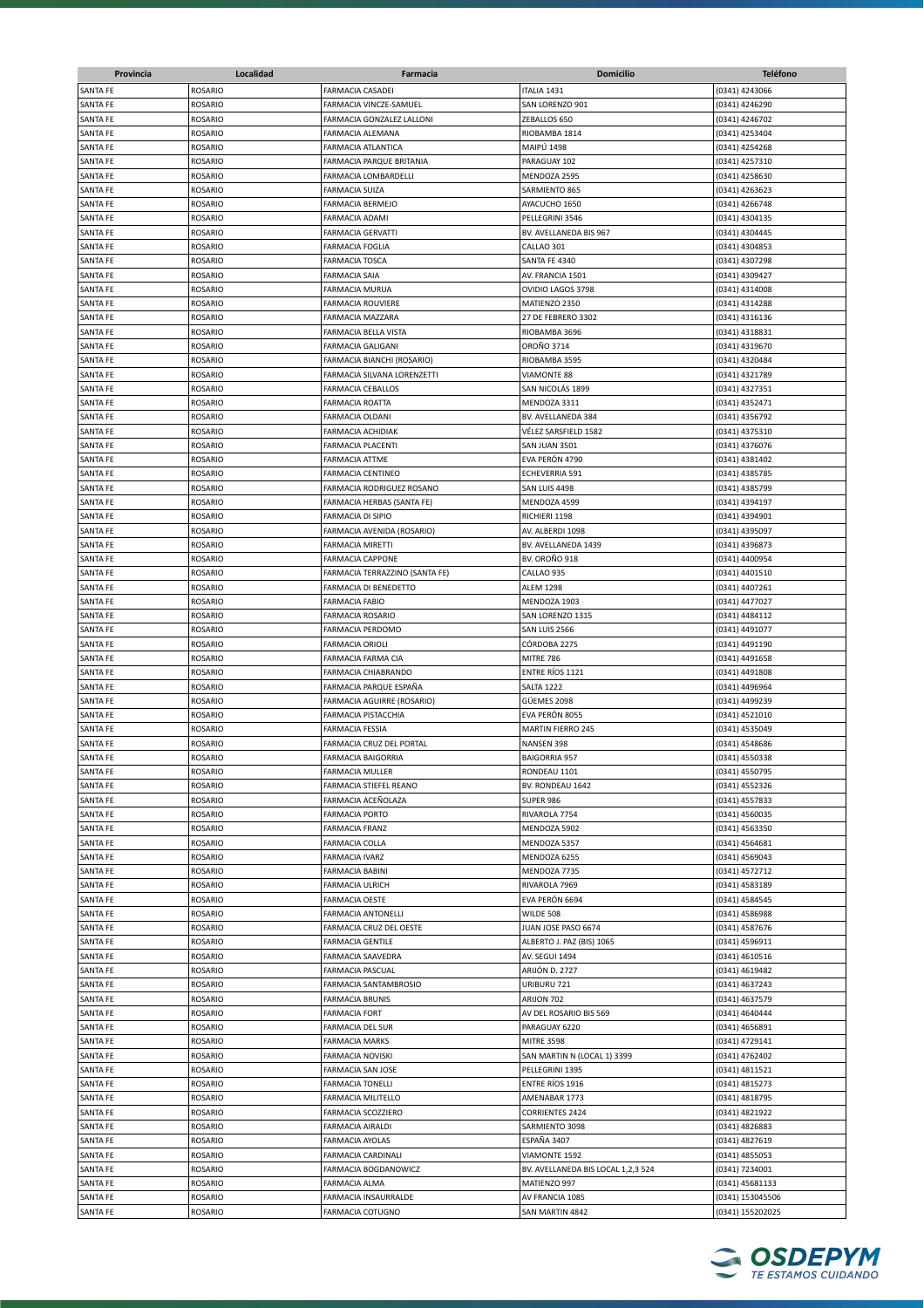| Provincia       | Localidad      | Farmacia                                         | <b>Domicilio</b>            | <b>Teléfono</b>  |
|-----------------|----------------|--------------------------------------------------|-----------------------------|------------------|
| <b>SANTA FE</b> | <b>ROSARIO</b> | <b>FARMACIA FEIOCK</b>                           | SAN NICOLÁS 3798            | (0341) 155550265 |
| <b>SANTA FE</b> | ROSARIO        | <b>FARMACIA LUCENTINI</b>                        | AVELLANEDA (BIS) 98         | (0341) 156928407 |
| <b>SANTA FE</b> | <b>ROSARIO</b> | <b>FARMACIA TRONCOSO</b>                         | SANTA FE 2076               | (0341) 4491999   |
| <b>SANTA FE</b> | <b>ROSARIO</b> | FARMACIA CHIOVOLONI                              | CALLAO 5044                 | (0341) 4638515   |
| <b>SANTA FE</b> | <b>ROSARIO</b> | FARMACIA A.M.U.R. ROSARIO                        | PTE ROCA 835                | (0341) 4210551   |
| <b>SANTA FE</b> | <b>ROSARIO</b> | FARMACIA AOSC.MUTUAL PUERTO ROSARIO              | BATTLE Y ORDOÑEZ 363        | (0341) 4666697   |
|                 | <b>ROSARIO</b> | FARMACIA AVELLANEDA                              |                             |                  |
| <b>SANTA FE</b> |                |                                                  | CÓRDOBA 4101                | (0341) 4114545   |
| SANTA FE        | <b>ROSARIO</b> | FARMACIA BIZZARRI                                | J. INGENIEROS 876           | (0341) 4391416   |
| <b>SANTA FE</b> | ROSARIO        | FARMACIA DE ELIA                                 | PRESIDENTE ROCA 756         | (0341) 155528242 |
| <b>SANTA FE</b> | <b>ROSARIO</b> | <b>FARMACIA DEL LEON</b>                         | CORDOBA 1704                | (0341) 4257950   |
| <b>SANTA FE</b> | ROSARIO        | <b>FARMACIA EXPRESS</b>                          | BV. RONDEAU 4147            | (0341) 4550429   |
| <b>SANTA FE</b> | <b>ROSARIO</b> | <b>FARMACIA FAGGI (NUEVA)</b>                    | FRENCH 1276                 | (0341) 6798315   |
| <b>SANTA FE</b> | <b>ROSARIO</b> | <b>FARMACIA GARIS</b>                            | URQUIZA 1605                | (0341) 4259510   |
| SANTA FE        | <b>ROSARIO</b> | FARMACIA GONZALEZ CALVO                          | 27 DE FEBRERO 1499          | (0341) 4820614   |
| <b>SANTA FE</b> | <b>ROSARIO</b> | <b>FARMACIA GRILLI</b>                           | SAN JUAN 601                | (0341) 4266999   |
| <b>SANTA FE</b> | ROSARIO        | FARMACIA HAMANN (SANTA FE)                       | <b>ENTRE RÍOS 3431</b>      | (0341) 4619101   |
| <b>SANTA FE</b> | <b>ROSARIO</b> | FARMACIA HERNANDEZ CASSINI MIRIAM                | <b>LIMA 1201</b>            | (0341) 4388606   |
| <b>SANTA FE</b> | ROSARIO        | FARMACIA I.O.S.E. ROSARIO                        | <b>RIOJA 1445</b>           | (0341) 4485726   |
| SANTA FE        | ROSARIO        | FARMACIA JUAN CANALS                             | ESPAÑA 4496                 | (0341) 4613499   |
| SANTA FE        | <b>ROSARIO</b> | FARMACIA LA FLORIDA                              | bv. rondeau 3302            | (0341) 4545444   |
| SANTA FE        | <b>ROSARIO</b> | FARMACIA MAIPU (ROSARIO)                         | SAN LUIS (ESQ. MAIPÚ) 902   | (0341) 4213724   |
| <b>SANTA FE</b> | <b>ROSARIO</b> | FARMACIA MASAROTTO                               | AV. ARIJON 2199             | (0341) 4652960   |
| <b>SANTA FE</b> | <b>ROSARIO</b> | <b>FARMACIA MIR</b>                              | AV. SAN MARTIN 4397         | (0341) 4641044   |
| <b>SANTA FE</b> | <b>ROSARIO</b> | <b>FARMACIA MOSCATO</b>                          | SARMIENTO 456               | (0341) 4407088   |
| <b>SANTA FE</b> | <b>ROSARIO</b> | FARMACIA PAGANI (ROSARIO)                        | JUNÍN 2402                  | (0341) 4386111   |
| <b>SANTA FE</b> | <b>ROSARIO</b> | <b>FARMACIA PAOLINO</b>                          | BV. 27 DE FEBRERO 3946      | (0341) 4319691   |
| <b>SANTA FE</b> | <b>ROSARIO</b> | <b>FARMACIA PESADO</b>                           | SAN JUAN 1701               | (0341) 4212000   |
| <b>SANTA FE</b> | <b>ROSARIO</b> | <b>FARMACIA PILAR</b>                            | PUEYRREDÓN 353              | (0341) 4303345   |
| SANTA FE        | <b>ROSARIO</b> | <b>FARMACIA ROTGER</b>                           | AV. FRANCIA 1173            | (0341) 4301887   |
| <b>SANTA FE</b> | <b>ROSARIO</b> | <b>FARMACIA SALUT</b>                            | <b>BALCARCE 816</b>         | (0341) 4262893   |
| SANTA FE        | <b>ROSARIO</b> | <b>FARMACIA SAN JORGE</b>                        |                             | (0341) 4811488   |
|                 |                |                                                  | AV. PELLEGRINI 809          |                  |
| <b>SANTA FE</b> | <b>ROSARIO</b> | FARMACIA SINDICAL LUZ Y FUERZA ROSARIO           | ENTRE RÍOS 982              | (0341) 4803807   |
| SANTA FE        | <b>ROSARIO</b> | <b>FARMACIA GHEZZI</b>                           | VIRASORO 1304               | (0341) 4813433   |
| SANTA FE        | <b>ROSARIO</b> | FARMACIA CORDOBA (ROSARIO)                       | CÓRDOBA 2394                | (0341) 4402300   |
| SANTA FE        | <b>ROSARIO</b> | FARMACIA PELLEGRINI (ROSARIO)                    | AV. PELLEGRINI 1195/97 NULL | (0341) 4818577   |
| SANTA FE        | <b>ROSARIO</b> | <b>FARMACIA ARIAS</b>                            | AV. PELLEGRINI 4099         | (0341) 4310032   |
| <b>SANTA FE</b> | ROSARIO        | FARMACIA MASAROTTO                               | AV. ARIJON 2199             | (0341) 4652960   |
| <b>SANTA FE</b> | ROSARIO        | FARMACIA FARMA 4                                 | <b>BV. OROÑO 2609</b>       | (0341) 4448262   |
| <b>SANTA FE</b> | ROSARIO        | <b>FARMACIA BONO</b>                             | SAN LORENZO 1130            | (0341) 4215068   |
| <b>SANTA FE</b> | <b>ROSARIO</b> | FARMACIA PASTEUR (ROSARIO)                       | BV. SEGUI 2809              | (0341) 4340331   |
| Santa Fe        | <b>ROSARIO</b> | <b>FARMACIA AQUINO</b>                           | SAN LUIS 2348               | (0341) 4261912   |
| <b>SANTA FE</b> | <b>ROSARIO</b> | <b>FARMACIA MINAGLIA</b>                         | <b>ENTRE RIOS 2564</b>      | (0341) 153741505 |
| <b>SANTA FE</b> | <b>ROSARIO</b> | PENNACCHIETTI                                    | SAN LUIS 1798               | (0341) 4259724   |
| <b>SANTA FE</b> | <b>ROSARIO</b> | <b>FARMACIA CATENA</b>                           | <b>BV. OROÑO 5093</b>       | (0341) 156688854 |
| <b>SANTA FE</b> | <b>ROSARIO</b> | FARMACIA GUGLIELMINO                             | MENDOZA 1595                | (03441) 4116902  |
| <b>SANTA FE</b> | <b>ROSARIO</b> | <b>FARMACIA RIOS</b>                             | PRESIDENTE ROCA 371         | (03469) 420772   |
| <b>SANTA FE</b> | <b>ROSARIO</b> | FARMACIA S. SOLARI                               | AV. SAN MARTÍN 3701         |                  |
| SANTA FE        | <b>ROSARIO</b> | <b>FARMACIA EMBON</b>                            | TUCUMAN 1900                |                  |
| <b>SANTA FE</b> | <b>ROSARIO</b> | <b>FARMACIA SOLARI</b>                           | SAN MARTIN 5602             |                  |
| <b>SANTA FE</b> | ROSARIO        | FARMACIA GÓMEZ VALLE                             | <b>BAIGORRIA 2350</b>       |                  |
| <b>SANTA FE</b> | ROSARIO        | FARMACIA DEL SIGLO                               | CÓRDOBA 1469                |                  |
| <b>SANTA FE</b> | <b>ROSARIO</b> | <b>FARMACIA LAZARTE</b>                          | <b>SUPERI 1466</b>          |                  |
| <b>SANTA FE</b> | <b>ROSARIO</b> | <b>FARMACIA TURÍN</b>                            | AV. SAN MARTIN 5386         |                  |
| <b>SANTA FE</b> | <b>ROSARIO</b> | <b>FARMACIA CARUSO</b>                           | AV. PELLEGRINI 5935/38 NULL |                  |
|                 |                |                                                  |                             |                  |
| <b>SANTA FE</b> | <b>ROSARIO</b> | FARMACIA BUSALACCHI<br><b>FARMACIA LORENZINI</b> | LAMADRID 1977               |                  |
| SANTA FE        | <b>ROSARIO</b> |                                                  | NECOCHEA 1687               |                  |
| <b>SANTA FE</b> | <b>ROSARIO</b> | FARMACIA M.A.GARCÍA                              | GUATEMALA 1403              |                  |
| <b>SANTA FE</b> | <b>ROSARIO</b> | FARMACIA CATIVIELA                               | BV. AVELLANEDA 2638         |                  |
| SANTA FE        | ROSARIO        | <b>FARMACIA GALIZIA</b>                          | <b>BV. SEGUI 1701</b>       |                  |
| SANTA FE        | ROSARIO        | <b>FARMACIA HOMEOS</b>                           | URQUIZA 1802                |                  |
| SANTA FE        | ROSARIO        | FARMACIA BARBAGALLO                              | LA REPÚBLICA 7607           |                  |
| SANTA FE        | ROSARIO        | FARMACIA MOLEDO                                  | BV. RONDEAU 3695            |                  |
| <b>SANTA FE</b> | ROSARIO        | <b>FARMACIA RONCHI</b>                           | 3 DE FEBRERO 1283           |                  |
| <b>SANTA FE</b> | <b>ROSARIO</b> | <b>FARMACIA DIMARCO</b>                          | <b>BV. OROÑO 5835</b>       |                  |
| SANTA FE        | <b>ROSARIO</b> | FARMACIA MAMELUCCO                               | SAN LUIS 3039               |                  |
| SANTA FE        | <b>ROSARIO</b> | <b>FARMACIA AGUILA</b>                           | CAFFERATA 632               |                  |
| SANTA FE        | <b>ROSARIO</b> | <b>FARMACIA MARTINEZ</b>                         | URUGUAY 110                 |                  |
| SANTA FE        | <b>ROSARIO</b> | <b>FARMACIA STRELUK</b>                          | PROVINCIAS UNIDAS 2398      |                  |
| SANTA FE        | <b>ROSARIO</b> | <b>FARMACIA DIAZ</b>                             | URQUIZA 2373                |                  |
| SANTA FE        | <b>ROSARIO</b> | <b>FARMACIA SALTA</b>                            | URQUIZA 3299                |                  |
| SANTA FE        | <b>ROSARIO</b> | FARMACIA CHIMENTON (ROSARIO)                     | AV. PELLEGRINI 4460         |                  |
| SANTA FE        | <b>ROSARIO</b> | FARMACIA LAGRECA                                 | 3 DE FEBRERO 2698           |                  |
| SANTA FE        | <b>ROSARIO</b> | FARMACIA EL CÍRCULO                              | MENDOZA 742                 |                  |
| <b>SANTA FE</b> | <b>ROSARIO</b> | <b>FARMACIA STRIEBECK</b>                        | CÓRDOBA 2719                |                  |
| <b>SANTA FE</b> | <b>ROSARIO</b> | <b>FARMACIA BERGERO</b>                          | MONTEVIDEO 1732             |                  |
|                 |                |                                                  |                             |                  |
| SANTA FE        | ROSARIO        | FARMACIA VALLECILLO                              | ROUILLON 2472               |                  |
| SANTA FE        | <b>ROSARIO</b> | <b>FARMACIA BAHIA</b>                            | BAHÍA BLANCA 388            |                  |
| SANTA FE        | <b>ROSARIO</b> | <b>FARMACIA AGUINO</b>                           | MAIPÚ 307                   |                  |
| SANTA FE        | <b>ROSARIO</b> | FARMACIA VERONICA LAZARTE                        | AV. CASIANO CASAS 1870      |                  |
| SANTA FE        | <b>ROSARIO</b> | FARMACIA VIAMONTE                                | <b>VIAMONTE 906</b>         |                  |

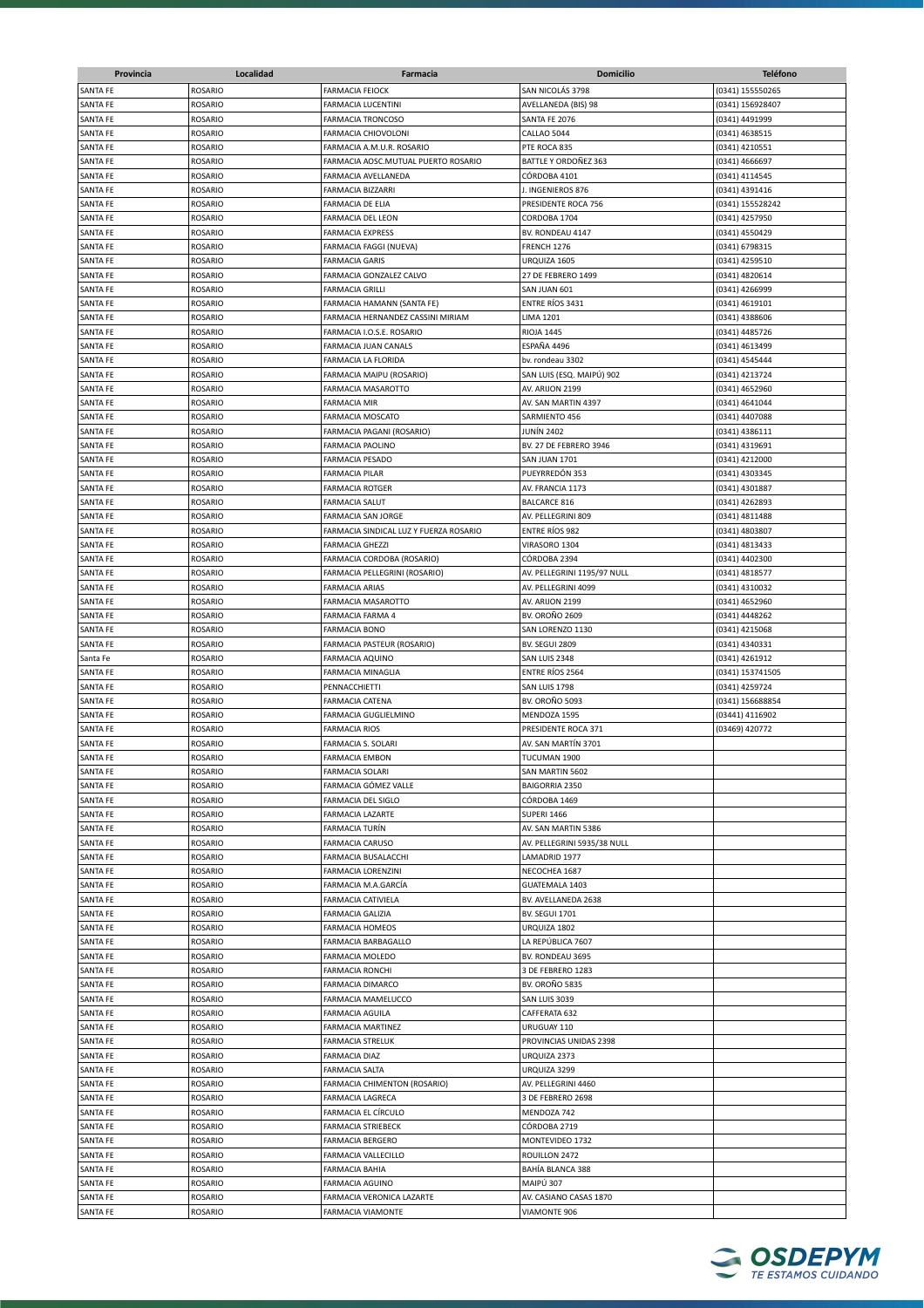| Provincia            | Localidad                        | Farmacia                                          | <b>Domicilio</b>                     | <b>Teléfono</b> |
|----------------------|----------------------------------|---------------------------------------------------|--------------------------------------|-----------------|
| SANTA FE             | <b>ROSARIO</b>                   | <b>FARMACIA RINCIC</b>                            | SAN NICOLÁS 3302                     |                 |
| SANTA FE             | <b>ROSARIO</b>                   | <b>FARMACIA REYNA</b>                             | OVIDIO LAGOS 2794                    |                 |
| SANTA FE             | <b>ROSARIO</b>                   | FARMACIA NUEVO ALBERDI                            | SANCHEZ GRANEL 2826                  |                 |
| <b>SANTA FE</b>      | <b>ROSARIO</b>                   | FARMACIA LOMBARTE                                 | URIBURU 2598                         |                 |
| SANTA FE             | <b>ROSARIO</b>                   | FARMACIA ARCO IRIS                                | 27 DE FEBRERO 5302                   |                 |
| SANTA FE             | <b>ROSARIO</b>                   | <b>FARMACIA ARISTIDE</b>                          | RIOBAMBA 99                          |                 |
| SANTA FE             | <b>ROSARIO</b>                   | FARMACIA AURORA                                   | CONSTITUCIÓN 480                     |                 |
| SANTA FE             | <b>ROSARIO</b>                   | FARMACIA COLON                                    | URQUIZA 2147                         |                 |
| SANTA FE             | <b>ROSARIO</b>                   | FARMACIA ESCOBAR (ROSARIO)                        | FRAG. SARMIENTO 3019                 |                 |
| <b>SANTA FE</b>      | <b>ROSARIO</b>                   | <b>FARMACIA ARNESI</b>                            | MOSCONI 3510                         |                 |
| SANTA FE             | ROSARIO                          | FARMACIA HIPOLITO                                 | <b>OROÑO 5397</b>                    |                 |
| SANTA FE<br>SANTA FE | <b>ROSARIO</b><br><b>ROSARIO</b> | FARMACIA JUAN<br>FARMACIA LAFRANCHI               | <b>JUNÍN 5648</b><br>PELLEGRINI 1909 |                 |
| SANTA FE             | <b>ROSARIO</b>                   | <b>FARMACIA LAURINO</b>                           | MORENO 4497                          |                 |
| SANTA FE             | <b>ROSARIO</b>                   | FARMACIA MC CLYMONT                               | SALTA 2398                           |                 |
| SANTA FE             | <b>ROSARIO</b>                   | FARMACIA CORIASCO                                 | CAFFERATA 1242                       |                 |
| SANTA FE             | ROSARIO                          | <b>FARMACIA ROBIN</b>                             | AV. ALBERDI 951                      |                 |
| SANTA FE             | <b>ROSARIO</b>                   | FARMACIA SAN MARTINO                              | SORRENTO 774                         |                 |
| SANTA FE             | <b>ROSARIO</b>                   | <b>FARMACIA TORRESI</b>                           | <b>BUENOS AIRES 4271</b>             |                 |
| SANTA FE             | <b>ROSARIO</b>                   | FARMACIA PEDRO GONZALEZ                           | <b>ALEM 2402</b>                     |                 |
| SANTA FE             | <b>ROSARIO</b>                   | <b>FARMACIA RABOZZI</b>                           | <b>LEIVA 6007</b>                    |                 |
| <b>SANTA FE</b>      | <b>ROSARIO</b>                   | FARMACIA SCARPIGNATO                              | <b>BV. OROÑO 1509</b>                |                 |
| <b>SANTA FE</b>      | <b>ROSARIO</b>                   | FARMACIA MARCOLINI                                | RUEDA 2480                           |                 |
| SANTA FE             | ROSARIO                          | FARMACIA APOTHEKA                                 | PELLEGRINI 1760                      |                 |
| <b>SANTA FE</b>      | <b>ROSARIO</b>                   | FARMACIA MARTA PIATTI                             | SAN NICOLÁS 485                      |                 |
| <b>SANTA FE</b>      | <b>ROSARIO</b>                   | <b>FARMACIA CASA</b>                              | BAIGORRIA 1710                       |                 |
| <b>SANTA FE</b>      | ROSARIO                          | FARMACIA RODRIGUEZ MOREALE                        | SORRENTO 1072                        |                 |
| SANTA FE             | ROSARIO                          | FARMACIA CORSI                                    | TEJEDA 2666                          |                 |
| SANTA FE             | <b>ROSARIO</b>                   | FARMACIA NORA RODRIGUEZ                           | CARRIEGO 1366                        |                 |
| SANTA FE             | <b>ROSARIO</b>                   | <b>FARMACIA GAMULIN</b>                           | RODRIGUEZ 714                        |                 |
| SANTA FE             | <b>ROSARIO</b>                   | <b>FARMACIA ZANNI</b>                             | AMENABAR 5359                        |                 |
| SANTA FE             | ROSARIO                          | <b>FARMACIA RABITO</b>                            | BERRINI 2275                         |                 |
| SANTA FE             | <b>ROSARIO</b>                   | FARMACIA SCLOSA                                   | MENDOZA 5567                         |                 |
| SANTA FE             | <b>ROSARIO</b>                   | <b>FARMACIA TARTARELLI</b>                        | BV. RONDEAU 1350                     |                 |
| SANTA FE             | <b>ROSARIO</b>                   | FARMACIA PERINETTI                                | HIPOLITO YRIGOYEN 1078               |                 |
| SANTA FE<br>SANTA FE | ROSARIO<br><b>ROSARIO</b>        | FARMACIA YASPARRA<br>FARMACIA LORENZETTI          | MONTEVIDEO 1364<br>NECOCHEA 1795     |                 |
| SANTA FE             | ROSARIO                          | FARMACIA TARALLO                                  | SAN JUAN 3716                        |                 |
| SANTA FE             | <b>ROSARIO</b>                   | FARMACIA PETRUZZI                                 | PELLEGRINI 3770                      |                 |
| SANTA FE             | <b>ROSARIO</b>                   | FARMACIA AMAT                                     | DEAN FUNES 5785                      |                 |
| <b>SANTA FE</b>      | <b>ROSARIO</b>                   | <b>FARMACIA BINI</b>                              | <b>SEGUI 5341</b>                    |                 |
| <b>SANTA FE</b>      | <b>ROSARIO</b>                   | <b>FARMACIA BONETTO</b>                           | J. J. PASO 5669                      |                 |
| SANTA FE             | <b>ROSARIO</b>                   | FARMACIA CECCARELLI                               | AYACUCHO 5380                        |                 |
| <b>SANTA FE</b>      | <b>ROSARIO</b>                   | <b>FARMACIA CECONI</b>                            | JUNA B. JUSTO 7235                   |                 |
| <b>SANTA FE</b>      | <b>ROSARIO</b>                   | FARMACIA ORLANDI                                  | SAN MARTÍN 3110                      |                 |
| <b>SANTA FE</b>      | <b>ROSARIO</b>                   | <b>FARMACIA PENOTTI</b>                           | MENDOZA 7211                         |                 |
| <b>SANTA FE</b>      | ROSARIO                          | FARMACIA LILJESTHROM                              | ARIJON 2757                          |                 |
| SANTA FE             | <b>ROSARIO</b>                   | FARMACIA CHIMINELLO                               | SAN JUAN 2010                        |                 |
| SANTA FE             | <b>ROSARIO</b>                   | <b>FARMACIA BITTAR</b>                            | SAN JUAN 3292                        |                 |
| SANTA FE             | <b>ROSARIO</b>                   | <b>FARMACIA RIDAO</b>                             | MORENO 40                            |                 |
| SANTA FE             | <b>ROSARIO</b>                   | FARMACIA FRANCHINI                                | MONTEVIDEO 4660                      |                 |
| SANTA FE             | <b>ROSARIO</b>                   | <b>FARMACIA MENDEZ</b>                            | NECOCHEA 2945                        |                 |
| SANTA FE             | <b>ROSARIO</b>                   | <b>FARMACIA INGLESA</b>                           | SARMIENTO 641                        |                 |
| SANTA FE             | <b>ROSARIO</b>                   | FARMACIA EDGARDO YAFFE                            | 1º DE MAYO 908                       |                 |
| SANTA FE             | <b>ROSARIO</b>                   | <b>FARMACIA RESTA</b>                             | BIEDMA 3086                          |                 |
| <b>SANTA FE</b>      | ROSARIO                          | FARMACIA COLLOMB                                  | CÓRDOBA 4313                         |                 |
| SANTA FE             | ROSARIO                          | FARMACIA ROLDAN                                   | <b>BALCARCE 162</b>                  |                 |
| SANTA FE             | ROSARIO                          | FARMACIA ENTRECONTI                               | OVIDIO LAGOS 5106                    |                 |
| SANTA FE             | <b>ROSARIO</b>                   | FARMACIA TUMINI                                   | ITALIA 1898                          |                 |
| <b>SANTA FE</b>      | <b>ROSARIO</b>                   | <b>FARMACIA SDRIGOTTI</b>                         | BV. RONDEAU 2398                     |                 |
| SANTA FE             | <b>ROSARIO</b>                   | <b>FARMACIA BERGONZI</b>                          | <b>SALTA 1975</b>                    |                 |
| SANTA FE             | ROSARIO                          | <b>FARMACIA LAPRIDA</b>                           | LAPRIDA 1401                         |                 |
| SANTA FE<br>SANTA FE | <b>ROSARIO</b><br><b>ROSARIO</b> | FARMACIA SILVIA BARATTO<br>FARMACIA SCARAVAGLIONE | ALSINA 1398<br><b>CORRIENTES 962</b> |                 |
| SANTA FE             | <b>ROSARIO</b>                   | <b>FARMACIA UMANSKY</b>                           | SAN MARTIN 3998                      |                 |
| <b>SANTA FE</b>      | ROSARIO                          | FARMACIA DEL SOL                                  | PARAGUAY 952                         |                 |
| SANTA FE             | ROSARIO                          | <b>FARMACIA VILLAGGI</b>                          | <b>BV. OROÑO 1215</b>                |                 |
| SANTA FE             | ROSARIO                          | <b>FARMACIA PATRIS</b>                            | MONTEVIDEO 5602                      |                 |
| <b>SANTA FE</b>      | <b>ROSARIO</b>                   | <b>FARMACIA PECCHIO</b>                           | OVIDIO LAGOS 4601                    |                 |
| SANTA FE             | <b>ROSARIO</b>                   | FARMACIA CALVIN (ROSARIO)                         | <b>JUNÍN 1794</b>                    |                 |
| SANTA FE             | <b>ROSARIO</b>                   | FARMACIA CASTRO (ROSARIO)                         | BV. SEGUI 372                        |                 |
| SANTA FE             | <b>ROSARIO</b>                   | FARMACIA SOLDANO                                  | MENDOZA 5151                         |                 |
| SANTA FE             | <b>ROSARIO</b>                   | <b>FARMACIA SANTINO</b>                           | SAN LORENZO 2755                     |                 |
| SANTA FE             | <b>ROSARIO</b>                   | FARMACIA ANUNZIATO                                | URQUIZA 2597                         |                 |
| SANTA FE             | <b>ROSARIO</b>                   | FARMACIA OLEAGA                                   | <b>JUJUY 1598</b>                    |                 |
| SANTA FE             | <b>ROSARIO</b>                   | FARMACIA ABRUZZO                                  | IRIONDO 2998                         |                 |
| SANTA FE             | <b>ROSARIO</b>                   | FARMACIA AGRELO                                   | AGRELO 2364                          |                 |
| SANTA FE             | <b>ROSARIO</b>                   | <b>FARMACIA AIRES</b>                             | <b>BUENOS AIRES 2296</b>             |                 |
| SANTA FE             | <b>ROSARIO</b>                   | FARMACIA ALESSO (ROSARIO)                         | SARMIENTO 1296                       |                 |
| SANTA FE             | ROSARIO                          | FARMACIA ALQUIMIA                                 | <b>CORRIENTES 2670</b>               |                 |

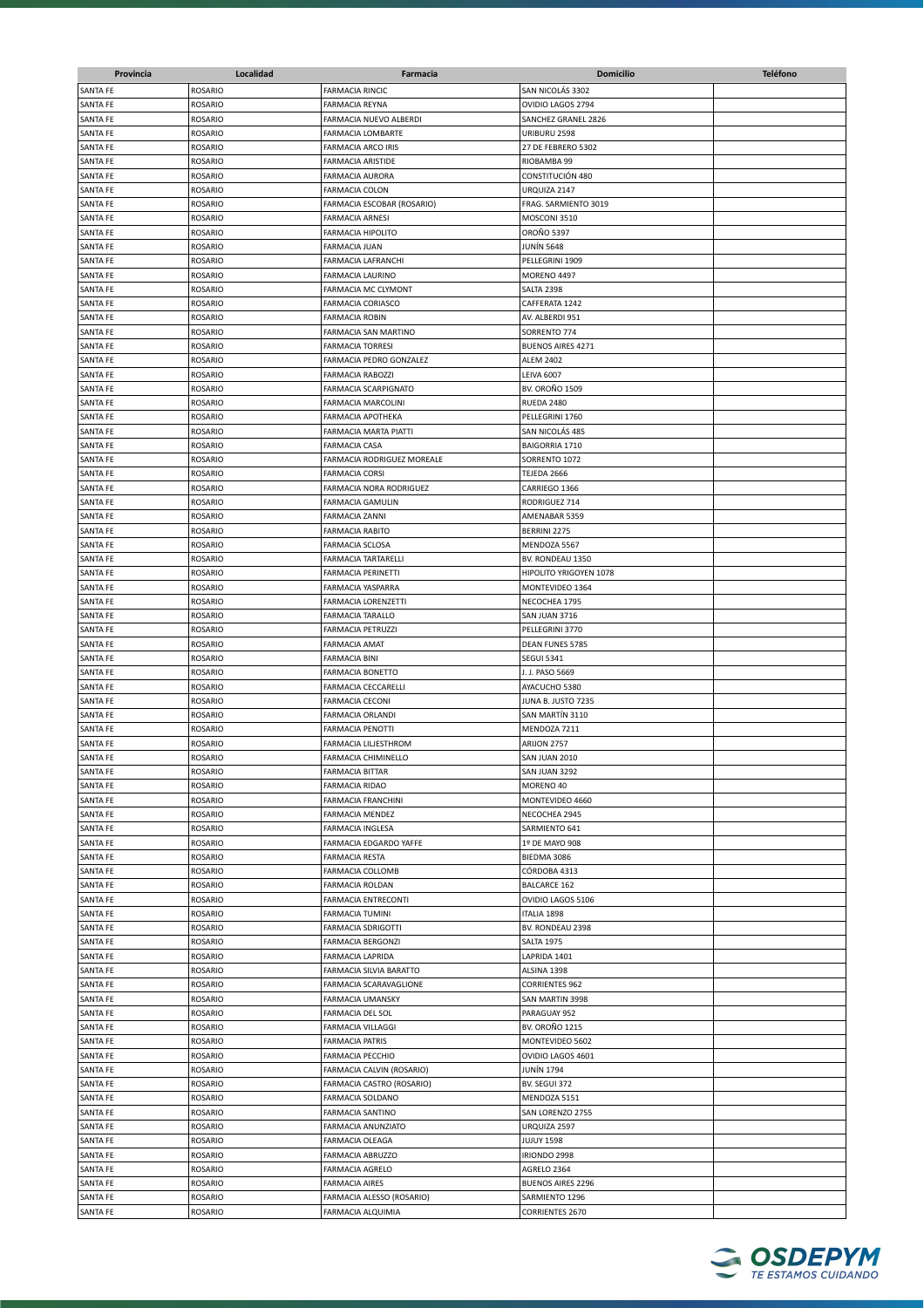| Provincia       | Localidad      | Farmacia                         | <b>Domicilio</b>                      | <b>Teléfono</b> |
|-----------------|----------------|----------------------------------|---------------------------------------|-----------------|
| <b>SANTA FE</b> | <b>ROSARIO</b> | <b>FARMACIA AMBAY</b>            | SAN JUAN 2296                         |                 |
| SANTA FE        | <b>ROSARIO</b> | FARMACIA ANTÁRTIDA               | MENDOZA 7702                          |                 |
| <b>SANTA FE</b> | <b>ROSARIO</b> | <b>FARMACIA ANTONIOTTI</b>       | PARAGUAY 1609                         |                 |
| <b>SANTA FE</b> | <b>ROSARIO</b> | <b>FARMACIA ASTRAL</b>           | JUAN MANUEL DE ROSAS 1301             |                 |
| SANTA FE        | ROSARIO        | FARMACIA AYACUCHO                | AYACUCHO 5196                         |                 |
| SANTA FE        | <b>ROSARIO</b> | FARMACIA AZAR                    | AV. PTE. PERÓN 6389                   |                 |
| SANTA FE        | <b>ROSARIO</b> | FARMACIA BARTOMAGGLIOLLI         | J. M. ROSAS 2448                      |                 |
| <b>SANTA FE</b> |                | FARMACIA BATALLA                 | EVA PERÓN 4997                        |                 |
|                 | ROSARIO        |                                  |                                       |                 |
| SANTA FE        | ROSARIO        | FARMACIA BECCARIA (ROSARIO)      | PROVINCIAS UNIDAS 864                 |                 |
| SANTA FE        | <b>ROSARIO</b> | FARMACIA BELGRANO (ROSARIO)      | MENDOZA 6998                          |                 |
| SANTA FE        | <b>ROSARIO</b> | FARMACIA BERTERO (ROSARIO)       | EVA PERÓN 7025                        |                 |
| SANTA FE        | <b>ROSARIO</b> | <b>FARMACIA BIZZOTTO</b>         | COLÓN 1301                            |                 |
| SANTA FE        | <b>ROSARIO</b> | <b>FARMACIA BONACCI</b>          | <b>CASTRO BARROS 5202</b>             |                 |
| SANTA FE        | <b>ROSARIO</b> | <b>FARMACIA BONEL</b>            | ARIJON 1337                           |                 |
| SANTA FE        | <b>ROSARIO</b> | <b>FARMACIA BOSAZ</b>            | MENDOZA 7940                          |                 |
| SANTA FE        | <b>ROSARIO</b> | FARMACIA BRUFAL                  | <b>BV. SEGUI 5203</b>                 |                 |
| SANTA FE        | <b>ROSARIO</b> | FARMACIA BUSTAMANTE (ROSARIO)    | CASIANO CASAS 1502                    |                 |
| SANTA FE        | <b>ROSARIO</b> | <b>FARMACIA CALACE</b>           | GÉNOVA 6417                           |                 |
| SANTA FE        | ROSARIO        | FARMACIA CAMPO                   | RODRÍGUEZ 1601                        |                 |
| SANTA FE        | <b>ROSARIO</b> | FARMACIA CANTONI (ROSARIO)       | ING. LAPORTE 3732                     |                 |
| SANTA FE        | <b>ROSARIO</b> | <b>FARMACIA CAPETTINI</b>        | MATIENZO 1895                         |                 |
| <b>SANTA FE</b> | <b>ROSARIO</b> | <b>FARMACIA CAPPONI</b>          | MENDOZA 6035                          |                 |
| SANTA FE        | <b>ROSARIO</b> | FARMACIA CAPRIOGLIO              | AV. FRANCIA 2581                      |                 |
| SANTA FE        | <b>ROSARIO</b> | <b>FARMACIA CARDINI</b>          | OVIDIO LAGOS 421                      |                 |
| <b>SANTA FE</b> | <b>ROSARIO</b> | FARMACIA CARESTÍA                | PARAGUAY 2104                         |                 |
| SANTA FE        | ROSARIO        | FARMACIA CASTINI (ROSARIO)       | 9 DE JULIO 414                        |                 |
| SANTA FE        | <b>ROSARIO</b> | FARMACIA CENTENARIO              | <b>CORRIENTES 501</b>                 |                 |
| SANTA FE        | <b>ROSARIO</b> | FARMACIA CLADERA                 | AV. ROSARIO 3189                      |                 |
| <b>SANTA FE</b> | <b>ROSARIO</b> | <b>FARMACIA COBELLI</b>          | AV. EVA PERÓN 5973                    |                 |
| SANTA FE        | <b>ROSARIO</b> | <b>FARMACIA CONCARI</b>          | 44751764                              |                 |
| <b>SANTA FE</b> | <b>ROSARIO</b> | FARMACIA CRISTIAN HERNANDEZ      | <b>BV. OROÑO 3514</b>                 |                 |
| SANTA FE        | ROSARIO        | FARMACIA CRUZ DEL SUR            | OROÑO 2875                            |                 |
| SANTA FE        | <b>ROSARIO</b> | <b>FARMACIA CUBELLS</b>          | EVA PERÓN 8166                        |                 |
| SANTA FE        | <b>ROSARIO</b> | <b>FARMACIA CULLA</b>            | EVA PERÓN 5401                        |                 |
| SANTA FE        | <b>ROSARIO</b> | FARMACIA CUPELLINO               | MAZZA 3302                            |                 |
|                 |                | <b>FARMACIA CURTO</b>            |                                       |                 |
| SANTA FE        | ROSARIO        |                                  | SAN LORENZO 2299<br><b>RUEDA 1851</b> |                 |
| SANTA FE        | <b>ROSARIO</b> | FARMACIA DADAMO                  |                                       |                 |
| SANTA FE        | <b>ROSARIO</b> | FARMACIA DEL PARQUE (ROSARIO)    | <b>CORRIENTES 1801</b>                |                 |
| SANTA FE        | <b>ROSARIO</b> | FARMACIA DESANA                  | <b>MITRE 2078</b>                     |                 |
| SANTA FE        | <b>ROSARIO</b> | FARMACIA DI MONACO               | PTE. ROCA 1462                        |                 |
| <b>SANTA FE</b> | <b>ROSARIO</b> | FARMACIA DI SIMONE               | TARRAGONA 1228                        |                 |
| SANTA FE        | <b>ROSARIO</b> | <b>FARMACIA DONADO</b>           | DONADO 672                            |                 |
| <b>SANTA FE</b> | <b>ROSARIO</b> | FARMACIA ESPAÑA                  | ESPAÑA 1795                           |                 |
| SANTA FE        | <b>ROSARIO</b> | FARMACIA FARINA                  | SANTA FE 3304                         |                 |
| SANTA FE        | <b>ROSARIO</b> | FARMACIA FENOGLIO (ROSARIO)      | ZEBALLOS 1901                         |                 |
| <b>SANTA FE</b> | <b>ROSARIO</b> | <b>FARMACIA GALENICA</b>         | ESPAÑA 2198                           |                 |
| <b>SANTA FE</b> | <b>ROSARIO</b> | FARMACIA GARCIA (ROSARIO)        | AV. FRANCIA 2788                      |                 |
| SANTA FE        | ROSARIO        | <b>FARMACIA GENOVA</b>           | GÉNOVA 1199                           |                 |
| <b>SANTA FE</b> | ROSARIO        | FARMACIA GIOVINAZZO              | CASIANO CASAS 1284                    |                 |
| <b>SANTA FE</b> | ROSARIO        | FARMACIA GUARINO                 | AYACUCHO 6147                         |                 |
| SANTA FE        | ROSARIO        | <b>FARMACIA GUGLIOTTA</b>        | AV. DEL ROSARIO 1402                  |                 |
| <b>SANTA FE</b> | <b>ROSARIO</b> | FARMACIA GUILLERMO GARCIA        | <b>CORRIENTES 4799</b>                |                 |
| SANTA FE        | <b>ROSARIO</b> | FARMACIA HUGO CRESPO             | GRANDOLI 4638                         |                 |
| <b>SANTA FE</b> | <b>ROSARIO</b> | FARMACIA IGLESIAS (ROSARIO)      | AVELLANEDA 3215                       |                 |
| SANTA FE        | <b>ROSARIO</b> | <b>FARMACIA INCHAURZA</b>        | <b>ALEM 1914</b>                      |                 |
| SANTA FE        | <b>ROSARIO</b> | <b>FARMACIA INGER</b>            | <b>CORRIENTES 4201</b>                |                 |
| SANTA FE        | <b>ROSARIO</b> | FARMACIA INTERNACIONAL (ROSARIO) | SAN JUAN 3014                         |                 |
| SANTA FE        | <b>ROSARIO</b> | <b>FARMACIA INTILE</b>           | <b>GUEMES 2499</b>                    |                 |
| SANTA FE        | ROSARIO        | <b>FARMACIA IRIQUIN</b>          | URIBURU 2380                          |                 |
| SANTA FE        | ROSARIO        | FARMACIA ITALIANA                | SAN MARTÍN 1902                       |                 |
| SANTA FE        | <b>ROSARIO</b> | FARMACIA JELUSICH                | <b>BUENOS AIRES 1612</b>              |                 |
| SANTA FE        | ROSARIO        | <b>FARMACIA KNOBEL</b>           | SARMIENTO 4590                        |                 |
| SANTA FE        | <b>ROSARIO</b> | FARMACIA LA UNIVERSIDAD          | SALTA 2801                            |                 |
| SANTA FE        | ROSARIO        | <b>FARMACIA LAMBAS</b>           | IRIONDO 1820                          |                 |
|                 |                |                                  |                                       |                 |
| SANTA FE        | <b>ROSARIO</b> | FARMACIA LASCANO                 | ORONIO 4170                           |                 |
| SANTA FE        | ROSARIO        | <b>FARMACIA LELLI</b>            | SALVAT 1562                           |                 |
| SANTA FE        | <b>ROSARIO</b> | FARMACIA LIBERATORE              | OVIDIO LAGOS 5436                     |                 |
| SANTA FE        | ROSARIO        | FARMACIA LILIA (ROSARIO)         | OCAMPO 1880                           |                 |
| SANTA FE        | <b>ROSARIO</b> | FARMACIA LOPEZ TEMPORELLI        | ARIJON 494                            |                 |
| SANTA FE        | ROSARIO        | <b>FARMACIA LOURDES</b>          | MENDOZA 2354                          |                 |
| SANTA FE        | ROSARIO        | FARMACIA LUMANI                  | SAN LUIS 2922                         |                 |
| SANTA FE        | ROSARIO        | FARMACIA LURASCHI                | PELLEGRINI 3995                       |                 |
| SANTA FE        | ROSARIO        | <b>FARMACIA MARIN</b>            | LA PAZ 3093                           |                 |
| SANTA FE        | <b>ROSARIO</b> | FARMACIA MENDOZA (ROSARIO)       | MENDOZA 1201                          |                 |
| SANTA FE        | <b>ROSARIO</b> | <b>FARMACIA MENONI</b>           | AYACUCHO 1392                         |                 |
| SANTA FE        | <b>ROSARIO</b> | FARMACIA MOLLARDO                | <b>OLIVE 1982</b>                     |                 |
| SANTA FE        | <b>ROSARIO</b> | FARMACIA MOROSINI                | JUNÍN 1996                            |                 |
| SANTA FE        | <b>ROSARIO</b> | <b>FARMACIA NOBILE</b>           | BV. 27 DE FEBRERO 6016                |                 |
| SANTA FE        | ROSARIO        | FARMACIA OCAMPO                  | AV. DEL ROSARIO 801                   |                 |
| SANTA FE        | ROSARIO        | FARMACIA ORELLANO                | COLOMBIA BIS 954                      |                 |
|                 |                |                                  |                                       |                 |

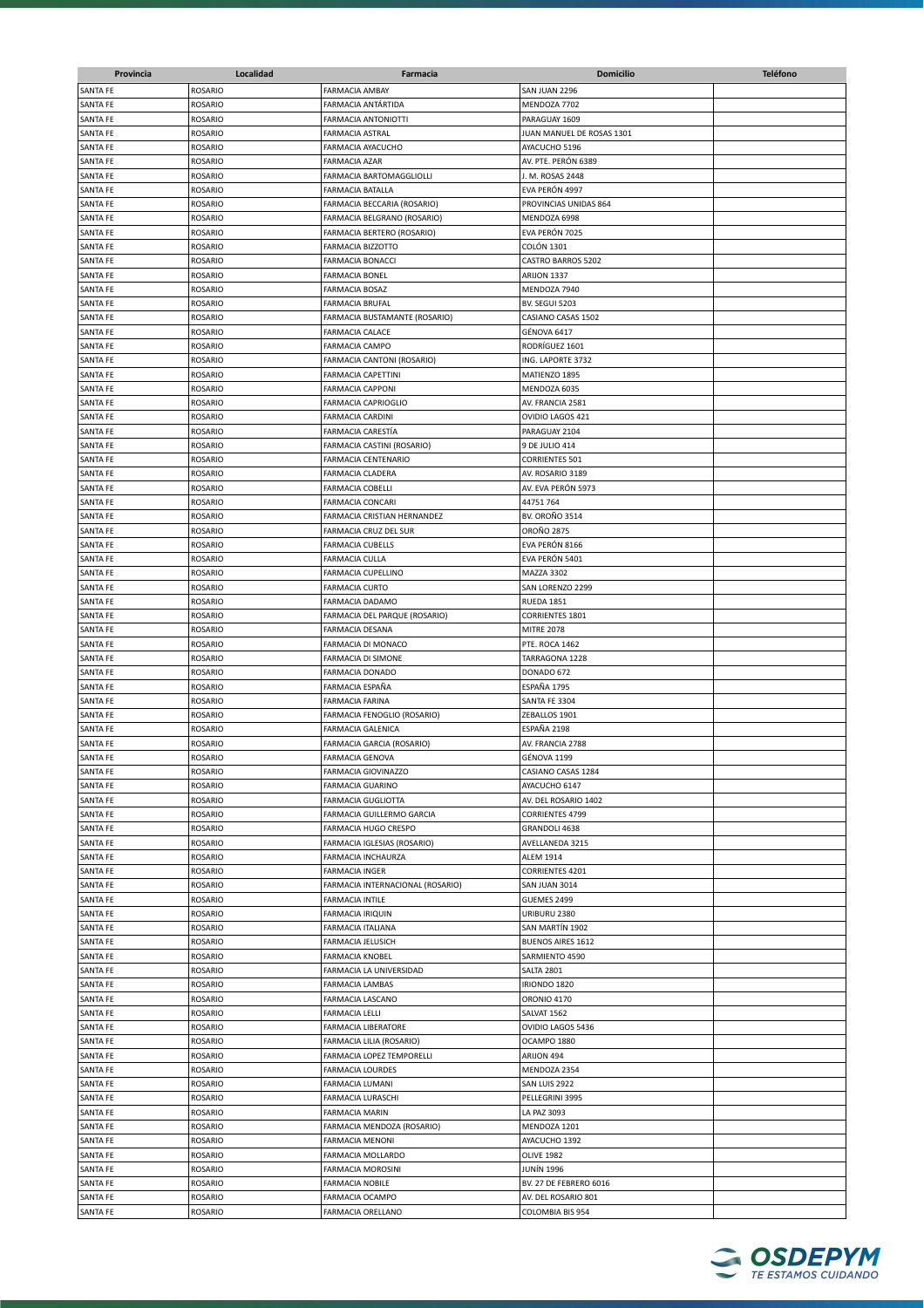| Provincia            | Localidad                        | Farmacia                                                        | <b>Domicilio</b>                       | <b>Teléfono</b>                  |
|----------------------|----------------------------------|-----------------------------------------------------------------|----------------------------------------|----------------------------------|
| <b>SANTA FE</b>      | <b>ROSARIO</b>                   | <b>FARMACIA ORIOL</b>                                           | JUNÍN 498                              |                                  |
| <b>SANTA FE</b>      | <b>ROSARIO</b>                   | <b>FARMACIA OVEID</b>                                           | J. PASO 802                            |                                  |
| <b>SANTA FE</b>      | <b>ROSARIO</b>                   | FARMACIA OVIDIO LAGOS                                           | OVIDIO LAGOS 1399                      |                                  |
| <b>SANTA FE</b>      | <b>ROSARIO</b>                   | FARMACIA PARDO (ROSARIO)                                        | CAFFERATA 397                          |                                  |
| <b>SANTA FE</b>      | ROSARIO                          | FARMACIA PATRICIA HERNANDEZ                                     | URIBURU 2049                           |                                  |
| <b>SANTA FE</b>      | <b>ROSARIO</b>                   | <b>FARMACIA PERRONE</b>                                         | PELLEGRINI 5315                        |                                  |
| <b>SANTA FE</b>      | ROSARIO                          | <b>FARMACIA POUSSIF</b>                                         | <b>ALEM 3199</b>                       |                                  |
| <b>SANTA FE</b>      | <b>ROSARIO</b>                   | FARMACIA PRIETO                                                 | SADI CARNO 6193                        |                                  |
| <b>SANTA FE</b>      | <b>ROSARIO</b>                   | FARMACIA PUIGDOMENECH                                           | MARTIN FIERRO 666                      |                                  |
| SANTA FE             | <b>ROSARIO</b>                   | <b>FARMACIA RAGAZZO</b>                                         | CONSTITUCIÓN 940                       |                                  |
| <b>SANTA FE</b>      | <b>ROSARIO</b>                   | FARMACIA SALA                                                   | MENDOZA 4903                           |                                  |
| SANTA FE             | <b>ROSARIO</b>                   | FARMACIA SAN CAYETANO                                           | <b>BUENOS AIRES 2556</b>               |                                  |
| SANTA FE             | <b>ROSARIO</b>                   | FARMACIA SANTA ROSA                                             | ITALIA 2704                            |                                  |
| <b>SANTA FE</b>      | <b>ROSARIO</b>                   | <b>FARMACIA SARTOR</b>                                          | ESPAÑA 901                             |                                  |
| SANTA FE             | <b>ROSARIO</b>                   | <b>FARMACIA TARICCO</b>                                         | AVELLANEDA 1945                        |                                  |
| <b>SANTA FE</b>      | <b>ROSARIO</b>                   | <b>FARMACIA TORCHIO</b>                                         | CASTRO BARROS 4828                     |                                  |
| <b>SANTA FE</b>      | <b>ROSARIO</b>                   | FARMACIA VARELA (ROSARIO)                                       | <b>MORENO 3096</b>                     |                                  |
| SANTA FE             | <b>ROSARIO</b>                   | FARMACIA VASSALLO                                               | AV. PRESIDENTE PERÓN 4067              |                                  |
| SANTA FE             | ROSARIO                          | <b>FARMACIA VICTORIA</b>                                        | ESPAÑA 582                             |                                  |
| <b>SANTA FE</b>      | <b>ROSARIO</b>                   | FARMACIA VIDAL (ROSARIO)                                        | SAN NICOLÁS 301                        |                                  |
| <b>SANTA FE</b>      | <b>ROSARIO</b>                   | FARMACIA VILETTO                                                | SARMIENTO 1416                         |                                  |
| SANTA FE             | <b>ROSARIO</b>                   | <b>FARMACIA WIRZT</b>                                           | SAN LUIS 2101                          |                                  |
| SANTA FE             | <b>ROSARIO</b>                   | FARMACIA YOCCO (ROSARIO)                                        | <b>SEGUI 3659</b>                      |                                  |
| <b>SANTA FE</b>      | <b>ROSARIO</b>                   | FARMACIA ZAETA                                                  | MENDOZA 847                            |                                  |
| <b>SANTA FE</b>      | <b>ROSARIO</b>                   | FARMACIA M.E.B.A                                                | <b>ENTRE RÍOS 721</b>                  |                                  |
| <b>SANTA FE</b>      | ROSARIO                          | <b>FARMACIA AGOSTI</b>                                          | GUEMES 2127                            |                                  |
| <b>SANTA FE</b>      | <b>ROSARIO</b>                   | FARMACIA ALEMAN                                                 | TUCUMAN 1099                           |                                  |
| <b>SANTA FE</b>      | ROSARIO                          | FARMACIA ARAUJO (ROSARIO)                                       | RIOJA 709                              |                                  |
| <b>SANTA FE</b>      | <b>ROSARIO</b>                   | FARMACIA ARROYITO (ROSARIO)                                     | AV. ALBERDI 423                        |                                  |
| <b>SANTA FE</b>      | <b>ROSARIO</b>                   | FARMACIA BAVASTRO                                               | NECOCHEA 2118                          |                                  |
| <b>SANTA FE</b>      | <b>ROSARIO</b>                   | FARMACIA CERRITO (ROSARIO)                                      | PROVINCIAS UNIDAS 2102                 |                                  |
| <b>SANTA FE</b>      | <b>ROSARIO</b>                   | FARMACIA CIUCCI                                                 | AV. PCIAS. UNIDAS 3181                 |                                  |
| SANTA FE<br>SANTA FE | <b>ROSARIO</b><br><b>ROSARIO</b> | FARMACIA CORRIENTES (ROSARIO)<br>FARMACIA DE LA PLAZA (ROSARIO) | <b>CORRIENTES 785</b><br>LAPRIDA 772   |                                  |
| SANTA FE             | <b>ROSARIO</b>                   | FARMACIA DEL AGUILA (ROSARIO)                                   | RIOJA 883                              |                                  |
| <b>SANTA FE</b>      | <b>ROSARIO</b>                   | FARMACIA DEL CENTRO (ROSARIO)                                   | <b>CORRIENTES 907</b>                  |                                  |
| <b>SANTA FE</b>      | <b>ROSARIO</b>                   | <b>FARMACIA GRANDOLI</b>                                        | AV. GRANDOLI 4045                      |                                  |
| <b>SANTA FE</b>      | <b>ROSARIO</b>                   | FARMACIA ITALIA (ROSARIO)                                       | CATAMARCA 1803                         |                                  |
| <b>SANTA FE</b>      | <b>ROSARIO</b>                   | FARMACIA LA CAPITAL                                             | <b>CORRIENTES 1402</b>                 |                                  |
| <b>SANTA FE</b>      | <b>ROSARIO</b>                   | FARMACIA LA UNION (ROSARIO)                                     | AYACUCHO 5576                          |                                  |
| <b>SANTA FE</b>      | <b>ROSARIO</b>                   | FARMACIA LUCARELLI                                              | J.J.PASO 7883                          |                                  |
| SANTA FE             | <b>ROSARIO</b>                   | FARMACIA M. SILVIA HERNANDEZ                                    | SAN JUAN 681                           |                                  |
| <b>SANTA FE</b>      | <b>ROSARIO</b>                   | <b>FARMACIA MAILER</b>                                          | <b>BALCARCE 298</b>                    |                                  |
| SANTA FE             | <b>ROSARIO</b>                   | FARMACIA MARINELLI                                              | AYACUCHO 2095                          |                                  |
| SANTA FE             | <b>ROSARIO</b>                   | <b>FARMACIA MONDO</b>                                           | MENDOZA 977                            |                                  |
| <b>SANTA FE</b>      | <b>ROSARIO</b>                   | <b>FARMACIA MORONI</b>                                          | PELLEGRINI 1571                        |                                  |
| <b>SANTA FE</b>      | <b>ROSARIO</b>                   | FARMACIA MURO (ROSARIO)                                         | <b>ENTRE RÍOS 845</b>                  |                                  |
| SANTA FE             | <b>ROSARIO</b>                   | FARMACIA MUTUAL DEMOS SALUD                                     | ESPAÑA 470                             |                                  |
| <b>SANTA FE</b>      | <b>ROSARIO</b>                   | <b>FARMACIA SALK</b>                                            | PROVINCIAS UNIDAS 642                  |                                  |
| <b>SANTA FE</b>      | ROSARIO                          | <b>FARMACIA SCOLARI</b>                                         | AV. PTE. PERÓN 3458                    |                                  |
| SANTA FE             | ROSARIO                          | FARMACIA SERGIO RODRIGUEZ                                       | TUCUMAN 7782                           |                                  |
| <b>SANTA FE</b>      | <b>ROSARIO</b>                   | FARMACIA SOCIAL (ROSARIO)                                       | MENDOZA 6573                           |                                  |
| SANTA FE             | ROSARIO                          | <b>FARMACIA MAINONIS</b>                                        | JUAN JOSE PASO 1602                    |                                  |
| <b>SANTA FE</b>      | ROSARIO                          | FARMACIA FERNANDEZ GAROFALO                                     | BV. RONDEAU 705                        |                                  |
| SANTA FE             | RUEDA                            | FARMACIA BURGUEZ (EX MARTÍNEZ)                                  | PEDRO RUEDA 738                        | (03400) 496066                   |
| SANTA FE             | <b>RUFINO</b>                    | <b>FARMACIA CASALI</b>                                          | SAN JUAN 115                           | (03382) 421182                   |
| SANTA FE             | <b>RUFINO</b>                    | <b>FARMACIA LUHACES</b>                                         | DR. E. CARBALLEIRA 289                 | (03382) 426066                   |
| SANTA FE             | <b>RUFINO</b>                    | FARMACIA BELEN (RUFINO)                                         | AV. COBO 698                           | (03382) 426975                   |
| <b>SANTA FE</b>      | <b>RUFINO</b>                    | FARMACIA MANCIOLA                                               | PTE. JUAN D. PERON 250                 | (03382) 427277                   |
| SANTA FE             | <b>RUFINO</b>                    | FARMACIA SIOLA                                                  | MANUEL ROCA 36                         | (03382) 427912                   |
| SANTA FE             | <b>RUFINO</b>                    | FARMACIA GUARAGNA                                               | ANGEL MEUNIER 90                       | (03382) 428791                   |
| SANTA FE             | <b>RUFINO</b>                    | FARMACIA CENTRAL                                                | AV. COBO 120                           | (03382) 429322                   |
| SANTA FE<br>SANTA FE | <b>RUFINO</b><br><b>RUFINO</b>   | FARMACIA CIR.VDO.TUERTO F.BOLLERO<br>FARMACIA SANTA FE          | PTE. JUAN D. PERÓN 31<br>EVA PERON 120 | (03382) 429384<br>(03382) 429385 |
| SANTA FE             | <b>RUFINO</b>                    | FARMACIA BENGUA                                                 | BERNABE FERREYRA 172                   | (03382) 429914                   |
| SANTA FE             | <b>RUFINO</b>                    | FARMACIA LUCCONI                                                | MANUEL ROCA 340                        | (03382) 429914                   |
| SANTA FE             | <b>RUFINO</b>                    | <b>FARMACIA MIGUEL</b>                                          | YRIGOYEN 576                           | (03382) 430822                   |
| SANTA FE             | <b>RUFINO</b>                    | FARMACIA ADOS (RUFINO)                                          | PRIMITIVO GALAN 100                    | (03382) 429203                   |
| SANTA FE             | SALTO GRANDE                     | FARMACIA MILANESE                                               | PORTEÑA 130                            | (03476) 494518                   |
| SANTA FE             | <b>SALTO GRANDE</b>              | FARMACIA STELLA CICCONI                                         | EL PLATA 333                           | (03476) 494580                   |
| SANTA FE             | SAN CARLOS CENTRO                | FARMACIA F.MUT.PERS.GRUPO MED.COL.                              | AV. LISANDRO DE LA TORRE 461           | (03404) 422916                   |
| SANTA FE             | SAN CRISTÓBAL                    | FARMACIA MUT.INTG.PODER JUDICIAL                                | CASEROS 1119                           | (03408) 422077                   |
| SANTA FE             | SAN FRANCISCO, DEPARTAMENTO S    | FARMACIA MAS VIDA I                                             | AV. DEL LIBERTADOR NORTE 173           | (03564) 425339                   |
| SANTA FE             | SAN GENARO                       | FARMACIA MUTUAL (SAN GENARO)                                    | UDINO GALETTO ESQ. LAVALLE 0           | (03401) 448711                   |
| SANTA FE             | <b>SAN GREGORIO</b>              | <b>FARMACIA TORRI</b>                                           | A. P. CABANIUS 418                     | (0319) 470011                    |
| SANTA FE             | <b>SAN GREGORIO</b>              | FARMACIA MOREIRA (SAN GREGORIO)                                 | SAN MARTIN 1220                        | (03382) 470060                   |
| SANTA FE             | <b>SAN GREGORIO</b>              | FARMACIA SAN GREGORIO                                           | SAN MARTÍN 958                         | (03382) 470097                   |
| SANTA FE             | <b>SAN GREGORIO</b>              | FARMACIA CASALINO                                               | SAN MARTIN 598                         | (03382) 471080                   |
| SANTA FE             | SAN JERÓNIMO SUD                 | <b>FARMACIA KRENZ</b>                                           | ESTRASBURGO 354                        | (0341) 4909401                   |
| SANTA FE             | SAN JOSÉ DE LA ESQUINA           | FARMACIA ZAMPATTI                                               | RIVADAVIA 1019                         | (03467) 460494                   |

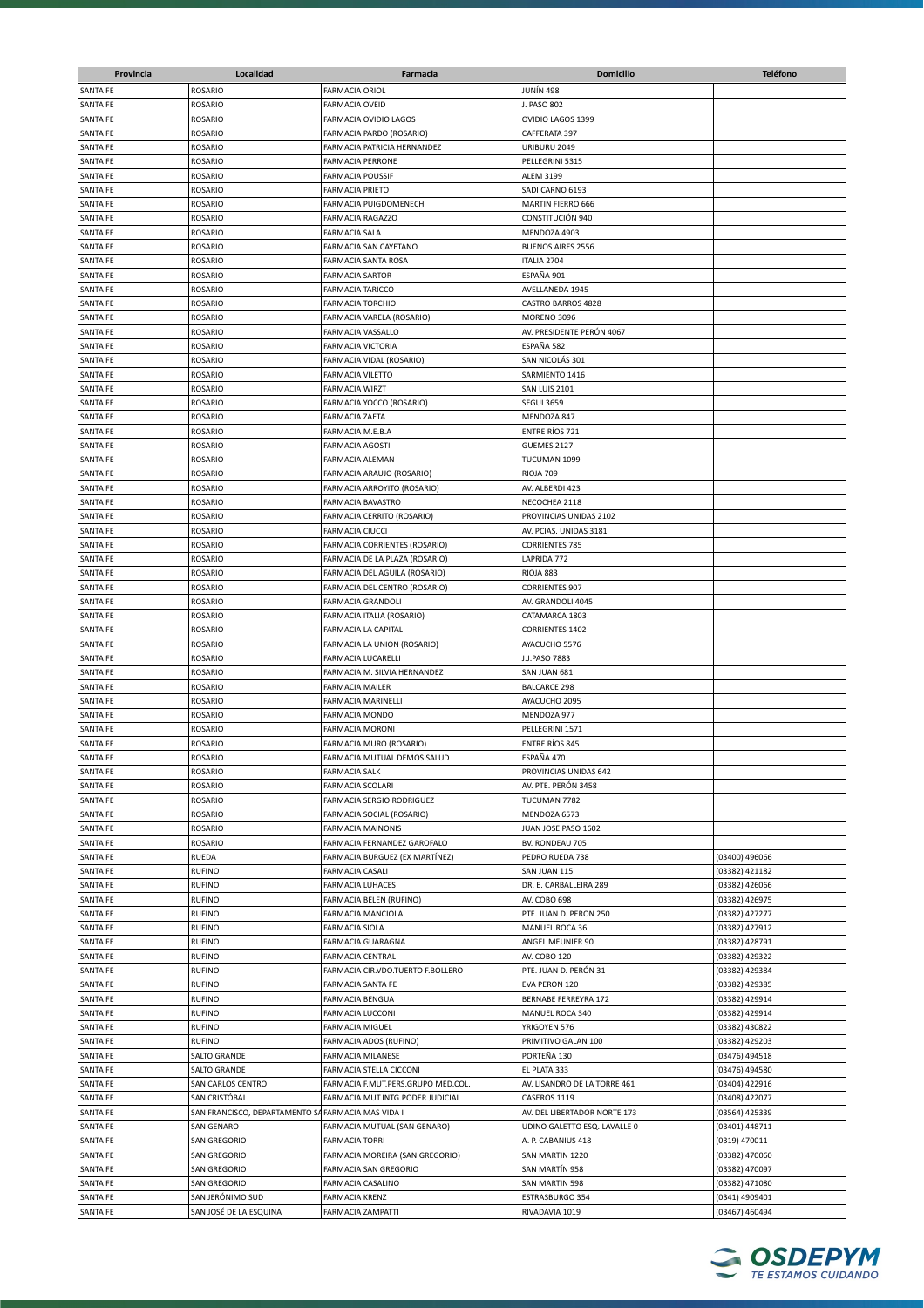| Provincia                          | Localidad                   | Farmacia                                                   | Domicilio                                   | <b>Teléfono</b>                  |
|------------------------------------|-----------------------------|------------------------------------------------------------|---------------------------------------------|----------------------------------|
| SANTA FE                           | SAN JOSÉ DE LA ESQUINA      | <b>FARMACIA LILLINI</b>                                    | CARCAMO 589                                 | (03467) 15631931                 |
| SANTA FE                           | SAN JUSTO                   | FARMACIA LAZZARONI                                         | figueredo 2755                              | (03498) 428203                   |
| <b>SANTA FE</b>                    | <b>SAN LORENZO</b>          | <b>FARMACIA ALI</b>                                        | PASAJE EL INMIGRANTE 758                    | (03471) 421613                   |
| <b>SANTA FE</b>                    | <b>SAN LORENZO</b>          | <b>FARMACIA MASSONI</b>                                    | MISIONES 1085                               | (03476) 420662                   |
| SANTA FE                           | SAN LORENZO                 | <b>FARMACIA DOCOLA</b>                                     | SAN MARTÍN 3319                             | (03476) 421007                   |
| <b>SANTA FE</b>                    | SAN LORENZO                 | <b>FARMACIA POPULAR</b>                                    | <b>BV. OROÑO 621</b>                        | (03476) 422116                   |
| SANTA FE                           | SAN LORENZO                 | <b>FARMACIA SUTKOWSKI</b>                                  | HIPOLITO YRIGOYEN 2698                      | (03476) 422666                   |
| <b>SANTA FE</b>                    | SAN LORENZO                 | FARMACIA TERZAGHI (EX ZOLFO)                               | AV. SAN MARTÍN 3071                         | (03476) 422751                   |
| <b>SANTA FE</b><br><b>SANTA FE</b> | SAN LORENZO<br>SAN LORENZO  | FARMACIA ROMEGIALLI<br>FARMACIA CECILIA ROJAS              | AV. GURELL 689<br>AV.SAN MARTIN 1169        | (03476) 423201<br>(03476) 424521 |
| SANTA FE                           | SAN LORENZO                 | FARMACIA RUCCI (SAN LORENZO)                               | SAN MARTIN 943                              | (03476) 424818                   |
| <b>SANTA FE</b>                    | SAN LORENZO                 | <b>FARMACIA LOPEZ</b>                                      | SAN MARTÍN 1302                             | (03476) 425670                   |
| SANTA FE                           | SAN LORENZO                 | FARMACIA MIRIAM GARCIA                                     | <b>BV. OROÑO 1546</b>                       | (03476) 425826                   |
| SANTA FE                           | SAN LORENZO                 | <b>FARMACIA SMYK</b>                                       | JOSE INGENIEROS 1104                        | (03476) 425867                   |
| <b>SANTA FE</b>                    | SAN LORENZO                 | <b>FARMACIA CALZIA</b>                                     | BELGRANO 675                                | (03476) 426118                   |
| <b>SANTA FE</b>                    | <b>SAN LORENZO</b>          | <b>FARMACIA DORREGO</b>                                    | DORREGO 2099                                | (03476) 426785                   |
| SANTA FE                           | <b>SAN LORENZO</b>          | <b>FARMACIA MIOR</b>                                       | <b>BV. OROÑO 1223</b>                       | (03476) 426801                   |
| SANTA FE                           | SAN LORENZO                 | FARMACIA ROQUETTA                                          | BV. SANTIAGO CABRAL 884                     | (03476) 427050                   |
| SANTA FE                           | SAN LORENZO                 | <b>FARMACIA SQUILLACE</b>                                  | DORREGO 2411                                | (03476) 427163                   |
| SANTA FE                           | SAN LORENZO                 | FARMACIA LUDUEÑA                                           | SAN MARTIN 3882                             | (03476) 427856                   |
| SANTA FE                           | SAN LORENZO                 | FARMACIA ALESSANDRI                                        | SARGENTO CABRAL 1335                        | (03476) 427857                   |
| SANTA FE                           | SAN LORENZO                 | FARMACIA ALESSANDRINI                                      | GRAL. LOPEZ 932                             | (03476) 427935                   |
| SANTA FE                           | SAN LORENZO                 | FARMACIA VIVIANA SILVA<br><b>FARMACIA GRISOLIA</b>         | <b>ENTRE RIOS 754</b><br>AV.SAN MARTÍN 1118 | (03476) 428333                   |
| SANTA FE<br>SANTA FE               | SAN LORENZO<br>SAN LORENZO  | <b>FARMACIA ASTBURY</b>                                    | AV. SAN MARTIN 2154                         | (03476) 428481<br>(03476) 428899 |
| <b>SANTA FE</b>                    | <b>SAN LORENZO</b>          | <b>FARMACIA ROJAS</b>                                      | SARGENTO CABRAL 552                         | (03476) 428915                   |
| SANTA FE                           | SAN LORENZO                 | FARMACIA ALZUGARAY                                         | URIBURU 1405                                | (03476) 430032                   |
| SANTA FE                           | <b>SAN LORENZO</b>          | <b>FARMACIA FROSCHAUDER</b>                                | SAN CARLOS 744                              | (03476) 431438                   |
| <b>SANTA FE</b>                    | <b>SAN LORENZO</b>          | <b>FARMACIA MUGICA</b>                                     | URQUIZA 801                                 | (03476) 432184                   |
| SANTA FE                           | SAN LORENZO                 | <b>FARMACIA SERENELLI</b>                                  | AV. SAN MARTIN 1798                         | (03476) 432199                   |
| SANTA FE                           | SAN LORENZO                 | <b>FARMACIA PANACEA</b>                                    | SALTA 690                                   | (03476) 432519                   |
| SANTA FE                           | SAN LORENZO                 | <b>FARMACIA ARIAS</b>                                      | DORREGO 2858                                | (03476) 432940                   |
| SANTA FE                           | SAN LORENZO                 | <b>FARMACIA FRANKE</b>                                     | TUCUMAN 1443                                | (03476) 15653359                 |
| SANTA FE                           | SAN LORENZO                 | FARMACIA A.M.U.R. - SAN LORENZO                            | SAN MARTIN 1147                             | (03476) 430828                   |
| SANTA FE                           | SAN LORENZO                 | FARMACIA MARTINEZ (NUEVA)                                  | SGTO. CABRAL 2305                           | (03476) 421974                   |
| SANTA FE                           | SAN LORENZO                 | FARMACIA RIOS (SAN LORENZO)                                | DORREGO 1554                                | (03476) 425979                   |
| SANTA FE                           | SAN LORENZO                 | FARMACIA ALBANESI                                          | DORREGO 704                                 |                                  |
| SANTA FE                           | SANCTI SPIRITU              | <b>FARMACIA BEJARANO</b><br>FARMACIA AMADIO                | RIVADAVIA 303                               | (03462) 444297                   |
| SANTA FE<br>SANTA FE               | SANCTI SPIRITU<br>SANFORD   | FARMACIA FUEYO (SANFORD)                                   | M. MORENO 70<br>RIVADAVIA 554               | (03462) 444700<br>(0342) 4101065 |
| SANTA FE                           | SANFORD                     | <b>FARMACIA ARAN</b>                                       | RIVADAVIA 254                               | (03464) 496297                   |
| SANTA FE                           | SANTA FE                    | <b>FARMACIA BAIGORRI</b>                                   | ARISTOBULO DEL VALLE 8486                   | (0342) 4696969                   |
| <b>SANTA FE</b>                    | SANTA FE                    | FARMACIA ASOC. MUTUAL DE BANCARIOS                         | 1° JUNTA 2664                               | (0342) 4558037                   |
| <b>SANTA FE</b>                    | SANTA FE                    | FARMACIA ASOC.MUT.DE SERVICIOS STA. FE                     | SUIPACHA 2335                               | (0342) 4553635                   |
| SANTA FE                           | SANTA FE                    | FARMACIA DONADIO - SANTA FE                                | JAVIER DE LA ROSA 346                       | (0342) 4606020                   |
| SANTA FE                           | SANTA FE                    | FARMACIA FCIA JUDICIAL SANTA FE                            | SAN MARTIN 1732                             | (0342) 4599912                   |
| <b>SANTA FE</b>                    | SANTA FE                    | FARMACIA IMVINKELRIED                                      | LAVALLE 4201                                | (0342) 4566576                   |
| <b>SANTA FE</b>                    | SANTA FE                    | FARMACIA MUT.EMPLEADOS CAJA INGENIEROS                     | SAN JERÓNIMO 3045                           | (0342) 4121436                   |
| <b>SANTA FE</b>                    | SANTA FE                    | FARMACIA MUTUAL A.M.U.R                                    | 25 DE MAYO 2091                             | (0342) 4595002                   |
| <b>SANTA FE</b>                    | SANTA FE                    | FARMACIA OBRA SOCIAL JERÁRQUICOS STA.FE                    | TUCUMAN 2653                                | (0342) 4555354                   |
| <b>SANTA FE</b>                    | SANTA FE                    | <b>FARMACIA PACCE</b><br>FARMACIA ASOC MUT UNIÓN SOLIDARIA | AV. DEL VALLE 4900                          | (0342) 4558517                   |
| SANTA FE<br>SANTA FE               | SANTA FE<br>SANTA FE        | <b>FARMACIA ZENTNER</b>                                    | RIVADAVIA 3076<br>SAN JERÓNIMO 3101         | (0342) 4575021                   |
| SANTA FE                           | SANTA ISABEL                | FARMACIA MICULAN                                           | BELGRANO 1118                               | (03462) 490007                   |
| SANTA FE                           | SANTA ISABEL                | FARMACIA CABELLO                                           | SARMIENTO 1035                              | (03462) 490040                   |
| SANTA FE                           | SANTA ISABEL                | FARMACIA ARMINCHIARDI                                      | GRAL. LÓPEZ Y MITRE                         | (03462) 490042                   |
| SANTA FE                           | SANTA ISABEL                | FARMACIA ALBANESI (SANTA ISABEL)                           | SAN MARTIN 1299                             | (03462) 490183                   |
| SANTA FE                           | SANTA TERESA                | FARMACIA MIÑÓN                                             | SAN MARTIN 305                              | (03460) 420479                   |
| SANTA FE                           | SANTA TERESA                | FARMACIA ASBORNO                                           | SARMIENTO 799                               | (03460) 420000                   |
| <b>SANTA FE</b>                    | SANTA TERESA                | <b>FARMACIA RIBECA</b>                                     | <b>HERNANDARIAS 522</b>                     | (03460) 421160                   |
| SANTA FE                           | SANTO TOMÉ                  | FARMACIA ASOC.MUT.SANTO TOMÁS DE AQUINO                    | <b>MORENO 1898</b>                          | (0342) 4747471                   |
| SANTA FE                           | SANTO TOMÉ                  | FARMACIA CAPORIZZO                                         | M. CANDIOTI 2801                            | (0342) 4745858                   |
| SANTA FE                           | SANTO TOMÉ                  | FARMACIA MUTUAL VERDE (SANTO TOMÉ)                         | BELGRANO 2121                               | (0342) 4832587                   |
| SANTA FE                           | SARGENTO CABRAL             | FARMACIA DE LISIO                                          | PRINGLES 545                                | (03460) 491260                   |
| SANTA FE<br>SANTA FE               | SARGENTO CABRAL<br>SERODINO | FARMACIA INNOCENTI<br>FARMACIA BRESSAN                     | SAN NICOLÁS 231<br>AV. SANTA FE 563         | (03460) 491304<br>(0341) 490533  |
| SANTA FE                           | SERODINO                    | <b>FARMACIA MORETTI</b>                                    | LAS HERAS 781                               | (03476) 490236                   |
| SANTA FE                           | SERODINO                    | FARMACIA STUMPO                                            | MARIANO MORENO 360                          | (03476) 490324                   |
| SANTA FE                           | SOLDINI                     | FARMACIA LA LLANA                                          | <b>BRIGADIER LOPEZ 1643</b>                 | (0341) 4901327                   |
| SANTA FE                           | Soldini                     | <b>FARMACIA LONGHI</b>                                     | SAN MARTIN 1258                             | (0341) 4901413                   |
| SANTA FE                           | SOLDINI                     | <b>FARMACIA LURASCHI</b>                                   | ESTANISLAO LOPEZ 452                        | (0641) 4901255                   |
| SANTA FE                           | SUNCHALES                   | FARMACIA SIND.ATILRA (SUNCHALES)                           | 25 DE MAYO 69                               | (03493) 420654                   |
| SANTA FE                           | <b>TEODELINA</b>            | <b>FARMACIA GJURISICH</b>                                  | 25 DE MAYO 326                              | (03462) 440132                   |
| SANTA FE                           | TEODELINA                   | FARMACIA MARONNA                                           | BELGRANO 564                                | (03462) 440208                   |
| SANTA FE                           | TEODELINA                   | <b>FARMACIA POLI</b>                                       | 9 DE JULIO 300                              | (03462) 440220                   |
| SANTA FE                           | TEODELINA                   | FARMACIA BERTIN (EX DI MELLA)                              | SIMON DE IRIONDO 241                        | (03462) 440568                   |
| SANTA FE                           | TEODELINA                   | FARMACIA BORTOLOTTO (TEODELINA)                            | J. ROBERTI 436                              | (03462) 440708                   |
| SANTA FE                           | TEODELINA                   | FARMACIA MOYANO                                            | AV. JOSE ROBERTI 802                        | (03462) 449138                   |
| SANTA FE<br>SANTA FE               | TEODELINA<br>TIMBUES        | <b>FARMACIA CASEY</b><br><b>FARMACIA ROMA</b>              | BELGRANO 658<br>SAN MARTIN 578              | (03462) 449381<br>(03476) 495312 |
|                                    |                             |                                                            |                                             |                                  |

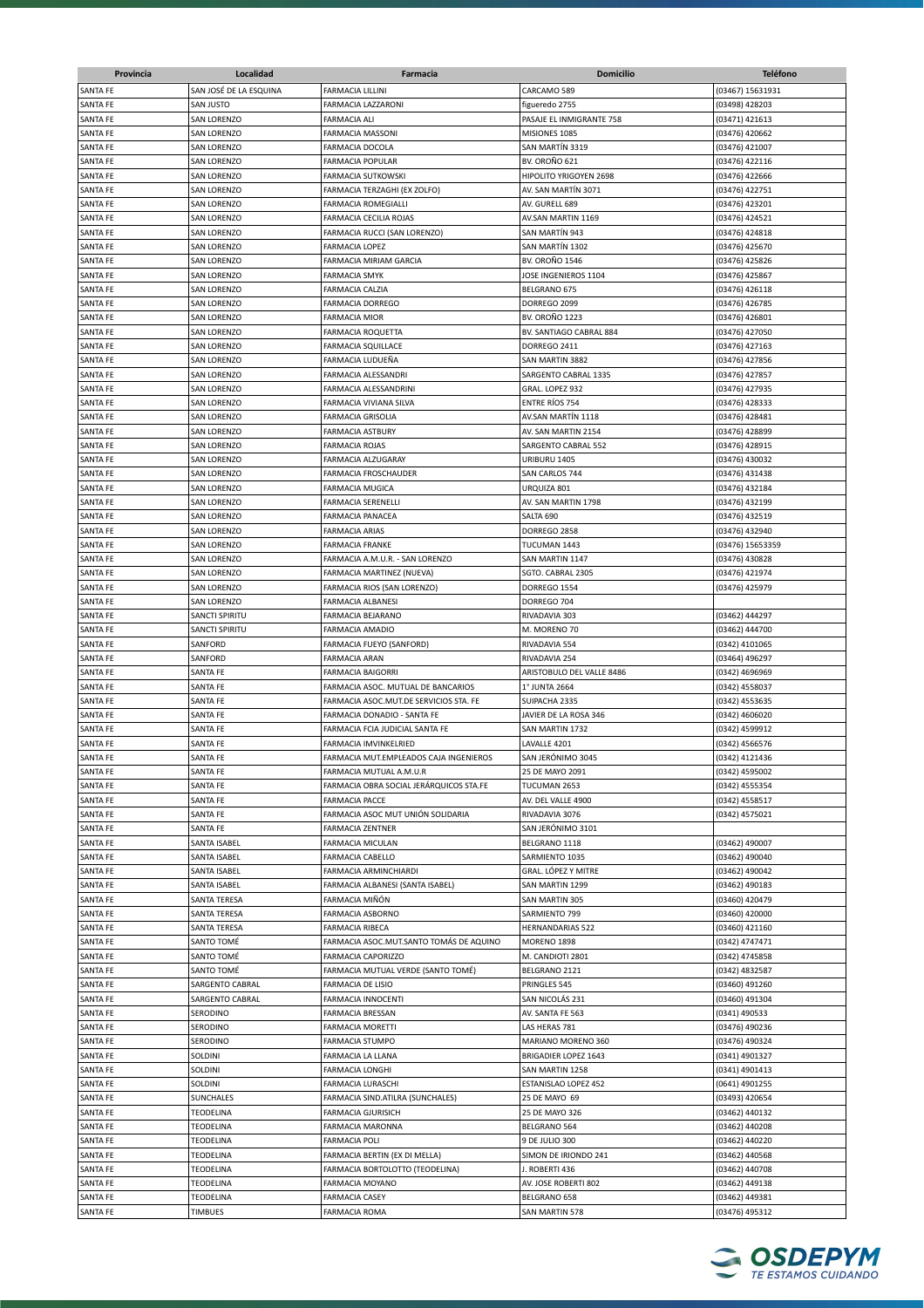| Provincia                          | Localidad                                    | Farmacia                                              | <b>Domicilio</b>                      | <b>Teléfono</b>                  |
|------------------------------------|----------------------------------------------|-------------------------------------------------------|---------------------------------------|----------------------------------|
| SANTA FE                           | <b>TIMBUES</b>                               | <b>FARMACIA ZAPPETTI</b>                              | SAN MARTIN 736                        | (03476) 495316                   |
| SANTA FE                           | <b>TORTUGAS</b>                              | FARMACIA BRUNO (TORTUGAS)                             | BV. CELMAN 844                        | (03471) 494030                   |
| SANTA FE                           | <b>TORTUGAS</b>                              | <b>FARMACIA SANTONI</b>                               | SANTA FE 785                          | (03471) 494267                   |
| SANTA FE                           | TOSTADO                                      | FARMACIA MUT.INTEG.PODER JUDIC. TOSTADO               | 12 DE OCTUBRE 1390                    | (03491) 475265                   |
| SANTA FE                           | <b>TOTORAS</b>                               | <b>FARMACIA SALVUCCI</b>                              | 9 DE JULIO 1253                       | (03476) 460169                   |
| <b>SANTA FE</b>                    | <b>TOTORAS</b>                               | FARMACIA GOMEZ HERNANDEZ                              | ARENALES 739                          | (03476) 460737                   |
| <b>SANTA FE</b>                    | <b>TOTORAS</b>                               | <b>FARMACIA AMICUCCI</b>                              | COLÓN 1447                            | (03476) 460943                   |
| SANTA FE                           | <b>TOTORAS</b>                               | <b>FARMACIA PANIZZO</b>                               | AV. SAN MARTIN 816                    | (03476) 461066                   |
| SANTA FE                           | <b>TOTORAS</b>                               | <b>FARMACIA CERINO</b>                                | AV. SAN MARTIN 1222                   | (03476) 461352                   |
| SANTA FE                           | <b>TOTORAS</b>                               | FARMACIA PATRICELLI                                   | MORENO 963                            | (03476) 462508                   |
| <b>SANTA FE</b>                    | <b>TOTORAS</b>                               | <b>FARMACIA GARELLA</b>                               | <b>MAIPÚ 1090</b>                     | (03476) 15552462                 |
| <b>SANTA FE</b>                    | <b>TOTORAS</b>                               | FARMACIA PESCE DAIANA BELEN                           | BELGRANO 998                          | (03476) 15618897                 |
| <b>SANTA FE</b>                    | <b>TOTORAS</b>                               | FARMACIA ASOC. MUTUAL CLUB TOTORAS JRS.               | LAS HERAS 1153                        | (03476) 461598                   |
| SANTA FE                           | URANGA                                       | <b>FARMACIA PINTO</b>                                 | SAN LUIS 38                           | (03469) 490907                   |
| SANTA FE                           | <b>VENADO TUERTO</b>                         | FARMACIA DEMAESTRI                                    | 3 DE FEBRERO 263                      | (03462) 315092                   |
| <b>SANTA FE</b>                    | <b>VENADO TUERTO</b>                         | FARMACIA RACCA (VENADO TUERTO)                        | PUEYRREDÓN 104                        | (03462) 420063                   |
| <b>SANTA FE</b>                    | <b>VENADO TUERTO</b>                         | <b>FARMACIA GUENIER</b>                               | SAN MARTIN 201                        | (03462) 421444                   |
| <b>SANTA FE</b>                    | <b>VENADO TUERTO</b>                         | FARMACIA DEL INDIO                                    | JUAN B. JUSTO Y RIVADAVIA             | (03462) 421900                   |
| SANTA FE                           | <b>VENADO TUERTO</b>                         | <b>FARMACIA POLIOTTO</b>                              | MITRE 201                             | (03462) 422579                   |
| <b>SANTA FE</b>                    | <b>VENADO TUERTO</b>                         | <b>FARMACIA PETRI</b>                                 | AZCUENAGA 904                         | (03462) 422909                   |
| <b>SANTA FE</b>                    | <b>VENADO TUERTO</b>                         | <b>FARMACIA BERTONI</b>                               | AV. SANTA FE 618                      | (03462) 423028                   |
| <b>SANTA FE</b>                    | <b>VENADO TUERTO</b>                         | FARMACIA ESCALADA                                     | MARCONI 135                           | (03462) 423686                   |
| <b>SANTA FE</b>                    | <b>VENADO TUERTO</b>                         | FARMACIA DE GREGORIO                                  | MARCONI 400                           | (03462) 424020                   |
| <b>SANTA FE</b>                    | <b>VENADO TUERTO</b>                         | FARMACIA PUEYO (URUGUAY 904)                          | URUGUAY Y 3 DE FEBRERO                | (03462) 424490                   |
| SANTA FE                           | <b>VENADO TUERTO</b>                         | <b>FARMACIA PIENZI</b>                                | LOPEZ 1403                            | (03462) 424515                   |
| <b>SANTA FE</b>                    | <b>VENADO TUERTO</b>                         | <b>FARMACIA CAPECCHI</b>                              | AVELLANEDA 207                        | (03462) 425565                   |
| <b>SANTA FE</b>                    | <b>VENADO TUERTO</b>                         | <b>FARMACIA BANGHER</b>                               | AV. CASEY 501                         | (03462) 427369                   |
| <b>SANTA FE</b>                    | <b>VENADO TUERTO</b>                         | <b>FARMACIA RICCIARDI</b>                             | BROWN 538                             | (03462) 427770                   |
| <b>SANTA FE</b>                    | <b>VENADO TUERTO</b>                         | <b>FARMACIA DEL CUETO</b>                             | LAVALLE 701                           | (03462) 427914                   |
| <b>SANTA FE</b>                    | <b>VENADO TUERTO</b>                         | FARMACIA SLESARCHIK                                   | CASTELLI 1001                         | (03462) 430047                   |
| <b>SANTA FE</b>                    | <b>VENADO TUERTO</b>                         | <b>FARMACIA GOMEZ</b>                                 | <b>MITRE 1620</b>                     | (03462) 430369                   |
| <b>SANTA FE</b>                    | <b>VENADO TUERTO</b>                         | <b>FARMACIA MAGRIS</b>                                | AV. ESPAÑA 1301                       | (03462) 431965                   |
| <b>SANTA FE</b>                    | <b>VENADO TUERTO</b><br><b>VENADO TUERTO</b> | FARMACIA BOTHAMLEY                                    | AV. ESTRUGAMOU 1411                   | (03462) 434155                   |
| <b>SANTA FE</b><br><b>SANTA FE</b> |                                              | <b>FARMACIA CARPI</b><br>FARMACIA BERTI-ROSTAN        | BELGRANO 1005                         | (03462) 434695                   |
|                                    | <b>VENADO TUERTO</b>                         |                                                       | <b>MITRE 108</b>                      | (03462) 435053                   |
| SANTA FE                           | <b>VENADO TUERTO</b>                         | FARMACIA ALBIZU                                       | SAN MARTIN 303                        | (03462) 435550                   |
| SANTA FE                           | <b>VENADO TUERTO</b>                         | FARMACIA MATEU                                        | RIVADAVIA 395                         | (03462) 436001                   |
| SANTA FE<br>SANTA FE               | <b>VENADO TUERTO</b><br><b>VENADO TUERTO</b> | FARMACIA BELEN (VENADO TUERTO)<br>FARMACIA MAGALLANES | BELGRANO Y MITRE 398<br>BELGRANO 2135 | (03462) 436337                   |
| SANTA FE                           | <b>VENADO TUERTO</b>                         | FARMACIA FERNÁNDEZ (VENADO TUERTO)                    | LAPRIDA Y ENTRE RÍOS                  | (03462) 436572                   |
| <b>SANTA FE</b>                    | <b>VENADO TUERTO</b>                         | FARMACIA MALPASSI-PAÍS                                | JUJUY 403                             | (03462) 437043<br>(03462) 438775 |
| <b>SANTA FE</b>                    | <b>VENADO TUERTO</b>                         | FARMACIA MARINA                                       | MAIPÚ 752                             | (03462) 439331                   |
| <b>SANTA FE</b>                    | <b>VENADO TUERTO</b>                         | <b>FARMACIA MOSCOSO</b>                               | SAN MARTÍN 1391                       | (03462) 461257                   |
| <b>SANTA FE</b>                    | <b>VENADO TUERTO</b>                         | FARMACIA PAÍS                                         | MITRE 4                               | (03462) 461382                   |
| <b>SANTA FE</b>                    | <b>VENADO TUERTO</b>                         | <b>FARMACIA CAPEL</b>                                 | LISANDRO DE LA TORRE 589              | (03462) 463137                   |
| SANTA FE                           | <b>VENADO TUERTO</b>                         | <b>FARMACIA POLITTI</b>                               | RIVADAVIA 1395                        | (03462) 4313720                  |
| <b>SANTA FE</b>                    | <b>VENADO TUERTO</b>                         | FARMACIA A.M.F.Y.S.A.DE VDO TTO                       | MITRE 518                             | (03462) 420333                   |
| <b>SANTA FE</b>                    | <b>VENADO TUERTO</b>                         | FARMACIA A.M.U.R. VENADO TUERTO                       | MITRE 431                             | (03462) 316675                   |
|                                    |                                              | FARMACIA FARMACIA MUTUAL APLA VENADO                  |                                       |                                  |
| <b>SANTA FE</b>                    | <b>VENADO TUERTO</b>                         | <b>TUERTO</b>                                         | AV. ESTRUGAMOU 187                    | (03462) 429159                   |
| <b>SANTA FE</b>                    | <b>VENADO TUERTO</b>                         | FARMACIA MUTUAL JERÁRQUICOS VDO.TTO.                  | SAN MARTIN 535                        | (03462) 426339                   |
| SANTA FE                           | <b>VENADO TUERTO</b>                         | FARMACIA PESSARELLO                                   | CHILE 401                             | (03462) 400250                   |
| <b>SANTA FE</b>                    | <b>VILLA AMELIA</b>                          | FARMACIA GOYOAGA                                      | SAN MARTIN 298                        | (03402) 492287                   |
| SANTA FE                           | VILLA CAÑAS                                  | <b>FARMACIA DILLON</b>                                | AV. 50 382                            | (03462) 450019                   |
| SANTA FE                           | VILLA CAÑAS                                  | <b>FARMACIA ROMERO</b>                                | <b>CALLE 48 29</b>                    | (03462) 450736                   |
| SANTA FE                           | VILLA CAÑAS                                  | <b>FARMACIA GRIGHINI</b>                              | <b>CALLE 55 181</b>                   | (03462) 450907                   |
| SANTA FE                           | VILLA CAÑAS                                  | <b>FARMACIA CRESPO</b>                                | <b>CALLE 50 58</b>                    | (03462) 451103                   |
| SANTA FE                           | VILLA CAÑAS                                  | <b>FARMACIA TOSI</b>                                  | <b>CALLE 55 323</b>                   | (03462) 451303                   |
| SANTA FE                           | VILLA CAÑAS                                  | FARMACIA SANTA CRUZ                                   | <b>CALLE 51 757</b>                   | (03462) 451666                   |
| <b>SANTA FE</b>                    | VILLA CAÑAS                                  | <b>FARMACIA FRATI</b>                                 | <b>CALLE 55 497</b>                   | (03462) 451715                   |
| SANTA FE                           | VILLA CAÑAS                                  | FARMACIA ZALLIO                                       | <b>CALLE 54 71</b>                    | (03462) 452271                   |
| SANTA FE                           | VILLA CONSTITUCIÓN                           | <b>FARMACIA VAROLI</b>                                | COMODORO RIVADAVIA 765                | (03400) 470553                   |
| SANTA FE                           | VILLA CONSTITUCIÓN                           | FARMACIA NANNINI                                      | AV. SAN MARTÍN 2192                   | (03400) 471227                   |
| SANTA FE                           | VILLA CONSTITUCIÓN                           | FARMACIA BALBUENA                                     | SAN MARTIN 1600                       | (03400) 471442                   |
| SANTA FE                           | VILLA CONSTITUCIÓN                           | <b>FARMACIA MORALES</b>                               | SAN MARTIN 4402                       | (03400) 471610                   |
| SANTA FE                           | VILLA CONSTITUCIÓN                           | FARMACIA CALVIELLO                                    | CHUBUT 1478                           | (03400) 472678                   |
| SANTA FE                           | VILLA CONSTITUCIÓN                           | FARMACIA MARTINEZ                                     | ACEVEDO 127                           | (03400) 472937                   |
| <b>SANTA FE</b>                    | VILLA CONSTITUCIÓN                           | <b>FARMACIA MARTINO</b>                               | SARMIENTO 1093                        | (03400) 472998                   |
| SANTA FE                           | VILLA CONSTITUCIÓN                           | <b>FARMACIA SOSA</b>                                  | COLÓN 1736                            | (03400) 473859                   |
| SANTA FE                           | VILLA CONSTITUCIÓN                           | <b>FARMACIA GROSSO</b>                                | CÓRDOBA 205                           | (03400) 474097                   |
| SANTA FE                           | VILLA CONSTITUCIÓN                           | FARMACIA CALLEGARI                                    | MENDOZA 930                           | (03400) 474302                   |
| SANTA FE                           | VILLA CONSTITUCIÓN                           | <b>FARMACIA STEHLI</b>                                | SAN MARTIN 762                        | (03400) 475081                   |
| <b>SANTA FE</b>                    | VILLA CONSTITUCIÓN                           | FARMACIA MAINO                                        | 14 DE FEBRERO 802                     | (03400) 475137                   |
| <b>SANTA FE</b>                    | VILLA CONSTITUCIÓN                           | FARMACIA VERGARA                                      | HIPOLITO YRIGOYEN 118                 | (03400) 475441                   |
| SANTA FE                           | VILLA CONSTITUCIÓN                           | FARMACIA SCARAFIOCCA                                  | BOLÍVAR 1318                          | (03400) 475455                   |
| SANTA FE                           | VILLA CONSTITUCIÓN                           | FARMACIA MIGUEZ                                       | SAAVEDRA 1112                         | (03400) 475536                   |
| SANTA FE                           | VILLA CONSTITUCIÓN                           | FARMACIA LA PLAZA                                     | SAN MARTÍN 1099                       | (03400) 475794                   |
| SANTA FE                           | VILLA CONSTITUCIÓN                           | FARMACIA ROMAGNOLI                                    | LISANDRO DE LA TORRE 643              | (03400) 476382                   |
| SANTA FE                           | VILLA CONSTITUCIÓN                           | FARMACIA CALGARO                                      | DORREGO 2331                          | (03400) 476885                   |
| <b>SANTA FE</b>                    | VILLA CONSTITUCIÓN                           | FARMACIA MATTIA                                       | SAAVEDRA 669                          | (03400) 476979                   |